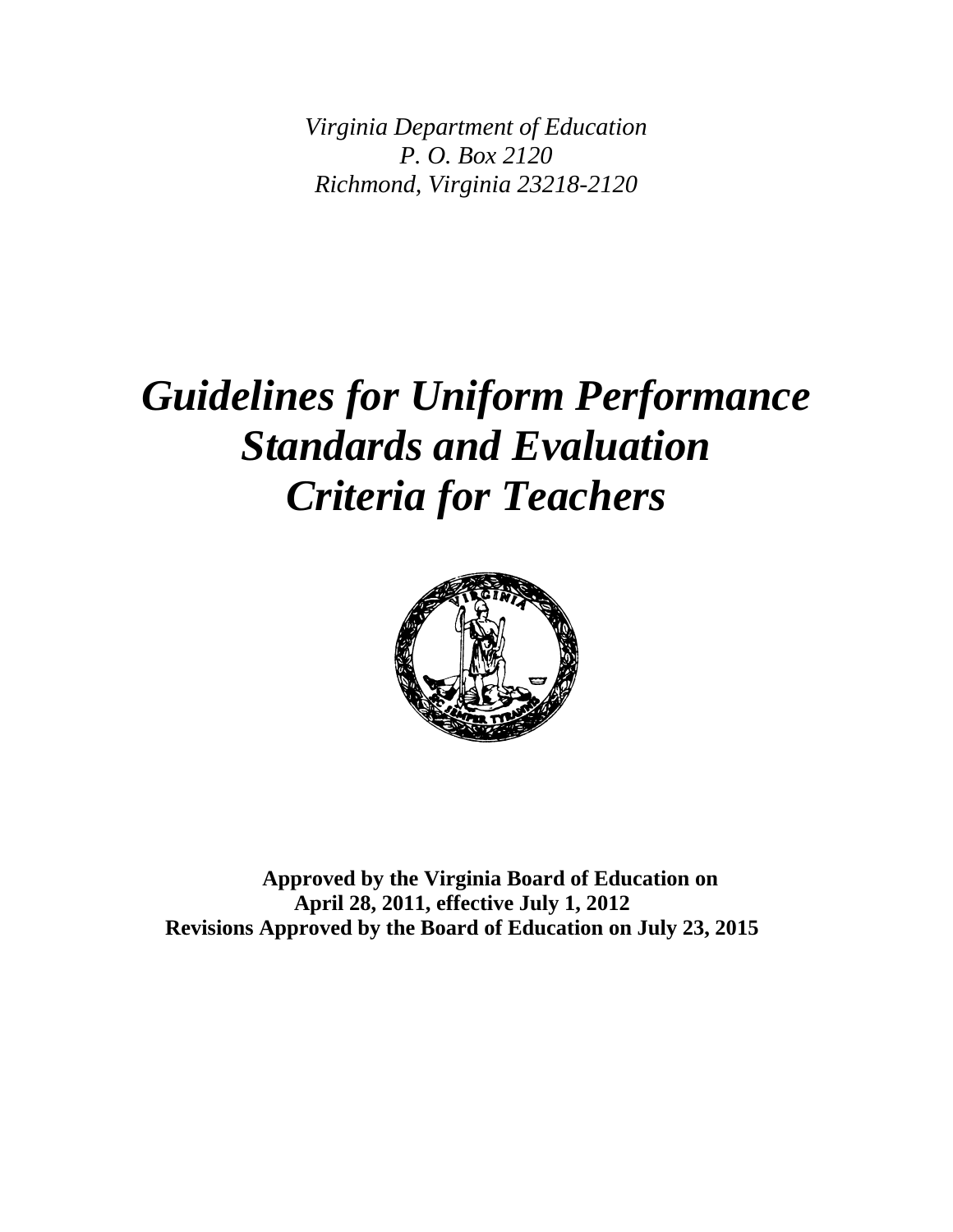## **Table of Contents**

| Part 4: Connecting Teacher Performance to Student Academic Progress 39 |  |
|------------------------------------------------------------------------|--|
|                                                                        |  |
|                                                                        |  |
|                                                                        |  |
| Methods for Connecting Student Performance to Teacher Evaluation 42    |  |
|                                                                        |  |
|                                                                        |  |
|                                                                        |  |
|                                                                        |  |
| Submission of the Goal Setting for Student Academic Progress Form48    |  |
|                                                                        |  |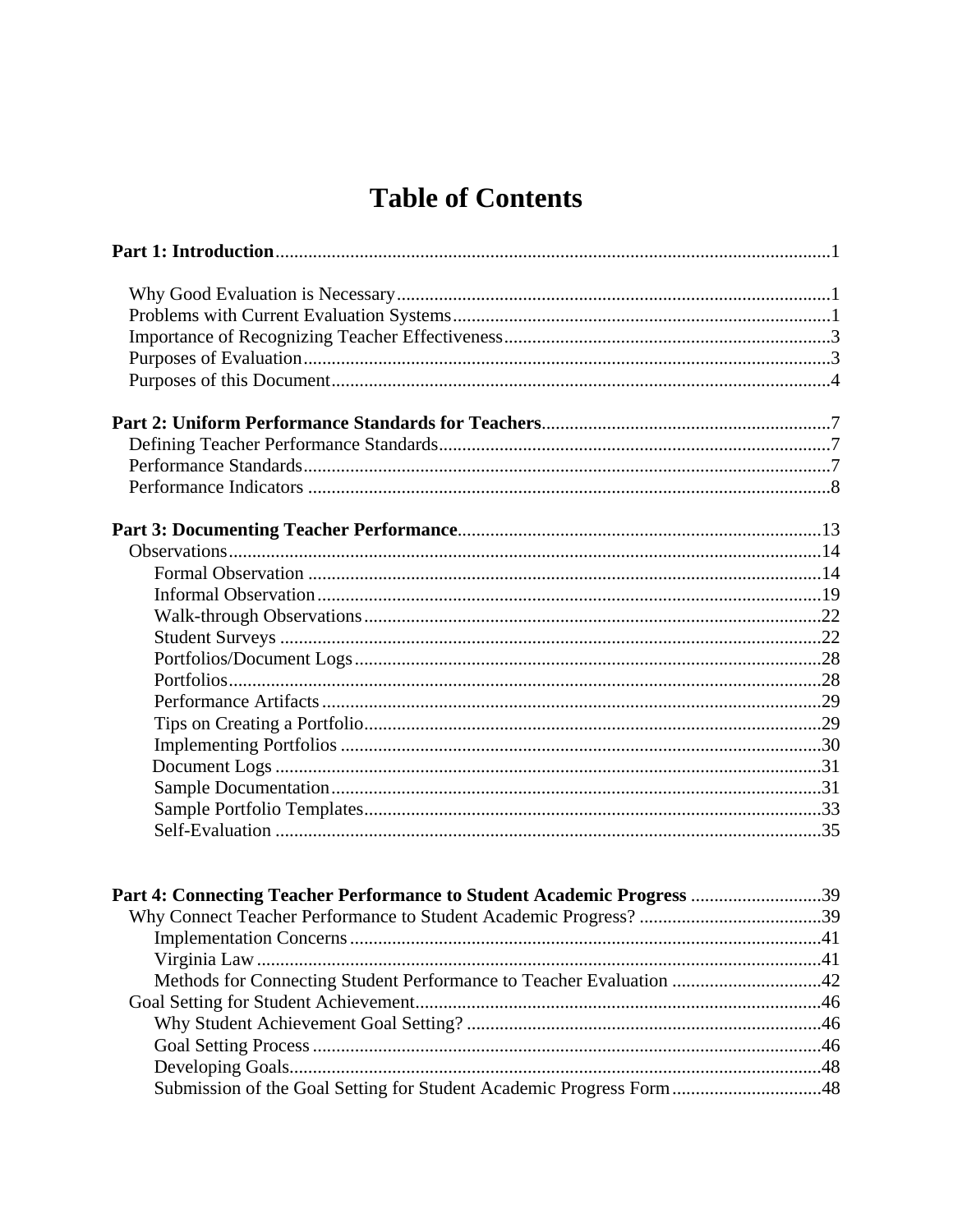*Portions of these teacher evaluation materials were adapted from teacher evaluation handbooks, research, and publications developed and copyrighted [2010] by James H. Stronge. James H. Stronge hereby grants permission for noncommercial use to the Virginia Department of Education, Virginia school divisions, and other Virginia educational organizations to modify, create derivatives, reproduce, publish, or otherwise use these materials exclusively in Virginia. Permission is not granted for its use outside of the Commonwealth of Virginia.*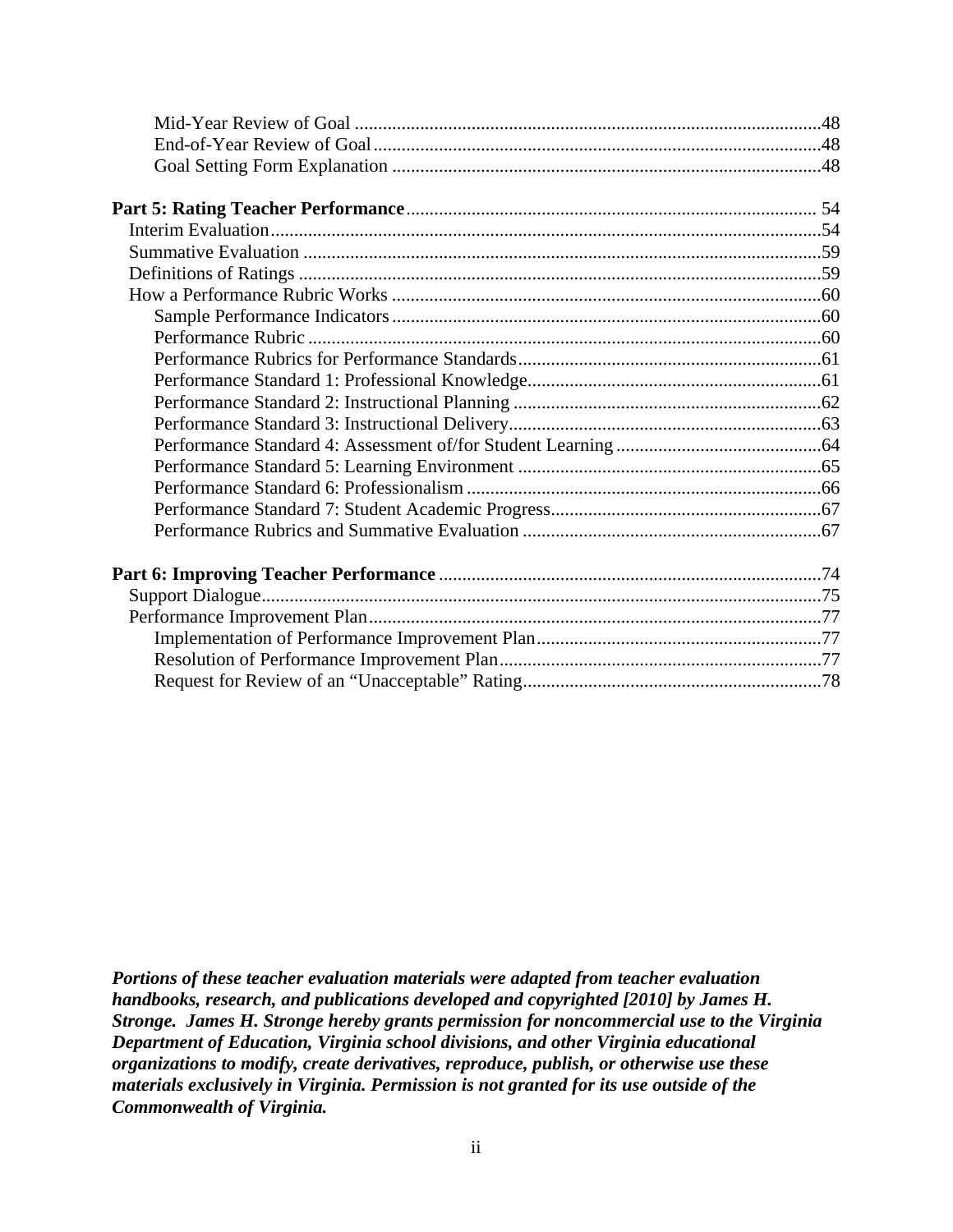## **Part 1: Introduction**

## **Why Good Evaluation is Necessary**<sup>1</sup>

Teacher evaluation matters because teaching matters. In fact, "the core of education *is* teaching and learning, and the teaching-learning connection works best when we have effective teachers working with every student every day."<sup>2</sup> Evaluation systems must be of high quality if we are to discern whether our teachers are of high quality. The quality of an education system cannot exceed the quality of its teachers.<sup>3</sup> The role of a teacher requires a performance evaluation system that acknowledges the complexities of the job. Teachers have a challenging task in meeting the educational needs of an educationally diverse student population, and good evaluation is necessary to provide the teachers with the support, recognition, and guidance they need to sustain and improve their efforts.<sup>4</sup>

Because teachers are so fundamentally important to school improvement and student success, improving the evaluation of teacher performance is particularly relevant as a means to recognize excellence in teaching and to advance teacher effectiveness. A meaningful evaluation focuses on instructional quality and professional standards, and through this focus and timely feedback, enables teachers and leaders to recognize, appreciate, value, and develop excellent teaching. The usage of the terminology is consistent with the professional literature, but that "effective" is not intended to connote a particular technical definition. The benefits of a teacher evaluation system are numerous and well documented. Johnston (1999) noted that the process of teacher evaluation can be valuable in several ways, including:

- assessing the effectiveness of classroom teachers;
- identifying areas in need of improvement;
- making professional development more individualized; and
- $\bullet$  improving instruction schoolwide.<sup>5</sup>

Sanders (2000) observed that once teachers are given feedback pertaining to classroom-level instructional outcomes, they start to modify their instruction to address their weak areas. It is important, however, that when administrators make decisions and provide feedback to teachers on their performance, that the information is a valid measure of their *actual* job performance, which means it should include a teachers' responsibilities both in-class and out-of-class.<sup>6</sup>

## **Problems with Current Evaluation Systems**

Unfortunately, even though a teacher's effectiveness<sup>7</sup> is recognized as the most important factor in improving student achievement, schools rarely measure, document, or use effectiveness ratings to inform decision making. $8$  The result is that it is difficult to distinguish between poor, average, good, and excellent teachers. Sometimes termed the "Widget Effect,"<sup>9</sup> schools tend to assume that teachers' effectiveness in the classroom is the same from teacher to teacher and,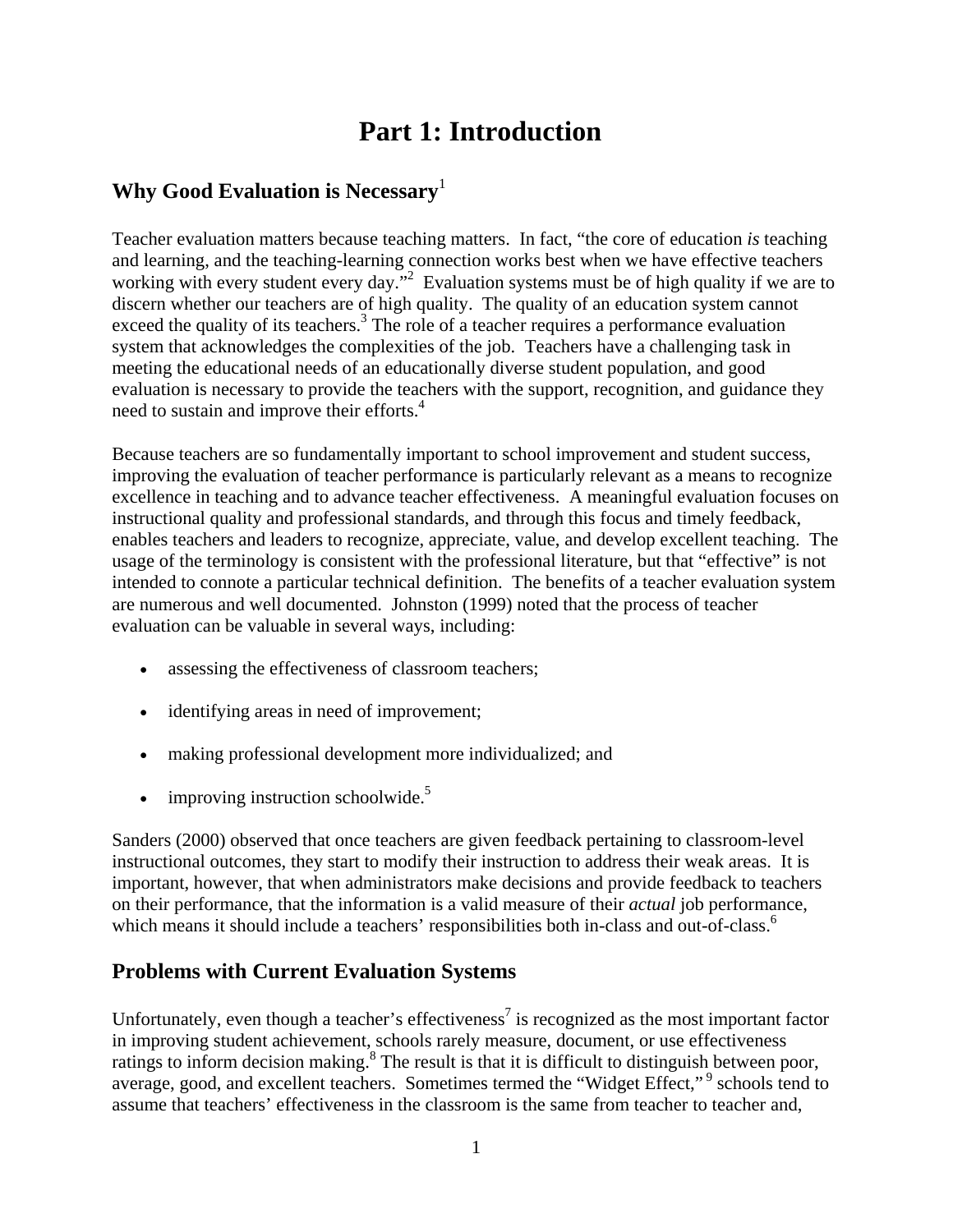thus, treat them as interchangeable parts. Weisberg, Sexton, Mulhern, and Keeling  $(2009)^{10}$ indicated that *all teachers are rated as great or at least good*. In fact, in their study, 99 percent of teachers were rated as *satisfactory* when their schools used a *satisfactory/unsatisfactory* rating system; in schools that used an evaluation scale with a broader range of options, an overwhelming 94 percent of all teachers received one of the top two ratings. Further, they noted that evaluation systems reinforce this indifference to the variations in teacher performance in several ways:

*Excellence is not recognized*. A rating scale that does not distinguish the truly outstanding performers from the average ones creates a situation where the exceptional teachers are not identified and cannot be recognized formally.

*Professional development is inadequate*. School divisions cannot identify the needs of teachers and provide professional development if their shortcomings are never identified.

*Novice teachers do not receive special attention*. When evaluation systems do not identify the specific developmental needs of new teachers (who are widely recognized as needing support to build and implement the most effective practices), they do not receive the assistance they need to correct their deficiencies.

*Poor performance does not get addressed*. Schools that provide teachers with inflated, unrealistic ratings rarely dismiss teachers for poor performance, even though they are recognized by other teachers and administrators as being ineffective.

Other flaws in the teacher evaluation process include: $11$ 

- problems with the evaluation instruments themselves (e.g., subjectivity, low validity);
- issues related to time and resources; $^{12}$
- a tendency to focus on paperwork routines rather than improving instruction;
- an absence of standard protocols and practices in teacher practices;
- an absence of meaningful and timely feedback to teachers;
- inadequate administrator training;
- a lack of time to perform adequate evaluations; $^{13}$
- a lack of impact; and
- a lack of constructive criticism on the evaluation that can be used to improve professional practice and often are based on sparse evidence.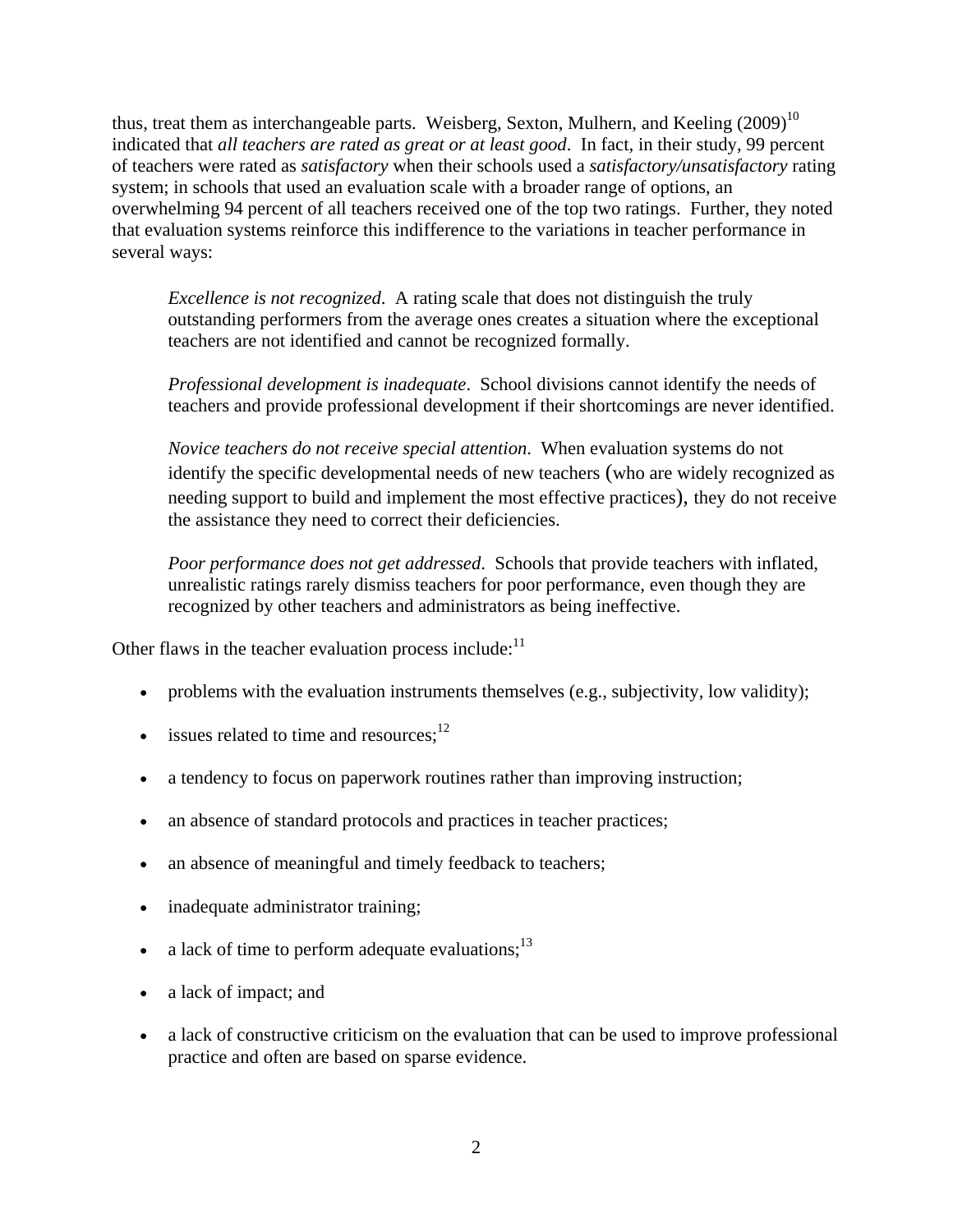Historically, the result is that little has been done to develop, support, and retain effective teachers and most teachers, even the ineffective ones, become tenured or gain continuing contract status. In short,

Evaluation systems fail to differentiate performance among teachers.… Excellent teachers cannot be recognized or rewarded, chronically low-performing teachers languish, and the wide majority of teachers performing at moderate levels do not get the differentiated support and development they need to improve as professionals.<sup>14</sup>

## **Importance of Recognizing Teacher Effectiveness**

Characterizing teacher effectiveness is important because of the direct impact teachers have on student performance. In fact, teacher effectiveness is the most significant school-related variable impacting student learning outcomes.15 Stronge, et al., (in press) conducted a study on teacher effectiveness and discovered that a 30+ percentile point difference in student achievement in mathematics and English could be attributed to the quality of teaching that occurred in the classroom over an academic year.<sup>16</sup>

## **Purposes of Evaluation**

The primary purposes of a quality teacher evaluation system are to:

- contribute to the successful achievement of the goals and objectives defined in the school division's educational plan;
- improve the quality of instruction by ensuring accountability for classroom performance and teacher effectiveness;
- implement a performance evaluation system that promotes a positive working environment and continuous communication between the teacher and the evaluator that promotes continuous professional growth and improved student outcomes;
- promote self-growth, instructional effectiveness, and improvement of overall professional performance; and, ultimately
- optimize student learning and growth.

A high quality evaluation system includes the following distinguishing characteristics:

- benchmark behaviors for each of the teacher performance standards;
- a focus on the relationship between teacher performance and improved student learning and growth;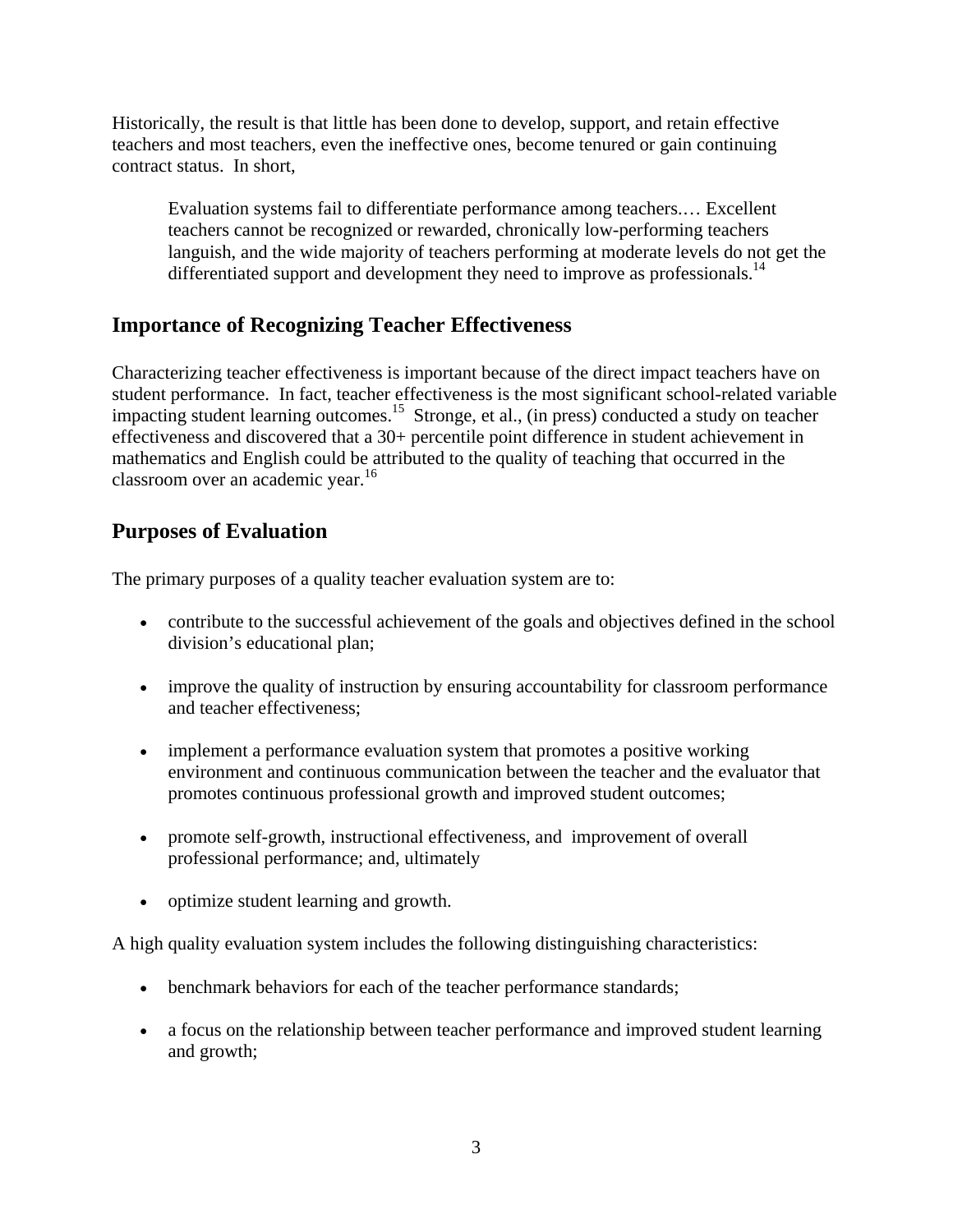- a system for documenting teacher performance based on multiple data sources regarding teacher performance;
- the use of multiple data sources for documenting performance, including opportunities for teachers to present evidence of their own performance as well as student;
- a procedure for conducting performance reviews that stresses accountability, promotes professional improvement, and increases teacher involvement in the evaluation process; and
- a support system for providing assistance when needed.

## **Purposes of this Document**

The Board of Education is required to establish performance standards and evaluation criteria for teachers, principals, and superintendents to serve as guidelines for school divisions to use in implementing educator evaluation systems. The *Code of Virginia* requires (1) that teacher evaluations be consistent with the **performance objectives (standards)** set forth in the Board of Education's *Guidelines for Uniform Performance Standards and Evaluation Criteria for Teachers, Administrators, and Superintendents* and (2) that school boards' procedures for evaluating instructional personnel address student academic progress.

 Section 22.1-253.13:5 (Standard 5. Quality of classroom instruction and educational leadership) of the *Code of Virginia* states, in part, the following:

…B. Consistent with the finding that leadership is essential for the advancement of public education in the Commonwealth, teacher, administrator, and superintendent evaluations shall be consistent with the performance objectives included in the *Guidelines for Uniform Performance Standards and Evaluation Criteria for Teachers, Administrators, and Superintendents*. Evaluations shall include student academic progress as a significant component and an overall summative rating. Teacher evaluations shall include regular observation and evidence that instruction is aligned with the school's curriculum. Evaluations shall include identification of areas of individual strengths and weaknesses and recommendations for appropriate professional activities….

Section 22.1-295 (Employment of teachers) states, in part, the following:

 …C. School boards shall develop a procedure for use by division superintendents and principals in evaluating instructional personnel that is appropriate to the tasks performed and addresses, among other things, **student academic progress** [emphasis added] and the skills and knowledge of instructional personnel, including, but not limited to, instructional methodology, classroom management, and subject matter knowledge.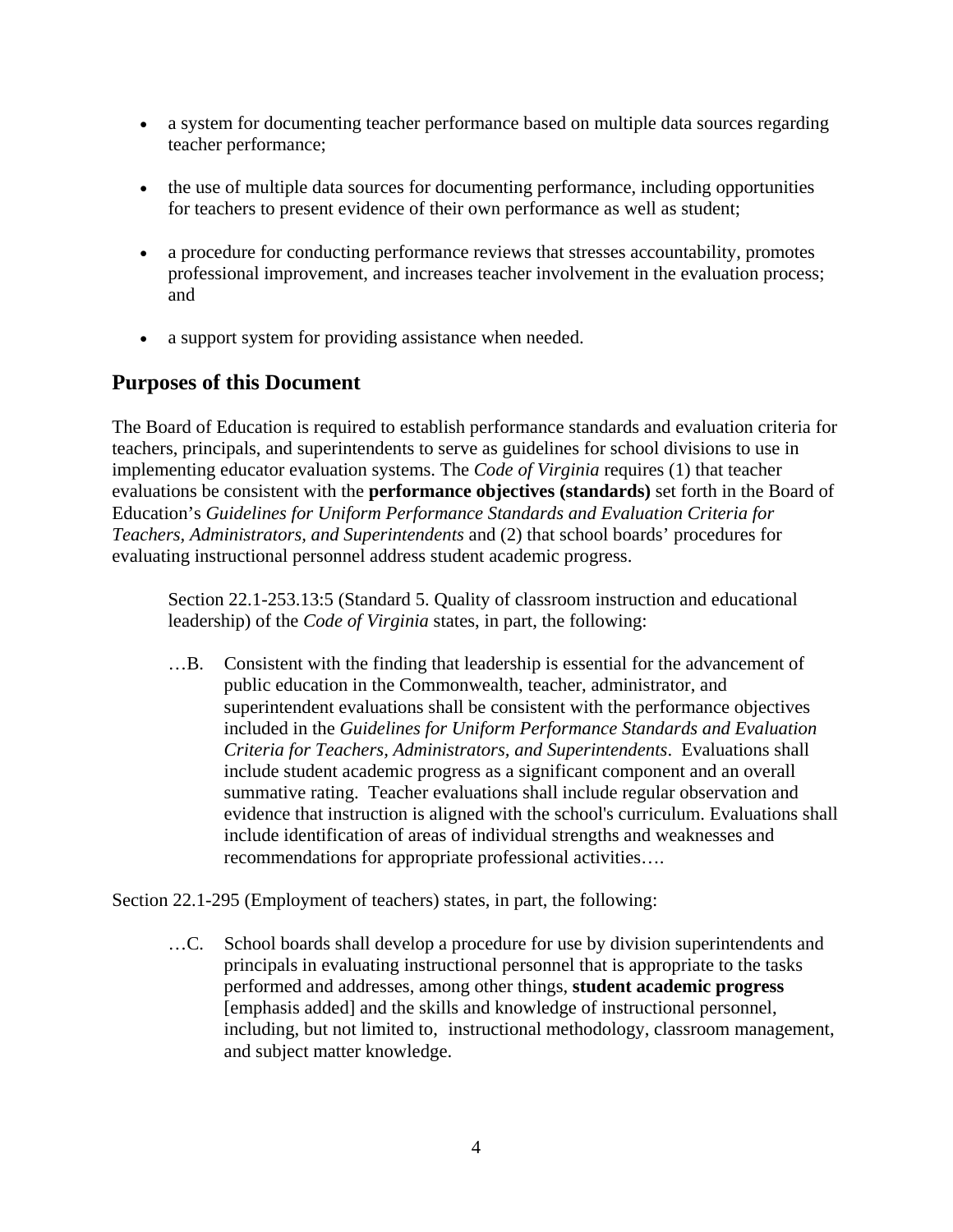The *Guidelines for Uniform Performance Standards and Evaluation Criteria for Teachers* set forth seven performance standards for all Virginia teachers. Pursuant to state law, teacher evaluations must be consistent with the performance standards (objectives) included in this document.

The *Guidelines for Uniform Performance Standards and Evaluation Criteria for Teachers* provide school divisions with a model evaluation system, including sample forms and templates that may be implemented "as is" or used to refine existing local teacher evaluation systems. Properly implemented, the evaluation system provides school divisions with the information needed to support systems of differentiated compensations or performance-based pay.

The *Code of Virginia* requires that school boards' procedures for evaluating teachers address student academic progress; how this requirement is met is the responsibility of local school boards. As prescribed by the *Code of Virginia*, each teacher must receive a summative evaluation rating. The Board's *Guidelines for Uniform Performance Standards and Evaluation Criteria for Teachers recommend* weighting the first six standards equally at 10 percent each and that the seventh standard, student academic progress, account for 40 percent of the summative evaluation.

The document was developed specifically for use with classroom teachers. For other nonclassroom educators who are required to hold a Virginia teaching license, revisions likely will be necessary. For example, guidance counselors and library-media specialists may require modified performance standards and data sources different from classroom teachers.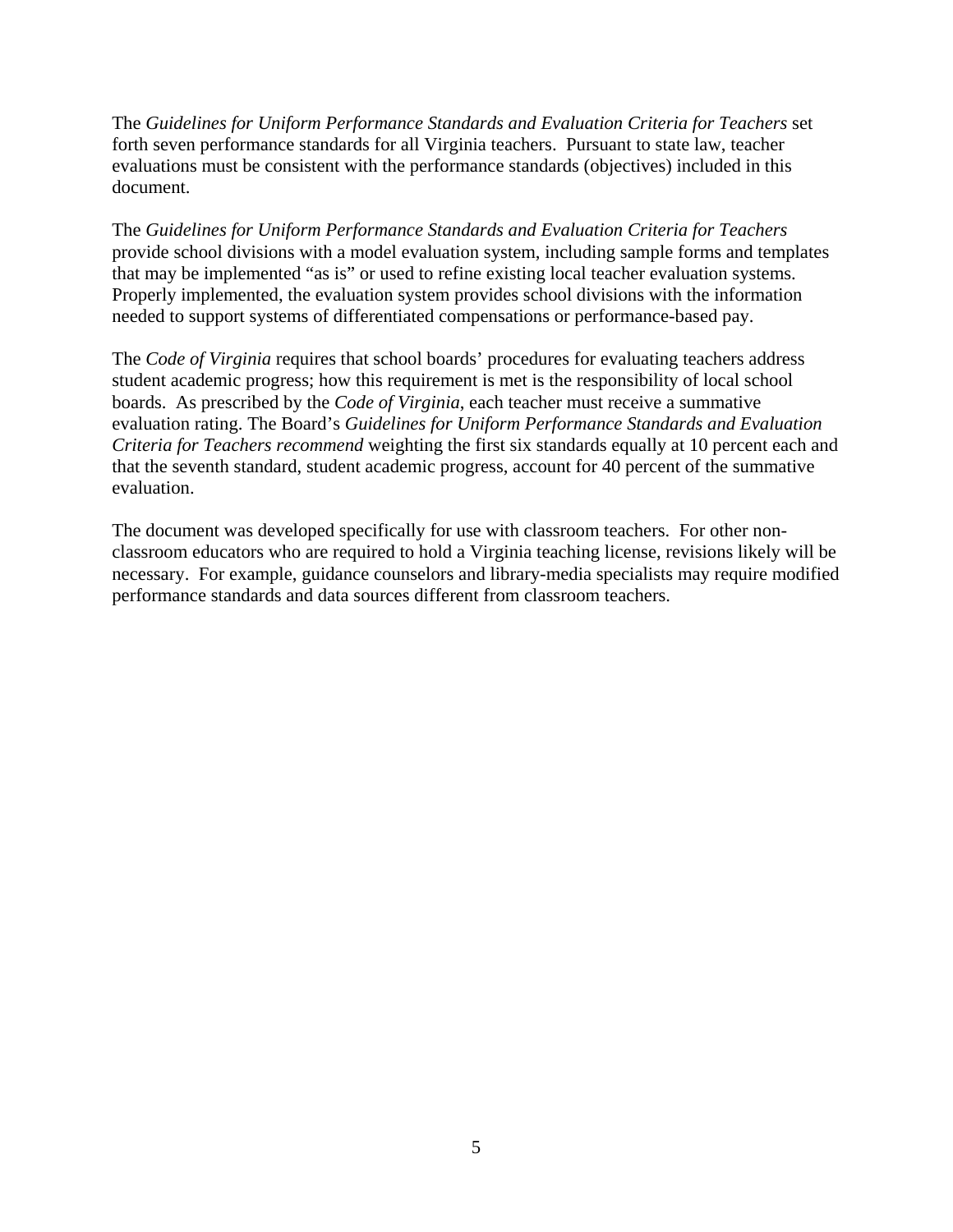## **Endnotes**

<sup>1</sup> Portions of this section were adapted from teacher evaluation handbooks published in various states, copyright [2010] by J. H. Stronge. Adapted with permission.

- $<sup>7</sup>$  The usage of the terms "effective" and "ineffective" is consistent with that used in professional literature. These</sup> terms are not intended to connote particular technical definitions. 8 Westberg, D., Sexton, S., Mulhern, J., & Keeling, D. (2009).
- 
- <sup>9</sup> Westberg, D., Sexton, S., Mulhern, J., & Keeling, D. (2009).
- $10$  Westberg, D., Sexton, S., Mulhern, J., & Keeling, D. (2009).
- 11 Stronge, J. H. (2006), p. 120.
- <sup>12</sup> Heneman, H. G., & Milanowski, A. T. (2003) as cited in Stronge (2006).
- <sup>13</sup> Loup, K. S., Garland, J. S., Ellett, C. D., & Rugutt, J. K. (1996) as cited in Stronge (2006).
- <sup>14</sup> Weisberg, D., Sexton, S., Mulhern, J., & Keeling, D. (2009), p. 4.
- <sup>15</sup> Hattie, J. (2009).
- $16$  Stronge, J. H., et al., (in press).

<sup>&</sup>lt;sup>2</sup> Stronge, J. H. (2006), p. 1.

<sup>&</sup>lt;sup>3</sup> Barber, M. & Mourshed, M. (2007).<br><sup>4</sup> Tucker, P. D., Stronge, J. H., & Gareis, C. R. (2002).

 $<sup>5</sup>$  Johnston, D. L. (1999) as cited in Stronge, J. H. (2006), p. 119.</sup>

<sup>6</sup> Tucker, P. D., Stronge, J. H., & Gareis, C. R. (2002).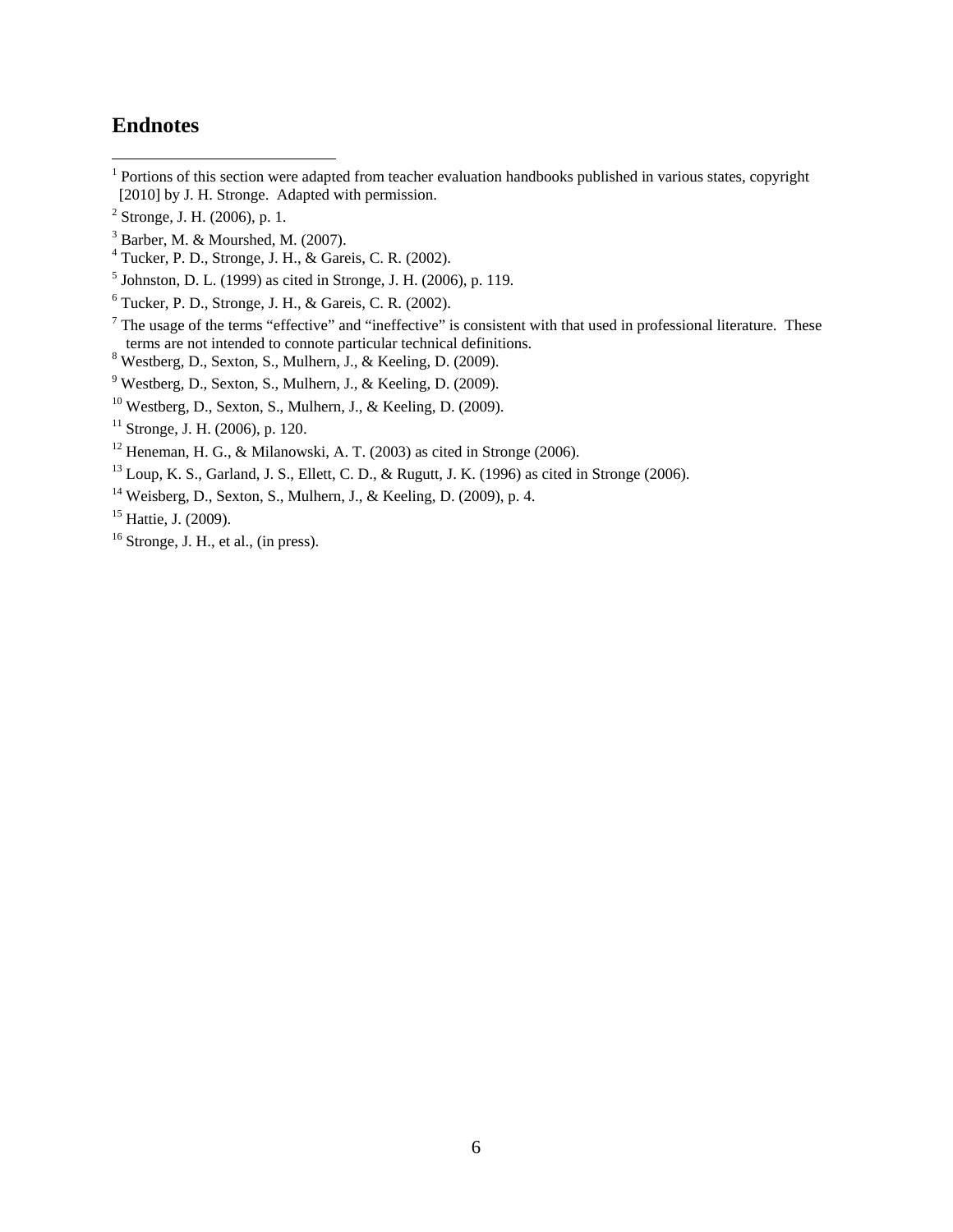## **Part 2: Uniform Performance Standards for Teachers**

The uniform performance standards for teachers are used to collect and present data to document performance that is based on well-defined job expectations. They provide a balance between structure and flexibility and define common purposes and expectations, thereby guiding effective instructional practice. The performance standards also provide flexibility, encouraging creativity and individual teacher initiative. The goal is to support the continuous growth and development of each teacher by monitoring, analyzing, and applying pertinent data compiled within a system of meaningful feedback.

## **Defining Teacher Performance Standards**

Clearly defined professional responsibilities constitute the foundation of the teacher performance standards. A fair and comprehensive evaluation system provides sufficient detail and accuracy so that both teachers and evaluators (i.e., principal, supervisor) reasonably understand the job expectations.

The expectations for professional performance are defined using a two-tiered approach.

## **Performance Standards**

Performance standards define the criteria expected when teachers perform their major duties. For all teachers, there are seven performance standards as shown in Figure 2.1.

Figure 2.1: *Performance Standards*

#### **Performance Standard 1: Professional Knowledge**

*The teacher demonstrates an understanding of the curriculum, subject content, and the developmental needs of students by providing relevant learning experiences.* 

#### **Performance Standard 2: Instructional Planning**

*The teacher plans using the Virginia Standards of Learning, the school's curriculum, effective strategies, resources, and data to meet the needs of all students.* 

#### **Performance Standard 3: Instructional Delivery**

*The teacher effectively engages students in learning by using a variety of instructional strategies in order to meet individual learning needs.* 

#### **Performance Standard 4: Assessment of and for Student Learning**

*The teacher systematically gathers, analyzes, and uses all relevant data to measure student academic progress, guide instructional content and delivery methods, and provide timely feedback to both students and parents throughout the school year.*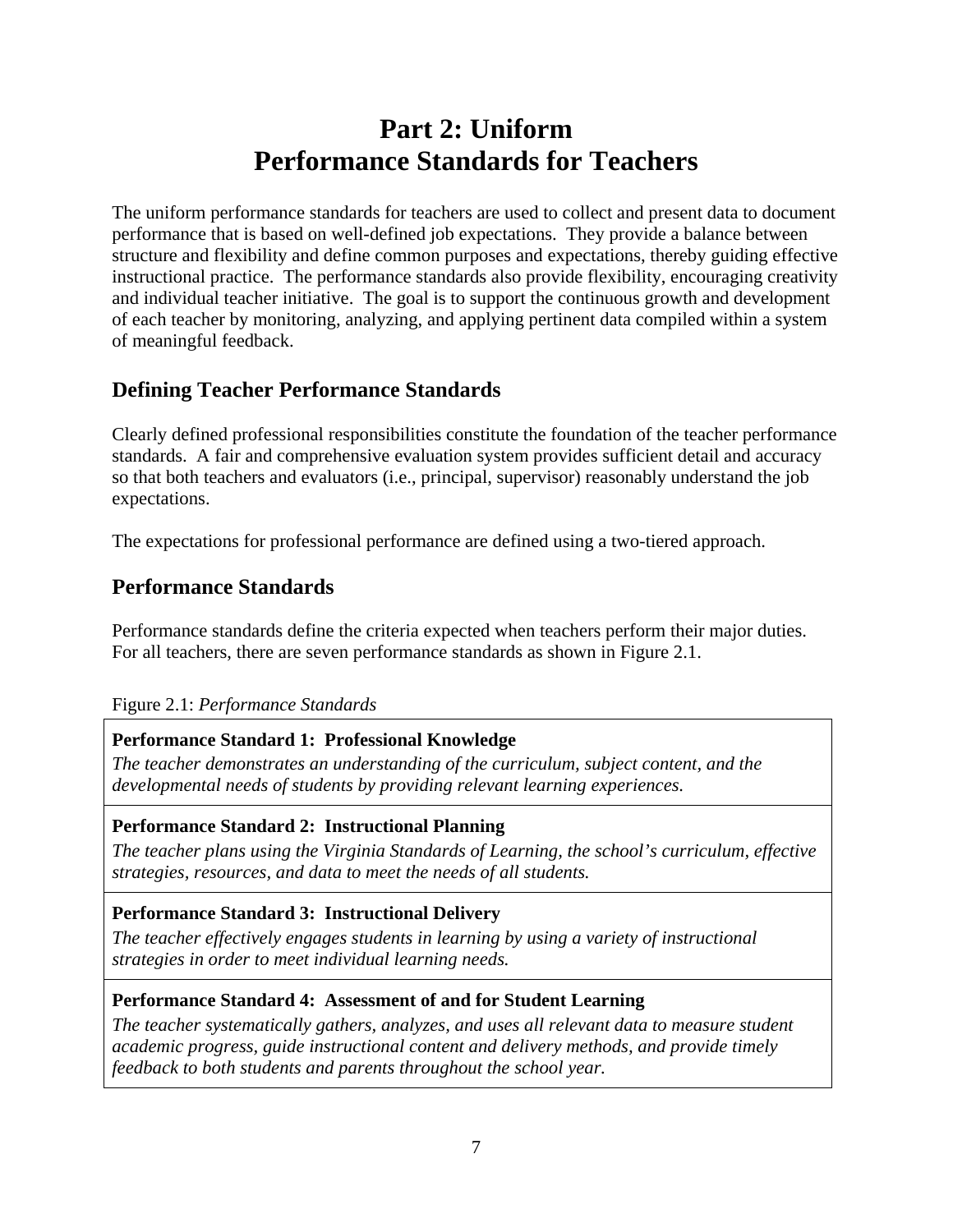#### **Performance Standard 5: Learning Environment**

*The teacher uses resources, routines, and procedures to provide a respectful, positive, safe, student-centered environment that is conducive to learning.* 

#### **Performance Standard 6: Professionalism**

*The teacher maintains a commitment to professional ethics, communicates effectively, and takes responsibility for and participates in professional growth that results in enhanced student learning.* 

#### **Performance Standard 7: Student Academic Progress**

*The work of the teacher results in acceptable, measurable, and appropriate student academic progress.* 

## **Performance Indicators**

Performance indicators provide examples of observable, tangible behavior that indicate the degree to which teachers are meeting each teaching standard. This helps teachers and their evaluators clarify performance levels and job expectations. That is, the performance indicators provide the answer to what must be performed. Performance indicators are provided as examples of the types of performance that will occur if a standard is being fulfilled. However, the list of performance indicators is not exhaustive, and they are not intended to be prescriptive. Teachers are not expected to demonstrate each performance indicator, as all performance indicators may not be applicable to a particular work assignment. However, some teaching positions may need to identify specific indicators that are consistent with job requirements and school improvement plans. Teachers of students with disabilities, for example, are required to participate in Individual Educational Program (IEP) meetings and maintain appropriate documentation regarding student performance. This might be added as a performance indicator under Performance Standard 7 (Student Academic Progress). Similarly, science teachers might add a performance indicator regarding laboratory safety under Performance Standard 5 (Learning Environment).

Evaluators and teachers should consult the sample performance indicators for clarification of what constitutes a specific performance standard. *Performance ratings are NOT made at the performance indicator level, but at the performance standard level. Additionally, it is important to document a teacher's performance on each standard with evidence generated from multiple performance indicators.* Sample performance indicators for each of the performance standards follow.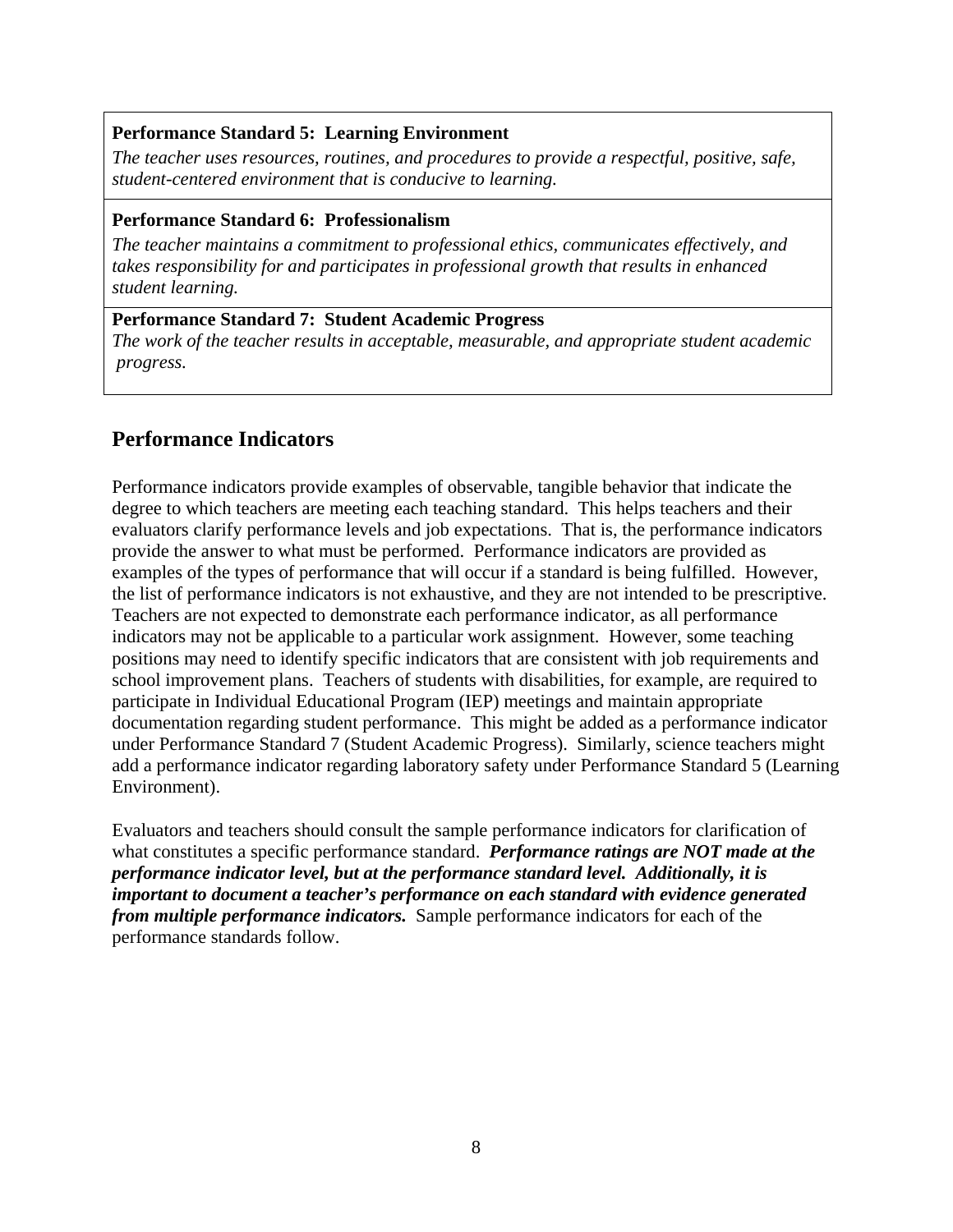#### **Performance Standard 1: Professional Knowledge**

*The teacher demonstrates an understanding of the curriculum, subject content, and the developmental needs of students by providing relevant learning experiences.*

#### **Sample Performance Indicators**

*Examples of teacher work conducted in the performance of the standard may include, but are not limited to:*

- 1.1 Effectively addresses appropriate curriculum standards.
- 1.2 Integrates key content elements and facilitates students' use of higher level thinking skills in instruction.
- 1.3 Demonstrates ability to link present content with past and future learning experiences, other subject areas, and real world experiences and applications.
- 1.4 Demonstrates an accurate knowledge of the subject matter.
- 1.5 Demonstrates skills relevant to the subject area(s) taught.
- 1.6 Bases instruction on goals that reflect high expectations and an understanding of the subject.
- 1.7 Demonstrates an understanding of the intellectual, social, emotional, and physical development of the age group.
- 1.8 Communicates clearly and checks for understanding.

#### **Performance Standard 2: Instructional Planning**

*The teacher plans using the Virginia Standards of Learning, the school's curriculum, effective strategies, resources, and data to meet the needs of all students.*

#### **Sample Performance Indicators**

- 2.1 Uses student learning data to guide planning.
- 2.2 Plans time realistically for pacing, content mastery, and transitions.
- 2.3 Plans for differentiated instruction.
- 2.4 Aligns lesson objectives to the school's curriculum and student learning needs.
- 2.5 Develops appropriate long- and short-range plans and adapts plans when needed.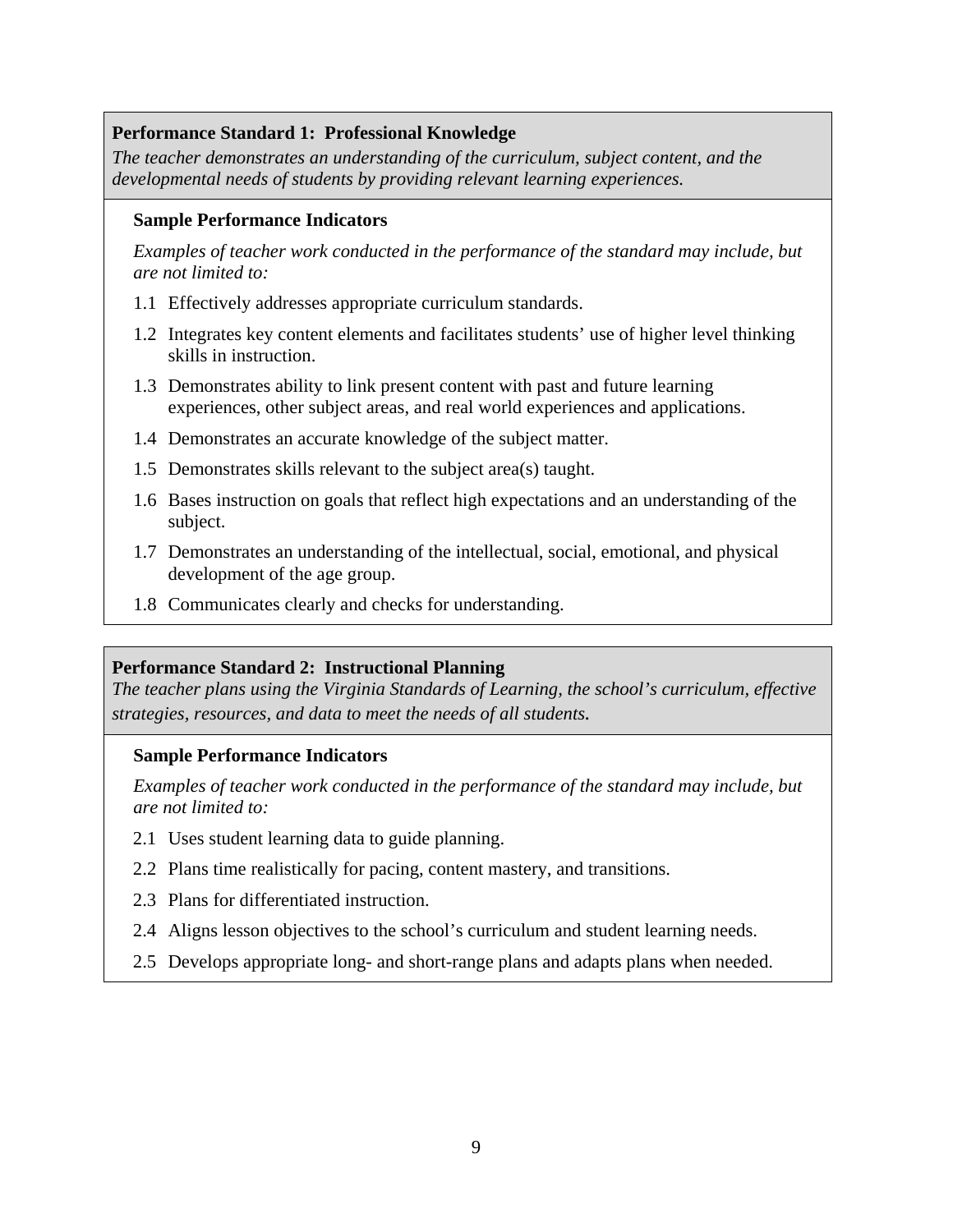#### **Performance Standard 3: Instructional Delivery**

*The teacher effectively engages students in learning by using a variety of instructional strategies in order to meet individual learning needs.*

#### **Sample Performance Indicators**

*Examples of teacher work conducted in the performance of the standard may include, but are not limited to:*

- 3.1 Engages and maintains students in active learning.
- 3.2 Builds upon students' existing knowledge and skills.
- 3.3 Differentiates instruction to meet the students' needs.
- 3.4 Reinforces learning goals consistently throughout lessons.
- 3.5 Uses a variety of effective instructional strategies and resources.
- 3.6 Uses instructional technology to enhance student learning.
- 3.7 Communicates clearly and checks for understanding.

#### **Performance Standard 4: Assessment of and for Student Learning**

*The teacher systematically gathers, analyzes, and uses all relevant data to measure student academic progress, guide instructional content and delivery methods, and provide timely feedback to both students and parents throughout the school year.*

#### **Sample Performance Indicators**

- 4.1 Uses pre-assessment data to develop expectations for students, to differentiate instruction, and to document learning.
- 4.2 Involves students in setting learning goals and monitoring their own progress.
- 4.3 Uses a variety of assessment strategies and instruments that are valid and appropriate for the content and for the student population.
- 4.4 Aligns student assessment with established curriculum standards and benchmarks.
- 4.5 Uses assessment tools for both formative and summative purposes and uses grading practices that report final mastery in relationship to content goals and objectives.
- 4.6 Uses assessment tools for both formative and summative purposes to inform, guide, and adjust students' learning.
- 4.7 Gives constructive and frequent feedback to students on their learning.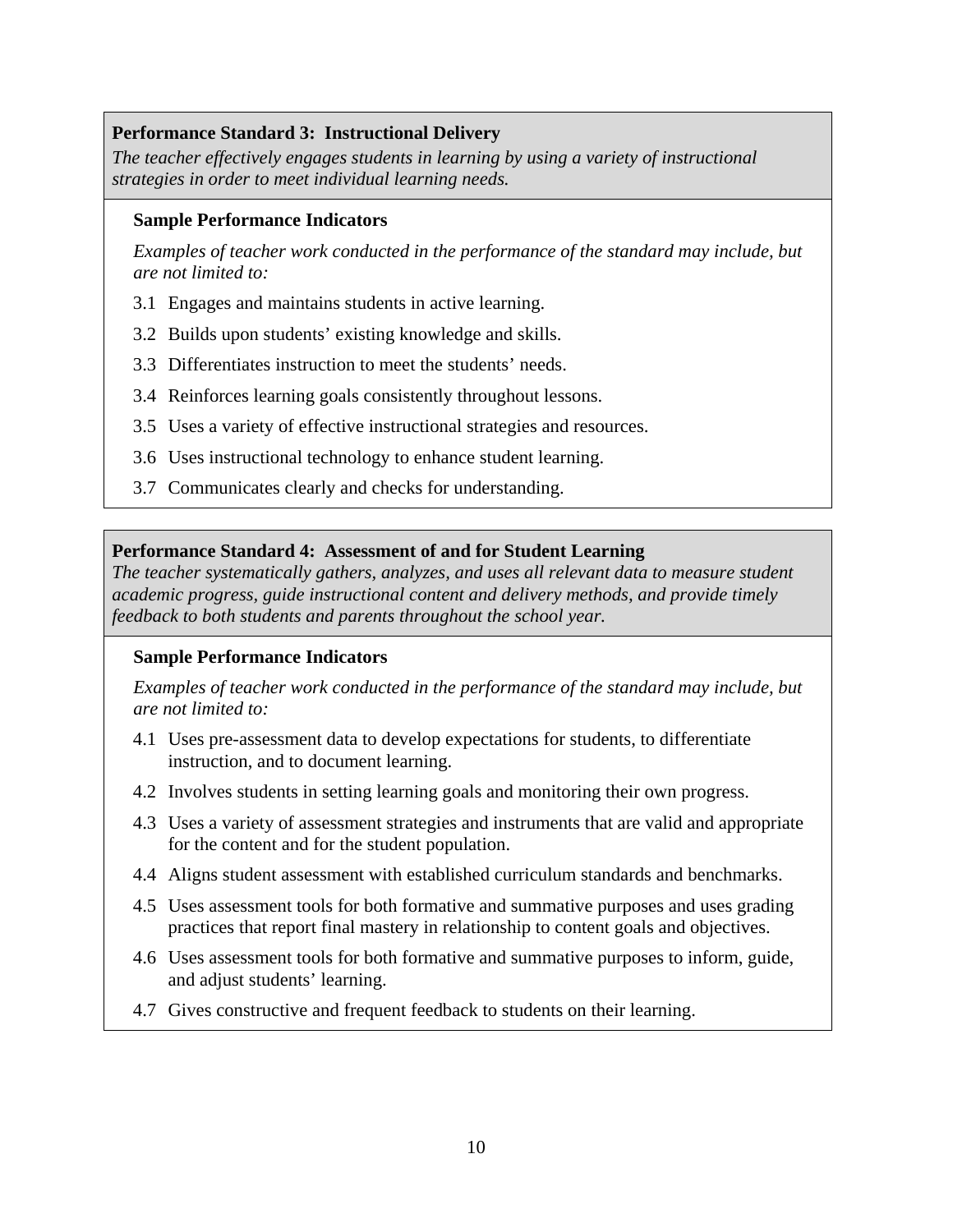#### **Performance Standard 5: Learning Environment**

*The teacher uses resources, routines, and procedures to provide a respectful, positive, safe, student-centered environment that is conducive to learning.*

#### **Sample Performance Indicators**

*Examples of teacher work conducted in the performance of the standard may include, but are not limited to:*

- 5.1 Arranges the classroom to maximize learning while providing a safe environment.
- 5.2 Establishes clear expectations, with student input, for classroom rules and procedures early in the school year, and enforces them consistently and fairly.
- 5.3 Maximizes instructional time and minimizes disruptions.
- 5.4 Establishes a climate of trust and teamwork by being fair, caring, respectful, and enthusiastic.
- 5.5 Promotes cultural sensitivity.
- 5.6 Respects students' diversity, including language, culture, race, gender, and special needs.
- 5.7 Actively listens and pays attention to students' needs and responses.
- 5.8 Maximizes instructional learning time by working with students individually as well as in small groups or whole groups.

#### **Performance Standard 6: Professionalism**

*The teacher maintains a commitment to professional ethics, communicates effectively, and takes responsibility for and participates in professional growth that results in enhanced student learning.*

#### **Sample Performance Indicators**

- 6.1 Collaborates and communicates effectively within the school community to promote students' well-being and success.
- 6.2 Adheres to federal and state laws, school and division policies, and ethical guidelines.
- 6.3 Incorporates learning from professional growth opportunities into instructional practice.
- 6.4 Sets goals for improvement of knowledge and skills.
- 6.5 Engages in activities outside the classroom intended for school and student enhancement.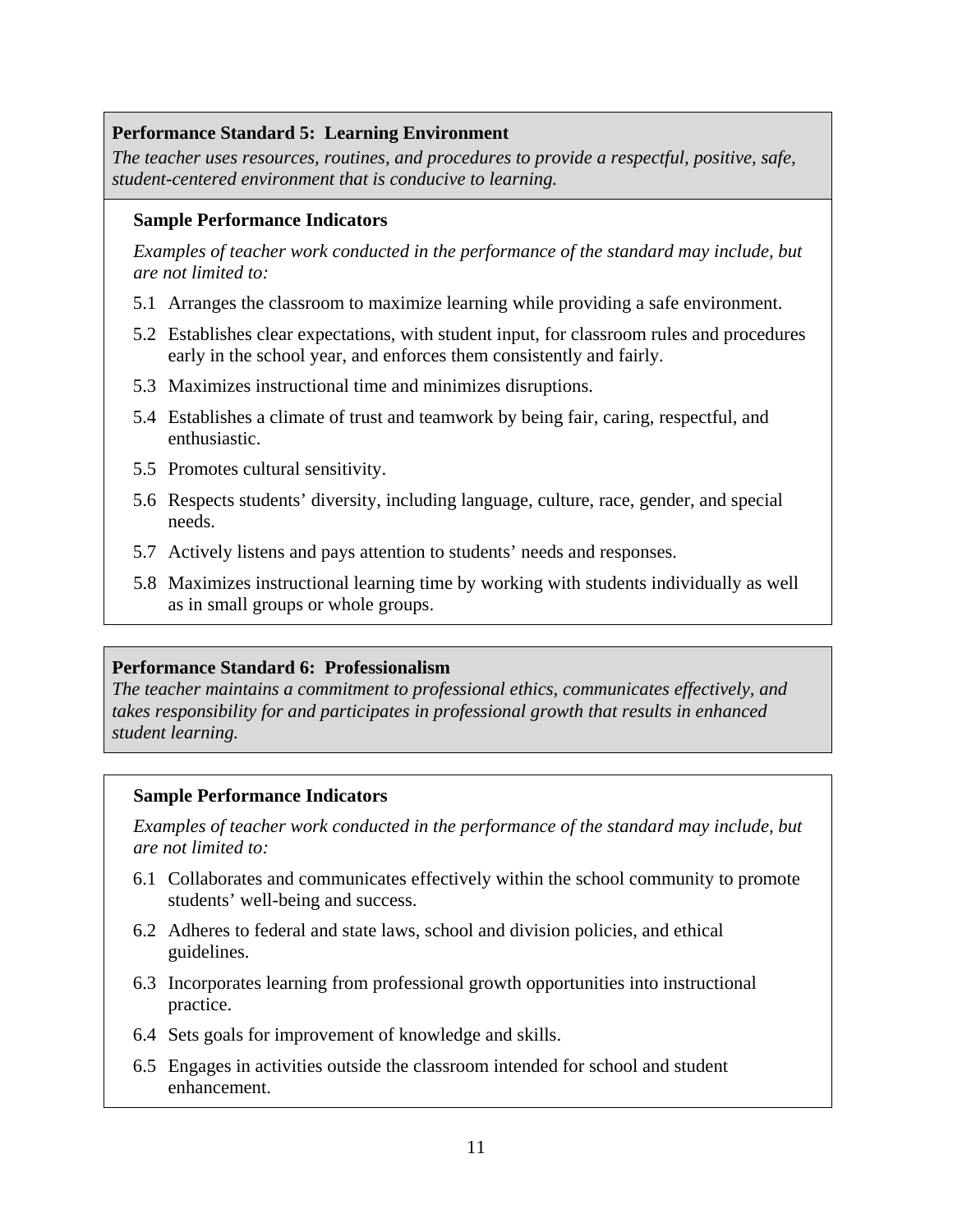- 6.6 Works in a collegial and collaborative manner with administrators, other school personnel, and the community.
- 6.7 Builds positive and professional relationships with parents/guardians through frequent and effective communication concerning students' progress.
- 6.8 Serves as a contributing member of the school's professional learning community through collaboration with teaching colleagues.
- 6.9 Demonstrates consistent mastery of standard oral and written English in all communication.

#### **Performance Standard 7: Student Academic Progress**

*The work of the teacher results in acceptable, measurable, and appropriate student academic progress.* 

#### **Sample Performance Indicators**

- 7.1 Sets acceptable, measurable, and appropriate achievement goals for student learning progress based on baseline data.
- 7.2 Documents the progress of each student throughout the year.
- 7.3 Provides evidence that achievement goals have been met, including the stateprovided progress data when available as well as other multiple measures of student academic progress.
- 7.4 Uses available performance outcome data to continually document and communicate student academic progress and develop interim learning targets.
- *Note:* Performance Standard 7: If a teacher effectively fulfills all previous standards, it is likely that the results of teaching -- as documented in Standard 7: Student Academic Progress - would be positive. The Virginia teacher evaluation system includes the documentation of student growth as indicated within Standard 7 and recommends that the evidence of progress be reviewed and considered throughout the year.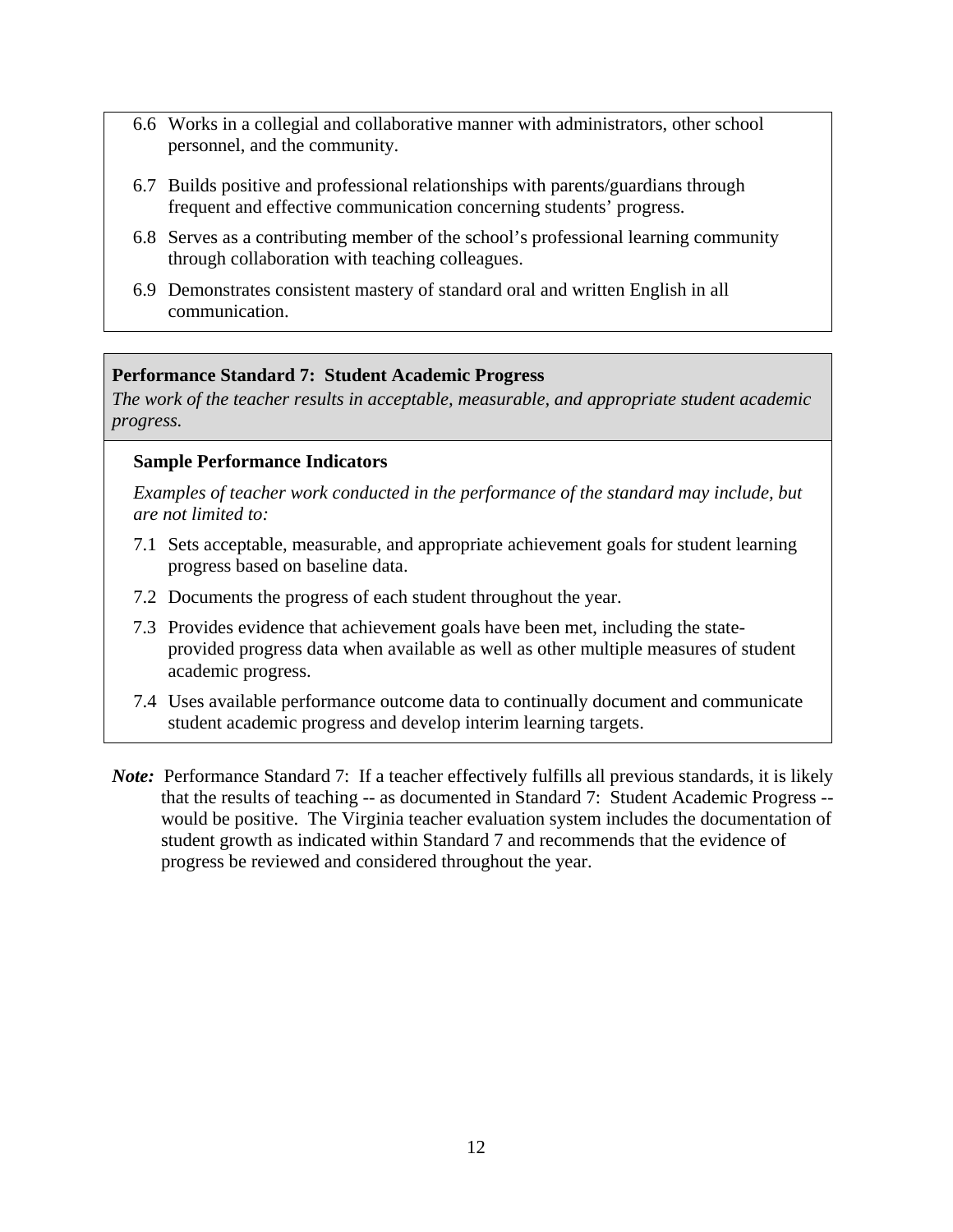## **Part 3: Documenting Teacher Performance**

The role of a teacher requires a performance evaluation system that acknowledges the complexities of the job. Multiple data sources provide for a comprehensive and authentic "performance portrait" of the teacher's work. The sources of information described in Figure 3.1 were selected to provide comprehensive and accurate feedback on teacher performance. These suggested documentation sources for teacher evaluation can be used for both probationary and continuing contract teachers.

| Data Source                            | Definition                                                                                                                                                                                                                                                                                                                                                                                                    |
|----------------------------------------|---------------------------------------------------------------------------------------------------------------------------------------------------------------------------------------------------------------------------------------------------------------------------------------------------------------------------------------------------------------------------------------------------------------|
| Formal<br><b>Observations</b>          | Observations are an important source of performance information. Formal<br>observations focus directly on the seven teacher performance standards. Classroom<br>observations also may include a review of teacher products or artifacts, and review<br>of student data.                                                                                                                                       |
| <b>Informal</b><br><b>Observations</b> | Informal observations are intended to provide more frequent information on a wider<br>variety of contributions made by the teacher. Evaluators are encouraged to conduct<br>observations by visiting classrooms, observing instruction, and observing work in<br>non-classroom settings.                                                                                                                      |
| <b>Student</b><br><b>Surveys</b>       | Student surveys provide information to the teacher about students' perceptions of<br>how the professional is performing. The actual survey responses are seen <i>only</i> by<br>the teacher who prepares a survey summary for inclusion in the portfolio. The<br>surveys provided in this document are designed to be used in grades $1 - 12$ (e.g.,<br>not with pre-kindergarten and kindergarten students). |
| Portfolios/<br><b>Document</b><br>Logs | Portfolios/document logs provide documentation generated by the teacher for the<br>seven performance standards.                                                                                                                                                                                                                                                                                               |
| Self-<br><b>Evaluation</b>             | Self-evaluations reveal the teachers' perceptions of their job performance.                                                                                                                                                                                                                                                                                                                                   |

Figure 3.1: *Suggested Documentation Sources for Teacher Evaluation*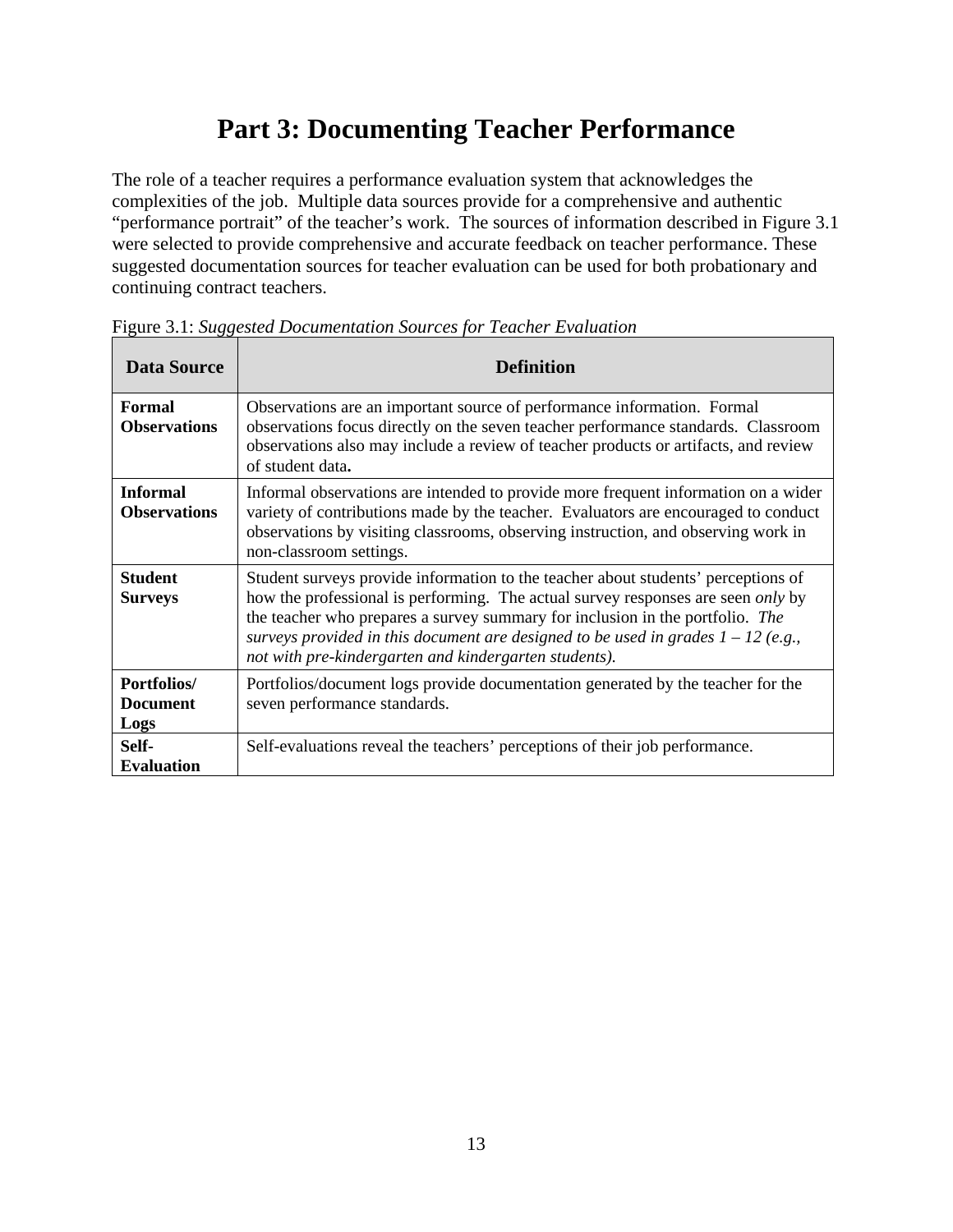## **Observations**

Observations are intended to provide information on a wide variety of contributions made by teachers in the classroom or to the school community as a whole. Administrators are continually observing in their schools by walking through classrooms and non-instructional spaces, attending meetings, and participating in school activities. These day-to-day observations are not necessarily noted in writing, but they do serve as a source of information.

Direct classroom observation can be a useful way to collect information on teacher performance; as a stand-alone data collection process, however, it has major limitations. If the purpose of a teacher evaluation system is to provide a comprehensive picture of performance in order to guide professional growth, then classroom observations should be only one piece of the data collection puzzle. Given the complexity of the job responsibilities of teachers, it is unlikely that an evaluator will have the opportunity to observe and provide feedback on all of the performance standards in a given visit.

Observations can be conducted in a variety of settings and take on a variety of forms, including quick, drop-by classroom visits, to more formal, pre-planned observational reviews using validated instruments for documenting observations.<sup>1</sup> Furthermore, observations may be announced or unannounced. Evaluators are encouraged to conduct observations by observing instruction and non-instructional routines at various times throughout the evaluation cycle.

#### **Formal Observation**

In a formal observation*,* the evaluator conducts a structured or semi-structured, planned observation -- either announced or unannounced -- typically of a teacher who is presenting a lesson to or interacting with students. Evaluators can use formal observations as one source of information to determine whether a teacher is meeting expectations for performance standards. A sample *Formal Classroom Observation Form* is provided on pages 16-18; many other observation forms are available. Formal classroom observations should last a specified period of time (for example, 30 or 45 minutes, or the duration of a full lesson). For maximum value, the building level administrator should ensure that formal observations occur throughout the year.

Typically, the evaluator provides feedback about the observation during a review conference with the teacher. During the session -- which should occur within a specified number of school days following the observation -- the evaluator reviews all information summarized on the *Formal Classroom Observation Form* as well as any other applicable documentation. Sample post-observation inquiries are shown in Figure 3.2. One copy of the observation form should be given to the teacher, and one copy should be maintained by the evaluator for the entire evaluation cycle to document professional growth and development.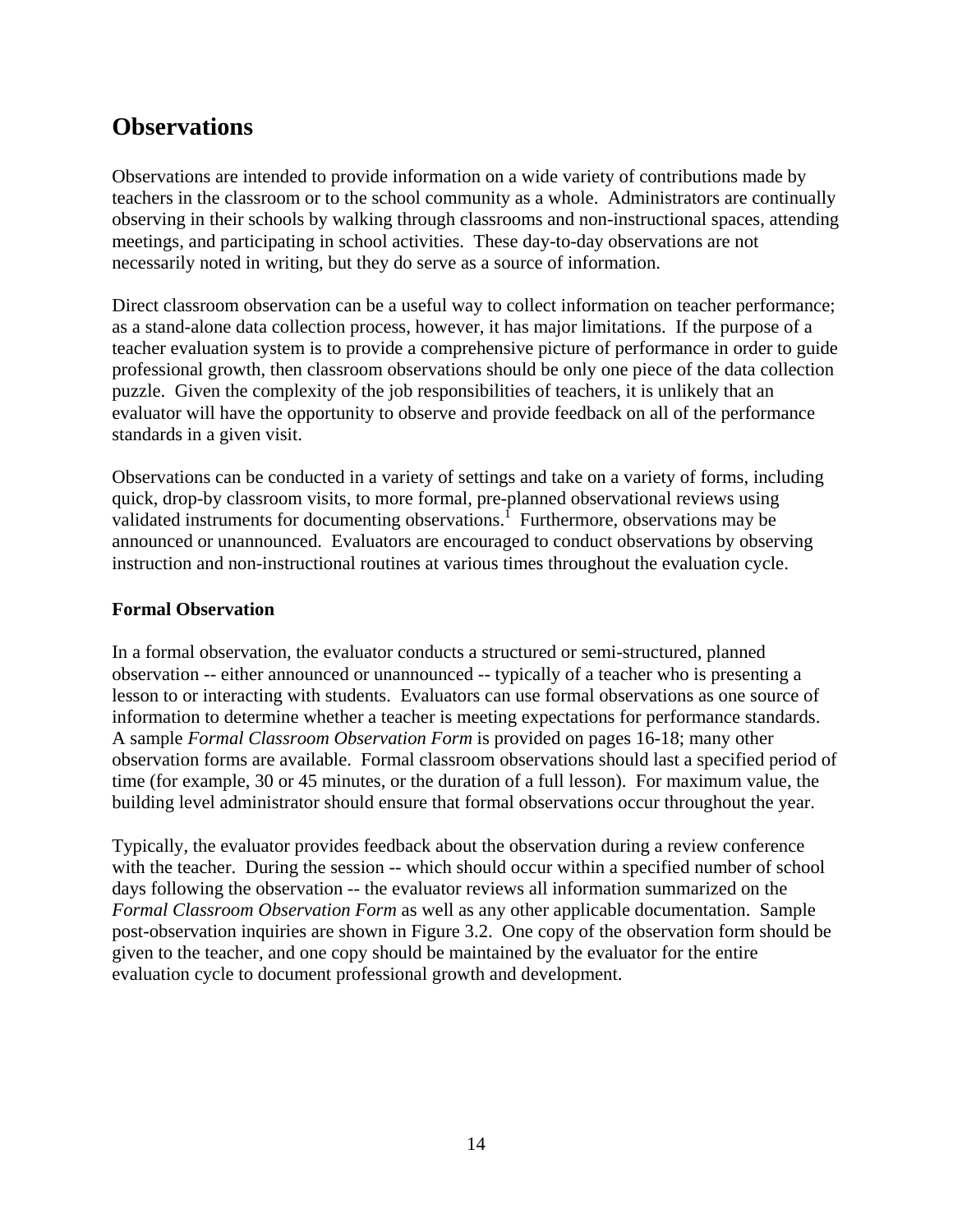#### Figure 3.2: *Sample Post-Observation Inquiries*

What went well during the lesson I observed?

What would you do differently the next time you teach this lesson and/or use a particular instructional strategy?

How would you describe the learning climate of the classroom during the lesson?

What occurred during the day before I arrived for the observation that may have influenced what happened during the time I spent in your class?

How did you address students who needed more time to fully understand and master the concept?

I observed a "snapshot" of your instruction. How well did the students' learning reflect your intended learning outcomes?

What informal or formal assessments did you conduct prior to teaching this lesson? How did the data from the assessments influence this lesson?

How did you let students know what the objective for the lesson was and how the students would know if they successfully achieved it?

What student characteristics or needs do you keep in mind as you are giving directions?

What goal(s) did you set this year for student achievement? How are your students progressing on that/those goal(s)?

 $\overline{a}$ 

<sup>&</sup>lt;sup>1</sup> Stronge, J. H. & Tucker, P. D. (2003) as cited in Stronge, J. H. (2010b).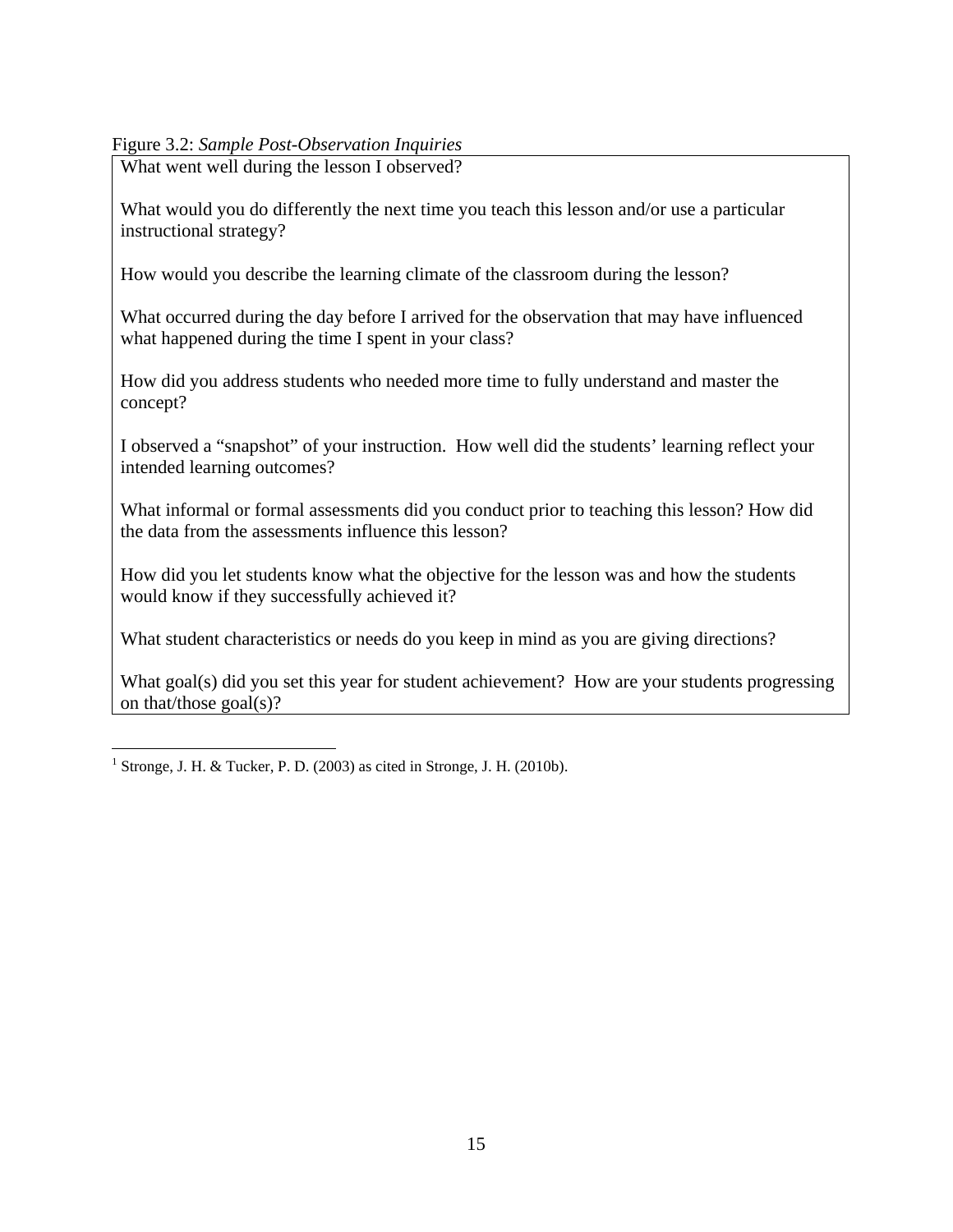## **SAMPLE: Formal Classroom Observation Form**

*Directions*: *This form is to be used for probationary teachers and teachers with continuing contract status. Observers should use the form to provide feedback to teachers about the observation.* 

| Teacher's Name                                                                                                                                                                                                                                                                                                                                                                                                                                                                                                                                                                                                                                                                                                                                                                                                                                                                                                                                                                                                             | Date Observed   | Time                                                                                                                                                                        |  |
|----------------------------------------------------------------------------------------------------------------------------------------------------------------------------------------------------------------------------------------------------------------------------------------------------------------------------------------------------------------------------------------------------------------------------------------------------------------------------------------------------------------------------------------------------------------------------------------------------------------------------------------------------------------------------------------------------------------------------------------------------------------------------------------------------------------------------------------------------------------------------------------------------------------------------------------------------------------------------------------------------------------------------|-----------------|-----------------------------------------------------------------------------------------------------------------------------------------------------------------------------|--|
| Observer's Name                                                                                                                                                                                                                                                                                                                                                                                                                                                                                                                                                                                                                                                                                                                                                                                                                                                                                                                                                                                                            | The teacher is: | $\Box$ Probationary<br>$\Box$ Continuing Contract                                                                                                                           |  |
| <b>Professional Knowledge</b><br>1.<br>The teacher demonstrates an understanding of the curriculum, subject content, and the developmental needs of<br>students by providing relevant learning experiences.<br>• Effectively addresses appropriate curriculum<br>• Demonstrates skills relevant to the subject<br>standards.<br>area(s) taught.<br>• Integrates key content elements and facilitates<br>• Bases instruction on goals that reflect high<br>students' use of higher level thinking skills in<br>expectations and an understanding of the<br>instruction.<br>subject.<br>• Demonstrates ability to link present content with past<br>• Demonstrates an understanding of the<br>intellectual, social, emotional, and physical<br>and future learning experiences, other subject areas,<br>and real world experiences and applications.<br>development of the age group.<br>• Demonstrates an accurate knowledge of the subject<br>• Communicates clearly and checks for<br>understanding.<br>$area(s)$ taught. |                 |                                                                                                                                                                             |  |
| Comments:                                                                                                                                                                                                                                                                                                                                                                                                                                                                                                                                                                                                                                                                                                                                                                                                                                                                                                                                                                                                                  |                 |                                                                                                                                                                             |  |
| 2. Instructional Planning<br>The teacher plans using the Virginia Standards of Learning, the school's curriculum, effective strategies, resources,<br>and data to meet the needs of all students.                                                                                                                                                                                                                                                                                                                                                                                                                                                                                                                                                                                                                                                                                                                                                                                                                          |                 |                                                                                                                                                                             |  |
| • Uses student learning data to guide planning.<br>• Plans time realistically for pacing, content mastery,<br>and transitions.<br>• Plans for differentiated instruction.                                                                                                                                                                                                                                                                                                                                                                                                                                                                                                                                                                                                                                                                                                                                                                                                                                                  |                 | • Aligns lesson objectives to the school's curriculum<br>and student learning needs.<br>• Develops appropriate long- and short-range plans<br>and adapts plans when needed. |  |

*Comments:* 

16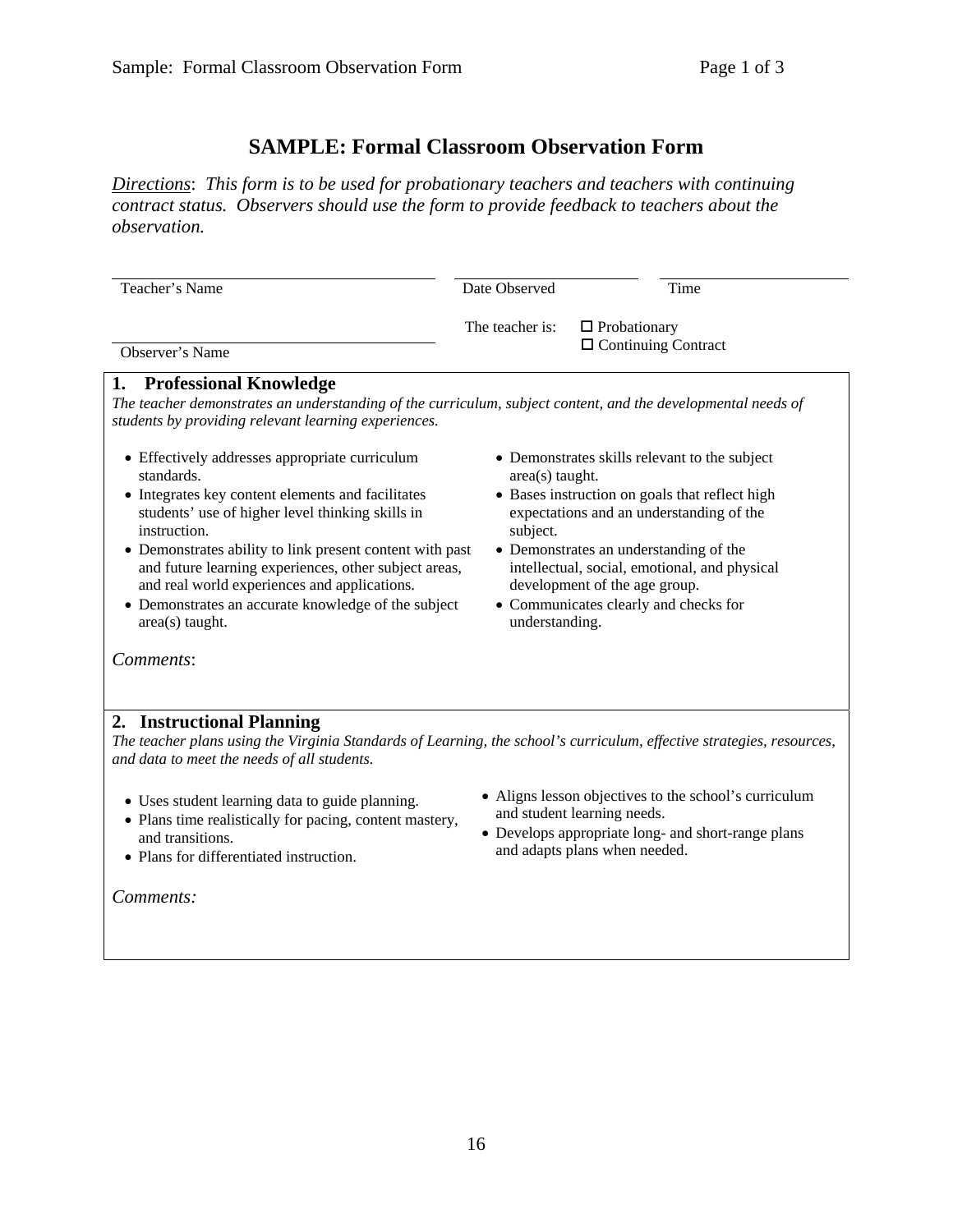#### **3. Instructional Delivery**

*The teacher effectively engages students in learning by using a variety of instructional strategies in order to meet individual learning needs.* 

- Engages and maintains students in active learning.
- Builds upon students' existing knowledge and skills.
- Differentiates instruction to meet the students' needs.
- Reinforces learning goals consistently throughout lessons.
- Uses a variety of effective instructional strategies and resources.
- Uses instructional technology to enhance student learning.
- Communicates clearly and checks for understanding.

*Comments:* 

#### **4. Assessment of and for Student Learning**

*The teacher systematically gathers, analyzes, and uses all relevant data to measure student academic progress, guide instructional content and delivery methods, and provide timely feedback to both students and parents throughout the school year.* 

- Uses pre-assessment data to develop expectations for students, to differentiate instruction, and to document learning.
- Involves students in setting learning goals and monitoring their own progress.
- Uses a variety of assessment strategies and instruments that are valid and appropriate for the content and for the student population.
- Aligns student assessment with established curriculum standards and benchmarks.
- Uses assessment tools for both formative and summative purposes and uses grading practices that report final mastery in relationship to content goals and objectives.
- Uses assessment tools for both formative and summative purposes to inform, guide, and adjust students' learning.
- Gives constructive and frequent feedback to students on their learning.

*Comments:* 

#### **5. Learning Environment**

*The teacher uses resources, routines, and procedures to provide a respectful, positive, safe, student-centered environment that is conducive to learning.* 

- Arranges the classroom to maximize learning while providing a safe environment.
- Establishes clear expectations, with student input, for classroom rules and procedures early in the school year, and enforces them consistently and fairly.
- Maximizes instructional time and minimizes disruptions.
- Establishes a climate of trust and teamwork by being fair, caring, respectful, and enthusiastic.
- Promotes cultural sensitivity.
- Respects students' diversity, including language, culture, race, gender, and special needs.
- Actively listens and pays attention to students' needs and responses.
- Maximizes instructional learning time by working with students individually as well as in small groups or whole groups.

 *Comments:*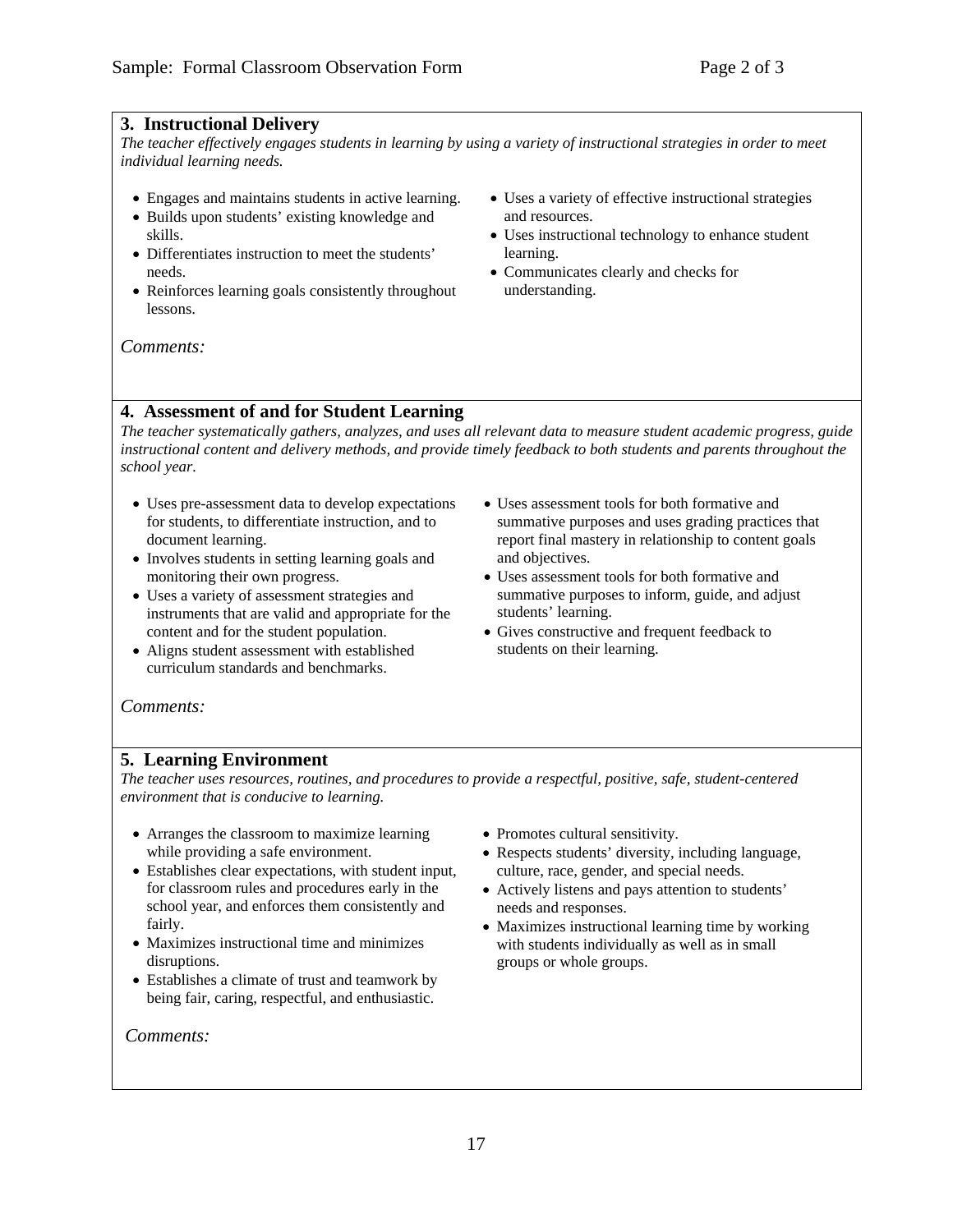#### **6. Professionalism**

*The teacher maintains a commitment to professional ethics, communicates effectively, and takes responsibility for and participates in professional growth that results in enhanced student learning.* 

- Collaborates and communicates effectively within the school community to promote students' wellbeing and success.
- Adheres to federal and state laws, school policies, and ethical guidelines.
- Incorporates learning from professional growth opportunities into instructional practice.
- Sets goals for improvement of knowledge and skills.
- Engages in activities outside the classroom intended for school and student enhancement.
- Works in a collegial and collaborative manner with administrators, other school personnel, and the community.
- Builds positive and professional relationships with parents/guardians through frequent and effective communication concerning students' progress.
- Serves as a contributing member of the school's professional learning community through collaboration with teaching colleagues.
- Demonstrates consistent mastery of standard oral and written English in all communication.

*Comments:* 

#### **7. Student Academic Progress**

*The work of the teacher results in acceptable, measurable, and appropriate student academic progress.* 

- Sets acceptable, measurable, and appropriate achievement goals for student learning progress based on baseline data.
- Documents the progress of each student throughout the year.
- Provides evidence that achievement goals have been met.
- Uses available performance outcome data to continually document and communicate student progress and develop interim learning targets.

 *Comments:* 

#### **Additional Comments:**

| Teacher's Name  |      |
|-----------------|------|
|                 |      |
| Observer's Name |      |
|                 | Date |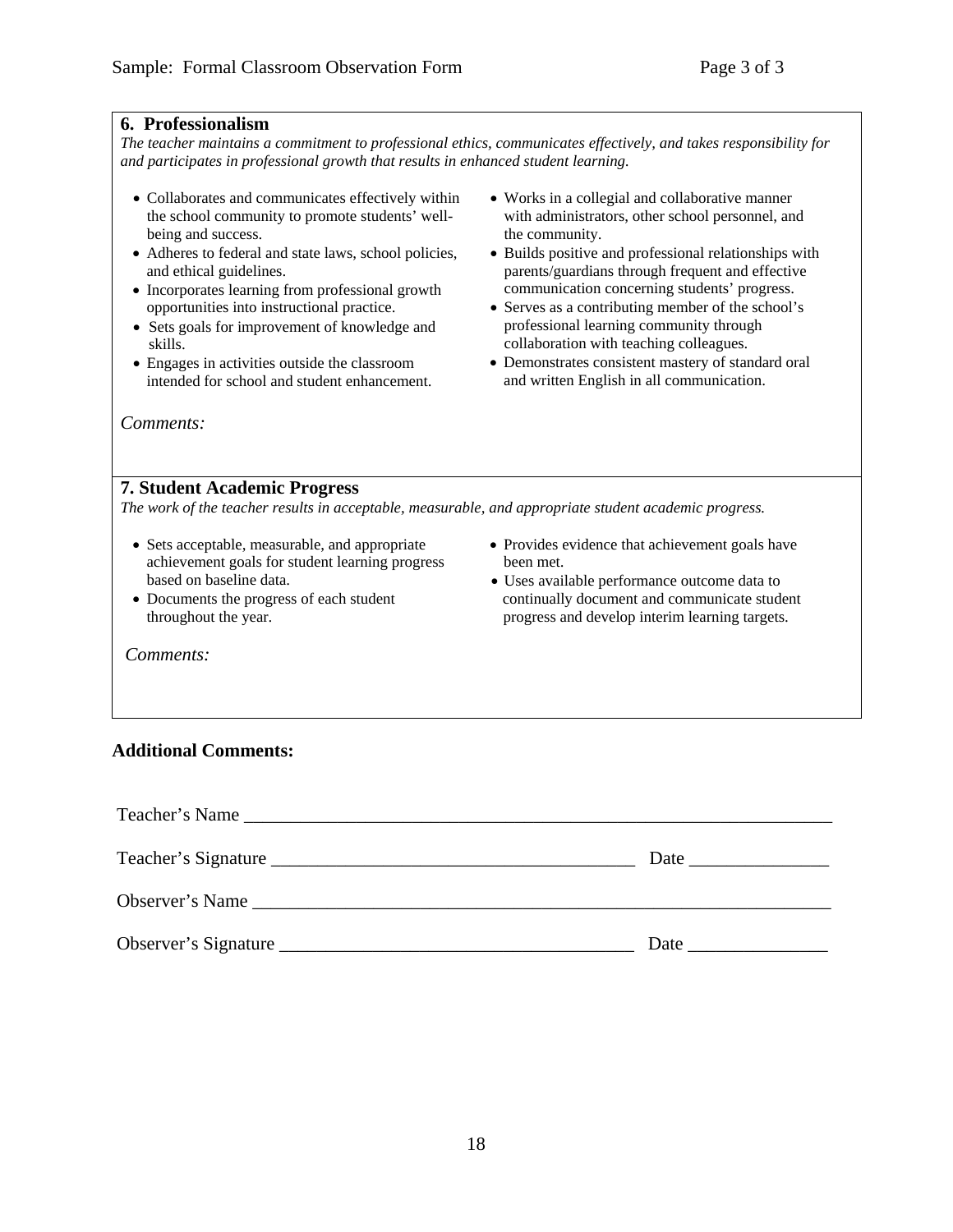#### **Informal Observations**

 $\overline{a}$ 

Informal observations are intended to provide more frequent information on a wide variety of contributions made by teachers in the classroom or to the school community as a whole. Evaluators are encouraged to conduct informal observations by observing instruction and noninstructional routines at various times throughout the evaluation cycle. $^{\alpha}$  These informal observations typically are less structured than formal observations.

Informal observations might include observing instruction for a short duration (i.e., ten to fifteen minutes) or observing work in non-classroom settings at various times throughout the school year. For example, an informal observation might include briefly visiting a classroom during a science laboratory experiment or observing a teacher participating in a faculty meeting or committee meeting. An important factor for evaluators to remember when collecting informal observation data is to focus on specific, factual descriptions of performance. Also, it is important to obtain a representative sampling of performance observations through regular, repeat visits to classrooms.<sup>1</sup> A sample *Informal Classroom Observation Form* is provided on pages 20-21. One copy of this form should be given to the teacher and one copy should be maintained by the evaluator for the entire evaluation cycle to document growth and development.

 $\overline{a}$ <sup>1</sup> Stronge, J. H. & Tucker, P. D. (2003) as cited in Stronge, J. H. (2010b).

a Note: An evaluation cycle refers to an ongoing process of data collection, evaluator-evaluatee discussion, summative review, and performance improvement. The various cyclical steps in a quality evaluation system (e.g., classroom observation - feedback - improvement) are inextricably linked and seamless.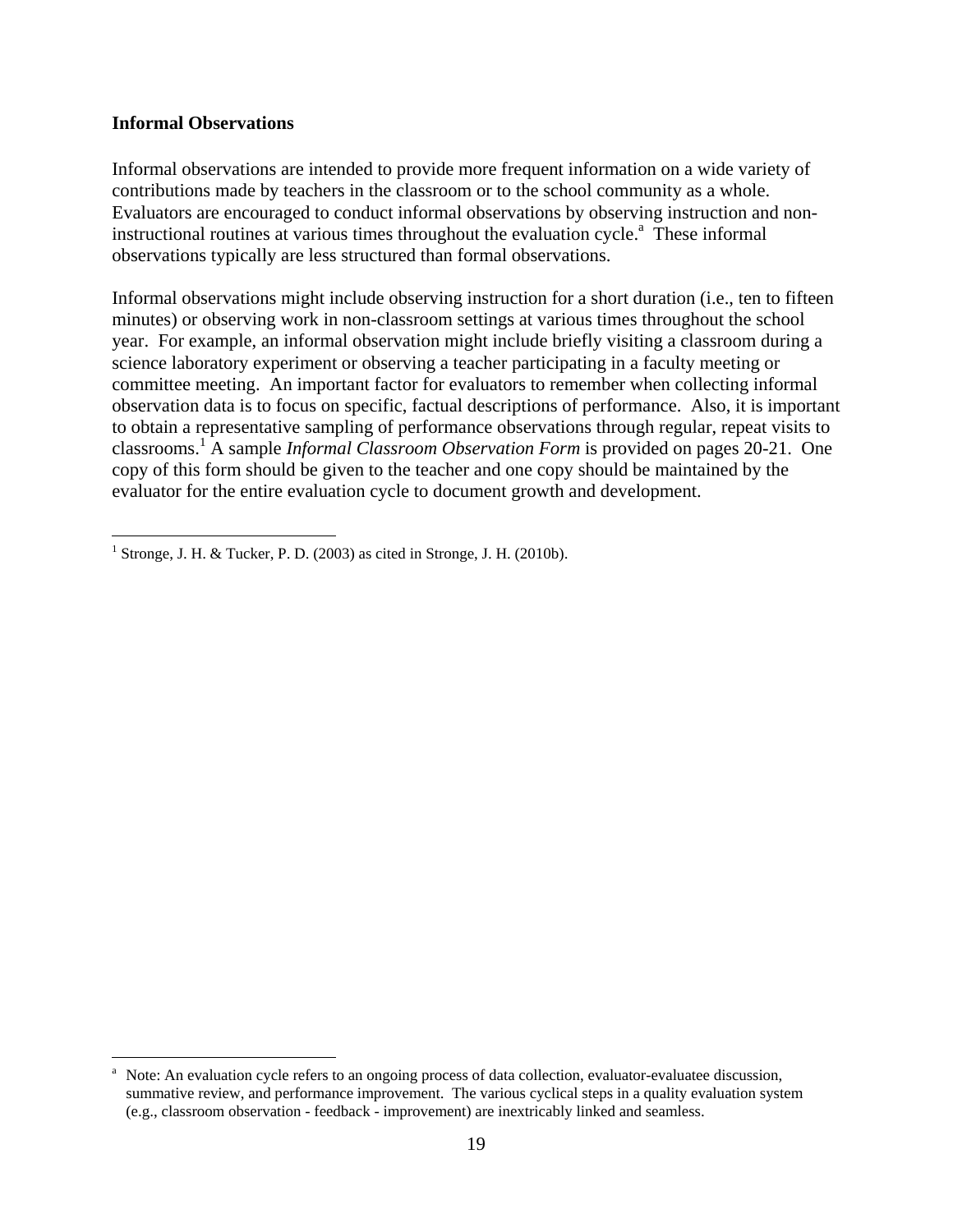**Name of Teacher Observed:** 

## **SAMPLE**: **Informal Classroom Observation Form**

*Directions: This form can be used by the evaluator to document during informal classroom observation. One form should be given to the teacher and one copy should be maintained by the evaluator for the entire evaluation cycle to document growth and development.* 

| Time:<br>Date:                                                                                                                                                                                                                                                                                                                                                                                                                                                                                                                                                                  |                           |
|---------------------------------------------------------------------------------------------------------------------------------------------------------------------------------------------------------------------------------------------------------------------------------------------------------------------------------------------------------------------------------------------------------------------------------------------------------------------------------------------------------------------------------------------------------------------------------|---------------------------|
| 1. Professional Knowledge<br>• Addresses appropriate curriculum standards<br>• Integrates key content elements and facilitates<br>students' use of higher level thinking skills<br>• Demonstrates ability to link present content with past<br>and future learning<br>• Demonstrates an accurate knowledge of the subject<br>$area(s)$ taught<br>• Demonstrates skills relevant to the subject area(s)<br>taught<br>• Bases instruction on goals that reflect high expectations<br>• Demonstrates an understanding of the knowledge of<br>development<br>• Communicates clearly | <b>Specific Examples:</b> |
| 2. Instructional Planning<br>• Uses student learning data to guide planning<br>• Plans time for realistic pacing<br>• Plans for differentiated instruction<br>• Aligns lesson objectives to curriculum and student<br>needs<br>• Develops appropriate long- and short-range plans and<br>adapts plans                                                                                                                                                                                                                                                                           | <b>Specific Examples:</b> |
| 3. Instructional Delivery<br>• Engages students<br>• Builds on prior knowledge<br>• Differentiates instruction<br>• Reinforces learning goals<br>• Uses a variety of strategies/resources<br>• Uses instructional technology<br>• Communicates clearly                                                                                                                                                                                                                                                                                                                          | <b>Specific Examples:</b> |
| 4. Assessment of and for Student Learning<br>• Uses pre-assessment data<br>Involves students in setting learning goals<br>• Uses valid, appropriate assessments<br>Aligns assessments with standards<br>• Uses a variety of assessment strategies<br>Uses assessment tools for formative/summative<br>purposes<br>• Gives constructive feedback                                                                                                                                                                                                                                 | <b>Specific Examples:</b> |
| 5. Learning Environment<br>• Arranges the classroom to maximize learning and<br>provides a safe environment<br>• Establishes clear expectations<br>• Maximizes instruction/minimal disruption                                                                                                                                                                                                                                                                                                                                                                                   | <b>Specific Examples:</b> |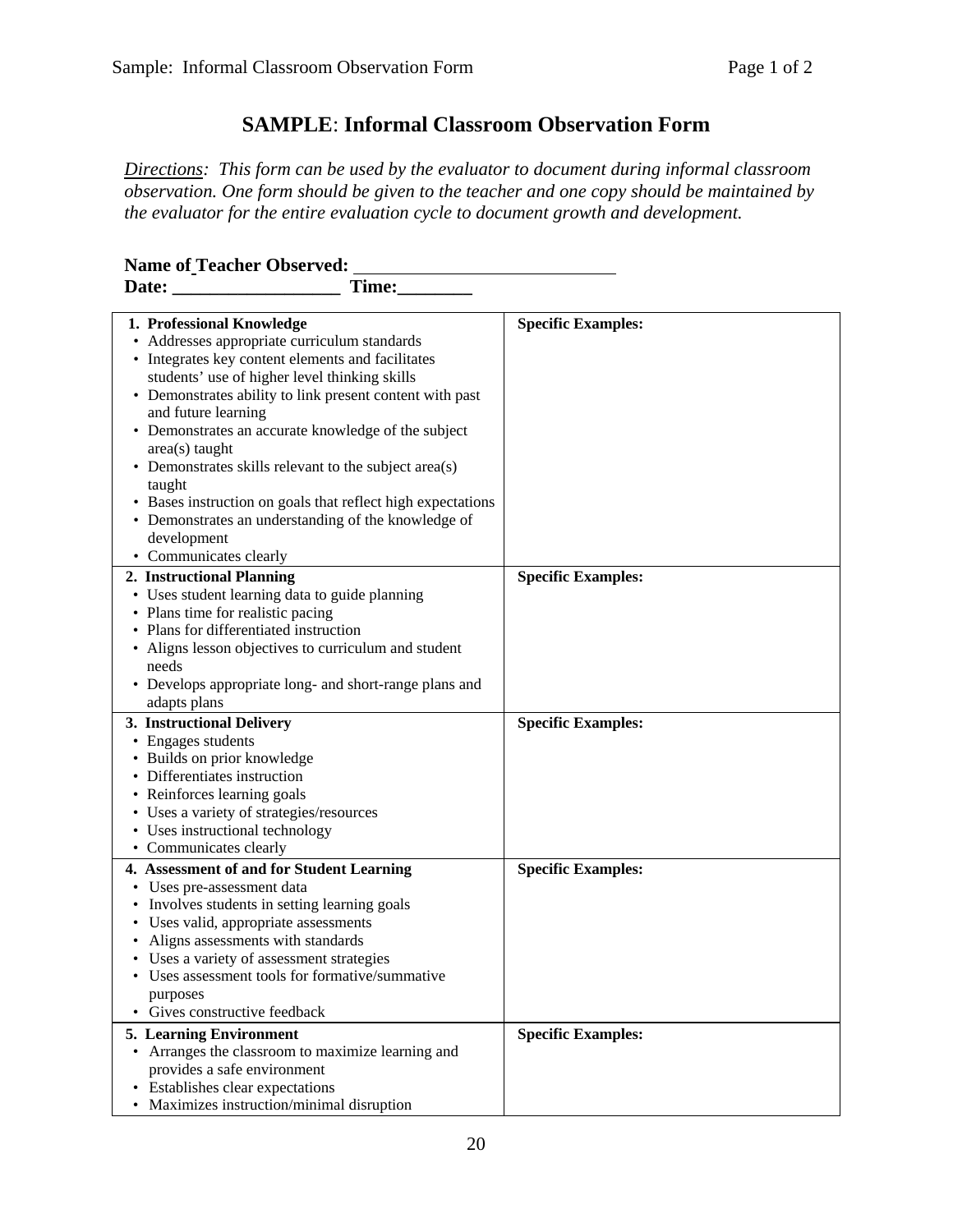| Establishes a climate of trust/teamwork<br>Promotes cultural sensitivity/respects diversity<br>Listens and pays attention to students' needs and<br>responses<br>Maximizes instructional learning time by working with<br>students individually and in groups                                                                                                                                                                                           |                           |
|---------------------------------------------------------------------------------------------------------------------------------------------------------------------------------------------------------------------------------------------------------------------------------------------------------------------------------------------------------------------------------------------------------------------------------------------------------|---------------------------|
| 6. Professionalism<br>Collaborates/communicates effectively<br>٠<br>Adheres to laws/policies/ethics<br>٠<br>Incorporates professional development learning<br>Incorporates learning from professional growth<br>activities<br>Sets goals for improvement<br>Activities outside classroom<br>Builds positive relationship with parents<br>Contributes to professional learning community<br>Demonstrates mastery of standard oral and written<br>English | <b>Specific Examples:</b> |
| 7. Student Academic Progress<br>Sets student achievement goals<br>٠<br>Documents progress<br>Provides evidence of goal attainment<br>Develops interim learning targets                                                                                                                                                                                                                                                                                  | <b>Specific Examples:</b> |

#### *NOTE: It is unlikely that all teacher performance standards would be documented in a single classroom visit. In fact, an observation might focus on a specific standard.*

| Observer's Name |                                                                                                                                                                                                                               |
|-----------------|-------------------------------------------------------------------------------------------------------------------------------------------------------------------------------------------------------------------------------|
|                 | Date and the same state of the state of the state of the state of the state of the state of the state of the state of the state of the state of the state of the state of the state of the state of the state of the state of |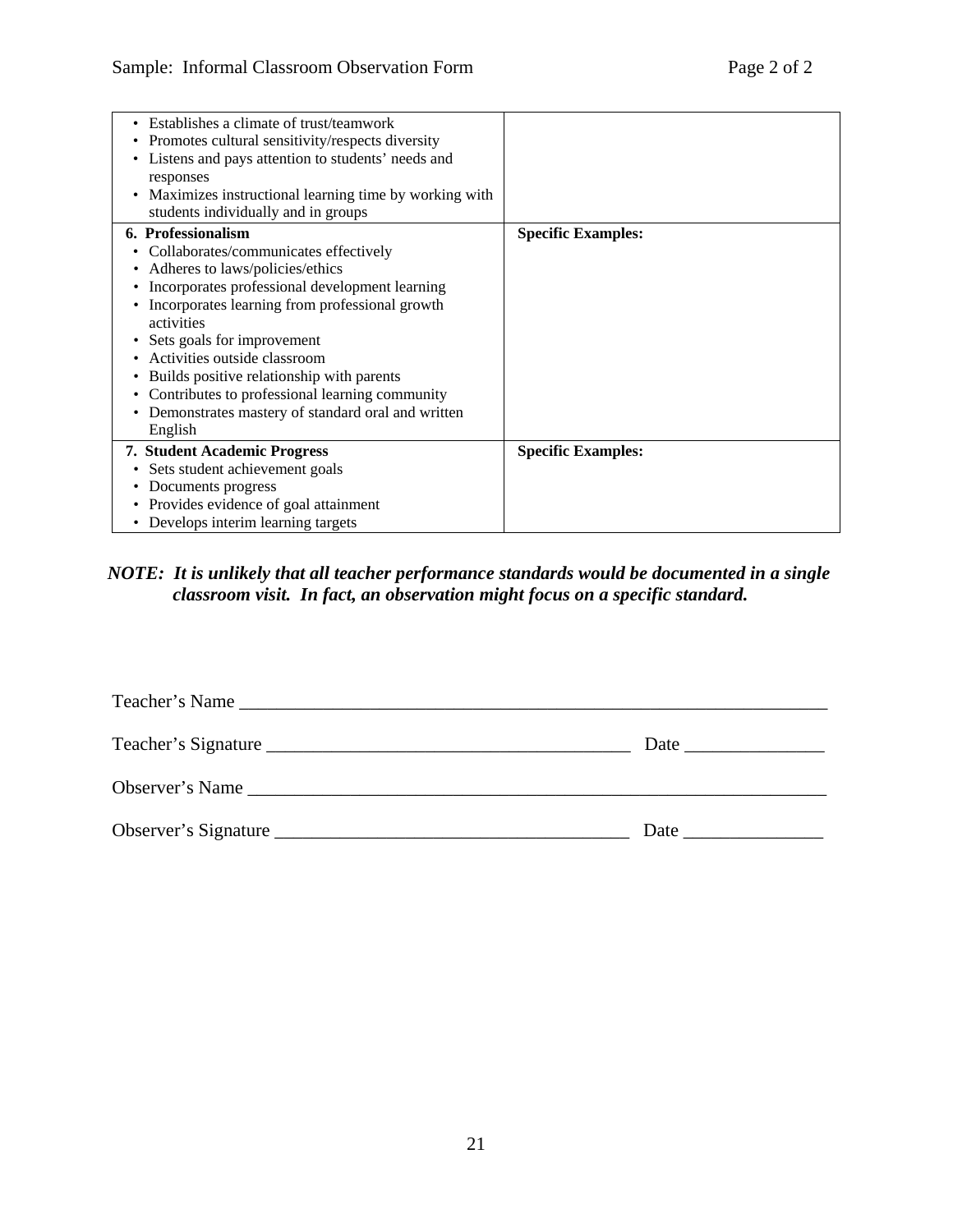#### **Walk-through Observations**

Walk-through observations have been popularized in recent years as a means for documenting and assessing practices and trends throughout a school.<sup>1</sup> Typically, walk-through observations are designed to provide brief (three to five minutes) visits in multiple classrooms. While walkthrough visits can be helpful in checking for standard instructional practices or for vertical and horizontal curriculum articulation across the school, evaluators should be cautious in relying on these visits for individual teacher evaluation as, generally, they are not designed for teacher evaluation. Visits of three to five minutes, even if conducted frequently, may not do justice to teachers in terms of understanding their instructional or assessment practices, student time-ontask, learning environment, and so forth.

#### **Student Surveys**

 $\overline{a}$ 

Student surveys represent an additional source of information regarding teacher performance. The purpose of a student survey is to collect information that will help the teacher set goals for continuous improvement (i.e., for formative evaluation). In most pre-kindergarten through grade 12 teacher evaluation systems, the sole purpose of the surveys is to provide feedback directly to the teacher for professional growth and development.

Student surveys are unique in that, although they may be required for most teachers, teachers will retain exclusive access to the results of the surveys regarding his or her performance.

Teachers should administer annual student surveys according to school division guidelines during a specified time period (for example, the second nine weeks). Teachers at the middle and high school levels should administer surveys to two classes of students that are representative of their teaching assignment(s) during a specified year. At the teacher's discretion, additional questions may be added to the survey. The teacher will retain sole access to the student surveys; however, the teacher will provide a summary of the surveys to the evaluator. (Note: The student survey summary can be included in the teacher's portfolio/document log.)

There are four different versions of the student survey (Grades 1-2, 3-5, 6-8, and 9-12) designed to reflect developmental differences in students' ability to provide useful feedback to their teacher. *Student Surveys* and the accompanying *Survey Summary Sheet* on pages 23-27 provide a unique form of formative feedback. All surveys should be completed anonymously to promote honest feedback.

<sup>&</sup>lt;sup>1</sup> Downey, C. J., Steffy, B. E., English, F. W., Frase, L. E., & Poston, W. K., Jr. (2004) as cited in Stronge, J. H. & Tucker, P. D. (2003).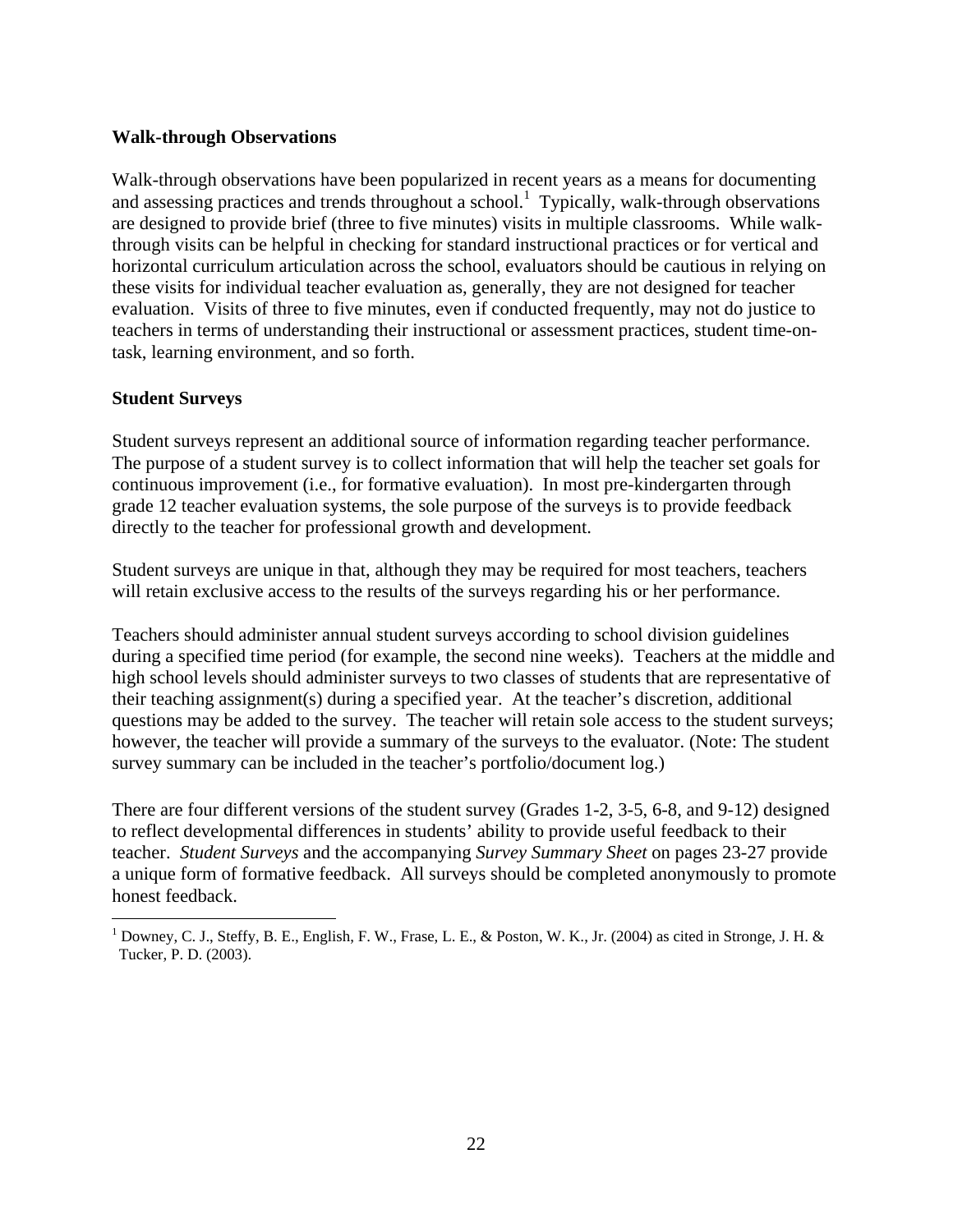## *SAMPLE: GRADES 1-2 STUDENT SURVEY*

*Directions: Teachers, please explain that you are going to read this sentence twice: As I read the sentence, color the face that describes how you feel about the sentence.* 

| Teacher's Name                                 | School Year                          |
|------------------------------------------------|--------------------------------------|
| <i>Example:</i> I ride a school bus to school. | $\left( \bullet$ $\bullet$ $\right)$ |
| 1. My teacher listens to me.                   |                                      |
| 2. My teacher gives me help when I need it.    |                                      |
| 3. My teacher shows us how to do new things.   |                                      |
| 4. I know what I am supposed to do in class.   |                                      |
| 5. I am able to do the work in class.          |                                      |
| 6. I learn new things in my class.             |                                      |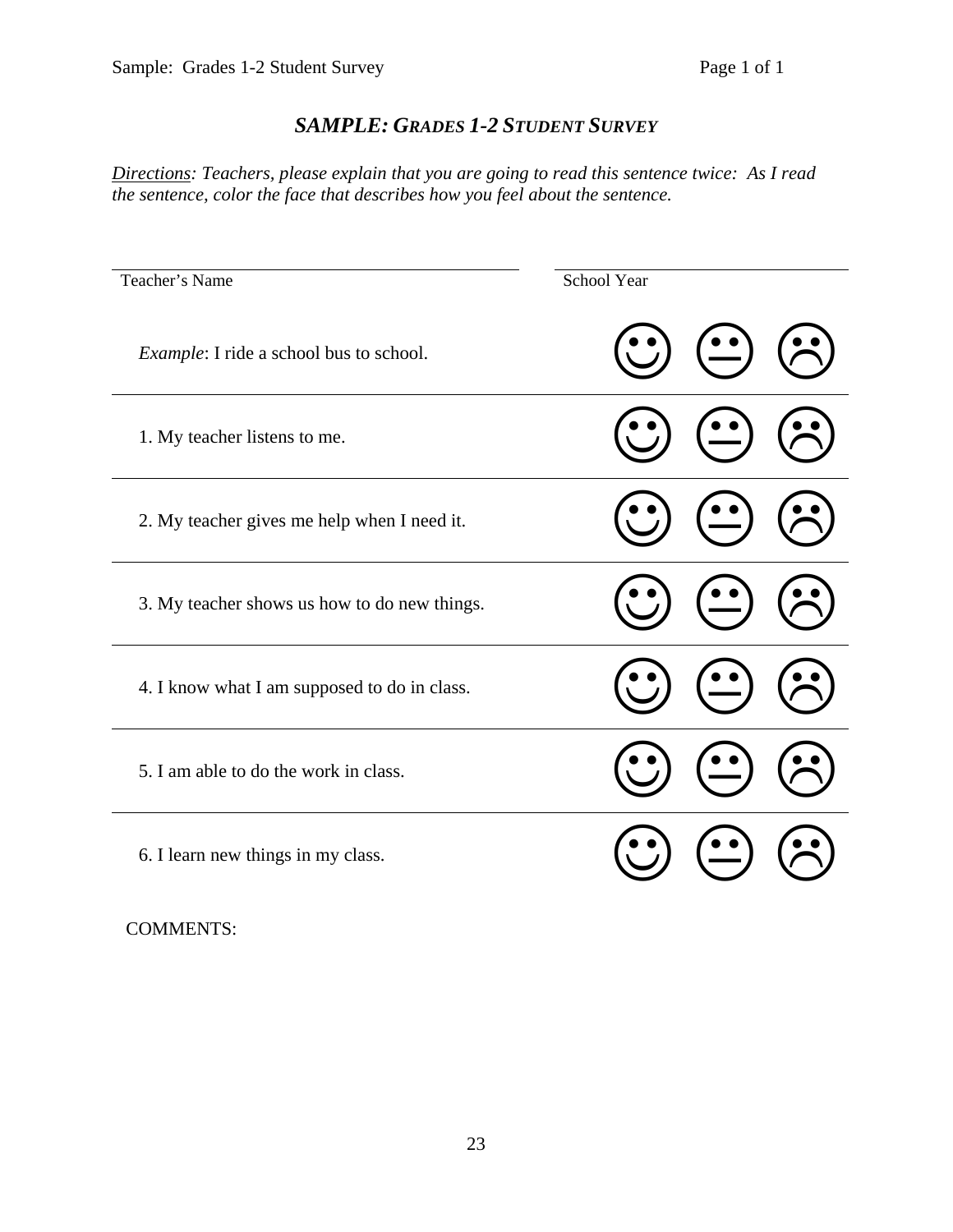## *SAMPLE: Grades 3-5 Student Survey*

*Directions: Follow along as I read the statements. Respond to the statements by placing a check mark () beneath the response – "YES," "SOMETIMES," or "NO" – that best describes how you feel about the statement.* 

|     | Teacher's Name                                                           | School Year |            | Class Period     |                |
|-----|--------------------------------------------------------------------------|-------------|------------|------------------|----------------|
|     |                                                                          |             | <b>YES</b> | <b>SOMETIMES</b> | N <sub>O</sub> |
|     | <i>Example</i> : I like listening to music.                              |             |            | $\mathbf{V}$     |                |
| 1.  | My teacher listens to me.                                                |             |            |                  |                |
| 2.  | My teacher gives me help when I need it.                                 |             |            |                  |                |
| 3.  | My teacher shows us how to do new things.                                |             |            |                  |                |
| 4.  | My teacher encourages me to evaluate my own learning.                    |             |            |                  |                |
| 5.  | I am able to do the work in class.                                       |             |            |                  |                |
| 6.  | I learn new things in my class.                                          |             |            |                  |                |
| 7.  | I feel safe in this class.                                               |             |            |                  | $\Box$         |
| 8.  | My teacher uses many ways to teach.                                      |             |            |                  | П              |
| 9.  | My teacher explains how my learning can be used<br>outside of school.    |             |            |                  | $\Box$         |
| 10. | My teacher explains why I get things wrong on my work.                   |             |            |                  |                |
| 11. | My teacher shows respect to all students.                                |             |            |                  |                |
| 12. | My teacher demonstrates helpful strategies or skills for<br>my learning. |             |            |                  |                |
| 13. | There are opportunities to reflect on my learning in my<br>class.        |             |            |                  |                |
| 14. | My teacher allows me to make some choices about my<br>learning.          |             |            |                  |                |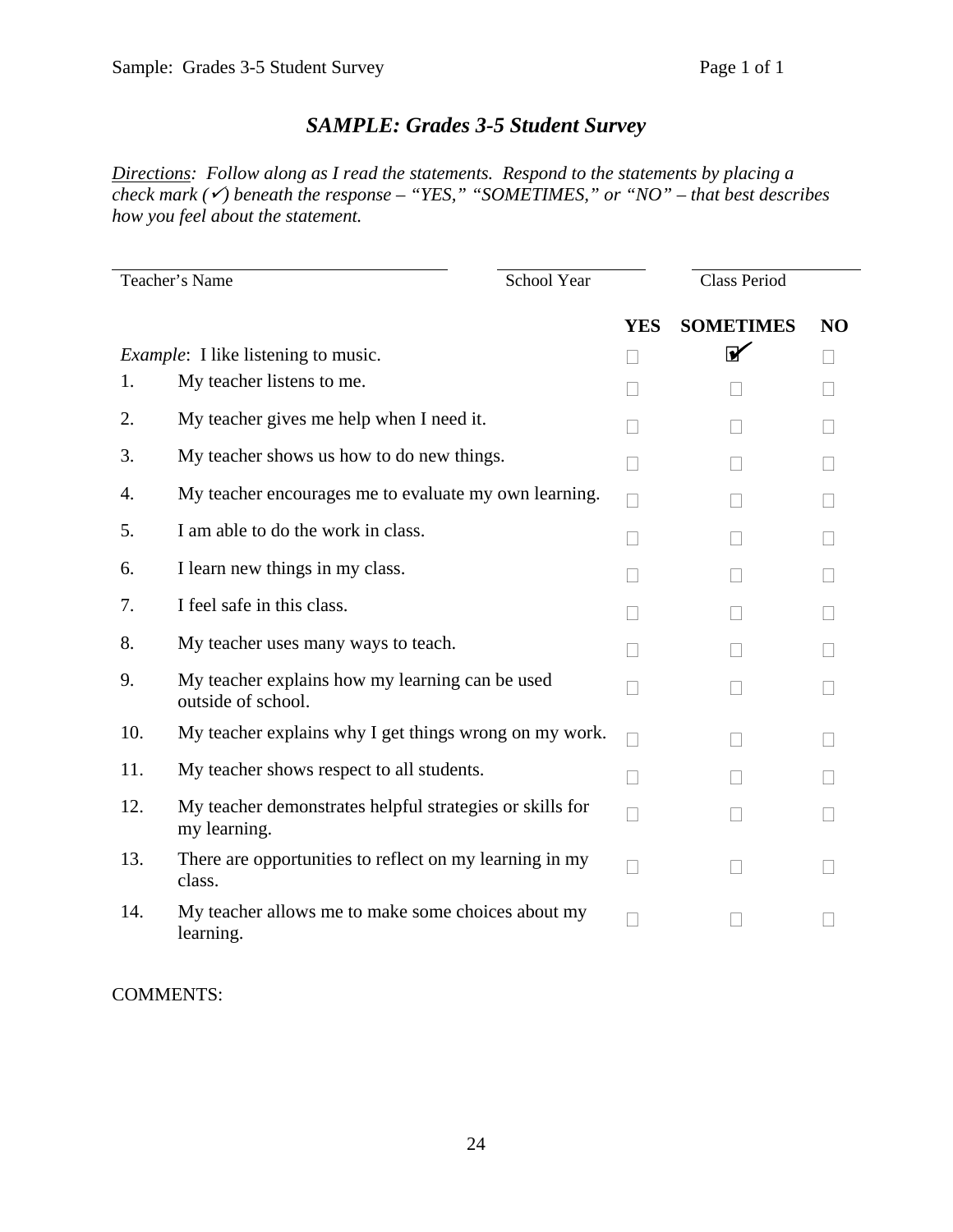## *SAMPLE: Grades 6-8 Student Survey*

The purpose of this survey is to allow you to give your teacher ideas about how this class might be improved.

*Directions: DO NOT PUT YOUR NAME ON THIS SURVEY. Write your class period in the space provided. Listed below are several statements about this class. Indicate your agreement with each statement. If you strongly disagree, circle 1*; *if you strongly agree, circle 5. If you wish to comment, please write your comments at the end of the survey.* 

| Teacher's Name |                                                                          | <b>School Year</b> |                      |                | <b>Class Period</b> |                |                   |  |
|----------------|--------------------------------------------------------------------------|--------------------|----------------------|----------------|---------------------|----------------|-------------------|--|
|                |                                                                          |                    | Disagree<br>Strongly | Disagree       | Neutral             | Agree          | Strongly<br>Agree |  |
|                | <i>Example</i> : I like listening to music.                              |                    | $\mathbf{1}$         | $\overline{2}$ | 3                   | $\overline{4}$ | 5                 |  |
| 1.             | My teacher creates a classroom environment that allows<br>me to learn.   |                    | $\mathbf{1}$         | $\overline{2}$ | 3                   | $\overline{4}$ | 5                 |  |
| 2.             | My teacher encourages me to evaluate my own learning.                    |                    | $\mathbf{1}$         | $\overline{2}$ | 3                   | $\overline{4}$ | 5                 |  |
| 3.             | My teacher allows me to demonstrate my learning in a<br>variety of ways. |                    | 1                    | $\overline{2}$ | 3                   | $\overline{4}$ | 5                 |  |
| 4.             | My teacher gives clear instructions.                                     |                    | $\mathbf{1}$         | $\overline{2}$ | 3                   | 4              | 5                 |  |
| 5.             | My teacher shows respect to all students.                                |                    | 1                    | $\overline{2}$ | 3                   | $\overline{4}$ | 5                 |  |
| 6.             | My teacher is available to help outside of class.                        |                    | 1                    | $\overline{2}$ | 3                   | 4              | 5                 |  |
| 7.             | My teacher grades my work in a timely manner.                            |                    | $\mathbf{1}$         | $\overline{2}$ | 3                   | 4              | 5                 |  |
| 8.             | My teacher relates lesson to other subjects or the real<br>world.        |                    | 1                    | $\overline{2}$ | 3                   | 4              | 5                 |  |
| 9.             | My teacher respects different opinions.                                  |                    | 1                    | $\overline{2}$ | 3                   | 4              | 5                 |  |
| 10.            | My teacher uses a variety of activities in class.                        |                    | 1                    | $\overline{2}$ | 3                   | 4              | 5                 |  |
| 11.            | My teacher encourages all students to learn.                             |                    | $\mathbf{1}$         | $\overline{2}$ | 3                   | 4              | 5                 |  |
| 12.            | My teacher expects me to be successful.                                  |                    | $\mathbf{1}$         | $\overline{2}$ | 3                   | 4              | 5                 |  |
| 13.            | My teacher is knowledgeable about the subject.                           |                    | 1                    | $\overline{2}$ | 3                   | 4              | 5                 |  |
| 14.            | My teacher provides helpful feedback.                                    |                    | 1                    | $\overline{2}$ | 3                   | $\overline{4}$ | 5                 |  |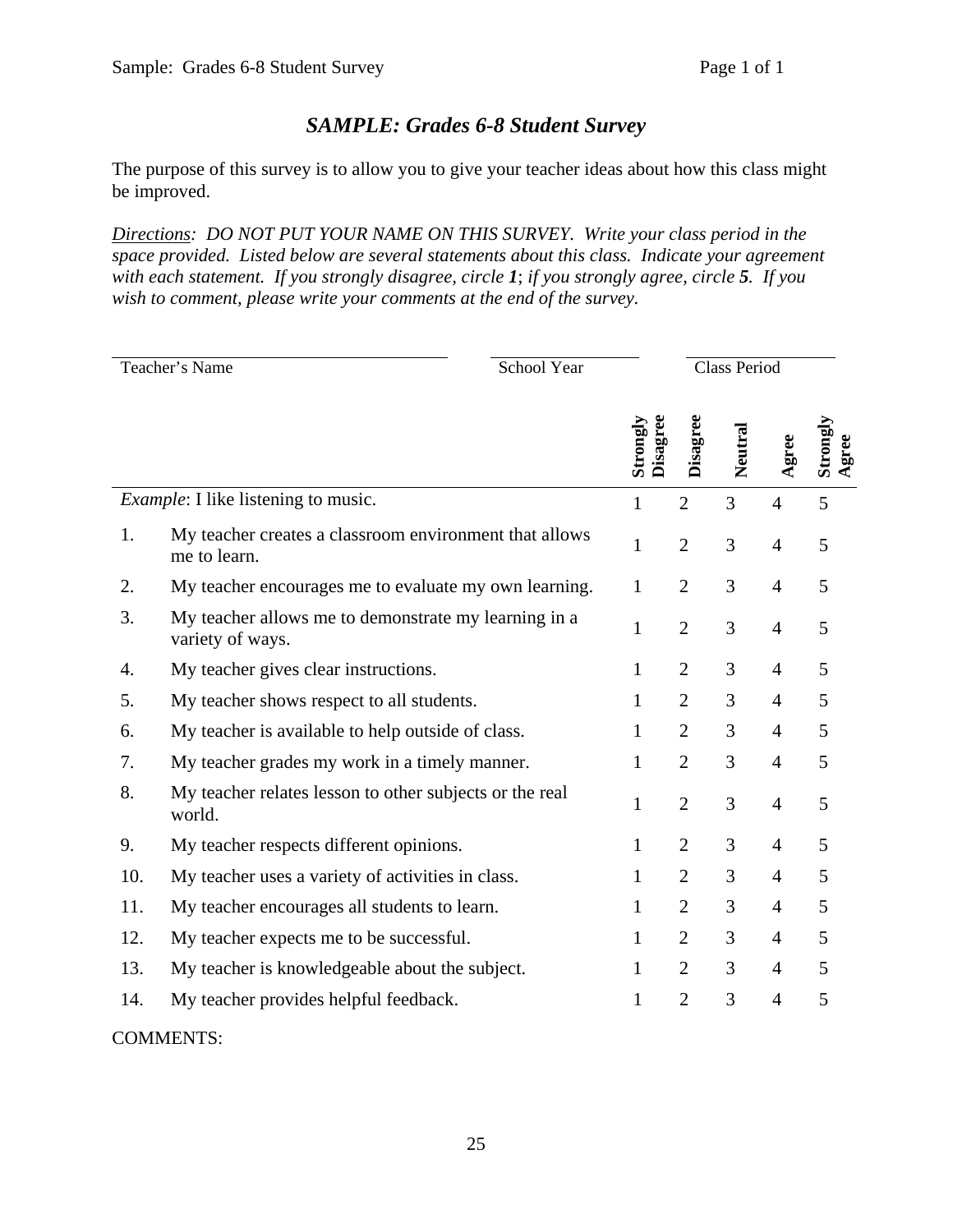## *SAMPLE: Grades 9-12 Student Survey*

The purpose of this survey is to allow you to give your teacher ideas about how this class might be improved.

*Directions: DO NOT PUT YOUR NAME ON THIS SURVEY. Write your class period in the space provided. Listed below are several statements about this class. Indicate your agreement with each statement. If you strongly disagree, circle 1; if you strongly agree, circle 5. If you wish to comment, please write your comments at the end of the survey.* 

| Teacher's Name                              |                                                            | School Year | Class Period         |                |                |                |                   |
|---------------------------------------------|------------------------------------------------------------|-------------|----------------------|----------------|----------------|----------------|-------------------|
|                                             |                                                            |             | Disagree<br>Strongly | Disagree       | Neutral        | Agree          | Strongly<br>Agree |
| <i>Example</i> : I like listening to music. |                                                            |             | $\mathbf{1}$         | $\overline{2}$ | $\overline{3}$ | $\overline{4}$ | 5                 |
|                                             | In this class, my teacher                                  |             |                      |                |                |                |                   |
| 1.                                          | gives clear instructions.                                  |             | 1                    | $\overline{2}$ | 3              | $\overline{4}$ | 5                 |
| 2.                                          | treats everyone fairly.                                    |             | 1                    | $\overline{2}$ | 3              | $\overline{4}$ | 5                 |
| 3.                                          | is available for help outside of class time.               |             | 1                    | $\overline{2}$ | 3              | $\overline{4}$ | 5                 |
| 4.                                          | clearly states the objectives for the lesson.              |             | 1                    | $\overline{2}$ | 3              | $\overline{4}$ | 5                 |
| 5.                                          | grades my work in a reasonable time.                       |             | 1                    | $\overline{2}$ | 3              | $\overline{4}$ | 5                 |
| 6.                                          | relates lesson to other subjects or the real world.        |             | 1                    | $\overline{2}$ | 3              | $\overline{4}$ | 5                 |
| 7.                                          | allows for and respects different opinions.                |             | 1                    | $\overline{2}$ | 3              | $\overline{4}$ | 5                 |
| 8.                                          | encourages all students to learn.                          |             | 1                    | $\overline{2}$ | 3              | $\overline{4}$ | 5                 |
| 9.                                          | uses a variety of activities in class.                     |             | 1                    | $\overline{2}$ | 3              | $\overline{4}$ | 5                 |
| 10.                                         | communicates in a way I can understand.                    |             | 1                    | $\overline{2}$ | 3              | $\overline{4}$ | 5                 |
| 11.                                         | manages the classroom with a minimum of disruptions.       |             | 1                    | $\overline{2}$ | 3              | $\overline{4}$ | 5                 |
| 12.                                         | shows respect to all students.                             |             | 1                    | $\overline{2}$ | 3              | $\overline{4}$ | 5                 |
| 13.                                         | consistently enforces disciplinary rules in a fair manner. |             | 1                    | $\overline{2}$ | 3              | $\overline{4}$ | 5                 |
| 14.                                         | makes sure class time is used for learning.                |             | 1                    | $\overline{2}$ | 3              | $\overline{4}$ | 5                 |
| 15.                                         | is knowledgeable about his/her subject area.               |             | 1                    | $\overline{2}$ | 3              | $\overline{4}$ | 5                 |
| 16.                                         | clearly defines long-term assignments (such as projects).  |             | 1                    | $\overline{2}$ | 3              | $\overline{4}$ | 5                 |
| 17.                                         | sets high expectations.                                    |             | 1                    | $\overline{2}$ | 3              | $\overline{4}$ | 5                 |
| 18.                                         | helps me reach high expectations.                          |             | 1                    | $\overline{2}$ | 3              | $\overline{4}$ | 5                 |
| 19                                          | assigns relevant homework.                                 |             | 1                    | $\overline{2}$ | $\mathfrak{Z}$ | $\overline{4}$ | 5                 |
| 20.                                         | communicates honestly with me.                             |             | 1                    | $\overline{2}$ | 3              | $\overline{4}$ | 5                 |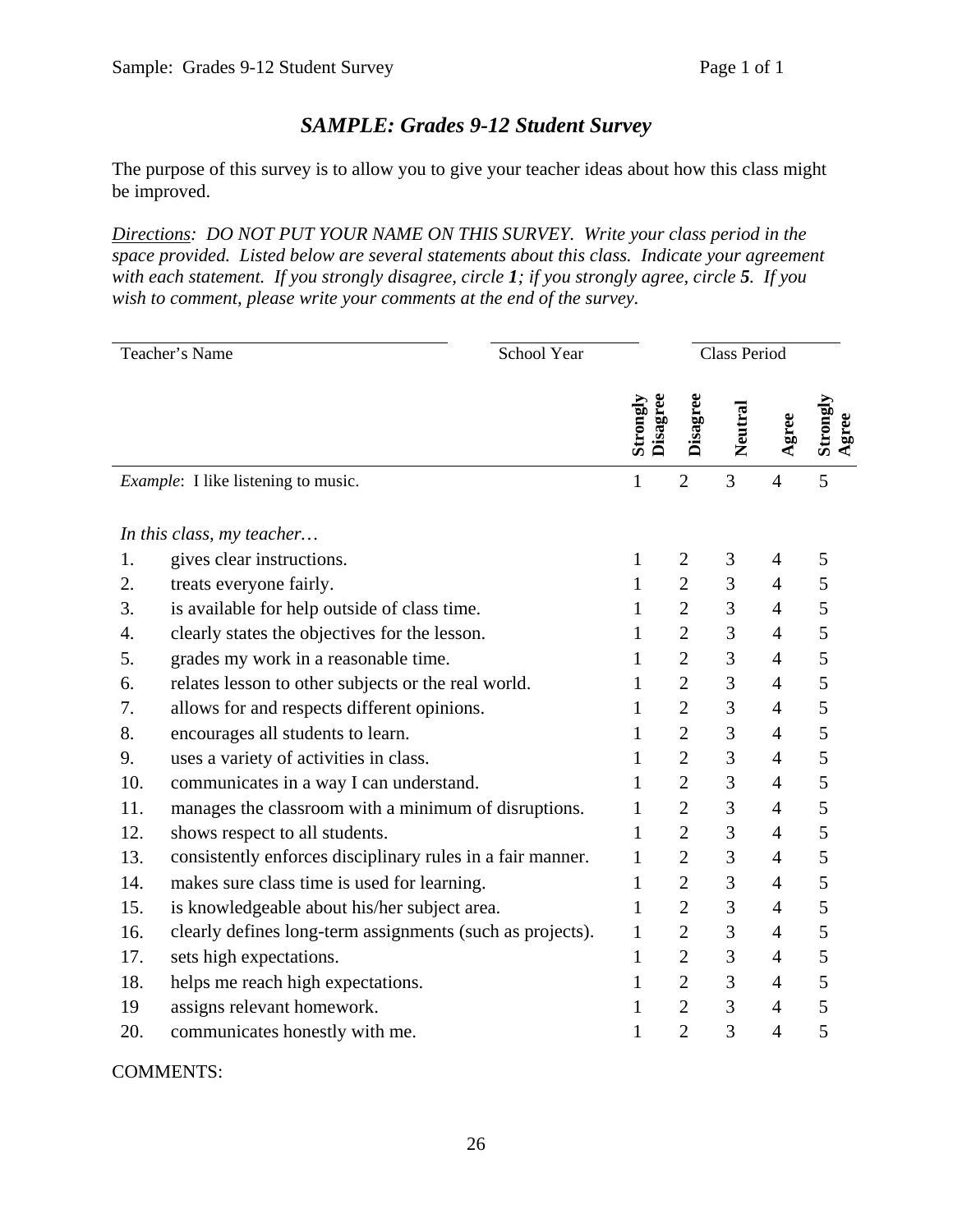## *SAMPLE: Student Survey Summary*

*Directions: Summarize according to your best judgment. At the secondary level, results may be analyzed by class, subject, grade, etc., and reported as appropriate.*

| Survey form used: $\Box$ Grades 1-2 $\Box$ Grades 3-5                                                                                       |  |                                                        |  | $\Box$ Grades 6-8 $\Box$ Grades 9-12 |  |  |  |  |  |  |
|---------------------------------------------------------------------------------------------------------------------------------------------|--|--------------------------------------------------------|--|--------------------------------------|--|--|--|--|--|--|
| 1. How many surveys did you distribute?                                                                                                     |  |                                                        |  |                                      |  |  |  |  |  |  |
| 2. How many completed surveys were returned?                                                                                                |  |                                                        |  |                                      |  |  |  |  |  |  |
| 3. What is the percentage of completed questionnaires you received (#1 divided into #2)?<br>_____________________percent                    |  |                                                        |  |                                      |  |  |  |  |  |  |
| <b>Student Satisfaction Analysis</b>                                                                                                        |  |                                                        |  |                                      |  |  |  |  |  |  |
| 4. Describe your survey population(s) (i.e., list appropriate demographic characteristics such as<br>grade level and subject for students). |  |                                                        |  |                                      |  |  |  |  |  |  |
| 5. List factors that might have influenced the results (e.g., survey was conducted near time of<br>report cards or progress reports).       |  |                                                        |  |                                      |  |  |  |  |  |  |
| 6. Analyze survey responses and answer the following questions:                                                                             |  |                                                        |  |                                      |  |  |  |  |  |  |
|                                                                                                                                             |  | A) What did students perceive as your major strengths? |  |                                      |  |  |  |  |  |  |

- B) What did students perceive as your major weaknesses?
- C) How can you use this information for continuous professional growth?

*(Include a copy of the survey summary and a blank survey in the portfolio's Learning Environment section.)*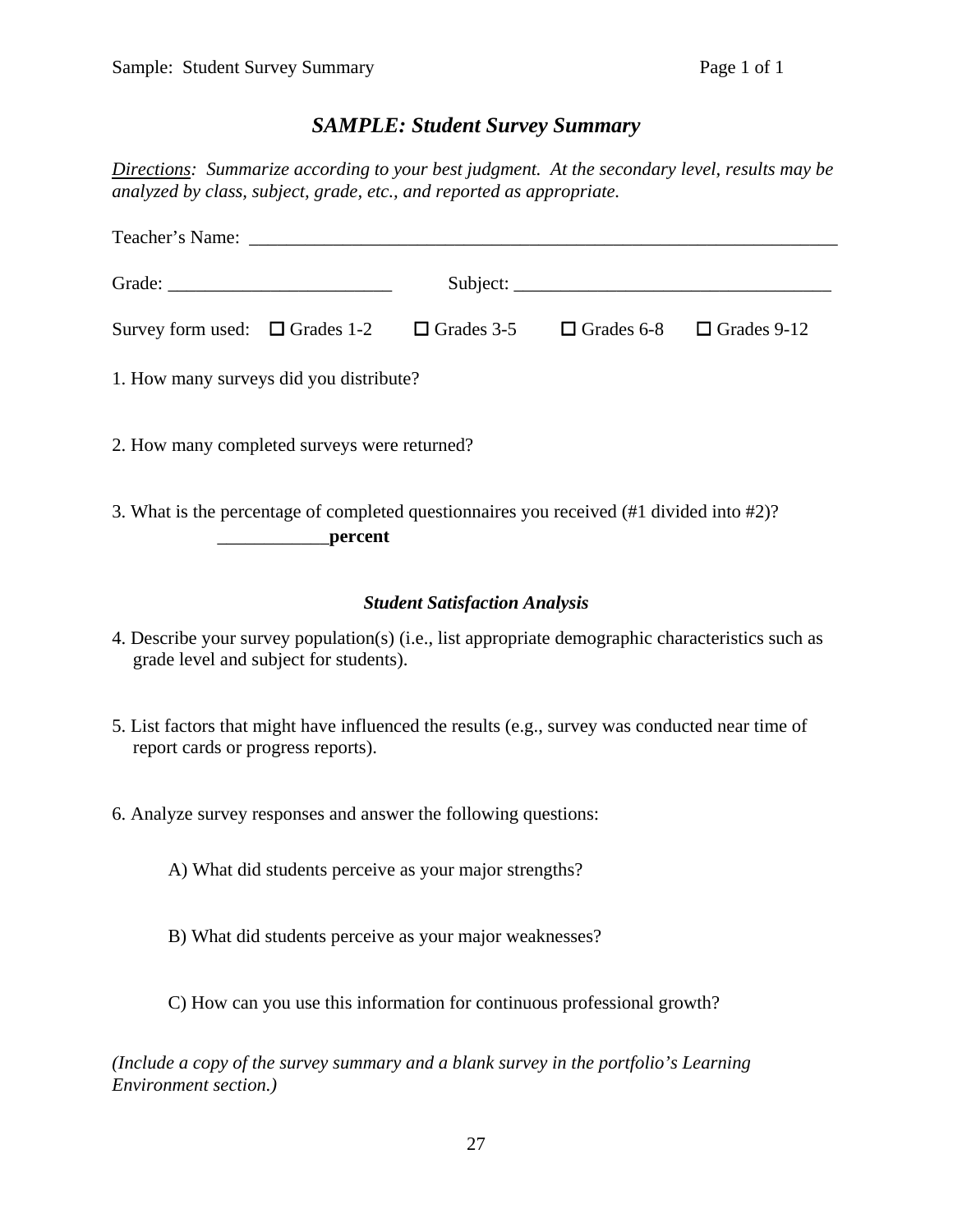#### **Portfolios/Document Logs**

Artifacts of a teacher's performance can serve as valuable and insightful data source for documenting the work that teachers actually do. These artifacts can be organized as portfolios or document logs as a formal aspect of the data collection system. Various school divisions call the teachers' own documentation of their work by various names, but their purpose is essentially the same – to provide evidence of teaching excellence. The items included provide evaluators with information they likely would not observe during the course of a typical classroom visit. They also provide the teacher with an opportunity for self-reflection, demonstration of quality work, and are a basis for two-way communication with an evaluator. The emphasis is on the *quality* of work, not the *quantity* of materials presented.

#### **Portfolios**

The professional portfolio is an organized collection of work that demonstrates the educator's skills, talents, and accomplishments for the evaluation cycle. It contains a broader, more comprehensive collection of material than does a document log, and the selection of material to be included is often at the discretion of the teacher. The portfolio provides an opportunity to demonstrate professional competence with regard to meeting division teaching standards and is therefore an important part of the evaluation process. Written analysis and reflection about artifacts should be included in the portfolio to provide insight into the rationale for the events and process documented in each entry. If student work samples are used in the portfolio, all personally identifiable information should be removed. The portfolio is an official document that is maintained by the teacher and reviewed periodically by the evaluator. It is the property of the teacher and follows the teacher when work assignments change.

Portfolios are an important element of an evaluation system because they allow evaluators to get a more accurate portrait of a teacher's performance, while assisting teachers in monitoring and improving their own performances, which in turn, can result in better instructional delivery and learning opportunities for students.<sup>1</sup> They also help in making the instructional relationship between a teacher's lesson plans, student work, and assessments clear.<sup>2</sup> Tucker, Stronge, and Gareis (2002) discussed the beneficial nature of portfolios pointing out:

Teacher portfolios are appealing for many reasons, including their authentic nature, recognition of the complex nature of teaching, encouragement of self-reflection, and facilitation of collaborative interaction with colleagues and supervisors. In addition, the inherent flexibility and adaptability of portfolios makes them an attractive vehicle for a range of purposes, particularly professional growth and evaluation .… Portfolios embody professionalism because they encourage the reflection and self-monitoring that are hallmarks of the true professional.<sup>3</sup>

The amount of material that can be collected for a portfolio is limited to the size of a binder - generally a 1.5-inch three-ring binder -- thus, the employee must be selective. The portfolio should include only material that is applicable for the individual teacher's evaluation cycle. The division should provide the guidelines for the portfolio as well as the physical notebook, cover, and dividers to create it.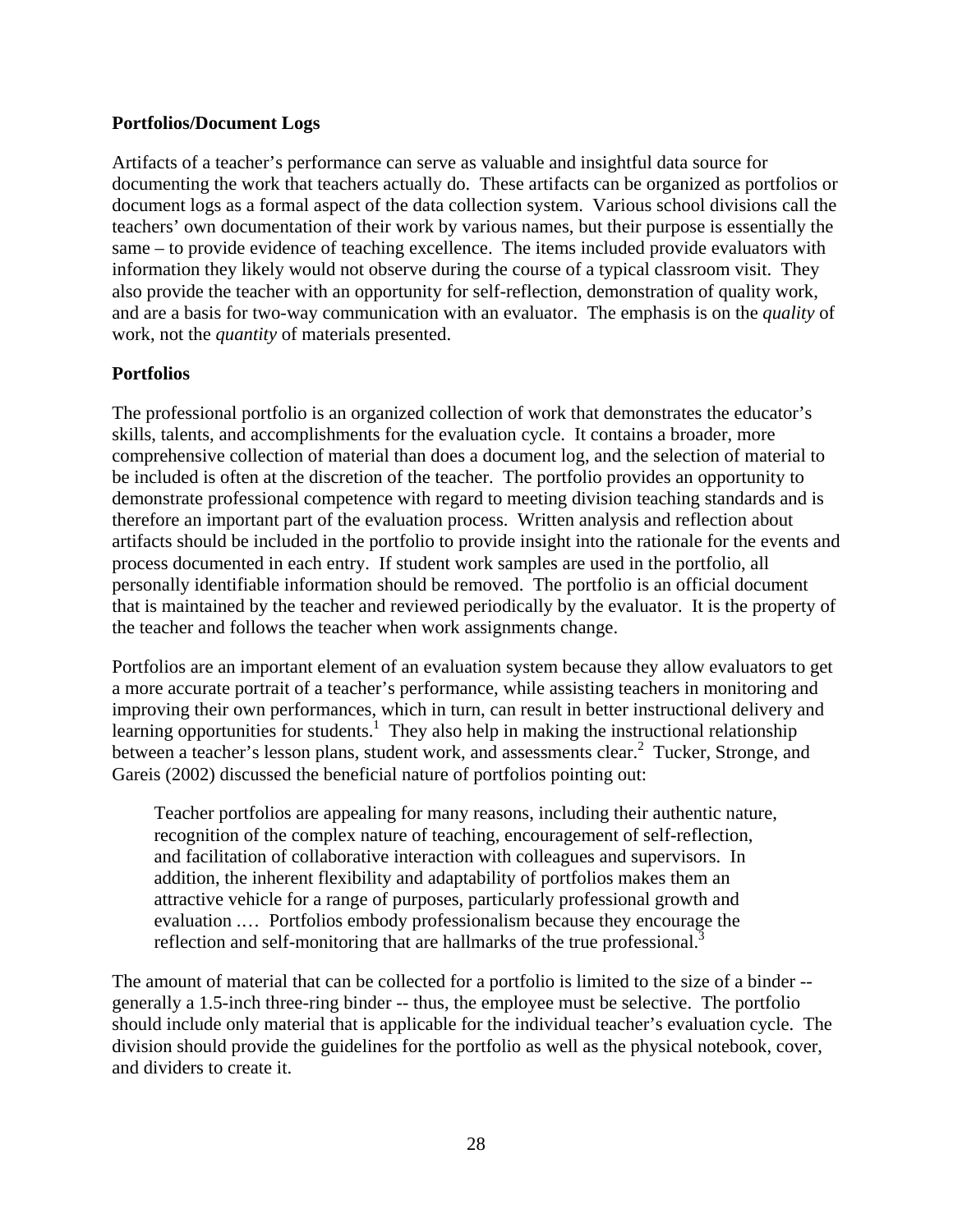There are several key features of a quality teaching portfolio:

- It is grounded in the professional teaching standards.
- Artifacts of teacher and student work are selected purposefully to document teacher responsibilities accurately.
- It includes reflection on what the artifacts mean and how the teacher learned from them.<sup>4</sup>

#### **Performance Artifacts**

Performance artifacts are "the products and by-products of teaching that demonstrate a teacher's performance. They are the raw materials on which teachers reflect and from which they learn."<sup>5</sup> Artifacts are not created solely for a portfolio or document log, but are readily reviewed in portfolio/document log form. They should provide evidence of one or more of the teacher performance standards. Each artifact may include a caption since the artifact will be viewed in a context other than that for which it was developed. Figure 3.3 offers suggestions for creating captions.

#### Figure 3.3: *Artifact Captions*

Descriptive title of the artifact Performance standard documented by the artifact Date created Who created the artifact Brief description of the context in which the artifact was used Additional commentary by the teacher (if desired) $<sup>6</sup>$ </sup>

#### **Tips on Creating a Portfolio**

The professional portfolio:

- is a work in progress and should be continually maintained throughout the evaluation period;
- should be user-friendly (neat, organized);
- includes a brief description or explanation for each entry;
- contains appropriate documentation based on contract status (i.e., probationary teachers, teachers with continuing contract);
- contains the items the teacher wishes to present to your evaluator, but will not be graded. The teacher will have full responsibility for contents, pacing, and development;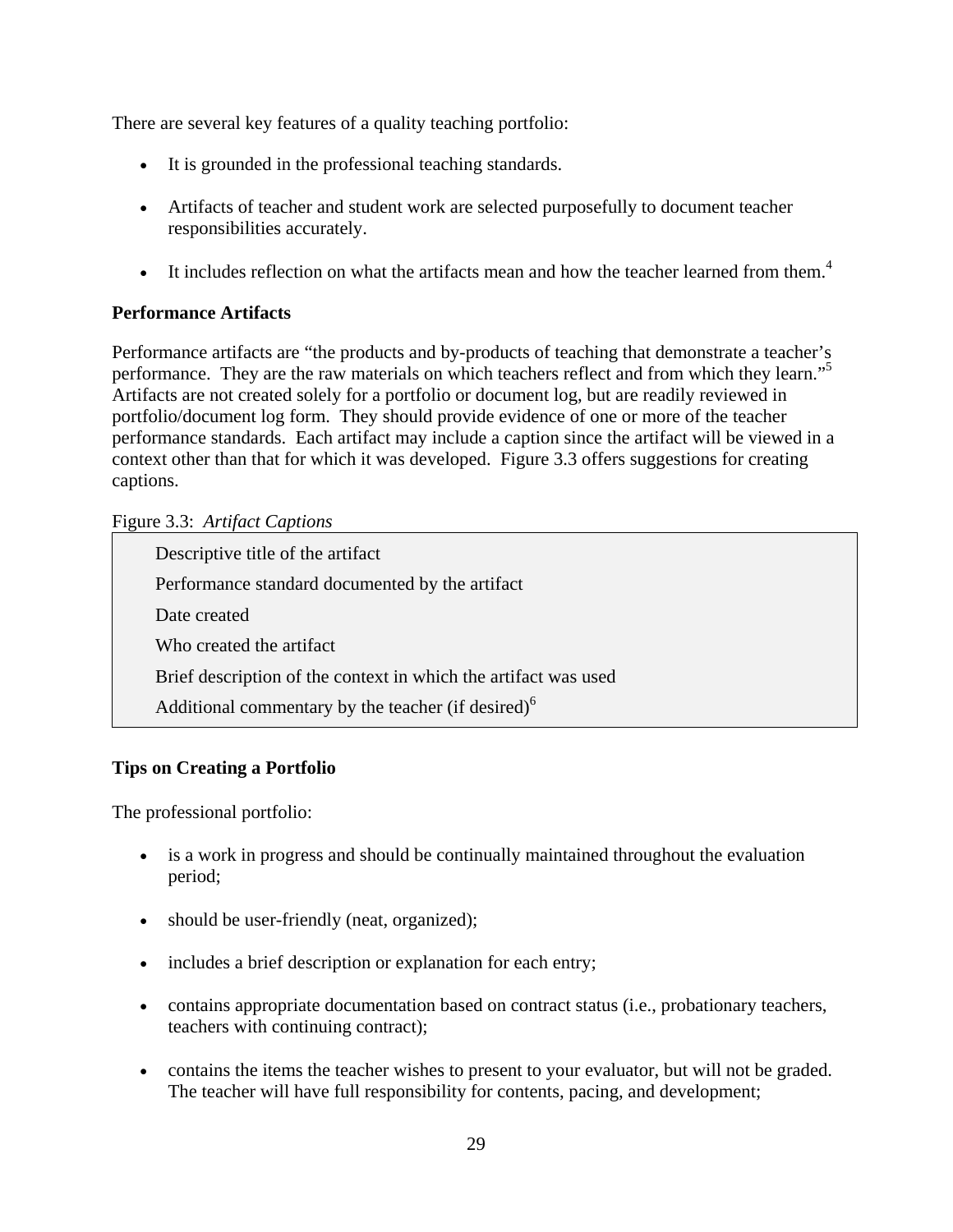- is limited to items that will fit within the binder. Larger items can be photographed or photocopied for inclusion. Artifacts that do not fit in the binder (e.g., video or audio tapes) may be submitted, if agreed to by the evaluator in advance; and
- should contain summary information and analysis whenever possible.

#### **Implementing Portfolios**

Initially, teachers may be hesitant to begin keeping a portfolio. Tucker, Stronge, and Gareis (2002) point out that implementing the use of portfolios is a cyclical, not a linear, process. They offer several considerations to ensure effective implementation (see Figure 3.4).

#### Figure 3.4: *Suggestions for Implementing Portfolios*

*Enlist volunteers*: To make a change requires change agents. Find an initial cadre of teachers who are open to creating portfolios and are willing to become advocates for the initiative.

*Start small:* Creating portfolios requires a time investment and thus buy-in from the teachers. By starting with a small group of teachers and gradually increasing the numbers, a school may be better able to cultivate acceptance of the portfolio initiative.

*Offer incentives and provide support*: Provide the necessary moral and material support to encourage teachers to willingly participate in initiating portfolios. Freeing up time to allow teachers to create portfolios is key.

*Study examples of best practice*: Determine what has not worked in your own evaluation system and what aspects of a teacher portfolio are important to addressing these shortfalls. Find out what has been successful in regard to implementing portfolios in other schools.

*Allow time for change*: Acceptance by stakeholders, internal and external factors, and a variety of other issues make implementation of teacher portfolios a lengthy process. School divisions which have successfully implemented teacher portfolios report that the process can take over two years.

*Provide training*: Both teachers and their evaluators need to be familiar with the portfolio system. Consider creating a portfolio handbook to explain the process, expectations, timelines, and format.

*Conduct field tests and refine the portfolio process*: Prior to implementing any highstakes consequences, make sure the portfolio is manageable for the teachers tasked to create it. Is the format realistic? Are all relevant performance responsibilities addressed? Is the timeline feasible? Feedback from the initial implementers should be addressed to make the portfolio system more usable, feasible, accurate, and fair.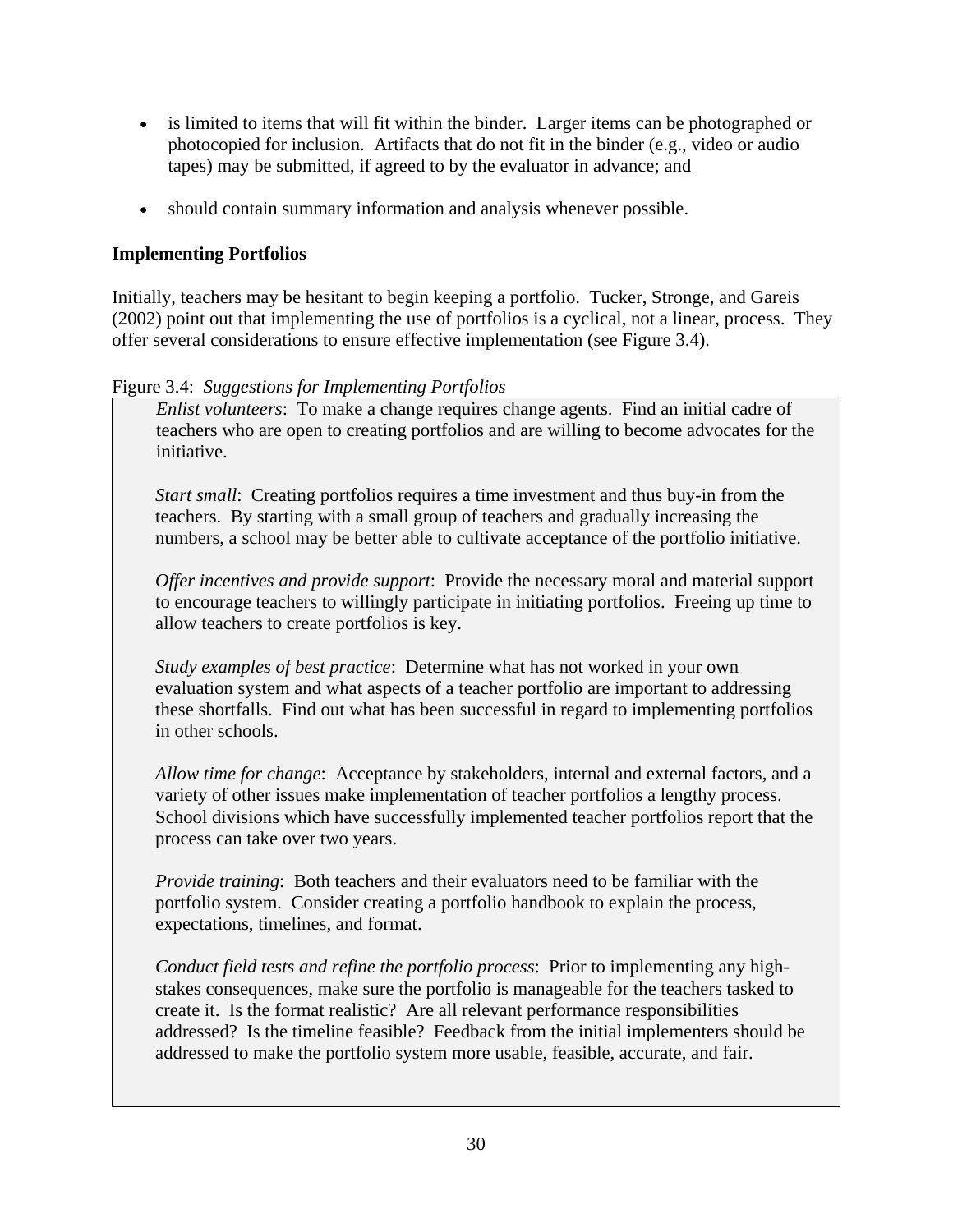*Communicate and collaborate*: Implementing a portfolio system is a multi-year process that involves an increasing number of stakeholders. As such, two-way communication is crucial to address expectations and concerns, and thus receive buy-in for the initiative. Collaboration among the stakeholders is an important way to gain the feedback which is necessary to refine the portfolio system.

*Evaluate the use of portfolios after implementation*: Evaluation of the portfolio system should be ongoing. Surveys and focus groups provide useful avenues to determine what is working with the portfolio system and what needs to be adjusted.

#### **Document Logs**

Document logs are similar in many ways to portfolios, yet are typically more concise. They tend to contain a more confined collection of specific artifacts, sometimes containing just those documents required by the school division. For probationary teachers and for teachers on *Performance Improvement Plans* (see Part 6), the document log contains items relevant to a single evaluation year. A new document log is begun for each evaluation cycle. Teachers with continuing contracts on a three-year evaluation cycle maintain the document log for three years and empty it upon completing the three-year cycle. Therefore, these teachers will have multiple versions of the required items. Teachers should make sure each item is labeled such that it is clear which school year it represents (for example: 2010-2011 Parent Contact Log).

#### **Sample Documentation**

Suggested documentation for each of the seven performance standards is listed below.

**1. Professional Knowledge**: *The teacher demonstrates an understanding of the curriculum, subject content, and the developmental needs of students by providing relevant learning experiences.* 

Summary of a plan for integrating instruction

Class profile

Annotated list of instructional activities for a unit

Annotated photographs of teacher-made displays used in instruction

Annotated samples or photographs of instructional materials created by the teacher

Lesson/intervention plan (including goals and objectives, activities, resources, and assessment measures)

Summary of consultation with appropriate staff members regarding special needs of individual students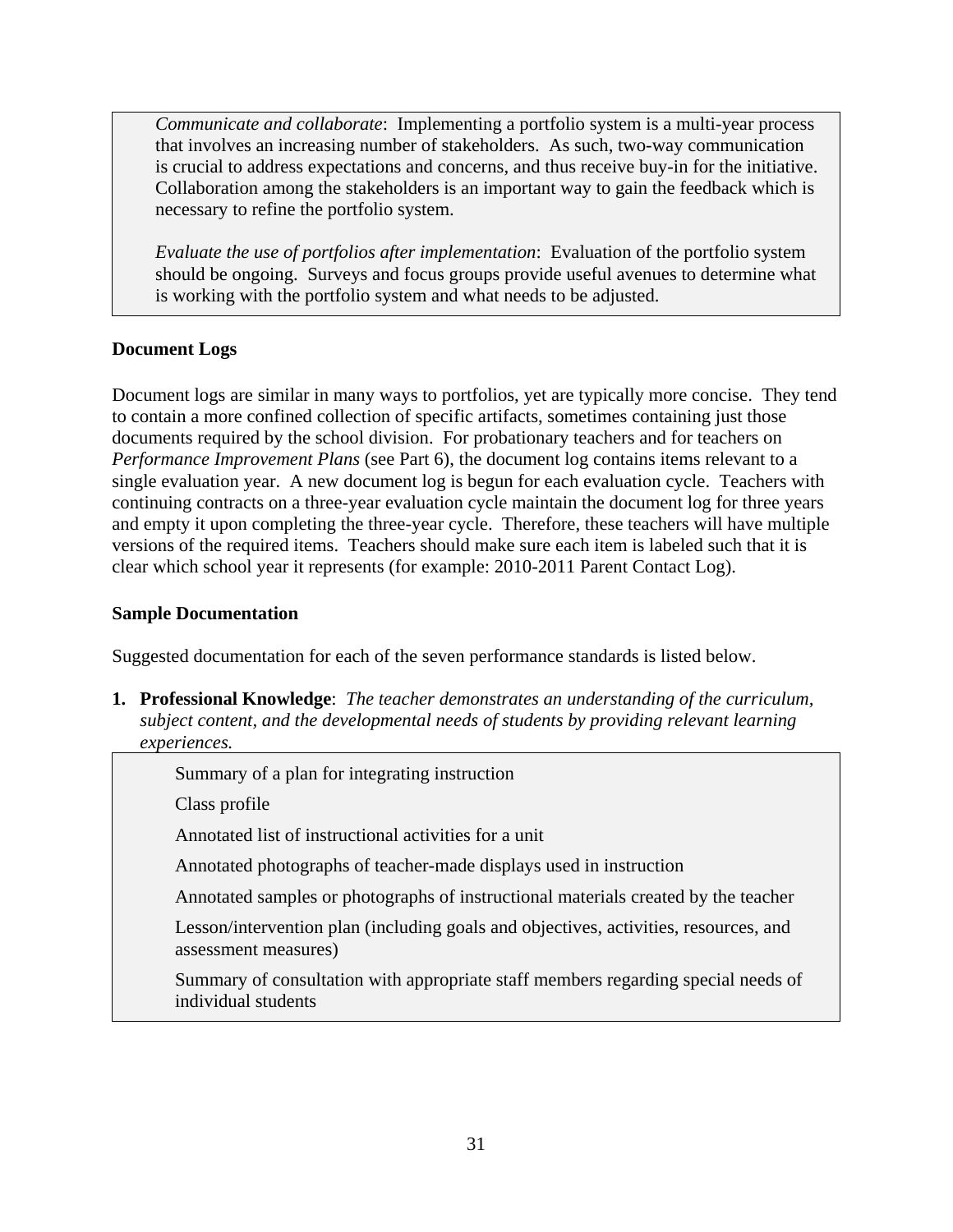**2. Instructional Planning**: *The teacher plans using the Virginia Standards of Learning, the school's curriculum, effective strategies, resources, and data to meet the needs of all students.* 

Course syllabus Lesson plan Intervention plan Substitute lesson plan

**3. Instructional Delivery**: *The teacher effectively engages students in learning by using a variety of instructional strategies in order to meet individual learning needs.* 

Samples of handouts/presentation visuals

Technology samples on disk

**4. Assessment of and for Student Learning:** *The teacher systematically gathers, analyzes, and uses all relevant data to measure student academic progress, guide instructional content and delivery methods, and provide timely feedback to both students and parents throughout the school year.* 

Brief report describing your record-keeping system and how it is used to monitor student academic progress

Copy of teacher-made tests and other assessment measures

Copy of scoring rubric used for a student project

Summary explaining grading procedures

Photocopies or photographs of student work with written comments

Samples of educational reports, progress reports, or letters prepared for parents or students

**5. Learning Environment:** *The teacher uses resources, routines, and procedures to provide a respectful, positive, safe, student-centered environment that is conducive to learning.* 

Student Survey Summary *(for teachers of students in grades 1-12*)

List of classroom rules with a brief explanation of the procedures used to develop and reinforce them

Diagram of the classroom with identifying comments

Diagram of alternative classroom arrangements used for special purposes with explanatory comments

Schedule of daily classroom routines

Explanation of behavior management philosophy and procedures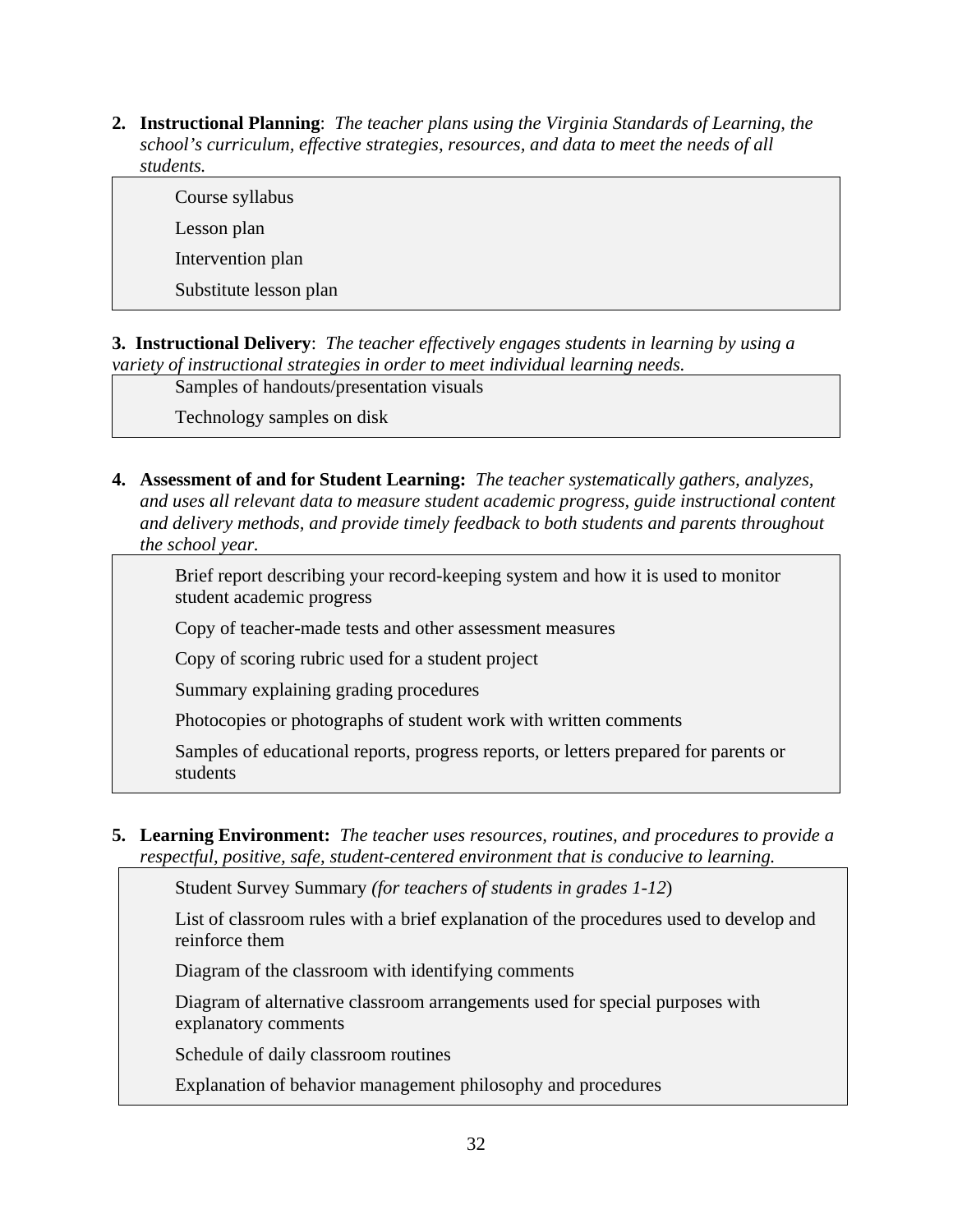**6. Professionalism:** *The teacher maintains a commitment to professional ethics, communicates effectively, and takes responsibility for and participates in professional growth that results in enhanced student learning.* 

#### Résumé

Documentation of presentations given

Certificates or other documentation from professional development activities completed (e.g., workshops, conferences, official transcripts from courses, etc.)

Thank you letter for serving as a mentor, cooperating teacher, school leader, volunteer, etc.

Samples of communication with students, parents/guardians, and peers

**7. Student Academic Progress:** *The work of the teacher results in acceptable, measurable, and appropriate student academic progress.* 

Student Achievement Goal Setting Form Chart of student academic progress throughout the year Analysis of grades for the marking period Log of collegial collaboration Documentation of meeting established annual goals Test critique Table of key knowledge and skills which indicates level of student mastery Student progress data, if available Data on student achievement from other valid, reliable sources

#### **Sample Portfolio Templates**

A sample of the table of contents for a portfolio is provided on the next page. The teacher should complete a table of contents for each performance standard including the activity names and any comments and place the artifacts immediately behind it.

*Standard 1: Professional Knowledge Standard 2: Instructional Planning Standard 3: Instructional Delivery Standard 4: Assessment of and for Student Learning Standard 5: Learning Environment Standard 6: Professionalism Standard 7: Student Academic Progress*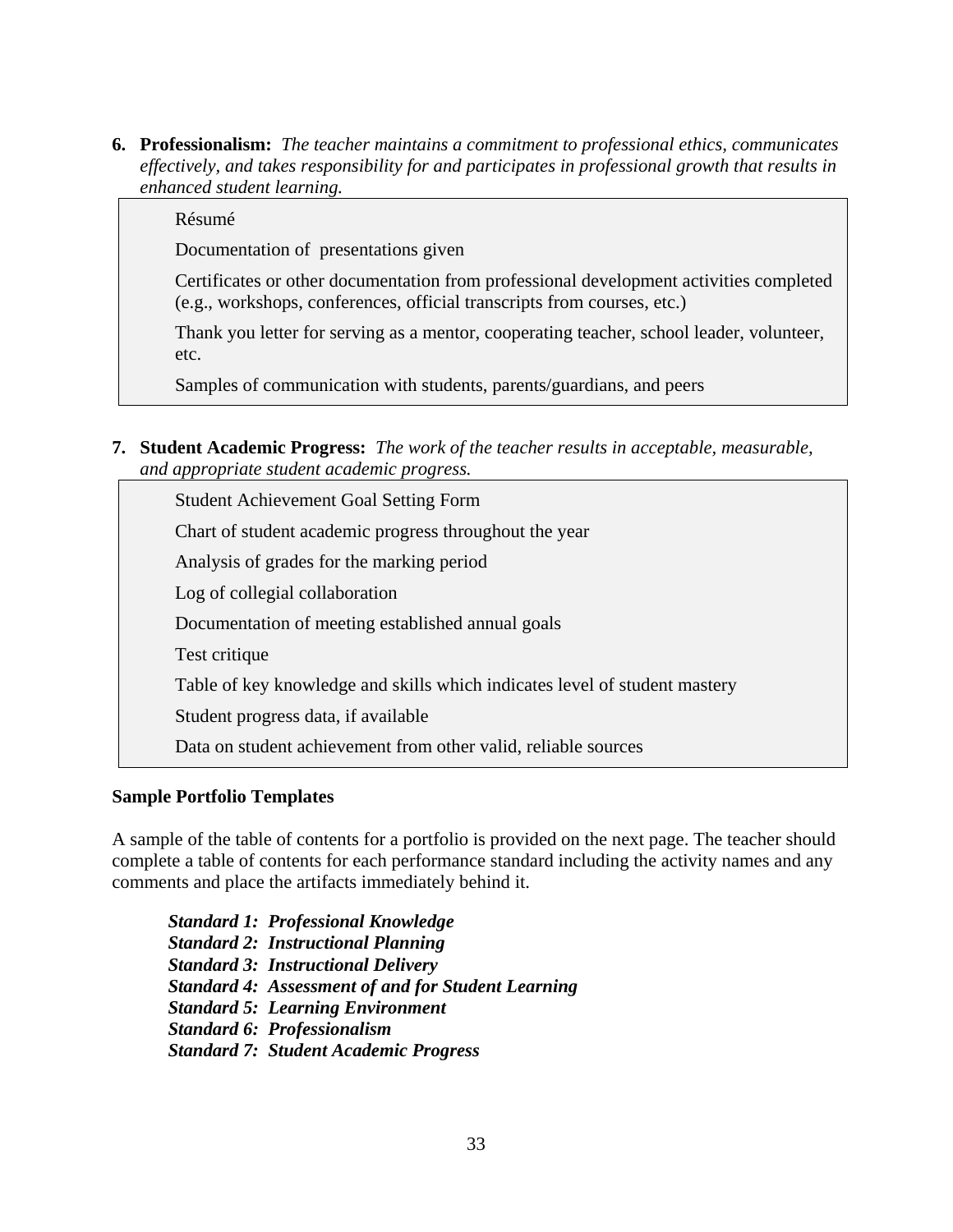# **SAMPLE: Table of Contents**

| Standard             |                                    |  |
|----------------------|------------------------------------|--|
| <b>Activity Name</b> | <b>Teacher Comments (Optional)</b> |  |
|                      |                                    |  |
|                      |                                    |  |
|                      |                                    |  |
|                      |                                    |  |
|                      |                                    |  |
|                      |                                    |  |
|                      |                                    |  |
|                      |                                    |  |
|                      |                                    |  |
|                      |                                    |  |
|                      |                                    |  |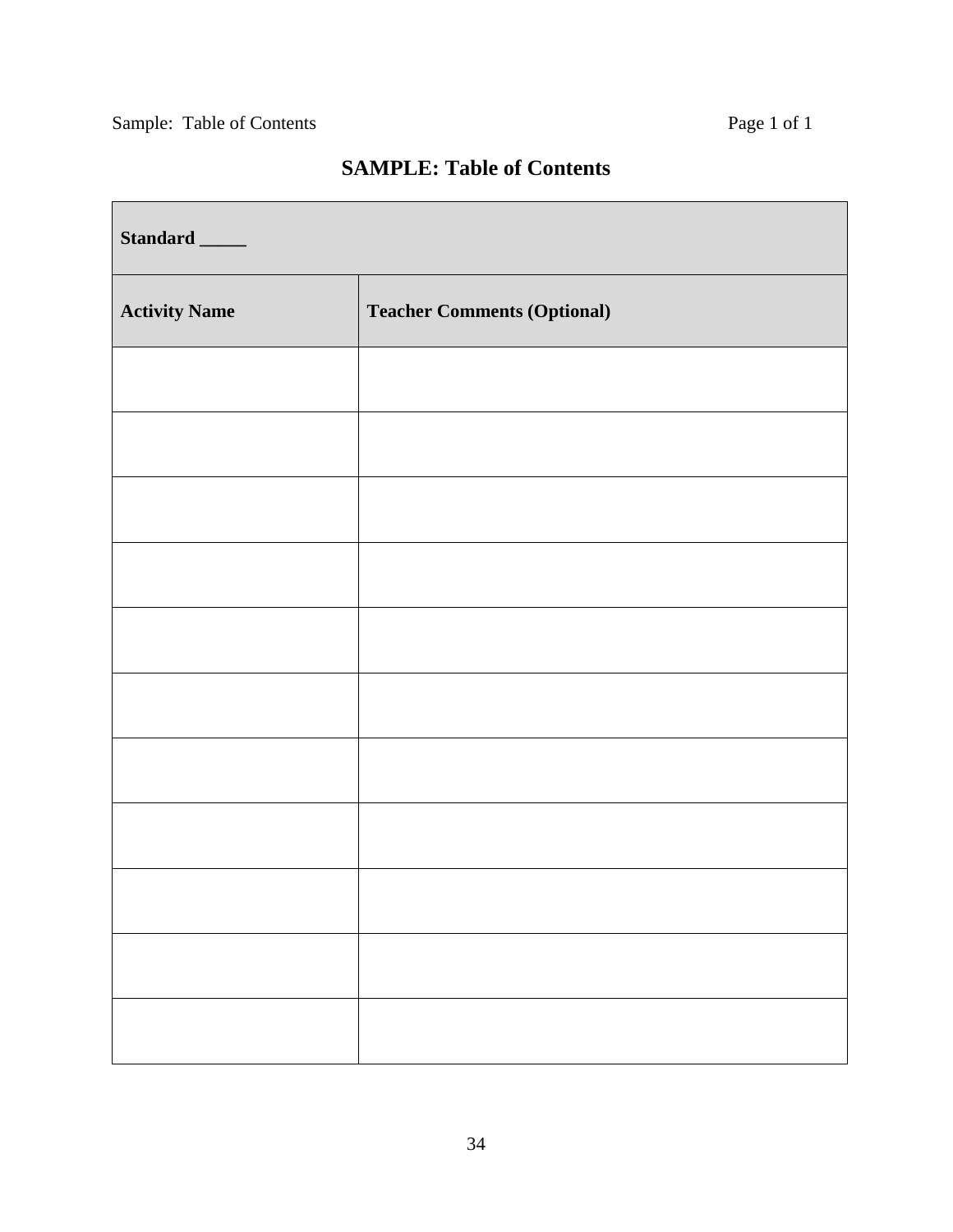#### **Self-Evaluation**

Self-evaluation is a process by which teachers judge the effectiveness and adequacy of their performance, effects, knowledge, and beliefs for the purpose of self-improvement.<sup>7</sup> When teachers think about what worked, what did not work, and what type of changes they might make to be more successful, the likelihood of knowing how to improve and actually making the improvements increases dramatically.<sup>8</sup> Evidence suggests that self-evaluation is a critical component of the evaluation process and is strongly encouraged. A sample *Teacher Self-Evaluation Form* is provided on the following pages.

Teachers are faced with a dynamic context in which to apply their knowledge, skills, and abilities. What worked last year may not work this year for a variety of reasons, some of which are outside the teachers' control. When teachers take the time to think about how they might improve their delivery, instructional strategies, content, and so forth, they discover ways to make their practice more effective, which, in turn, may impact student learning. Aiarasian and Gullickson (1985) offered several strategies to enhance teachers' self-evaluation (see Figure 3.5).

#### Figure 3.5: *Strategies to Enhance Self-Evaluation*

*Self-reflection tools*: These involved check lists, questionnaires, and rating scales which are completed by the teacher to evaluate performance in terms of beliefs, practice, and outcomes.

*Media recording and analysis*: Audio and video recordings provide a useful method for the teachers and their peers to review and analyze a teacher's performance.

*Student feedback*: Surveys, journals, and questionnaires can provide a teacher with the students' perspective.

*Teacher portfolio*: Teachers have an opportunity for self-evaluation as they collect and analyze the various artifacts for their portfolio.

*Student performance data*: Teachers can assess their instructional effectiveness by using test results, projects, essays, and so forth.

*External peer observation*: Colleagues, peers, and administrators can provide useful feedback on particular aspects of another teacher's behavior.

*Journaling*: Teachers can identify and reflect on classroom activities, needs, and successes by keeping track of classroom activities or events.

*Collegial dialogue/experience sharing/joint problem solving*: By collaborating on strategies, procedures, and perceptions, teachers are exposed to the practices of colleagues, which can serve as a catalyst for them to examine their own practices.<sup>9</sup>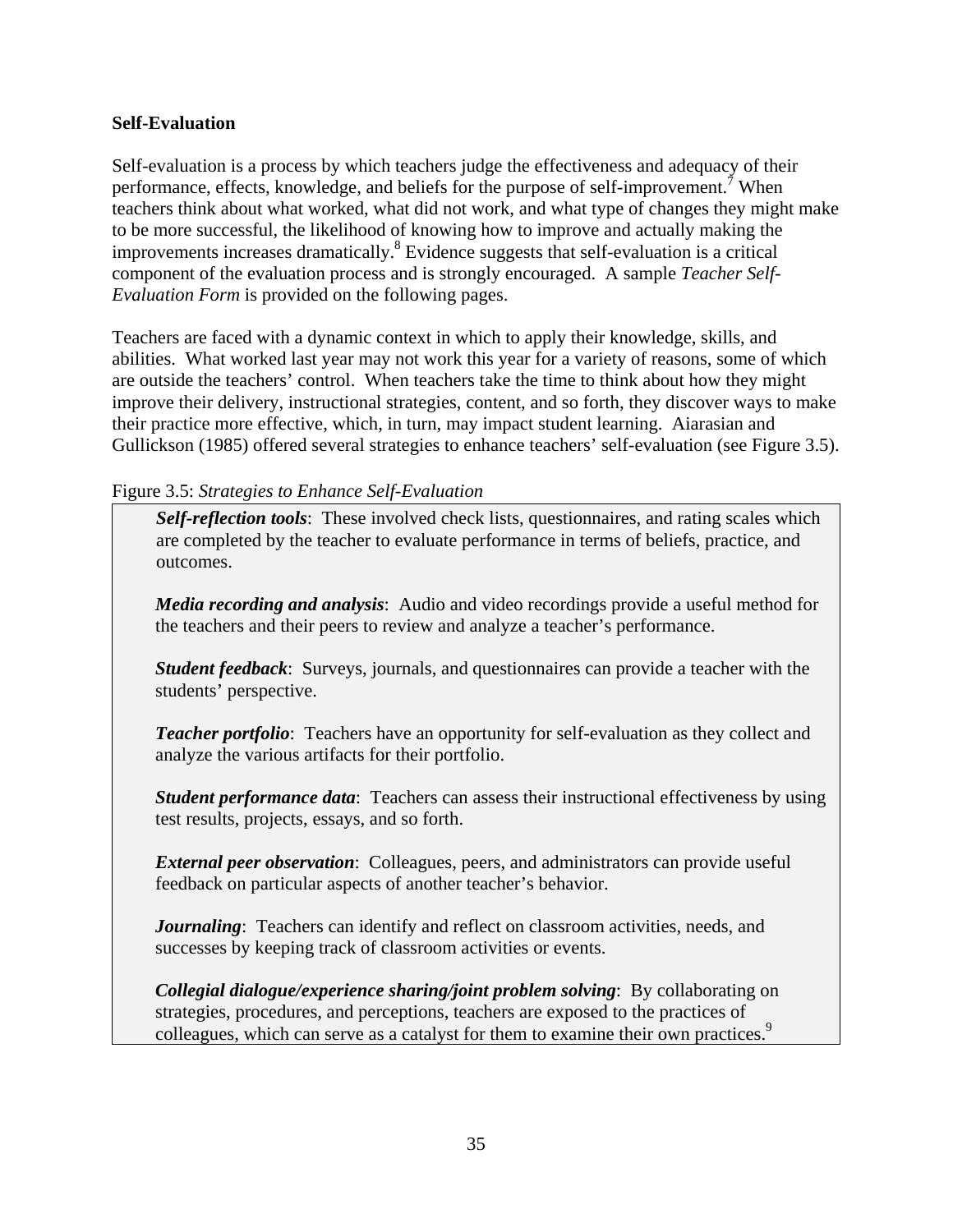Sample: Teacher Self-Evaluation Form Page 1 of 2

### **SAMPLE Teacher Self-Evaluation Form**

*Directions: Teachers should use this form annually to reflect on the effectiveness and adequacy of their practice based on each performance standard. Please refer to the performance indicators for examples of behaviors exemplifying each standard.* 

| 1. Professional Knowledge<br>The teacher demonstrates an understanding of the curriculum, subject content, and the<br>developmental needs of students by providing relevant learning experiences.<br>Areas of strength:<br>Areas needing work/strategies for improving performance:<br>2. Instructional Planning<br>The teacher plans using the Virginia Standards of Learning, the school's curriculum,<br>effective strategies, resources, and data to meet the needs of all students. |
|------------------------------------------------------------------------------------------------------------------------------------------------------------------------------------------------------------------------------------------------------------------------------------------------------------------------------------------------------------------------------------------------------------------------------------------------------------------------------------------|
|                                                                                                                                                                                                                                                                                                                                                                                                                                                                                          |
|                                                                                                                                                                                                                                                                                                                                                                                                                                                                                          |
|                                                                                                                                                                                                                                                                                                                                                                                                                                                                                          |
|                                                                                                                                                                                                                                                                                                                                                                                                                                                                                          |
|                                                                                                                                                                                                                                                                                                                                                                                                                                                                                          |
|                                                                                                                                                                                                                                                                                                                                                                                                                                                                                          |
|                                                                                                                                                                                                                                                                                                                                                                                                                                                                                          |
|                                                                                                                                                                                                                                                                                                                                                                                                                                                                                          |
|                                                                                                                                                                                                                                                                                                                                                                                                                                                                                          |
|                                                                                                                                                                                                                                                                                                                                                                                                                                                                                          |
|                                                                                                                                                                                                                                                                                                                                                                                                                                                                                          |
|                                                                                                                                                                                                                                                                                                                                                                                                                                                                                          |
|                                                                                                                                                                                                                                                                                                                                                                                                                                                                                          |
|                                                                                                                                                                                                                                                                                                                                                                                                                                                                                          |
| Areas of strength:                                                                                                                                                                                                                                                                                                                                                                                                                                                                       |
|                                                                                                                                                                                                                                                                                                                                                                                                                                                                                          |
|                                                                                                                                                                                                                                                                                                                                                                                                                                                                                          |
| Areas needing work/strategies for improving performance:                                                                                                                                                                                                                                                                                                                                                                                                                                 |
|                                                                                                                                                                                                                                                                                                                                                                                                                                                                                          |
| 3. Instructional Delivery                                                                                                                                                                                                                                                                                                                                                                                                                                                                |
| The teacher effectively engages students in learning by using a variety of instructional                                                                                                                                                                                                                                                                                                                                                                                                 |
| strategies in order to meet individual learning needs.                                                                                                                                                                                                                                                                                                                                                                                                                                   |
|                                                                                                                                                                                                                                                                                                                                                                                                                                                                                          |
| Areas of strength:                                                                                                                                                                                                                                                                                                                                                                                                                                                                       |
|                                                                                                                                                                                                                                                                                                                                                                                                                                                                                          |
|                                                                                                                                                                                                                                                                                                                                                                                                                                                                                          |
| Areas needing work/strategies for improving performance:                                                                                                                                                                                                                                                                                                                                                                                                                                 |
|                                                                                                                                                                                                                                                                                                                                                                                                                                                                                          |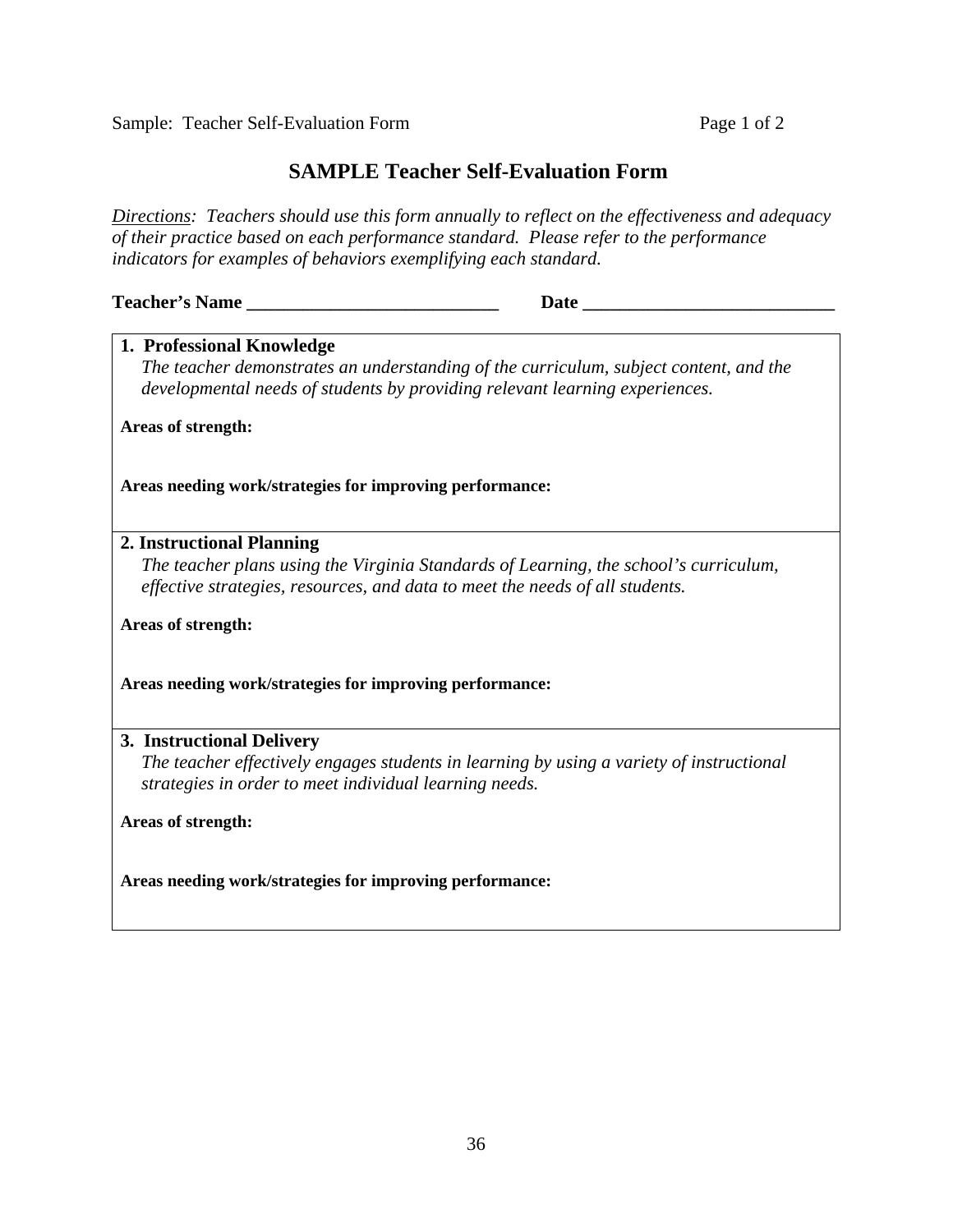#### **4. Assessment of and for Student Learning**

*The teacher systematically gathers, analyzes, and uses all relevant data to measure student academic progress, guide instructional content and delivery methods, and provide timely feedback to both students and parents throughout the school year.*

#### **Areas of strength:**

**Areas needing work/strategies for improving performance:** 

#### **5. Learning Environment**

*The teacher uses resources, routines, and procedures to provide a respectful, positive, safe, student-centered environment that is conducive to learning.*

**Areas of strength:** 

**Areas needing work/strategies for improving performance:**

#### **6. Professionalism**

*The teacher maintains a commitment to professional ethics, communicates effectively, and takes responsibility for and participates in professional growth that results in enhanced student learning.*

**Areas of strength:** 

**Areas needing work/strategies for improving performance:** 

#### **7. Student Academic Progress**

*The work of the teacher results in acceptable, measurable, and appropriate student academic progress.*

**Areas of strength:** 

**Areas needing work/strategies for improving performance:**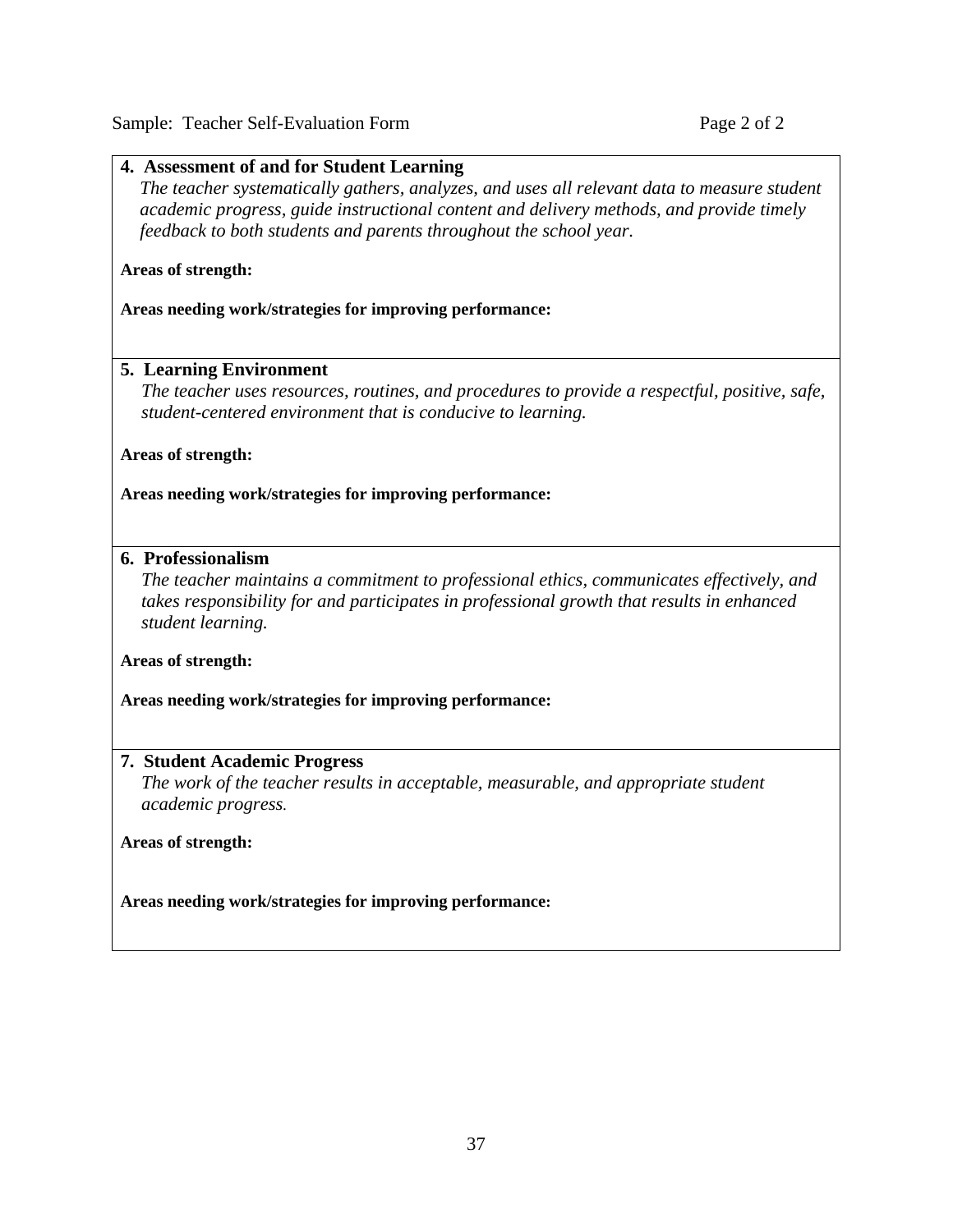### **Endnotes**

- 1 Tucker, P. D., Stronge, J. H., & Gareis, C. R. (2002).
- <sup>2</sup> Tucker, P. D., Stronge, J. H., & Gareis, C. R. (2002).
- 3 Tucker, P. D., Stronge, J. H., & Gareis, C. R. (2002), p. 2
- $4 \text{ Wolf, K., Lichtenstein, G., & Stevenson, C. (1997) as cited in Tucker, P. D., Stronge, J. H., & Gareis, C. R. (2002).}$
- 5 Tucker, P. D., Stronge, J. H., & Gareis, C. R. (2002), p. 25
- 6 Tucker, P. D., Stronge, J. H., & Gareis, C. R. (2002), p. 28
- $^7$  Airason, P. W. & Gullickson, A. (2006).
- 8 Tucker, P. D., Stronge, J. H., & Gareis, C. R. (2002).
- $9$  Airason, P. W. & Gullickson, A. (1985) as cited in Airason, P. W. & Gullickson, A. (2006), p. 195.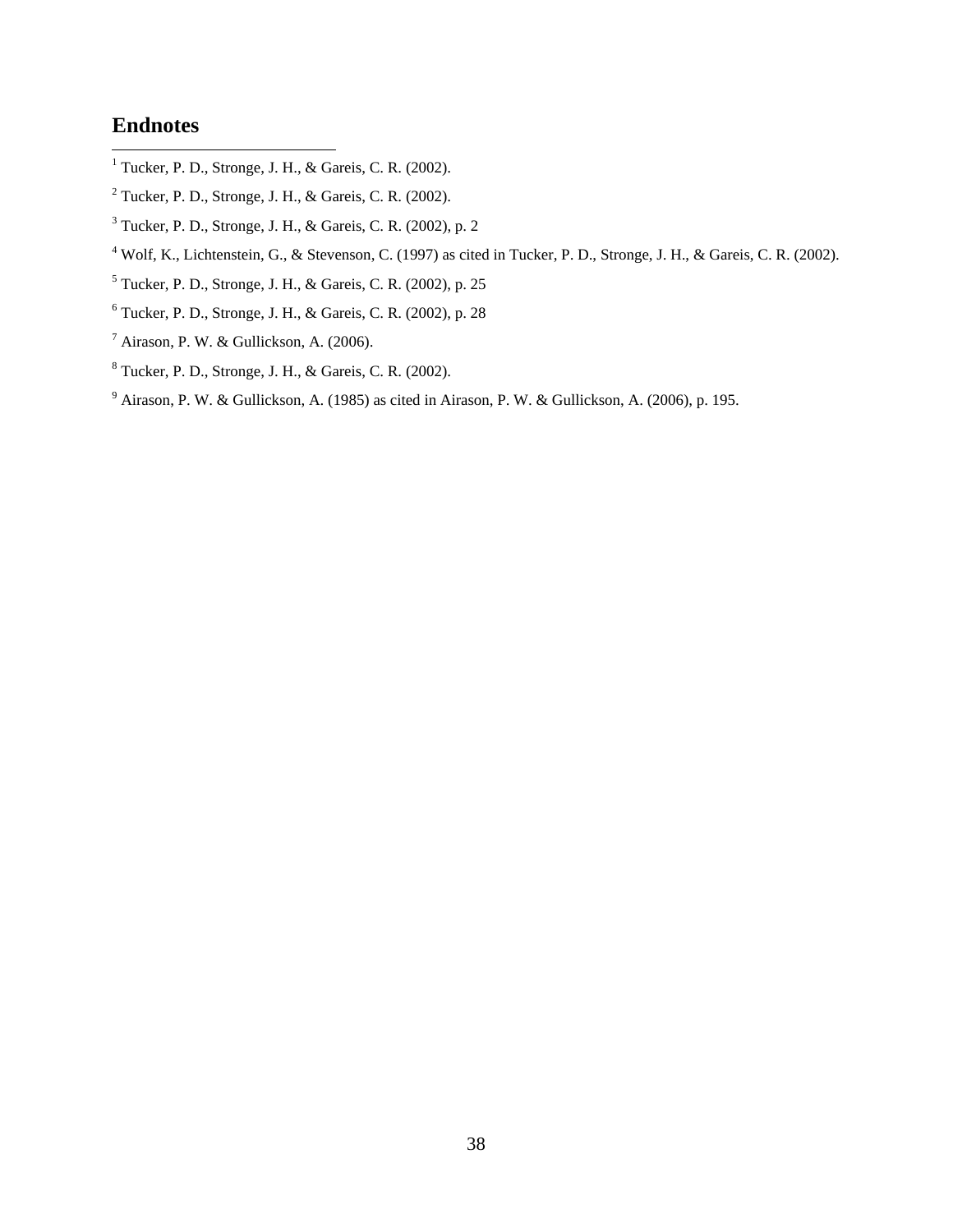# **Part 4: Connecting Teacher Performance to Student Academic Progress**

Despite the preponderance of evidence that the most important school-related factor in students' education is the quality of their teachers, teacher evaluation frequently ignores the results of teaching – student learning.<sup>1</sup> Schalock, Schalock, Cowart, and Myton (1993) stated that if the purpose of teaching is to nurture learning, then both teachers and schools as a whole should be judged for their effectiveness on the basis of what and how much students learn.<sup>2</sup> Using student academic progress (as a measure of student achievement) to inform teacher evaluation only makes sense because the most direct measure of teacher quality appears to be student achievement. Research strongly supports the argument that ineffective teachers negatively impact students' learning while effective teachers lead to higher student achievement growth.

In addition, linking student academic progress with teacher evaluation offers significant potential because progress:

- provides an objective measure of teacher effectiveness and recognizes that students bring different levels of achievement to each classroom;
- can serve as meaningful feedback for instructional improvement;
- can serve as a barometer of success and a motivation tool; and
- is derived from student assessment and is an integral facet of instruction.<sup>3</sup>

## **Why Connect Teacher Performance to Student Academic Progress?**

There are many reasons for including student academic progress in achievement information as part of the teacher evaluation process.

- There is an abundant research base substantiating the claim that teacher quality is the most important school-related factor influencing student achievement.<sup>4</sup>
- Using measures of student learning in the evaluation process provides the "ultimate accountability" for educating students.<sup>5</sup>
- Another requirement for the fair determination of learning gains is a defensible methodology for analyzing measures of student learning. Note: while various applications that currently are available have been carefully and thoughtfully developed and tested with the best psychometric elements considered, there are no applications that are perfect.<sup>6</sup>
- The variance in student achievement gains explained by teacher effects is greater in low socio-economic status schools than in high socio-economic status schools.<sup>7</sup>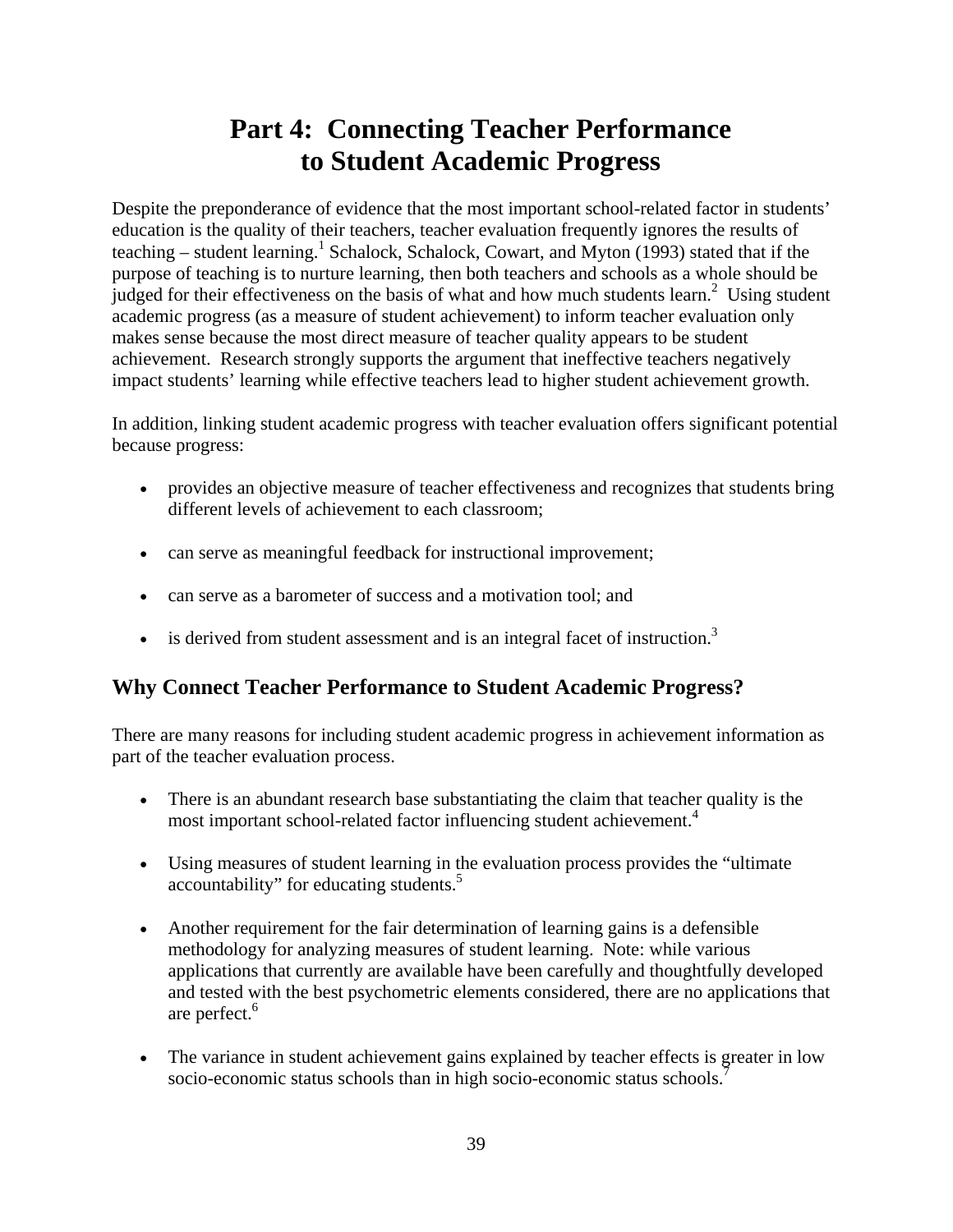Furthermore, there are several other compelling findings related to the impact a teacher's effectiveness has on students:

- A teacher in the  $90<sup>th</sup>$  percentile of effectiveness can achieve in half a year what a teacher at the  $10^{th}$  percentile can do in a full year.<sup>8</sup>
- Teachers who were highly effective in producing higher-than-expected student achievement gains (top quartile) in one end-of-course content test (reading, mathematics, science, and social studies) tended to produce top quartile residual gain scores in all four content areas. Teachers who were ineffective (bottom quartile) in one content area tended to be ineffective in all four content areas.<sup>9</sup>
- The variance of teacher effects in mathematics is much larger than that in reading, possibly because mathematics is learned mostly in school and, therefore, may be more directly influenced by teachers. This finding also might be a result of greater variation in how well teachers teach mathematics.<sup>10</sup>

Several of the studies shown in Figure 4.1 have examined this variability.

| <b>Study</b>                             | <b>Approximate Variability in Student</b><br><b>Achievement Explained by Teacher</b><br><b>Effectiveness</b> |
|------------------------------------------|--------------------------------------------------------------------------------------------------------------|
| Goldhaber (2002)                         | 8.5 percent                                                                                                  |
| <b>Heistad</b> (1999)                    | 9.2 percent                                                                                                  |
| Nye, Konstantopoulos, & Hedges<br>(2004) | 7-21 percent                                                                                                 |
| Rivkin, Hanushek, & Kain (2005)          | 15 percent                                                                                                   |
| Munoz & Chang $(2007)$                   | 14 percent                                                                                                   |

Figure 4.1: *Student Achievement Accounted for by Teacher Effects*<sup>11</sup>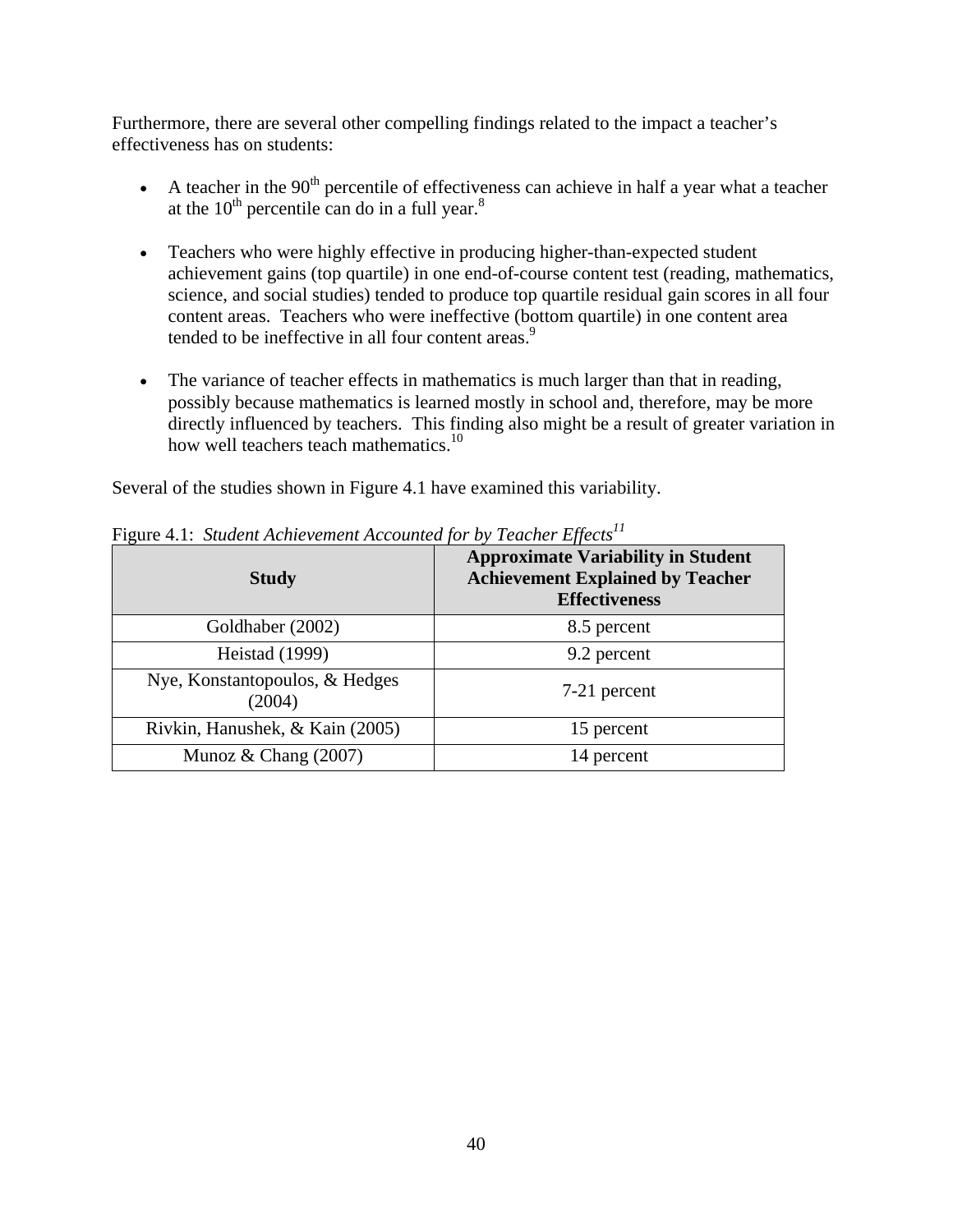Looking at it another way, Figure 4.2 shows just how large an impact on student achievement effective teachers can have over ineffective teachers.

| <b>Teacher Effectiveness Level</b>                                | <b>Comparative Impact on Student</b><br>Achievement |
|-------------------------------------------------------------------|-----------------------------------------------------|
| Reading: $25^{th}$ vs. $75^{th}$ percentile teacher               | +0.35 Standard Deviation                            |
| Math: $25^{\text{th}}$ vs. $75^{\text{th}}$ percentile teacher    | +0.48 Standard Deviation                            |
| Reading: $50^{\text{th}}$ vs. $90^{\text{th}}$ percentile teacher | +0.33 Standard Deviation                            |
| Math: $50^{\text{th}}$ vs. $90^{\text{th}}$ percentile teacher    | $+0.46$ Standard Deviation                          |

Figure 4.2: *Comparative Impact of Effective Versus Ineffective Primary Grade Teachers*<sup>12</sup>

*Note*: To illustrate the conversion of a standard deviation into percentiles, if a student started at the  $50<sup>th</sup>$  percentile on a pre-test and her performance increased by 0.50 standard deviation on the post-test, the student would have a score at approximately the  $67<sup>th</sup>$  percentile -- a gain of 17 percentile points.

### **Implementation Concerns**

When deciding to include student academic progress in teacher evaluation, schools need to be aware of several implementation concerns:

- The use of student learning measures in teacher evaluation is novel for both teachers and principals. Thus, there may be initial resistance to this change in evaluation practices.
- The impact on student learning must be assessed in multiple ways over time, not by using just one test, to reliably and accurately measure teacher influence.
- Testing programs in many states and school districts do not fully reflect the taught curriculum, and it is important to choose multiple measures that reflect the intended curriculum.
- While the Virginia Department of Education is providing progress (value) table data, there are multiple ways of measuring student academic progress. It may be appropriate to use student achievement in the context of goal setting as an additional measure. It is unclear what the fairest and most accurate methodology is for determining gains.<sup>13</sup>

## **Virginia Law**

Virginia law requires principals, assistant principals, and teachers to be evaluated using measures of student academic progress. Article 2, §22-1.293 of the *Code of Virginia*: Teachers, Officers and Employees, states, in part, the following: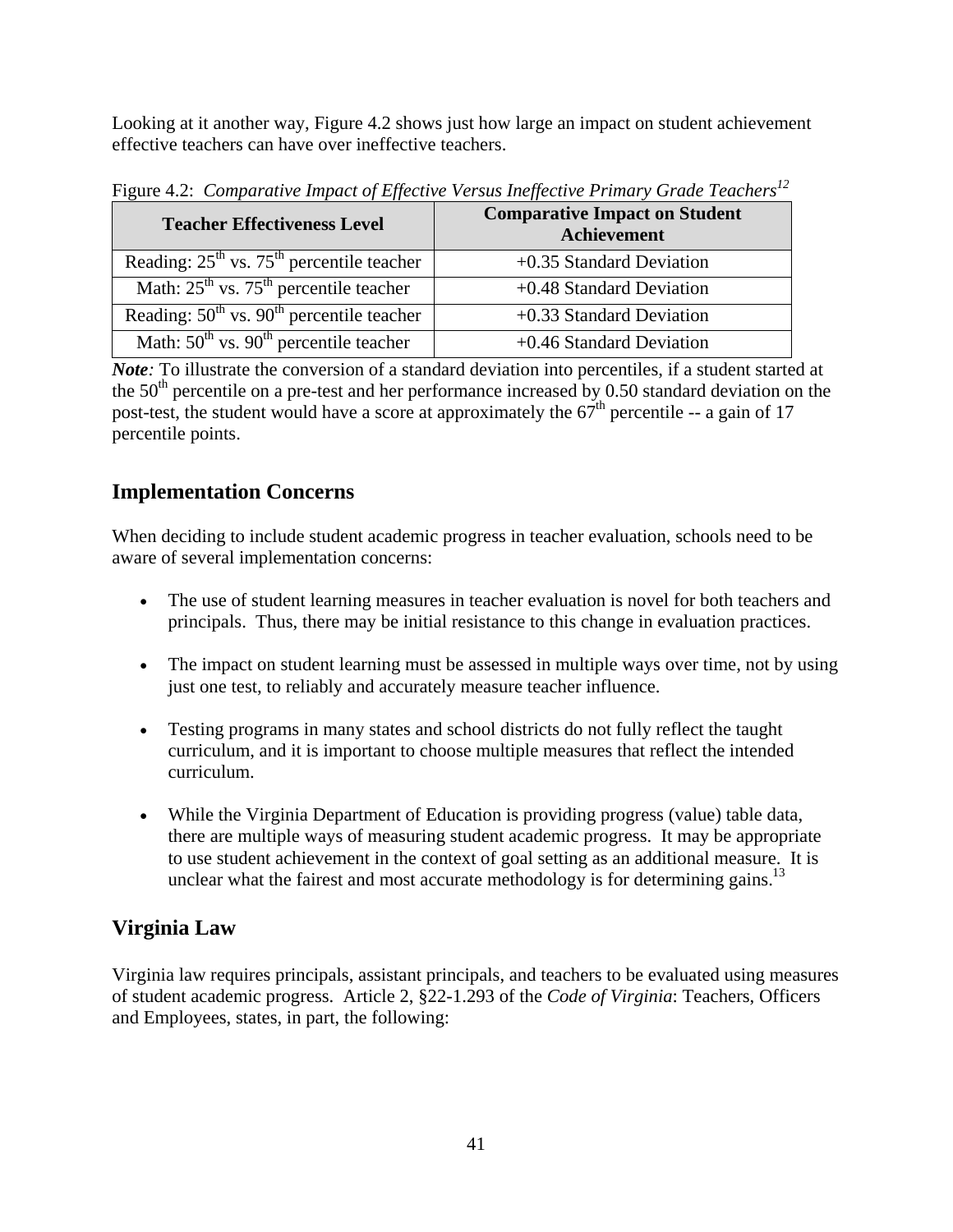A principal may submit recommendations to the division superintendent for the appointment, assignment, promotion, transfer and dismissal of all personnel assigned to his supervision. Beginning September 1, 2000, (i) principals must have received training, provided pursuant to §22.1-253.13:5, in the evaluation and documentation of employee performance, which evaluation and documentation shall include, but shall not be limited to, employee skills and knowledge and **student academic progress** [emphasis added], prior to submitting such recommendations; and (ii) assistant principals and other administrative personnel participating in the evaluation and documentation of employee performance must also have received such training in the evaluation and documentation of employee performance.14

Article 2, §22.1-295 states, in part, the following:

School boards shall develop a procedure for use by division superintendents and principals in evaluating instructional personnel that is appropriate to the tasks performed and addresses, among other things, **student academic progress** [emphasis added] and the skills and knowledge of instructional personnel, including, but not limited to, instructional methodology, classroom management, and subject matter knowledge.<sup>15</sup>

### **Methods for Connecting Student Performance to Teacher Evaluation**

The *Uniform Performance Standards and Evaluation Criteria* incorporate student academic progress as a significant component of the evaluation while encouraging local flexibility in implementation. These guidelines recommend that student academic progress account for 40 percent of an individual's summative evaluation. There are three key points to consider in this model:

- 1. Student learning, as determined by multiple measures of student academic progress, accounts for a total of 40 percent of the evaluation.
- 2. At least 20 percent of the teacher evaluation (half of the student academic progress measure) is comprised of progress (value) table data as provided from the Virginia Department of Education when the data are available and can be used appropriately.<sup>16</sup>
- 3. Another 20 percent of the teacher evaluation (half of the student academic progress measure) should be measured using one or more alternative measures with evidence that the alternative measure is valid. *Note:* Whenever possible, it is recommended that the second progress measure be grounded in validated, quantitative, objective measures, using tools already available in the school.

It is important to understand that less than 30 percent of teachers in Virginia's public schools will have a direct measure of student academic progress available based on Standards of Learning assessment results. When the state-provided progress measure *is* available, it is important that the data be reviewed for accuracy and appropriateness before including in a teacher's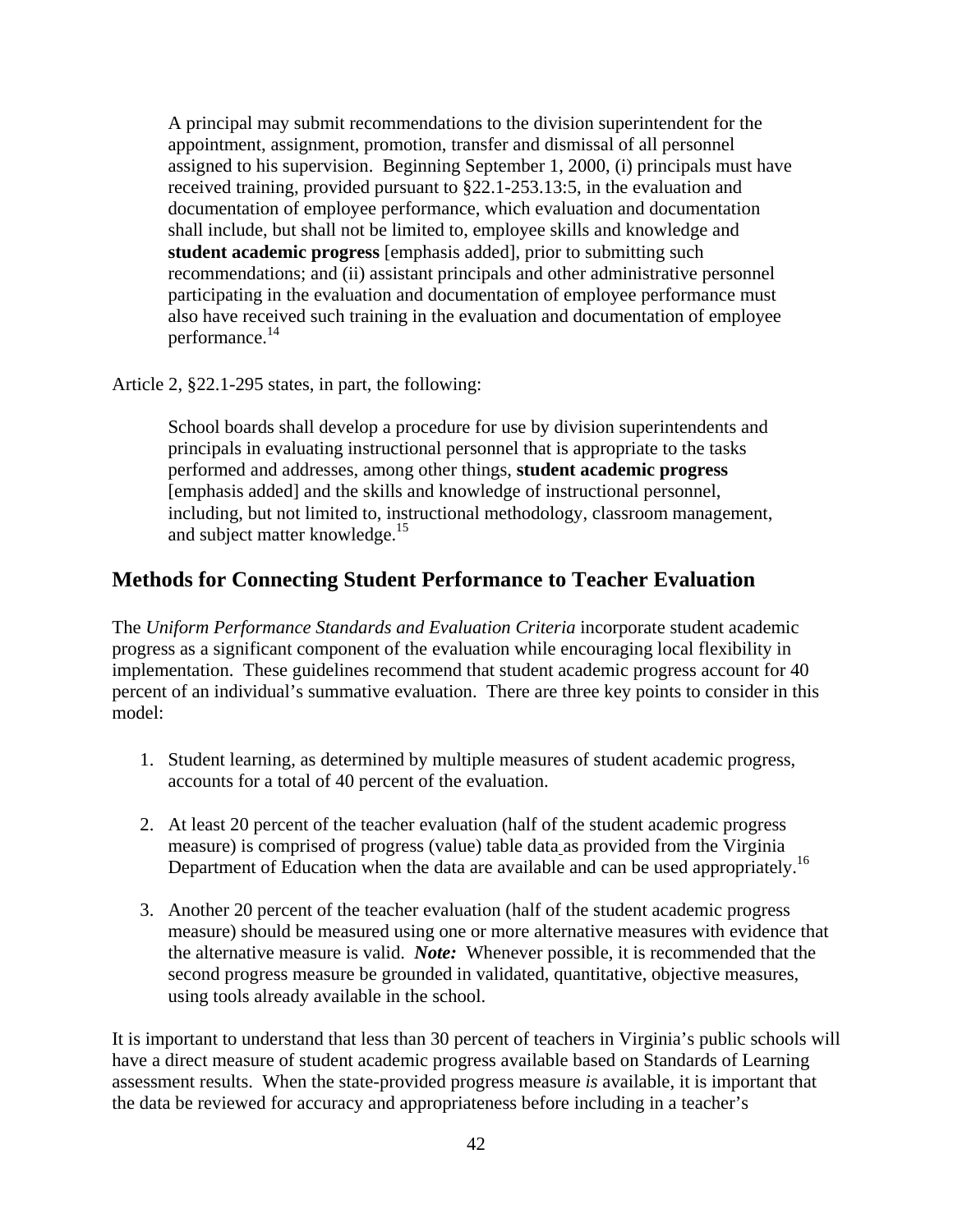performance evaluation. Guidance for applying progress table data to teacher performance evaluation is provided in Figure 4.3. It is important to recognize that, there must be additional measures for all teachers to ensure that there are student academic progress measures available for teachers who will not be provided with data from the state, and to ensure that more than one measure of student academic progress can be included in all teacher's evaluations. Quantitative measures of student academic progress based on validated achievement measures that already are being used locally should be the first data considered when determining local progress measures; other measures are recommended for use when two valid and direct measures of student academic progress are not available.

In choosing measures of student academic progress, schools and school divisions should consider individual teacher and schoolwide goals, and align performance measures to the goals. In considering the association between schoolwide goals and teacher performance, it may be appropriate to apply the state growth measure -- progress tables -- as one measure of progress for teachers who provide support for mathematics or reading instruction. For example, progress table data could be applied at the school level, grade level, department, sub-group, or by the individual teacher as one of multiple measures for documenting student academic progress. This would be appropriate only if all teachers were expected to contribute directly to student progress in mathematics or reading. Ultimately, the choice of how to apply progress table data to teachers who are supporting mathematics and reading achievement would be a local one; it is critical that decisions to apply progress table data to support teachers as part of their evaluation must be made in a manner that is consistent with individual, school or school division goals.

In considering schoolwide goals, school leaders could decide that all teachers would be evaluated, in part, based on state-provided progress table data. An example of an appropriate application of the progress table data is presented in the box below.

If a school was focused on schoolwide improvement in mathematics, the leadership might identify strategies that enable all instructional personnel -- including resource teachers -- to incorporate into their classroom instruction that supports schoolwide growth in mathematics. In this situation, the school also may choose to incorporate the progress table data in mathematics as an indicator of progress for teachers who are responsible for supporting mathematics instruction, as well as other progress indicators such as those developed through student goals based on content specific goals (e.g., student achievement goals developed for learning in music class). Teachers who have primary responsibility for providing mathematics instruction (primary classroom teachers) incorporate the progress table data from students in their classes and another measure of student academic progress as indicators of progress documented to meet Standard 7.

Other measures of student academic progress are critical for determining teacher impact on performance. To the extent possible, teachers and administrators should choose measures of student academic progress that are based on validated quantitative measures, and provide data that reflect progress in student learning. Validated assessment tools that provide quantitative measures of learning and achievement should be the first choice in measuring student academic progress. Often, a combination of absolute achievement, as measured by nationally validated assessments and goal setting (described later in this document) is appropriate.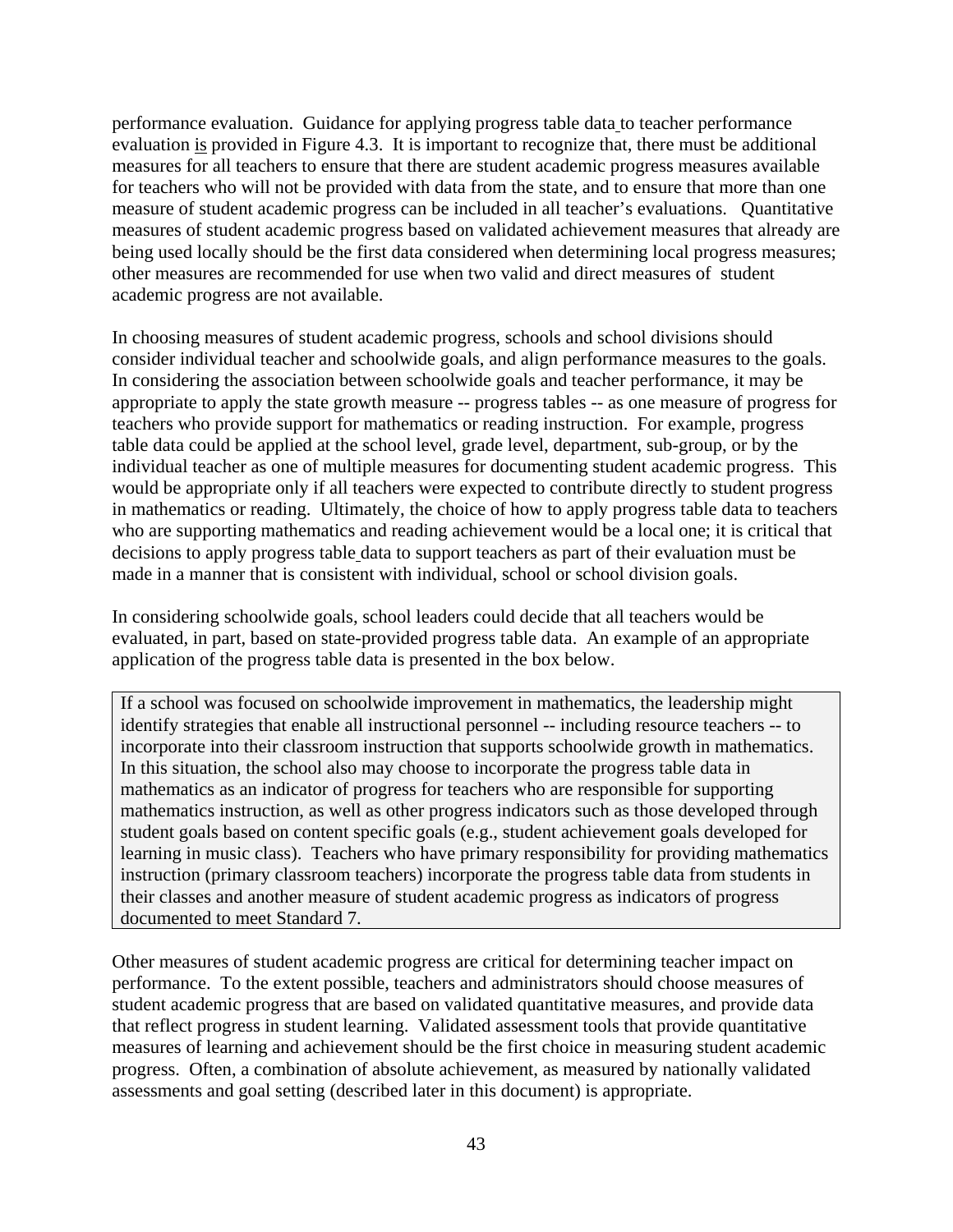There also are teachers for whom validated achievement measures are not readily available. In these situations, student goal setting provides an approach that quantifies student academic progress in meaningful ways and is an appropriate option for measuring student academic progress.

| <b>Teachers</b>                                                                                                    | <b>Application of Progress Table</b>                                                                                                                                                                                                                                                                                                                                                                                                                                                                                                                                                           | <b>Other Student Academic</b>                                                                                                                                                                                                                                                                                                                                                                                                                                                                                                                                                                |
|--------------------------------------------------------------------------------------------------------------------|------------------------------------------------------------------------------------------------------------------------------------------------------------------------------------------------------------------------------------------------------------------------------------------------------------------------------------------------------------------------------------------------------------------------------------------------------------------------------------------------------------------------------------------------------------------------------------------------|----------------------------------------------------------------------------------------------------------------------------------------------------------------------------------------------------------------------------------------------------------------------------------------------------------------------------------------------------------------------------------------------------------------------------------------------------------------------------------------------------------------------------------------------------------------------------------------------|
|                                                                                                                    | Data                                                                                                                                                                                                                                                                                                                                                                                                                                                                                                                                                                                           | <b>Progress Measures</b>                                                                                                                                                                                                                                                                                                                                                                                                                                                                                                                                                                     |
| Teachers of reading<br>and mathematics for<br>whom progress table<br>data are available                            | Twenty (20) percent of the total<br>evaluation based on progress table<br>data when:<br>data from students are<br>representative of students<br>taught $^{17}$ ; and<br>data from two consecutive<br>years are available.                                                                                                                                                                                                                                                                                                                                                                      | Twenty (20) percent of the total<br>evaluation based on other measures<br>of student academic progress:<br>Quantitative measures already<br>available in the school that are<br>validated and provide measures<br>of growth (as opposed to<br>absolute achievement) should<br>be given priority.<br>Student goal setting should<br>incorporate data from valid<br>achievement measures<br>whenever possible (e.g.,<br>teachers of Advanced<br>Placement courses could<br>establish a goal of 85 percent of<br>students earning a score of 3 or<br>better on the Advanced<br>Placement exam). |
| Teachers who support<br>instruction in reading<br>and mathematics for<br>whom progress table<br>data are available | When aligned to individual or<br>schoolwide goals, no more than 20<br>percent of the total evaluation<br>could be based on progress tables<br>at the appropriate level of<br>aggregation, (a specific group of<br>students, grade-level, or school-<br>level); data are representative of<br>students taught; are available for<br>two consecutive years:<br>Decisions about the application<br>$\bullet$<br>of progress table data for<br>support teachers must be made<br>locally.<br>Depending on schoolwide<br>$\bullet$<br>goals, it is possible that all<br>instructional personnel in a | Twenty $(20)$ or 40 percent of the<br>total evaluation based on measures<br>of student academic progress other<br>than the progress table data,<br>depending on the application of this<br>data to teachers who support<br>mathematics and reading<br>instruction:<br>Quantitative measures already<br>$\bullet$<br>available in the school that are<br>validated and provide valid<br>measures of student academic<br>growth (as opposed to absolute<br>achievement) should be given<br>priority in evaluation.<br>Student goal setting or other<br>measures should incorporate             |

Figure 4.3: *Guidance for Incorporating Multiple Measures of Student Academic Progress into Teacher Performance Evaluations*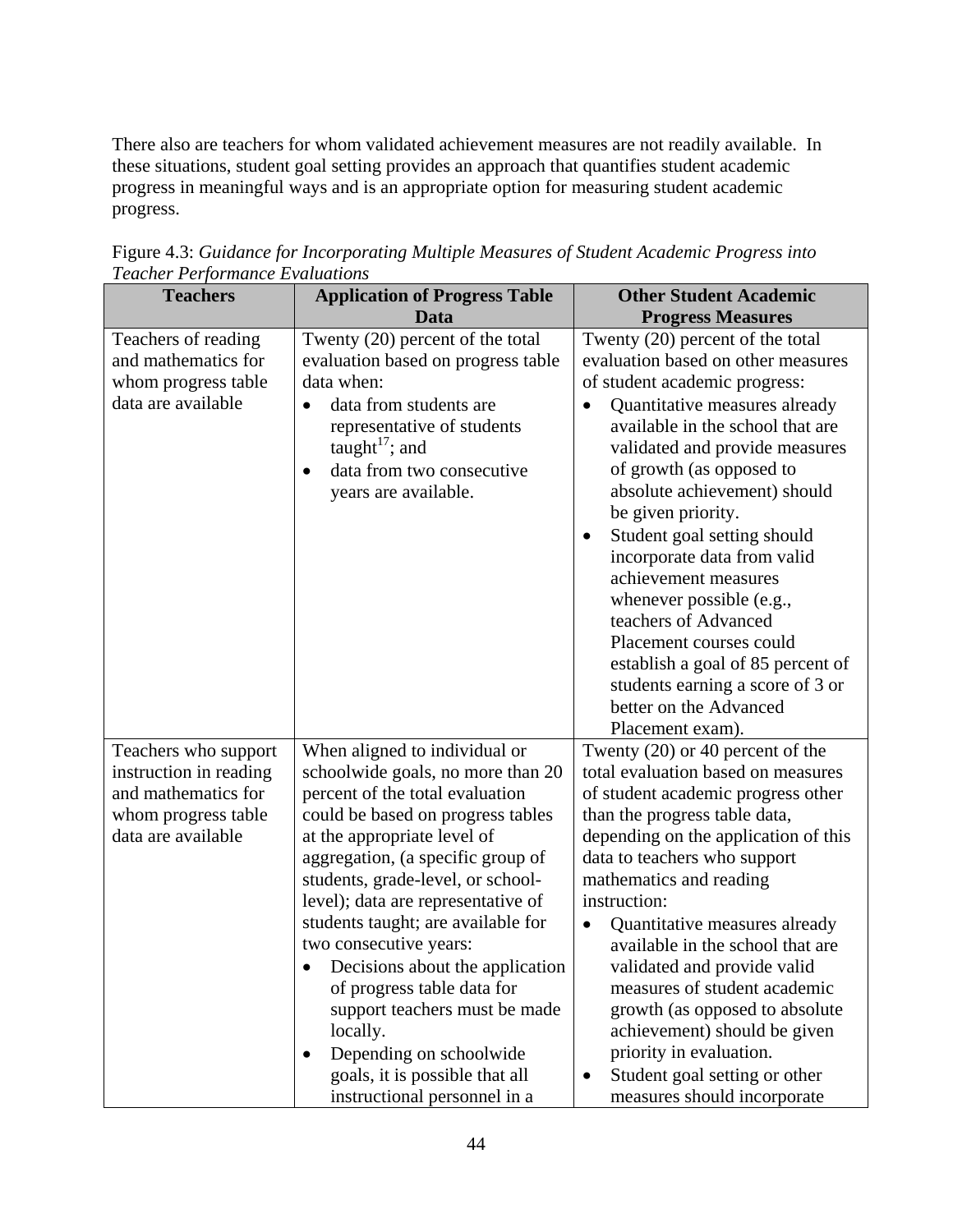| <b>Teachers</b>                                                                                                                                  | <b>Application of Progress Table</b>       | <b>Other Student Academic</b>                                                                                                                                                                                                                                                                                                                                                                                                                                                                                                                                                                                                                                                                                                                                                                                                                     |
|--------------------------------------------------------------------------------------------------------------------------------------------------|--------------------------------------------|---------------------------------------------------------------------------------------------------------------------------------------------------------------------------------------------------------------------------------------------------------------------------------------------------------------------------------------------------------------------------------------------------------------------------------------------------------------------------------------------------------------------------------------------------------------------------------------------------------------------------------------------------------------------------------------------------------------------------------------------------------------------------------------------------------------------------------------------------|
|                                                                                                                                                  | Data                                       | <b>Progress Measures</b>                                                                                                                                                                                                                                                                                                                                                                                                                                                                                                                                                                                                                                                                                                                                                                                                                          |
|                                                                                                                                                  | school are considered support<br>teachers. | data from validated<br>achievement measures<br>whenever possible (e.g.,<br>teachers of Advanced<br>Placement courses could<br>establish a goal of 85 percent of<br>students earning a score of 3 or<br>better on the Advanced<br>Placement exam).<br>To the extent practicable,<br>$\bullet$<br>teachers should have at least<br>two valid measures of student<br>academic progress included in<br>the evaluation.                                                                                                                                                                                                                                                                                                                                                                                                                                |
| Teachers who have no<br>direct or indirect role<br>in teaching reading or<br>mathematics in grades<br>where progress table<br>data are available | Not applicable                             | Forty (40) percent of the total<br>evaluation based on measures of<br>student academic progress other<br>than the progress table data:<br>Quantitative measures already<br>available in the school that are<br>validated and provide valid<br>measures of growth (as opposed<br>to absolute achievement)<br>should be given priority in<br>evaluation.<br>Student goal setting or other<br>٠<br>measures should incorporate<br>data from validated<br>achievement measures<br>whenever possible (e.g.,<br>teachers of Advanced<br>Placement courses could<br>establish a goal of 85 percent of<br>students earning a score of 3 or<br>better on the Advanced<br>Placement exam).<br>To the extent practicable,<br>$\bullet$<br>teachers should have at least<br>two valid measures of student<br>academic progress included in<br>the evaluation. |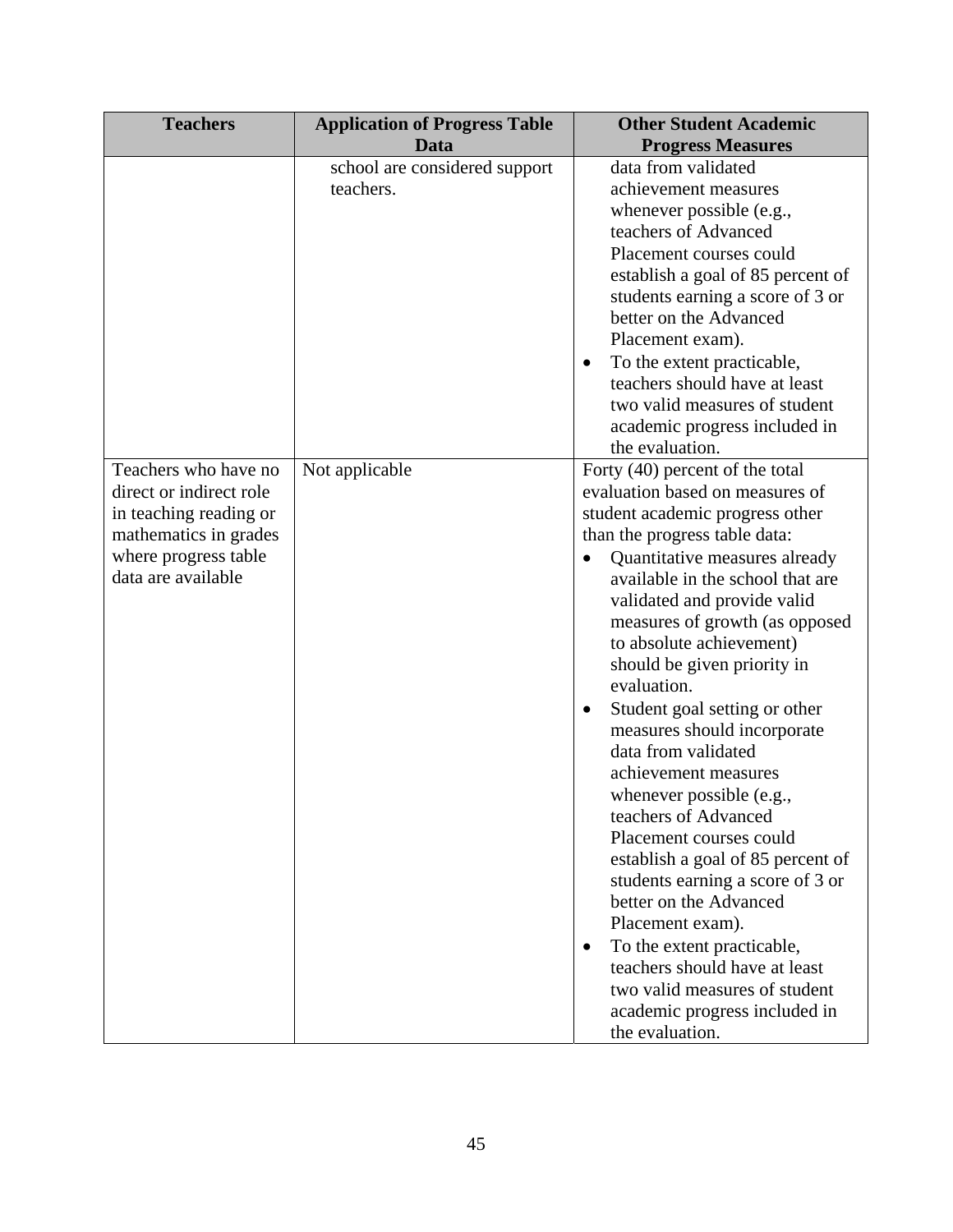### **Goal Setting for Student Achievement**

One approach to linking student achievement to teacher performance involves building the capacity for teachers and their supervisors to interpret and use student achievement data to set target goals for student improvement. Setting goals -- not just any goals, but goals set squarely on student performance -- is a powerful way to enhance professional performance and, in turn, positively impact student achievement. *Student Achievement Goal Setting* is designed to improve student learning.

For many teachers, measures of student performance can be directly documented. A valueadded -- or gain score -- approach can be used that documents their influence on student learning. Simply put, a value-added assessment system can be summarized using the equation in Figure 4.4.

|  | Figure 4.4: Student Achievement Goal Setting Equation |
|--|-------------------------------------------------------|
|  |                                                       |

- Student Learning End Result
- Student Learning Beginning Score

Student Gain Score

## **Why Student Achievement Goal Setting?**

Teachers have a definite and powerful impact on student learning and academic performance.<sup>18</sup> The purposes of goal setting include focusing attention on students and on instructional improvement based on a process of determining baseline performance, developing strategies for improvement, and assessing results at the end of the academic year (or a specific period time). More specifically, the intent of student achievement goal setting is to:

- make explicit the connection between teaching and learning;
- make instructional decisions based upon student data;
- provide a tool for school improvement;
- increase the effectiveness of instruction via continuous professional growth;
- focus attention on student results; and ultimately
- $\bullet$  increase student achievement.<sup>19</sup>

### **Goal Setting Process**

Student achievement goal setting involves several steps, beginning with knowing where students are in relation to what is expected of them. Then, teachers can set specific, measurable goals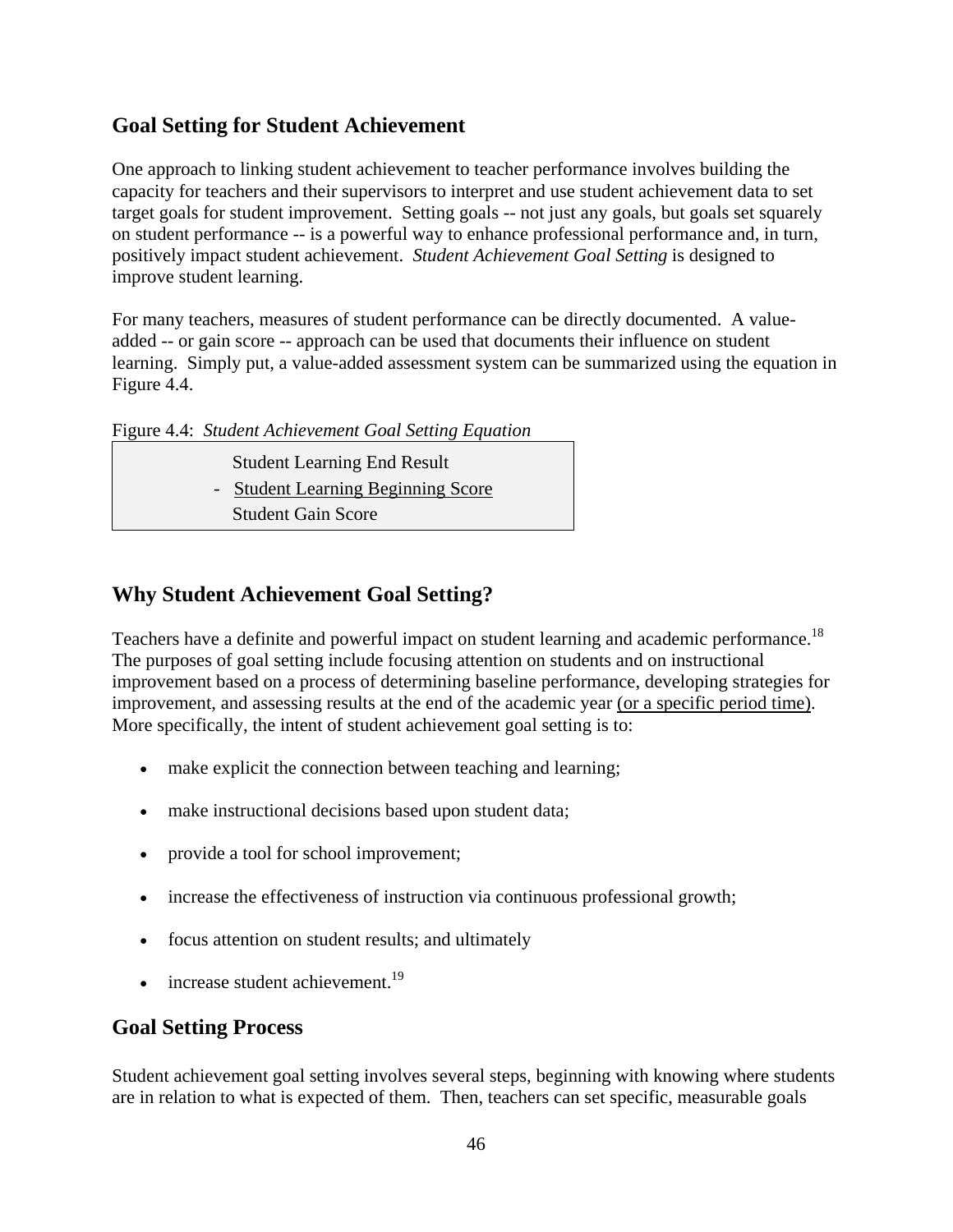based on both the demands of the curriculum and the needs of the students. The next part of the process is recursive in that the teacher creates and implements strategies and monitors progress. As progress is monitored, the teacher makes adjustments to the teaching and learning strategies. Finally, a summative judgment is made regarding student learning for a specific period of time. Figure 4.5 depicts these steps.





Each teacher, using the results of an initial assessment, sets an annual goal<sup>21</sup> for improving student achievement. The evaluator and the teacher meet to discuss data from the initial assessment and review the annual goal. A new goal is identified each year. The goal should be customized for the teaching assignment and for the individual learners. The *Goal Setting for Student Academic Progress Form* (shown on pages 50-51) may be used for developing and assessing the annual goal. Student academic progress goals measure where the students are at the beginning of the year, where they are at mid-year, where they are at the end of the year, and *the measurable difference*.

Appropriate measures of student learning gains differ substantially based on the learners' grade level, content area, and ability level. The following measurement tools are appropriate for assessing student academic progress:

- criterion-referenced tests;
- norm-referenced tests:
- standardized achievement tests;
- school adopted interim/common/benchmark assessments; and
- authentic measures (e.g., learner portfolio, recitation, performance).

In addition to teacher-generated measures of student performance gains, administrators may conduct schoolwide reviews of test data to identify patterns in the instructional program. Such reports are useful for documenting student gains and for making comparisons.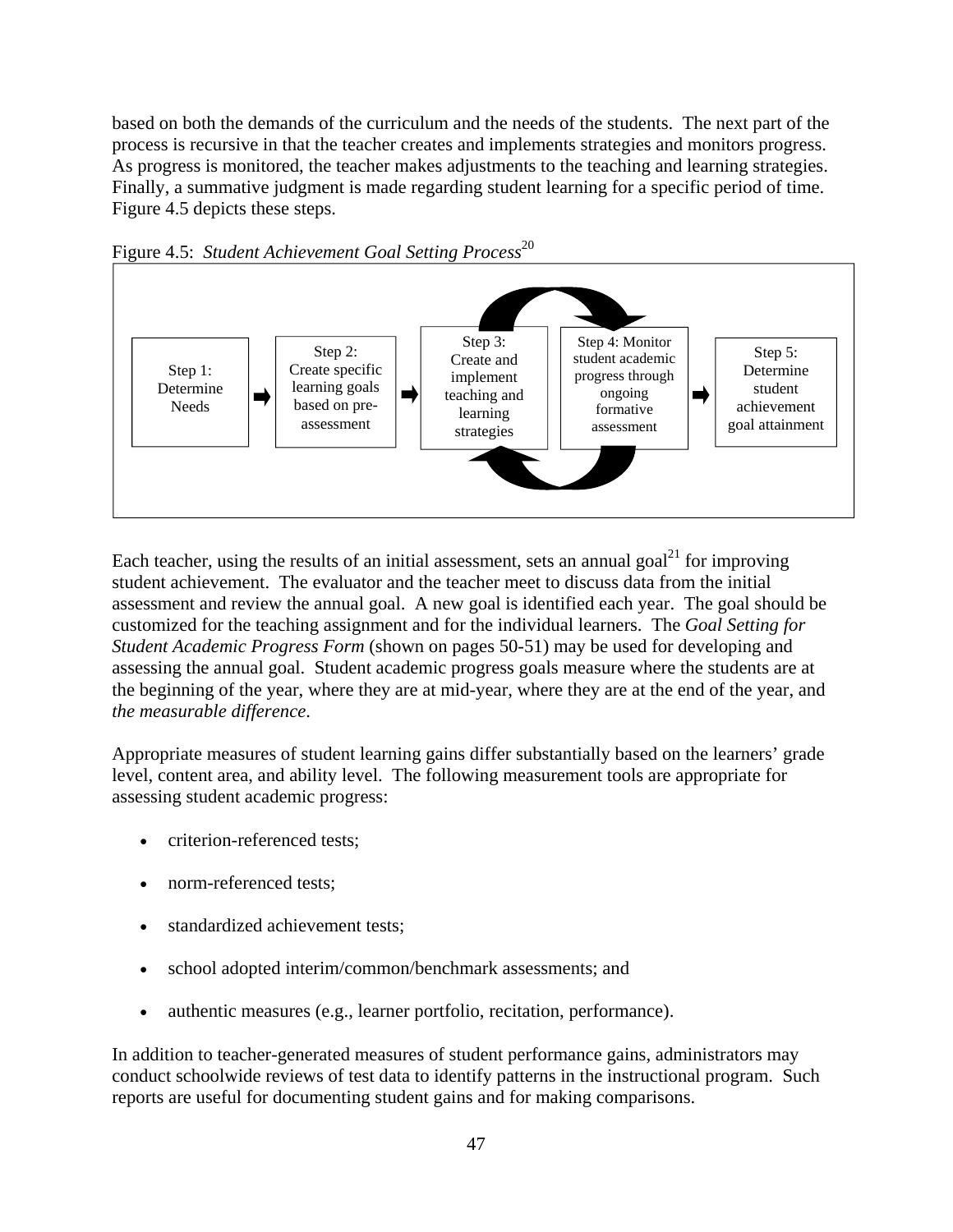## **Developing Goals**

Goals are developed early in the school year. The goals describe observable behavior and/or measurable results that would occur when a goal is achieved. The acronym SMART (Figure 4.6) is a useful way to self-assess a goal's feasibility and worth.

Figure 4.6: *Acronym for Developing Goals* 

| S <sub>pecific</sub> : | The goal is focused, for example, by content area, by learners' needs.               |
|------------------------|--------------------------------------------------------------------------------------|
|                        | <b>Measurable:</b> An appropriate instrument/measure is selected to assess the goal. |
|                        | <b>Appropriate:</b> The goal is within the teacher's control to effect change.       |
| <b>Realistic:</b>      | The goal is feasible for the teacher.                                                |
|                        | Time limited: The goal is contained within a single school year.                     |

# **Submission of the Goal Setting for Student Academic Progress Form**

Teachers complete a draft of their goals and schedule a meeting with their evaluators to look at the available data from performance measures and discuss the proposed goal. Each year teachers are responsible for submitting their goals to their evaluator within the first month of the school year.

## **Mid-Year Review of Goal**

A mid-year review of progress on the goal is held for all teachers. At the principal's discretion, this review may be conducted through peer teams, coaching with the evaluator, sharing at a staff meeting or professional day, or in another format that promotes discussion, collegiality, and reflection. The mid-year review should be held prior to March 1. It is the principal's responsibility to establish the format and select the time of the review.

## **End-of-Year Review of Goal**

By the appropriate date, as determined by the principal, each teacher is responsible for assessing the professional growth made on the goal and for submitting documentation to the principal. A teacher may find it beneficial to draft the next year's goal as part of the reflection process in the event the goal has to be continued and/or revised. By mutual agreement, administrators and individual teachers may extend the due date for the end-of-year reviews in order to include the current year's testing data or exam scores.

# **Goal Setting Form Explanation**

The following describes the sections of the *Goal Setting for Student Academic Progress Form* found on pages 51-52.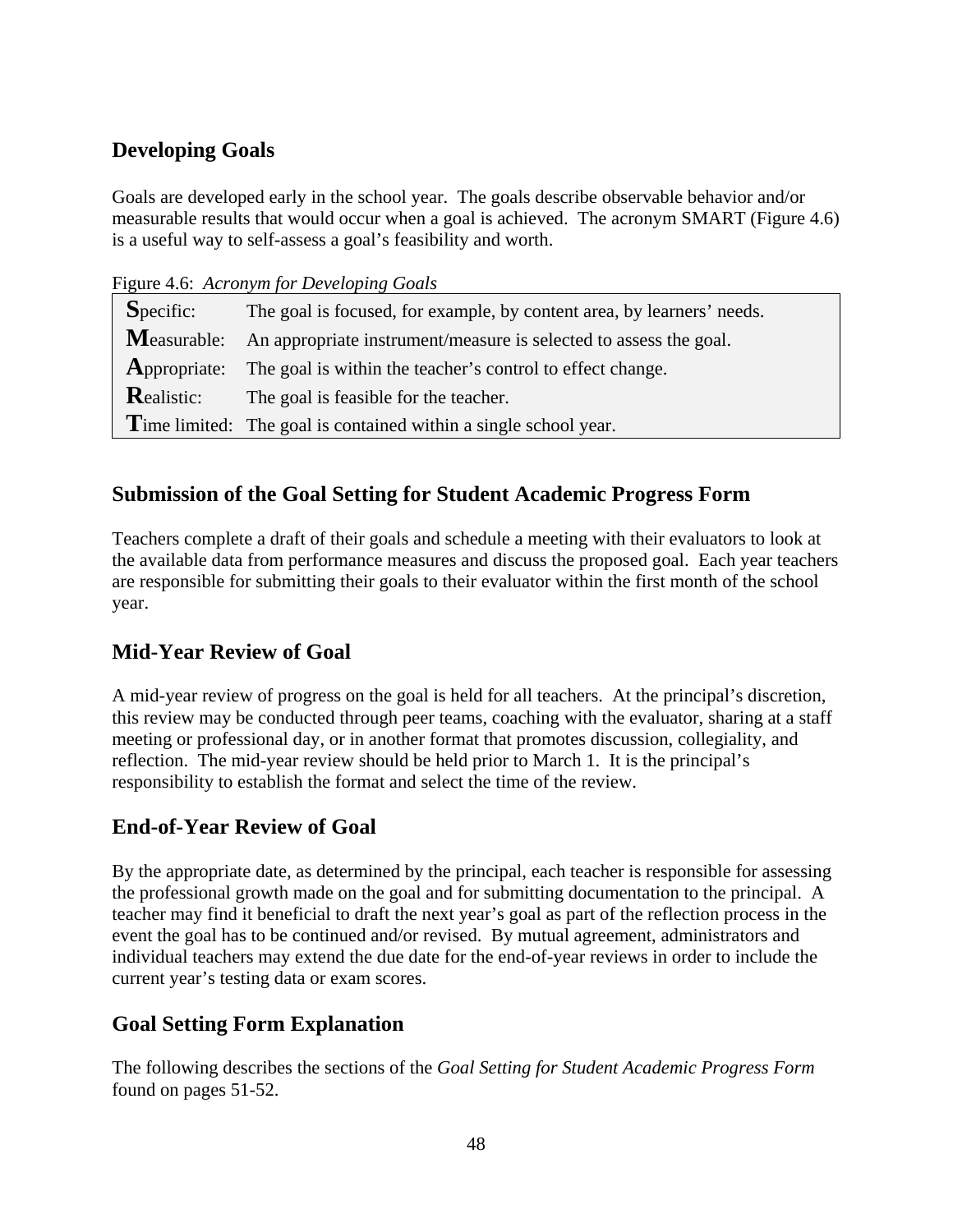- I. *Setting:* Describe the population and special circumstances of the goal setting.
- II. *Identify the content area:* The area/topic addressed based on learner achievement, learner or program progress, or observational data.
- III. *Provide baseline data:* Determine the learners' baseline data (where they are now) using the following process:
	- collect and review data;
	- analyze the data;
	- interpret the data; and
	- determine needs.
- IV. *Write goal statement:* What do you want learners to accomplish?
	- Select an emphasis for your goal, focusing on the classroom/teacher level.
	- Develop an annual goal.
- V. *Means for attaining the goal:* Activities used to accomplish the goals including how progress is measured and target dates. Examples of strategies to improve student learning are shown in Figure 4.7.
- VI. *Mid-year review:* Accomplishments after the second quarter student interim progress reports are issued, but prior to the end of the semester. If needed, make adjustments to the professional development strategies, etc.
- VII. *End-of-year data results:* Accomplishments at the end of the year.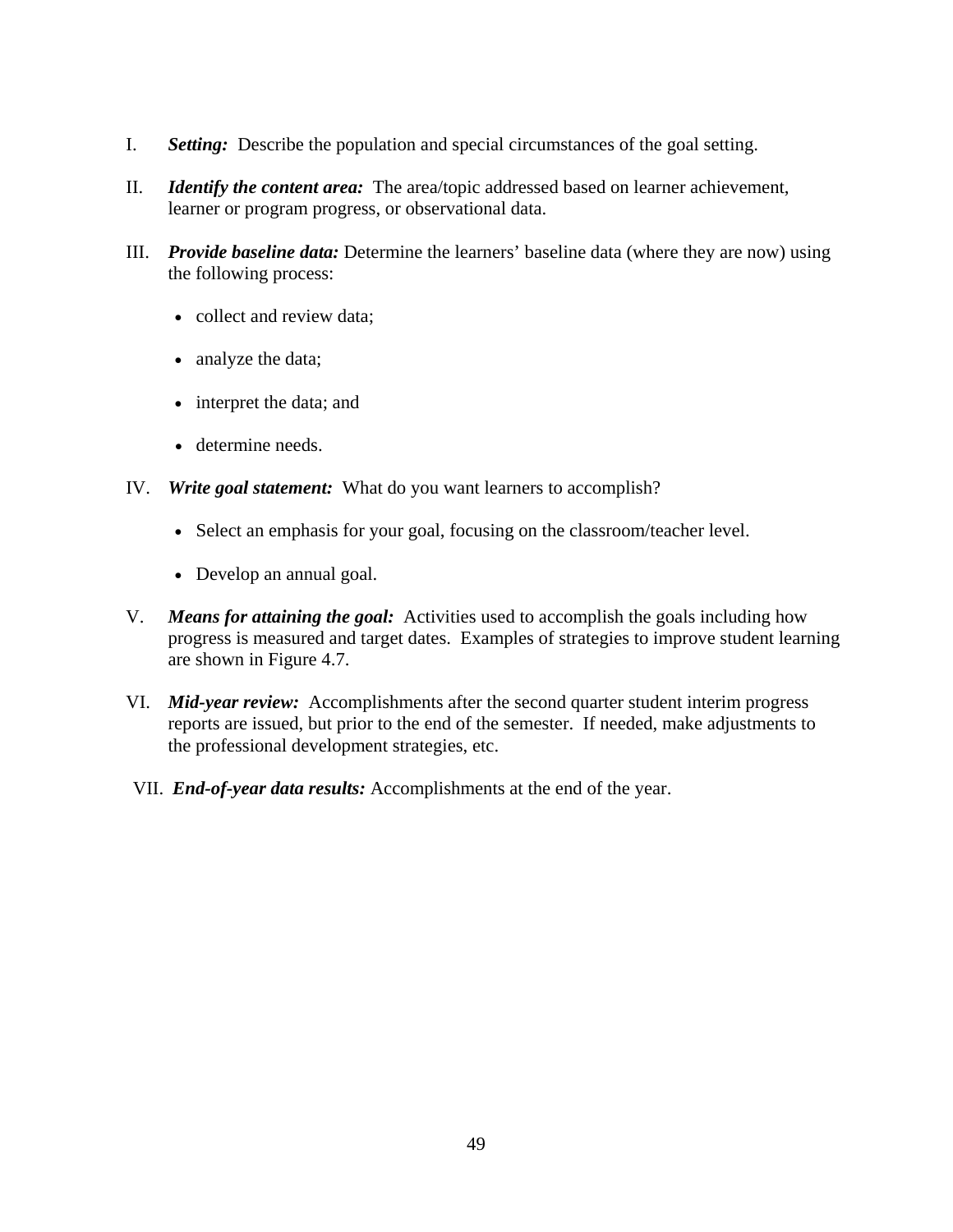Figure 4.7: *Strategies to Improve Student Learning22*

#### *Learning Strategies include:*

- Modified teaching/work arrangement;
- Cooperative planning with master teachers, team members, department members;
- Demonstration lessons/service delivery by colleagues, curriculum specialists, teacher mentors;
- Visits to other classrooms:
- Shared instructional materials;
- Use of instructional strategies (e.g., differentiation, interactive planning);
- Focused classroom observation;
- Development of curricular supplements;
- Completion of workshops, conferences, coursework; and
- Co-leading; collaborative teaching.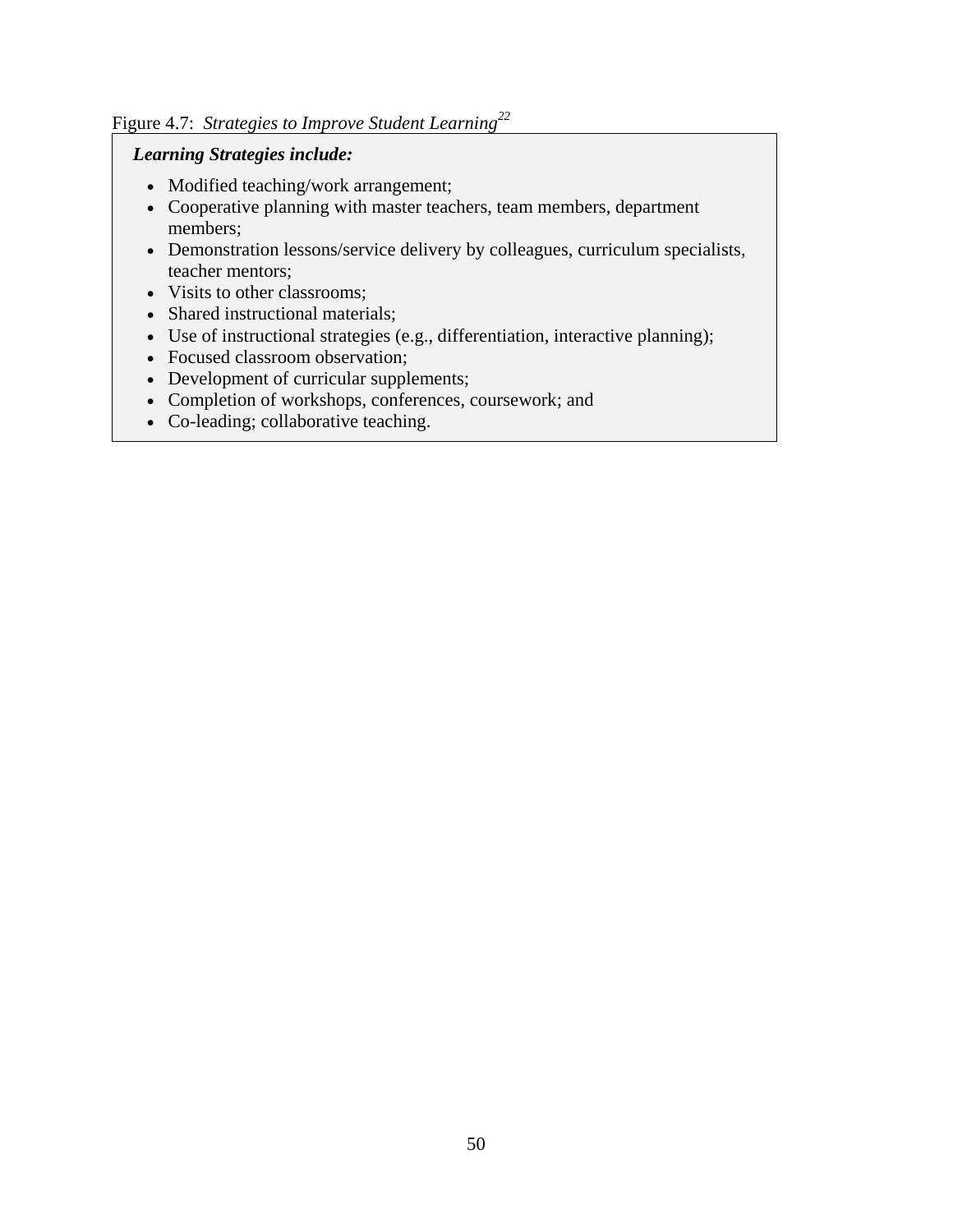### **SAMPLE Goal Setting for Student Academic Progress Form**

*Directions: This form is a tool to assist teachers in setting a goal that results in measurable learner progress. NOTE: When applicable, learner achievement/progress should be the focus of the goal. Enter information electronically into the cells.* 

| <b>Teacher's Name</b> |  |  |
|-----------------------|--|--|
|                       |  |  |

**Grade/Subject** \_\_\_\_\_\_\_\_\_\_\_\_\_\_\_\_\_\_\_\_\_\_\_\_\_\_\_\_\_\_\_\_ **School Year** \_\_\_\_ **-** \_\_\_\_

**Evaluator's Name** 

*Initial Goal Submission (due by \_\_\_\_\_\_\_\_\_\_\_\_\_ to the evaluator)* 

| <b>Setting</b> (Describe the population<br>I.<br>and special learning<br>circumstances.)                                                        |                 |                                                                                                                                                                                                                               |
|-------------------------------------------------------------------------------------------------------------------------------------------------|-----------------|-------------------------------------------------------------------------------------------------------------------------------------------------------------------------------------------------------------------------------|
| <b>Content/Subject/Field Area</b><br>II.<br>(The area/topic addressed based<br>on learner achievement, data<br>analysis, or observational data) |                 |                                                                                                                                                                                                                               |
| <b>III.</b> Baseline Data (What does the<br>current data show?)                                                                                 | Data attached   |                                                                                                                                                                                                                               |
| <b>IV.</b> Goal Statement (Describe what<br>you want learners/program to<br>accomplish.)                                                        |                 |                                                                                                                                                                                                                               |
| V. Means for Attaining Goal (Strategies used to accomplish the goal)                                                                            |                 |                                                                                                                                                                                                                               |
| <b>Strategy</b>                                                                                                                                 | <b>Evidence</b> | <b>Target Date</b>                                                                                                                                                                                                            |
|                                                                                                                                                 |                 |                                                                                                                                                                                                                               |
|                                                                                                                                                 |                 |                                                                                                                                                                                                                               |
|                                                                                                                                                 |                 |                                                                                                                                                                                                                               |
| Teacher's Name                                                                                                                                  |                 |                                                                                                                                                                                                                               |
|                                                                                                                                                 |                 | Date and the same state of the state of the state of the state of the state of the state of the state of the state of the state of the state of the state of the state of the state of the state of the state of the state of |
|                                                                                                                                                 |                 |                                                                                                                                                                                                                               |
| Evaluator's Signature                                                                                                                           |                 | Date                                                                                                                                                                                                                          |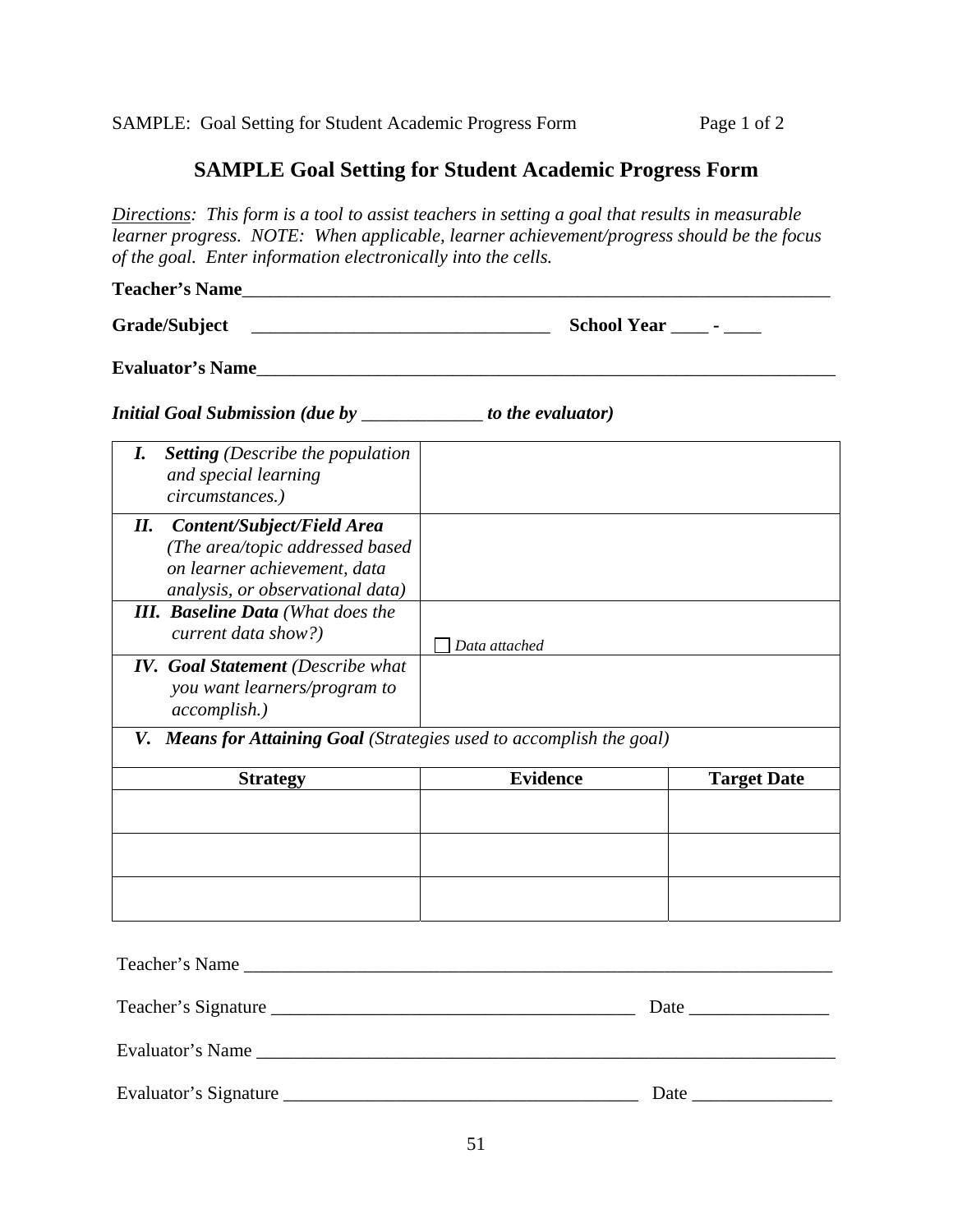SAMPLE: Goal Setting for Student Academic Progress Form Page 2 of 2

| VI. Mid-Year Review (Describe goal<br>progress and other relevant data.)   | Mid-year review conducted on_____________ |
|----------------------------------------------------------------------------|-------------------------------------------|
|                                                                            | Initials: ____(teacher) ____(evaluator)   |
|                                                                            | $\Box$ Data attached                      |
|                                                                            | Teacher's Name                            |
|                                                                            |                                           |
|                                                                            | Evaluator's Name                          |
|                                                                            |                                           |
| <b>VII. End-of-Year Review</b>                                             |                                           |
| $\Box$ Appropriate Data Received                                           |                                           |
| Strategies used and data provided demonstrate appropriate Student Progress | $ $   Yes     No                          |
|                                                                            | Teacher's Name                            |
|                                                                            |                                           |
|                                                                            |                                           |
|                                                                            |                                           |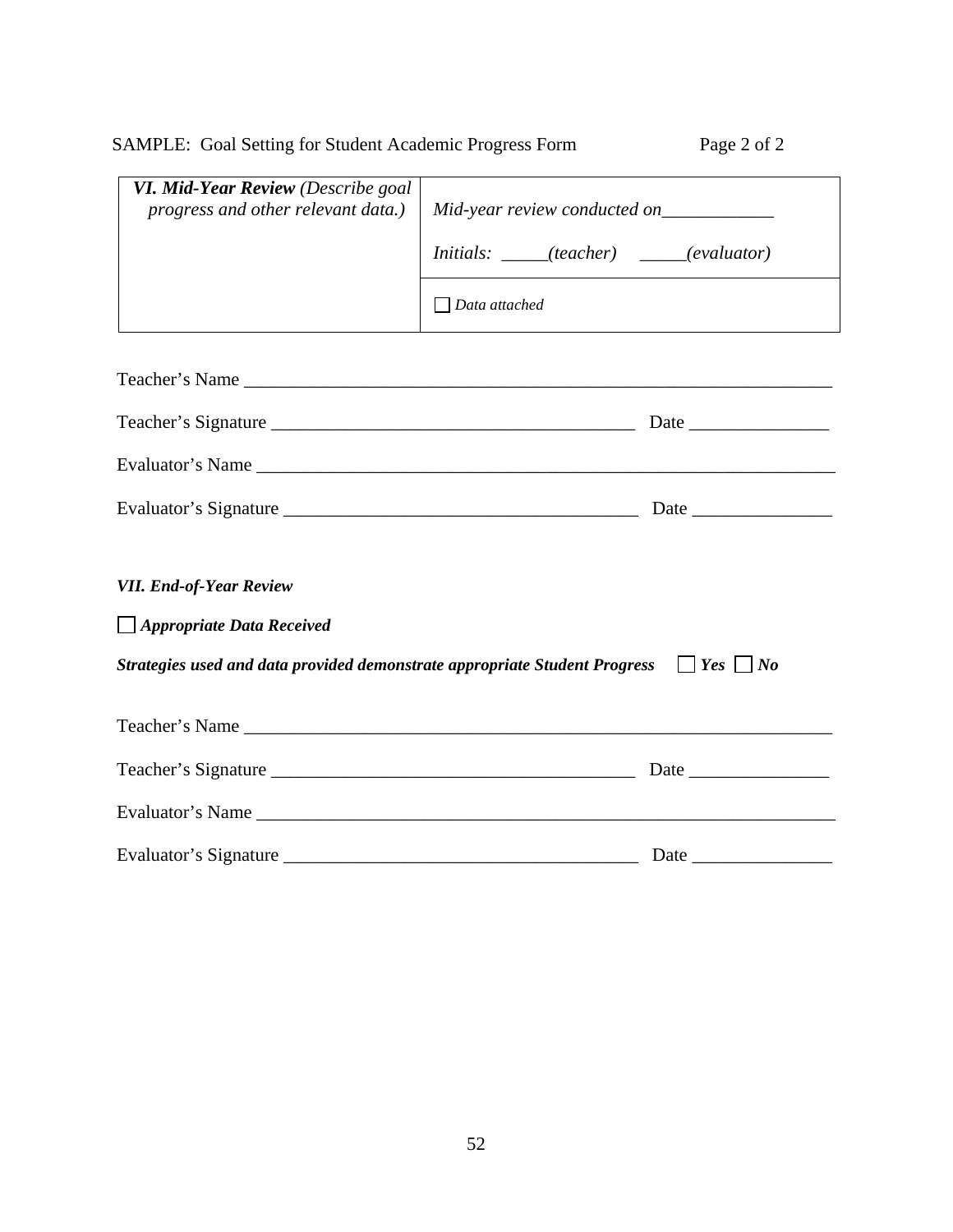### **Endnotes**

- 1 Marshall, K. (2005); Stronge, J. H. (2006); Tucker, P. D. & Stronge, J. H. (2005).
- $2^2$  Schalock, H. D., Schalock, M. D., Cowart, B. & Myton, D. (1993).
- 3 Tucker, P. D. & Stronge, J. H. (2005), p. 6.
- <sup>4</sup> Nye, B. et al. (2004); Rivkin, S. G., Hanushek, E. A., & Kain, J. F. (2001).
- $5$  Tucker, P. D. & Stronge, J. H. (2001).
- 6 Tucker, P. D. & Stronge, J. H. (2006).
- <sup>7</sup> Nye, B., Konstantopoulos, S, & Hedges. L. V. (2004); Sanders, W. L. & Horn, S. P. (1998). <sup>8</sup> Leigh A. (n d.), p. 11
- ${}^{8}$  Leigh, A. (n.d.), p. 11.
- <sup>9</sup> Stronge, J. H., Ward, T. J., Tucker, P. D., & Hindman, J. L. (2008).
- $10$  Nye, B., Konstantopoulos, S, & Hedges. L. V. (2004).
- $11$  Stronge, J. H. (2010a), p. 24.
- 12 Stronge, J. H. (2010a), p. 19.
- 13 Tucker, P. D. & Stronge, J. H. (2006), pp. 158-159.
- <sup>14</sup> Virginia School Boards Association. (2006), p. 175.
- <sup>15</sup> Virginia School Boards Association. (2006), p. 177.
- <sup>16</sup> Information about progress table data will be provided, when available.
- $17$  Teachers and administrators need to determine the applicability of progress table data to the evaluation of teachers who teach disproportionately large numbers of students for whom no progress table data are available. Students without a progress table data will include those who: transferred into their classroom from out of state or late in the school year, do not have two consecutive years of failing SOL test scores, or have earned sufficiently high scores on the SOL test that the progress table data was not provided. In situations in which a significant proportion of students taught do not have progress table data, this measure of student progress would not be appropriate to apply to evaluations, or would need to be considered and applied to Standard 7 in the context of growth data from other measures, not necessarily as half of the data contributing to Standard 7.
- 18 Tucker, P. D. & Stronge, J. H. (2005).
- 19 Tucker, P. D. & Stronge, J. H. (2005).
- 20 Stronge, J. H. & Grant, L. H. (2008).
- <sup>21</sup> The form for Goal Setting for Student Progress incorporates the individual professional development plan as teachers determine an annual goal and identify resources and strategies to address the goal.
- <sup>22</sup> For additional information regarding how to design student achievement goals and for samples of goals already developed, please refer to: Stronge, J. H. & Grant, L. W. (2009). *Student achievement goal setting: Using data to improve teaching and learning. Larchmont*, NY: Eye On Education. (eyeoneducation.com)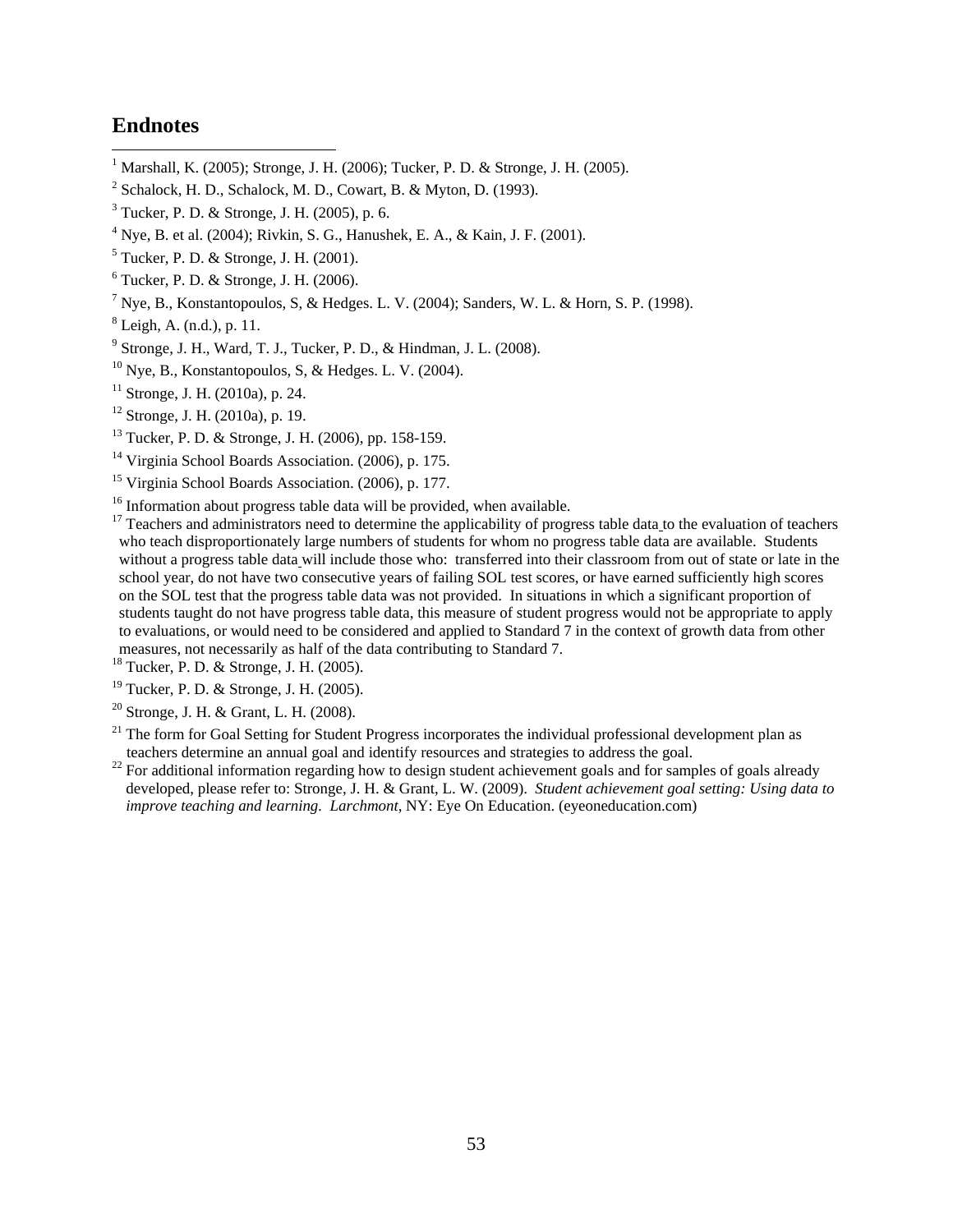# **Part 5: Rating Teacher Performance**

For an evaluation system to be meaningful, it must provide its users with relevant and timely feedback. To facilitate this, evaluators should conduct both interim and summative evaluations of teachers. While the site administrator has the ultimate responsibility for ensuring that the evaluation system is executed faithfully and effectively in the school, other administrators, such as assistant principals, may be designated by the evaluator to supervise, monitor, and assist with the multiple data source collection which will be used for these evaluations.

### **Interim Evaluation**

Some teacher evaluation systems include an interim review, especially for probationary teachers, in order to provide systematic feedback prior to the completion of a summative evaluation. The multiple data sources discussed in Part 3 are used to compile a *Teacher Interim Performance Report* that indicates if a teacher has shown evidence of each of the performance standards. The evaluator should share her/his assessment of the teacher's performance by a given date (for example, the last school day before winter break each year for Probationary teachers). *Please note that the Teacher Interim Performance Report is used to document evidence of meeting the seven standards, but does not include a rating of performance.* A sample *Teacher Interim Performance Report* is provided on pages 55-58.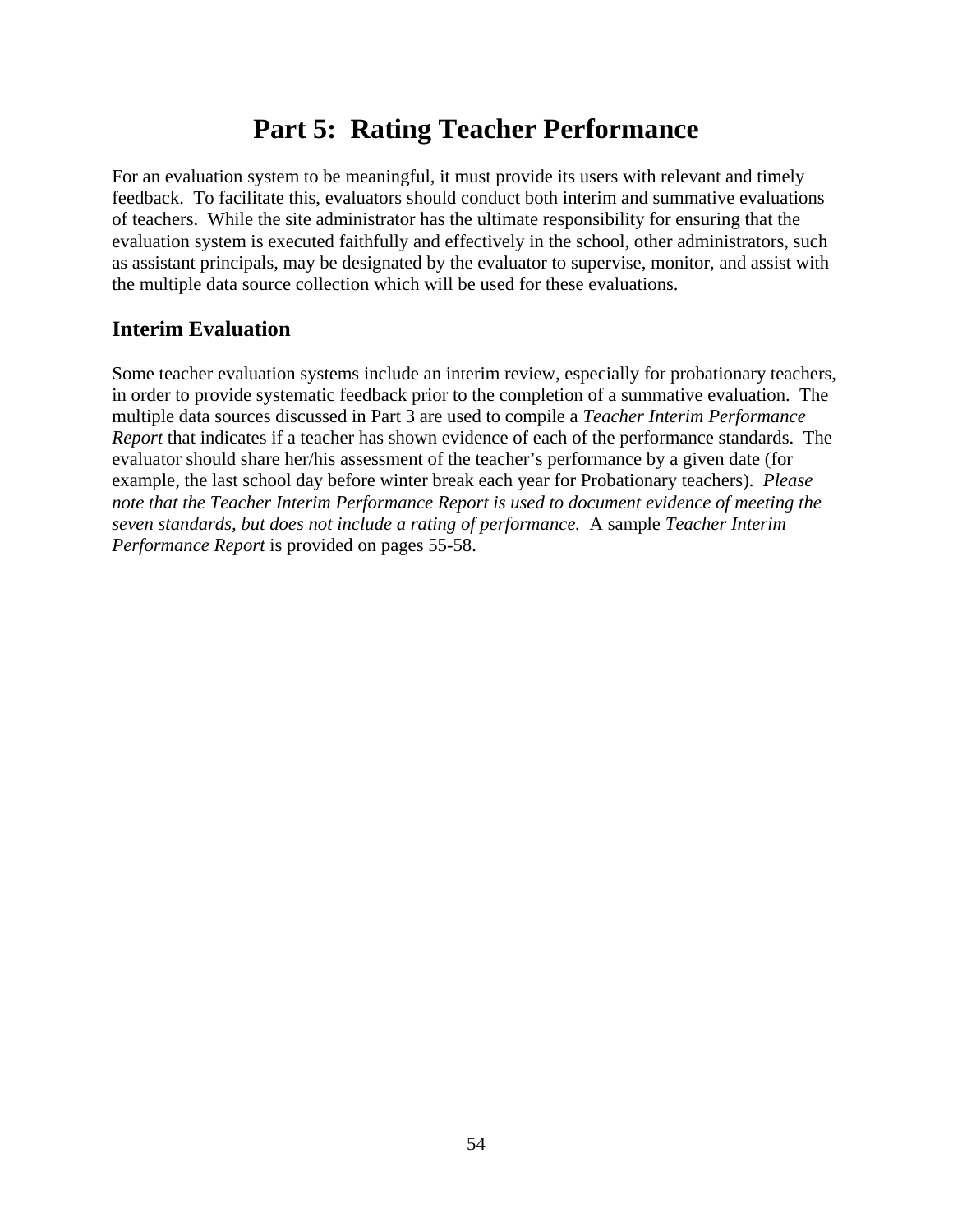### **SAMPLE Teacher Interim Performance Report**

| <b>Teacher's Name</b> | School Year(s) |
|-----------------------|----------------|
| Grade/Subject         | <b>School</b>  |

*Directions: Evaluators use this form in the fall to maintain a record of evidence documented for each teacher performance standard. Evidence can be drawn from formal observations, informal observations, portfolio review, and other appropriate sources. This form should be maintained by the evaluator during the course of the evaluation cycle. This report is shared at a meeting with the teacher held within appropriate timelines.* 

**Strengths:** 

#### **Areas of Improvement:**

| Teacher's Name        |      |
|-----------------------|------|
| Teacher's Signature   |      |
| Evaluator's Name      |      |
| Evaluator's Signature | Date |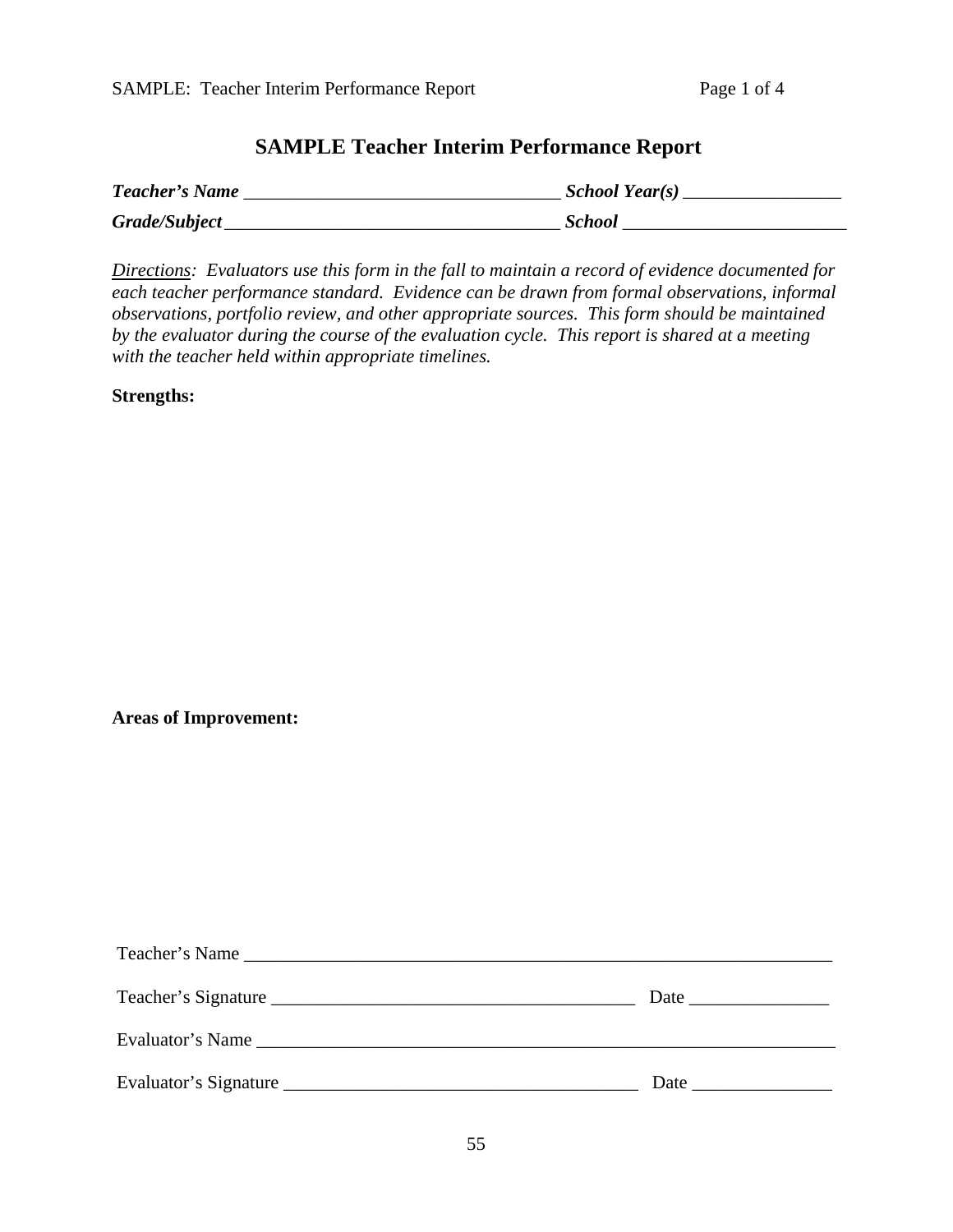#### **1. Professional Knowledge**

*The teacher demonstrates an understanding of the curriculum, subject content, and the developmental needs of students by providing relevant learning experiences.* 

- Effectively addresses appropriate curriculum standards.
- Integrates key content elements and facilitates students' use of higher level thinking skills in instruction.
- Demonstrates ability to link present content with past and future learning experiences, other subject areas, and real world experiences and applications.
- Demonstrates an accurate knowledge of the subject area(s) taught.
- Demonstrates skills relevant to the subject area(s) taught.
- Bases instruction on goals that reflect high expectations and an understanding of the subject.
- Demonstrates an understanding of the intellectual, social, emotional, and physical development of the age group.
- Communicates clearly and checks for understanding.

*Comments*:

#### **2. Instructional Planning**

*The teacher plans using the Virginia Standards of Learning, the school's curriculum, effective strategies, resources, and data to meet the needs of all students.* 

Uses student learning data to guide planning.

• Plans time realistically for pacing, content mastery, and transitions.

• Plans for differentiated instruction.

*Comments:* 

- Aligns lesson objectives to the school's curriculum and student learning needs.
- Develops appropriate long- and short-range plans and adapts plans when needed.

 $\Box$  Evident  $\Box$  Not Evident

 $\Box$  Evident  $\Box$  Not Evident

#### **3. Instructional Delivery**

*The teacher effectively engages students in learning by using a variety of instructional strategies in order to meet individual learning needs.* 

- Engages and maintains students in active learning.
- Builds upon students' existing knowledge and skills.
- Differentiates instruction to meet the students' needs.
- Reinforces learning goals consistently throughout lessons.
- Uses a variety of effective instructional strategies and resources. Uses instructional technology to enhance student
- learning.
- Communicates clearly and checks for understanding.

*Comments:* 

□ Evident □ Not Evident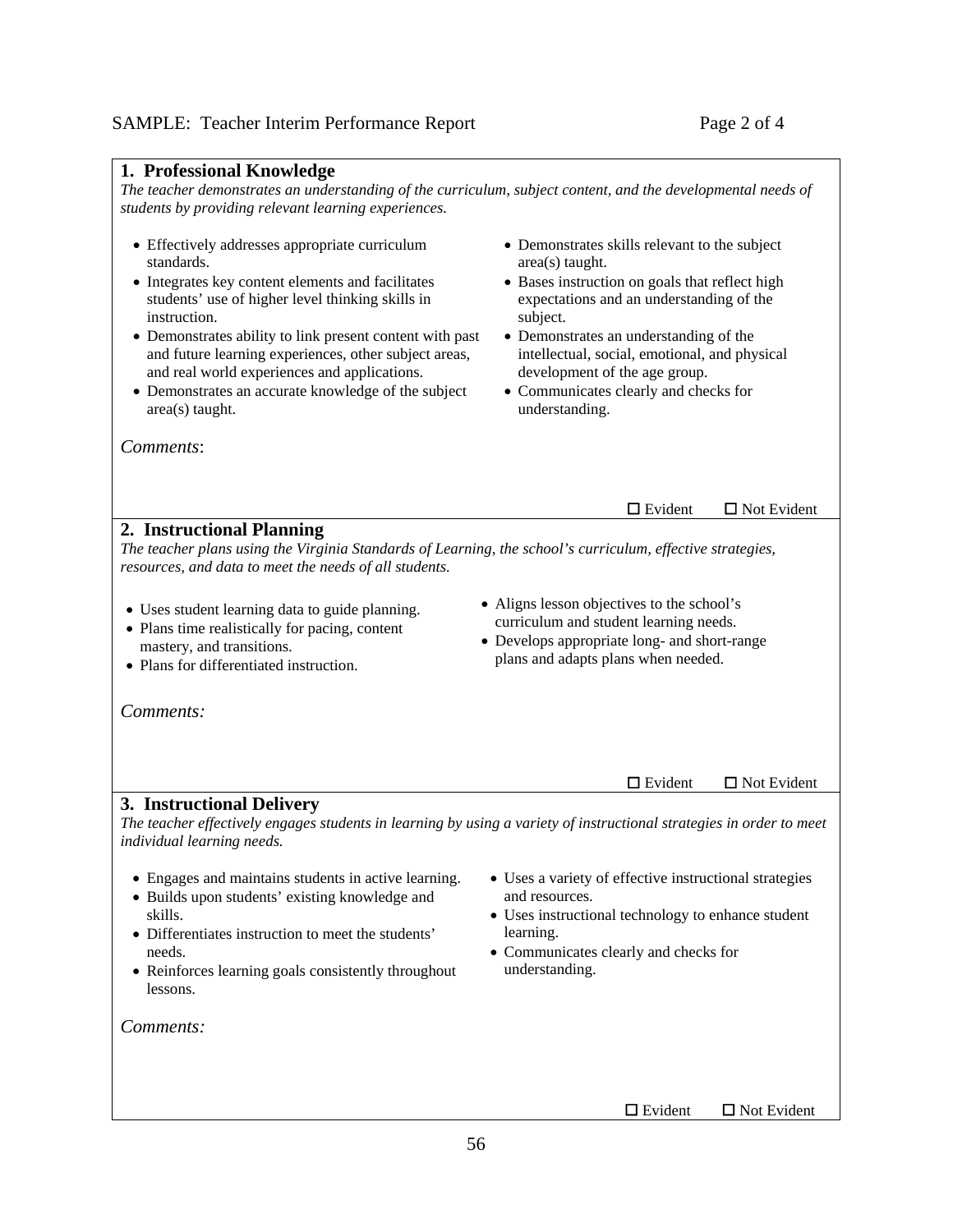#### SAMPLE: Teacher Interim Performance Report Page 3 of 4

#### **4. Assessment of and for Student Learning**

*The teacher systematically gathers, analyzes, and uses all relevant data to measure student academic progress, guide instructional content and delivery methods, and provide timely feedback to both students and parents throughout the school year.* 

- Uses pre-assessment data to develop expectations for students, to differentiate instruction, and to document learning.
- Involves students in setting learning goals and monitoring their own progress.
- Uses a variety of assessment strategies and instruments that are valid and appropriate for the content and for the student population.
- Aligns student assessment with established curriculum standards and benchmarks.
- Uses assessment tools for both formative and summative purposes and uses grading practices that report final mastery in relationship to content goals and objectives.
- Uses assessment tools for both formative and summative purposes to inform, guide, and adjust students' learning.
- Gives constructive and frequent feedback to students on their learning.

*Comments:* 

 $\Box$  Evident  $\Box$  Not Evident

#### **5. Learning Environment**

*The teacher uses resources, routines, and procedures to provide a respectful, positive, safe, student-centered environment that is conducive to learning.* 

- Arranges the classroom to maximize learning while providing a safe environment.
- Establishes clear expectations, with student input, for classroom rules and procedures early in the school year, and enforces them consistently and fairly.
- Maximizes instructional time and minimizes disruptions.
- Establishes a climate of trust and teamwork by being fair, caring, respectful, and enthusiastic.

*Comments:* 

- Promotes cultural sensitivity.
- Respects students' diversity, including language, culture, race, gender, and special needs.
- Actively listens and pays attention to students' needs and responses.
- Maximizes instructional learning time by working with students individually as well as in small groups or whole groups.

 $\Box$  Evident  $\Box$  Not Evident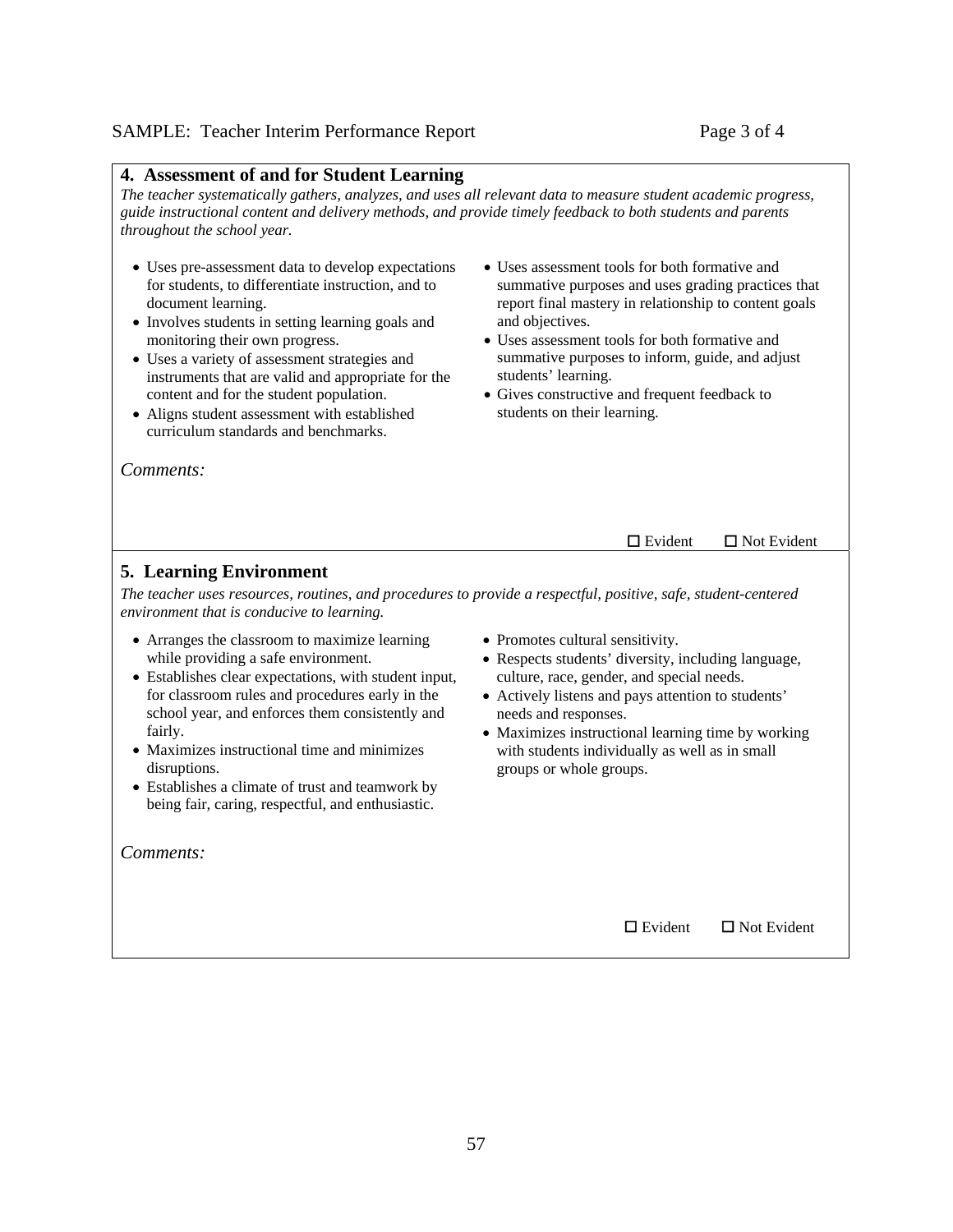#### **6. Professionalism**

*The teacher maintains a commitment to professional ethics, communicates effectively, and takes responsibility for and participates in professional growth that results in enhanced student learning.* 

- Collaborates and communicates effectively within the school community to promote students' wellbeing and success.
- Adheres to federal and state laws, school policies, and ethical guidelines.
- Incorporates learning from professional growth opportunities into instructional practice.
- Sets goals for improvement of knowledge and skills.
- Engages in activities outside the classroom intended for school and student enhancement.
- Works in a collegial and collaborative manner with administrators, other school personnel, and the community.
- Builds positive and professional relationships with parents/guardians through frequent and effective communication concerning students' progress.
- Serves as a contributing member of the school's professional learning community through collaboration with teaching colleagues.
- Demonstrates consistent mastery of standard oral and written English in all communication.

*Comments:* 

#### **7. Student Academic Progress**

*The work of the teacher results in acceptable, measurable, and appropriate student academic progress.* 

- Sets acceptable, measurable, and appropriate achievement goals for student learning progress based on baseline data.
- Documents the progress of each student throughout the year.
- Provides evidence that achievement goals have been met, including the state-provided progress data when available as well as other multiple measures of student academic progress.
- Uses available performance outcome data to continually document and communicate student academic progress and develop interim learning targets.

 *Comments:* 

□ Evident □ Not Evident

□ Evident □ Not Evident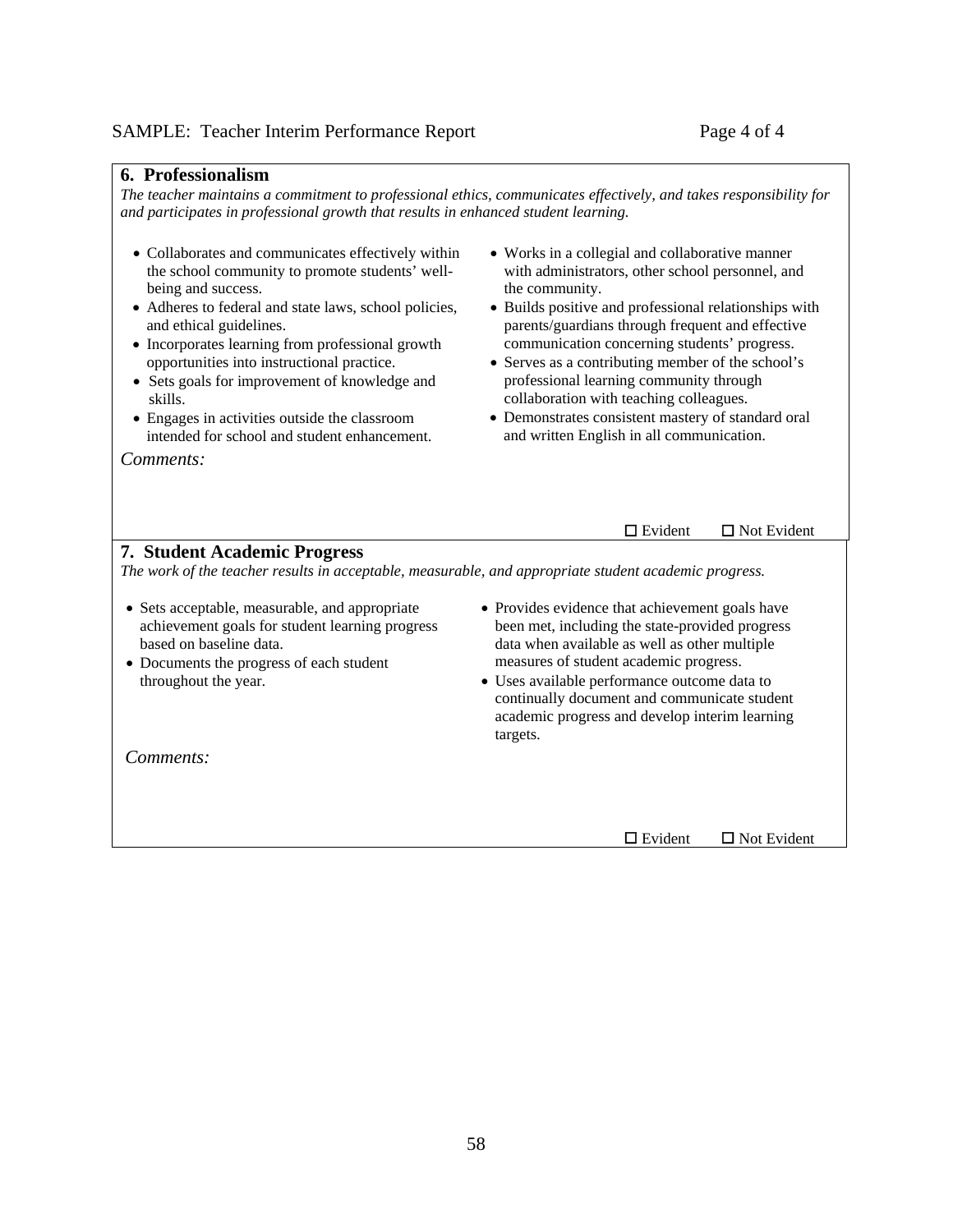# **Summative Evaluation**

Assessment of performance quality occurs only at the summative evaluation stage, which comes at the end of the evaluation cycle (i.e., one-year for probationary teachers, three years for Continuing Contract teachers). The ratings for each performance standard are based on multiple sources of information and are completed only after pertinent data from all sources are reviewed. The integration of data provides the evidence used to determine the performance ratings for the summative evaluations for all teachers.

There are two major considerations in assessing job performance during summative evaluation: 1) the actual teacher performance standards, and 2) how well they are performed. The performance standards and performance indicators provide a description of well-defined teacher expectations.

# **Definitions of Ratings**

The rating scale provides a description of four levels of how well the standards (i.e., duties) are performed on a continuum from "exemplary" to "unacceptable." The use of the scale enables evaluators to acknowledge effective performance (i.e., "exemplary" and "proficient") and provides two levels of feedback for teachers not meeting expectations (i.e., "developing/needs improvement" and "unacceptable"). The definitions in Figure 5.1 offer general descriptions of the ratings. *PLEASE NOTE: Ratings are applied to the seven teacher performance standards, not to performance indicators.*

| Category          | <b>Description</b>                                                                                                                                                                                                                                                                                                                  | <b>Definition</b>                                                                                                                                                                                                                                                                       |
|-------------------|-------------------------------------------------------------------------------------------------------------------------------------------------------------------------------------------------------------------------------------------------------------------------------------------------------------------------------------|-----------------------------------------------------------------------------------------------------------------------------------------------------------------------------------------------------------------------------------------------------------------------------------------|
| <b>Exemplary</b>  | The teacher performing at this<br>level maintains performance,<br>accomplishments, and<br>behaviors that consistently and<br>considerably surpass the<br>established standard. This<br>rating is reserved for<br>performance that is truly<br>exemplary and done in a<br>manner that exemplifies the<br>school's mission and goals. | Exceptional performance:<br>consistently exhibits behaviors that<br>have a strong positive impact on<br>learners and the school climate<br>serves as a role model to others<br>sustains high performance over a<br>period of time                                                       |
| <b>Proficient</b> | The teacher meets the standard<br>in a manner that is consistent<br>with the school's mission and<br>goals.                                                                                                                                                                                                                         | Effective performance:<br>meets the requirements contained in<br>the job description as expressed in the<br>evaluation criteria<br>demonstrates willingness to learn and<br>apply new skills<br>exhibits behaviors that have a positive<br>impact on learners and the school<br>climate |

Figure 5.1*: Definitions of Terms Used in Rating Scale*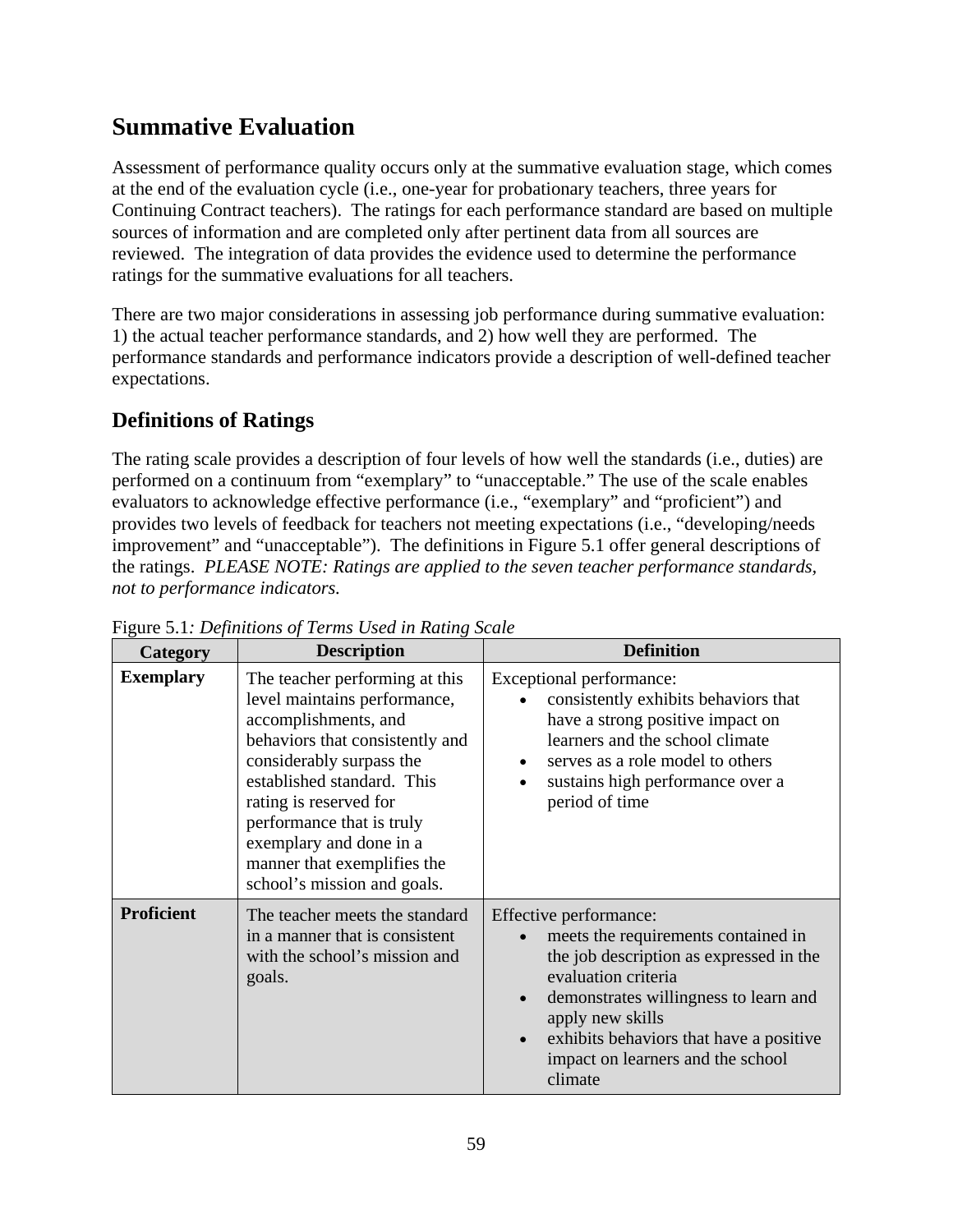| Category                                   | <b>Description</b>                                                                                                                                    | <b>Definition</b>                                                                                                                                                                                                                                                             |
|--------------------------------------------|-------------------------------------------------------------------------------------------------------------------------------------------------------|-------------------------------------------------------------------------------------------------------------------------------------------------------------------------------------------------------------------------------------------------------------------------------|
| Developing/<br><b>Needs</b><br>Improvement | The teacher often performs<br>below the established standard<br>or in a manner that is<br>inconsistent with the school's<br>mission and goals.        | Ineffective performance:<br>requires support in meeting the<br>standards<br>results in less than quality work<br>$\bullet$<br>performance<br>leads to areas for teacher improvement<br>$\bullet$<br>being jointly identified and planned<br>between the teacher and evaluator |
| Unacceptable                               | The teacher consistently<br>performs below the established<br>standard or in a manner that is<br>inconsistent with the school's<br>mission and goals. | Poor-quality performance:<br>does not meet the requirements<br>contained in the job description as<br>expressed in the evaluation criteria<br>may result in the employee not being<br>$\bullet$<br>recommended for continued<br>employment                                    |

### **How a Performance Rubric Works**

Evaluators have two tools to guide their judgments for rating teacher performance for the summative evaluation: 1) the sample performance indicators, and 2) the performance rubric.

### **Sample Performance Indicators**

Performance indicators are used in the evaluation system to identify, in observable behaviors, performance of the major job standards. They were introduced in Part 2, and examples are provided again in this section.

### **Performance Rubric**

The performance rubric is a behavioral summary scale that describes acceptable performance levels for each of the seven teacher performance standards. It states the measure of performance expected of teachers and provides a general description of what a rating entails. The rating scale is applied for the summative evaluation of all teachers. The performance rubrics guide evaluators in assessing *how well* a standard is performed. They are provided to increase reliability among evaluators and to help teachers to focus on ways to enhance their teaching practices. *Please note: The rating of "proficient" is the expected level of performance. Additionally, the recommended performance rubrics presented here may be modified at the discretion of school division decision makers.*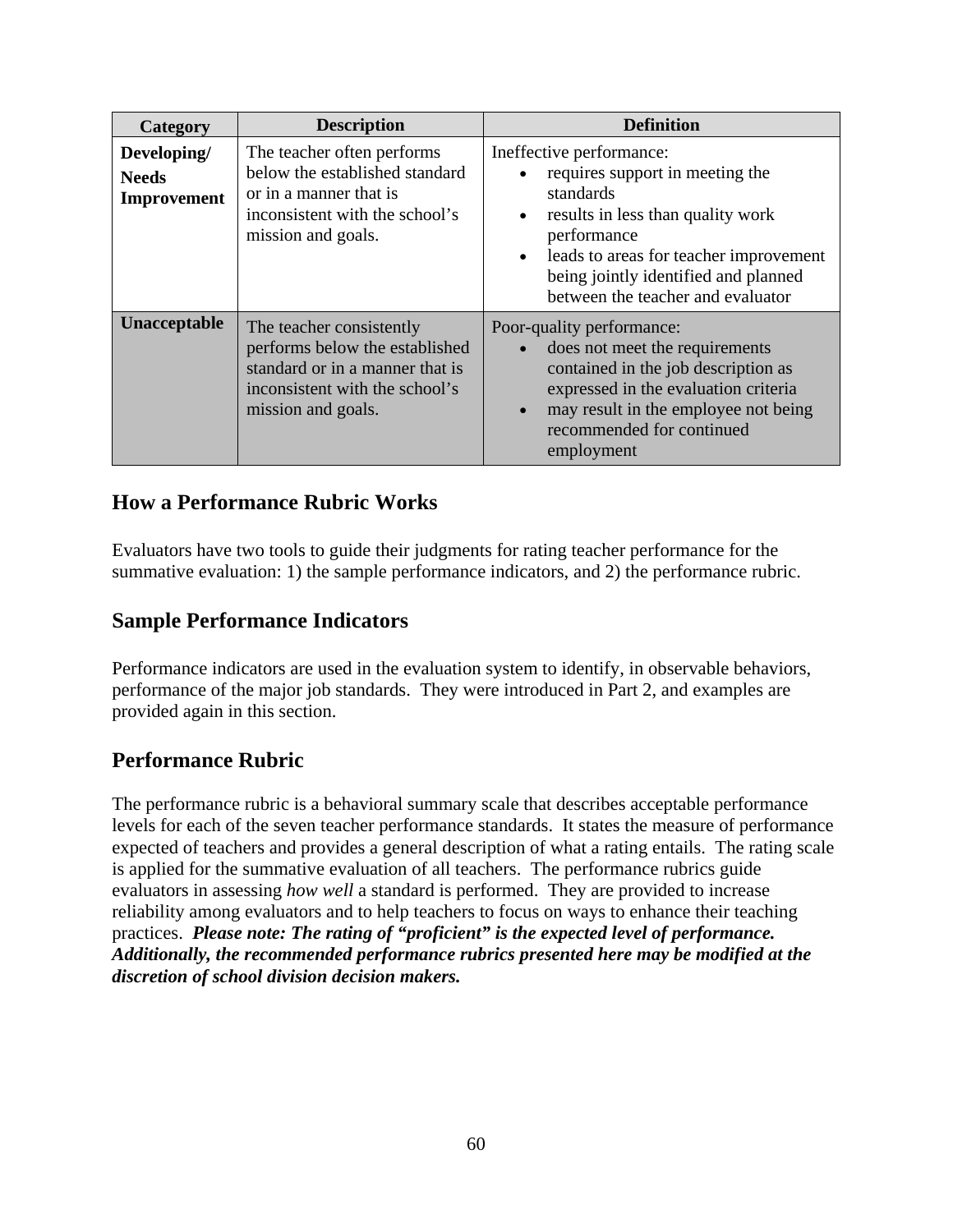| <b>Instructional Delivery (Performance Standard 3)</b>                                                                                                                                         |                                                                                                                                                                   |                                                                                                           |                                                                                  |
|------------------------------------------------------------------------------------------------------------------------------------------------------------------------------------------------|-------------------------------------------------------------------------------------------------------------------------------------------------------------------|-----------------------------------------------------------------------------------------------------------|----------------------------------------------------------------------------------|
| Exemplary*                                                                                                                                                                                     | <b>Proficient</b><br>Proficient is the expected<br>level of performance.                                                                                          | <b>Developing/Needs</b><br>Improvement                                                                    | <b>Unacceptable</b>                                                              |
| In addition to meeting<br>the standard, the teacher<br>optimizes students'<br>opportunities to learn by<br>engaging them in higher<br>order thinking and/or<br>enhanced performance<br>skills. | The teacher effectively<br>engages students in<br>learning by using a<br>variety of instructional<br>strategies in order to<br>meet individual<br>learning needs. | The teacher<br>inconsistently uses<br>instructional strategies<br>that meet individual<br>learning needs. | The teacher's instruction<br>inadequately addresses<br>students' learning needs. |

| Figure 5.2: Example of a Performance Rubric |  |
|---------------------------------------------|--|
|---------------------------------------------|--|

 *\* Teachers who are exemplary often serve as role models and/or teacher leaders.* 

### **Performance Rubrics for Performance Standards**

Teachers are evaluated on the performance standards using the following performance appraisal rubrics:

#### **Performance Standard 1: Professional Knowledge**

*The teacher demonstrates an understanding of the curriculum, subject content, and the developmental needs of students by providing relevant learning experiences.*

#### **Sample Performance Indicators**

*Examples of teacher work conducted in the performance of the standard may include, but are not limited to:*

- 1.1 Effectively addresses appropriate curriculum standards.
- 1.2 Integrates key content elements and facilitates students' use of higher level thinking skills in instruction.
- 1.3 Demonstrates an ability to link present content with past and future learning experiences, other subject areas, and real world experiences and applications.
- 1.4 Demonstrates an accurate knowledge of the subject matter.
- 1.5 Demonstrates skills relevant to the subject area(s) taught.
- 1.6 Bases instruction on goals that reflect high expectations and an understanding of the subject.
- 1.7 Demonstrates an understanding of the intellectual, social, emotional, and physical development of the age group.
- 1.8 Communicates clearly and checks for understanding.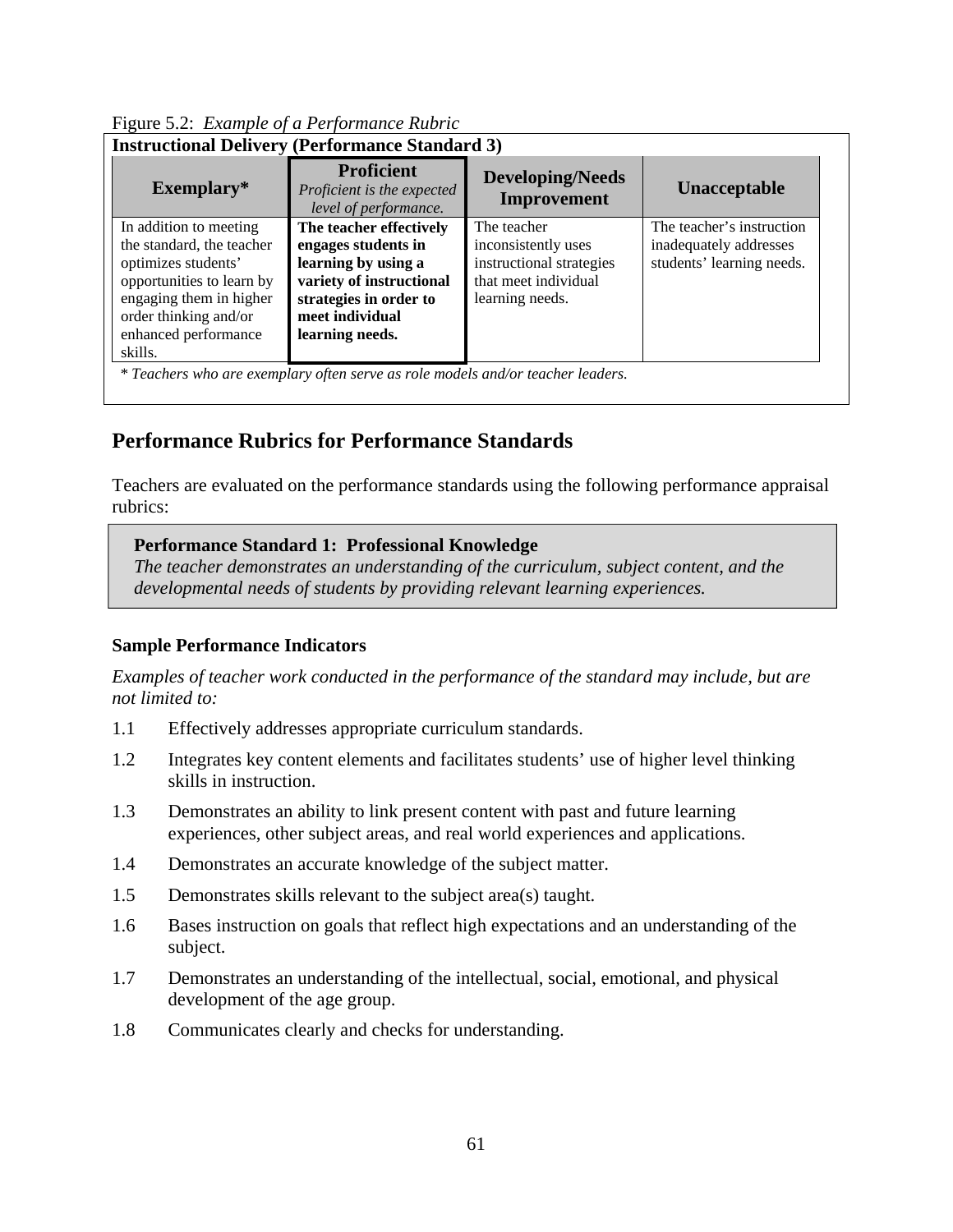| Exemplary*                 | <b>Proficient</b><br>Proficient is the expected<br>level of performance. | <b>Developing/Needs</b><br>Improvement | Unacceptable               |
|----------------------------|--------------------------------------------------------------------------|----------------------------------------|----------------------------|
| In addition to meeting the | The teacher                                                              | The teacher inconsistently             | The teacher bases          |
| standard, the teacher      | demonstrates an                                                          | demonstrates                           | instruction on material    |
| consistently demonstrates  | understanding of the                                                     | understanding of the                   | that is inaccurate or out- |
| extensive knowledge of     | curriculum, subject                                                      | curriculum, content, and               | of-date and/or             |
| the subject matter and     | content, and the                                                         | student development or                 | inadequately addresses     |
| continually enriches the   | developmental needs of                                                   | lacks fluidity in using the            | the developmental needs    |
| curriculum.                | students by providing                                                    | knowledge in practice.                 | of students.               |
|                            | relevant learning                                                        |                                        |                            |
|                            | experiences.                                                             |                                        |                            |

*\*Teachers who are exemplary often serve as role models and/or teacher leaders.* 

#### **Performance Standard 2: Instructional Planning**

*The teacher plans using the Virginia Standards of Learning, the school's curriculum, effective strategies, resources, and data to meet the needs of all students.* 

#### **Sample Performance Indicators**

*Examples of teacher work conducted in the performance of the standard may include, but are not limited to:*

- 2.1 Uses student learning data to guide planning.
- 2.2 Plans time realistically for pacing, content mastery, and transitions.
- 2.3 Plans for differentiated instruction.
- 2.4 Aligns lesson objectives to the school's curriculum and student learning needs.
- 2.5 Develops appropriate long- and short-range plans, and adapts plans when needed.

| Exemplary*                 | <b>Proficient</b><br>Proficient is the expected<br>level of performance. | <b>Developing/Needs</b><br>Improvement | Unacceptable               |
|----------------------------|--------------------------------------------------------------------------|----------------------------------------|----------------------------|
| In addition to meeting the | The teacher plans using                                                  | The teacher inconsistently             | The teacher does not plan, |
| standard, the teacher      | the Virginia Standards                                                   | uses the school's                      | or plans without           |
| actively seeks and uses    | of Learning, the school's                                                | curriculum, effective                  | adequately using the       |
| alternative data and       | curriculum, effective                                                    | strategies, resources, and             | school's curriculum,       |
| resources and consistently | strategies, resources,                                                   | data in planning to meet               | effective strategies,      |
| differentiates plans to    | and data to meet the                                                     | the needs of all students.             | resources, and data.       |
| meet the needs of all      | needs of all students.                                                   |                                        |                            |
| students.                  |                                                                          |                                        |                            |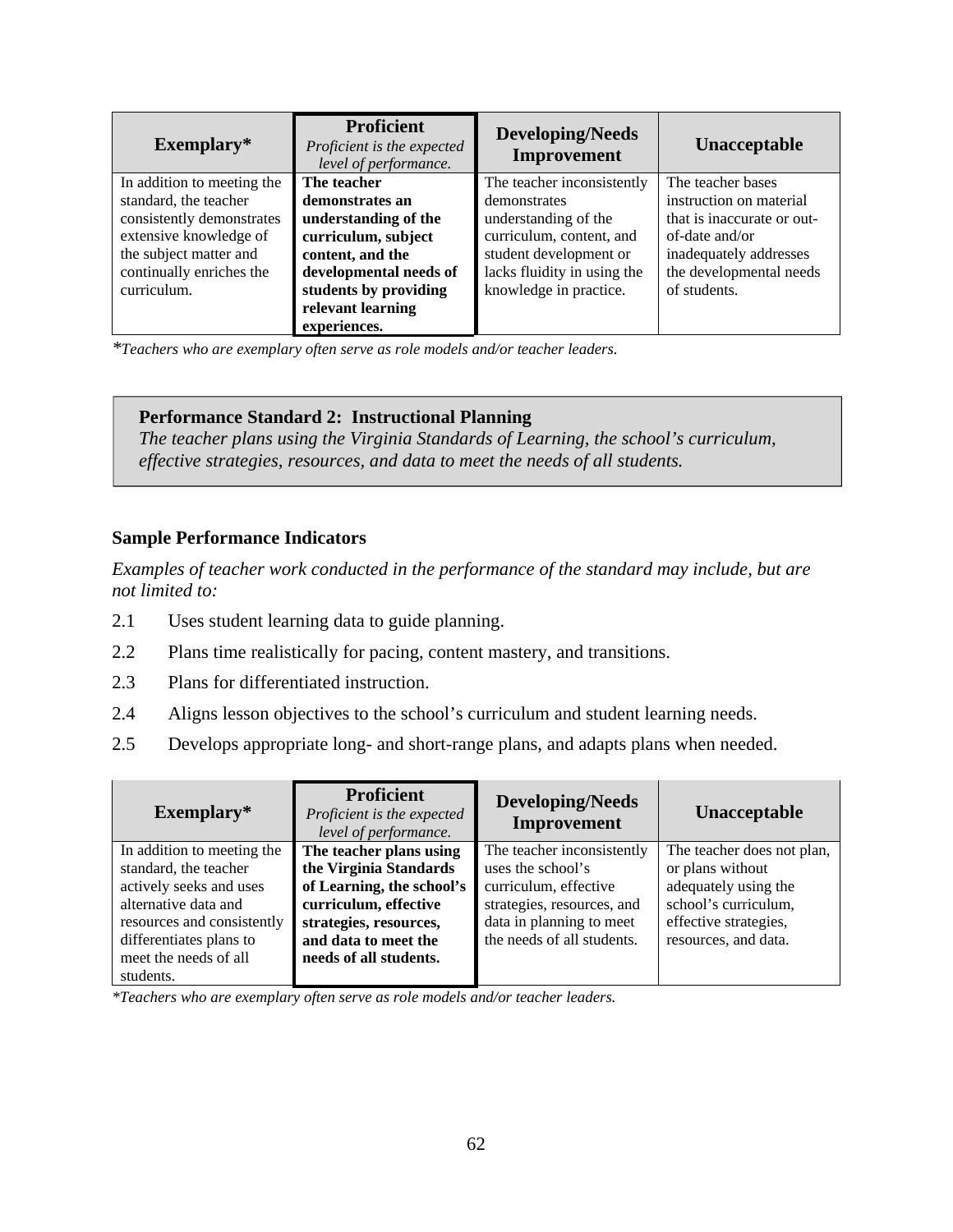#### **Performance Standard 3: Instructional Delivery**

*The teacher effectively engages students in learning by using a variety of instructional strategies in order to meet individual learning needs.* 

#### **Sample Performance Indicators**

*Examples of teacher work conducted in the performance of the standard may include, but are not limited to:* 

- 3.1 Engages and maintains students in active learning.
- 3.2 Builds upon students' existing knowledge and skills.
- 3.3 Differentiates instruction to meet the students' needs.
- 3.4 Reinforces learning goals consistently throughout the lesson.
- 3.5 Uses a variety of effective instructional strategies and resources.
- 3.6 Uses instructional technology to enhance student learning.
- 3.7 Communicates clearly and checks for understanding.

| Exemplary*                 | <b>Proficient</b><br>Proficient is the expected<br>level of performance. | <b>Developing/Needs</b><br>Improvement | Unacceptable              |
|----------------------------|--------------------------------------------------------------------------|----------------------------------------|---------------------------|
| In addition to meeting the | The teacher effectively                                                  | The teacher inconsistently             | The teacher's instruction |
| standard, the teacher      | engages students in                                                      | uses instructional strategies          | inadequately addresses    |
| optimizes students'        | learning by using a                                                      | that meet individual                   | students' learning needs. |
| opportunity to learn by    | variety of instructional                                                 | learning needs.                        |                           |
| engaging them in higher    | strategies in order to                                                   |                                        |                           |
| order thinking and/or      | meet individual learning                                                 |                                        |                           |
| enhanced performance       | needs.                                                                   |                                        |                           |
| skills.                    |                                                                          |                                        |                           |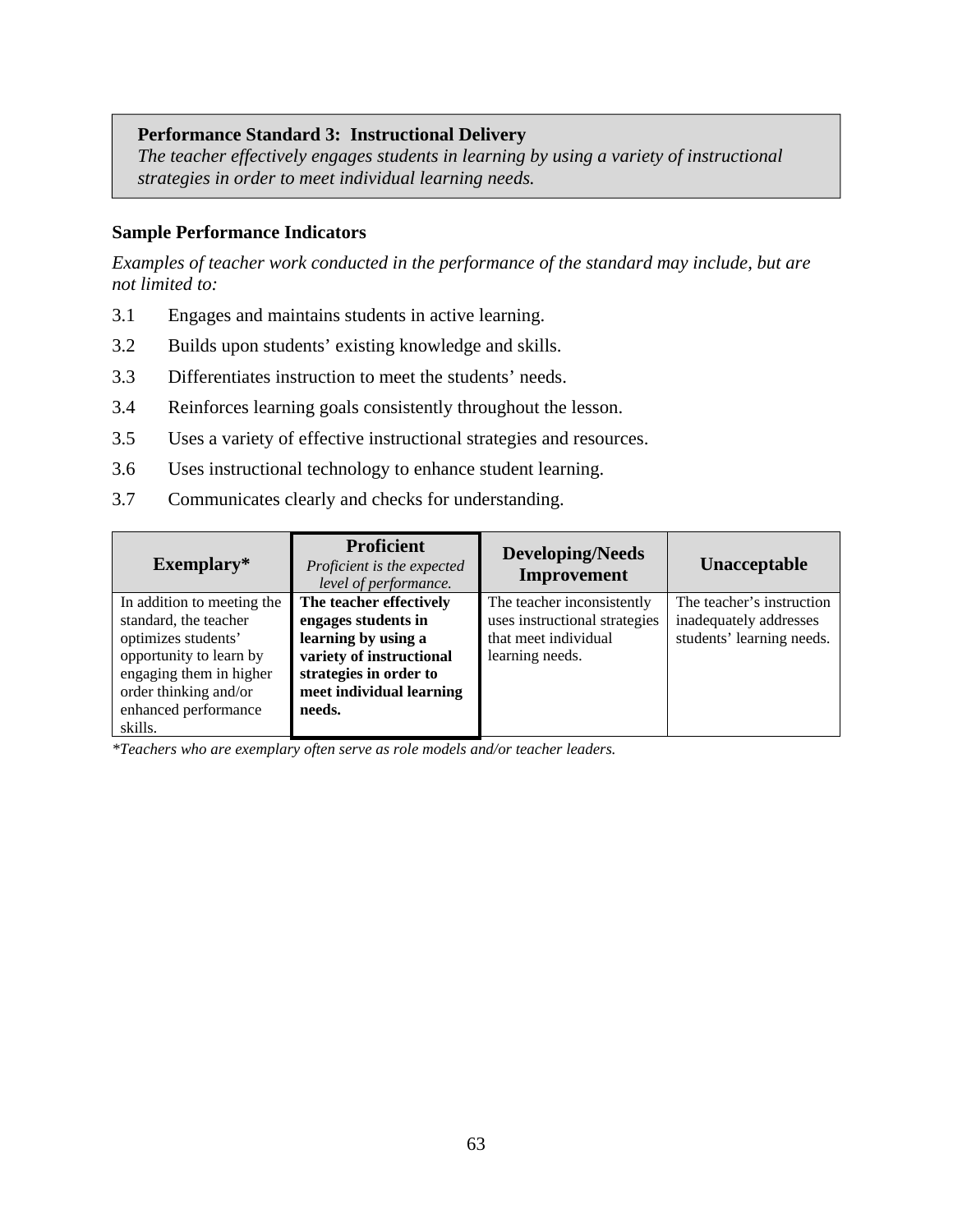#### **Performance Standard 4: Assessment of and for Student Learning**

*The teacher systematically gathers, analyzes, and uses all relevant data to measure student academic progress, guide instructional content and delivery methods, and provide timely feedback to both students and parents throughout the school year.* 

#### **Sample Performance Indicators**

*Examples of teacher work conducted in the performance of the standard may include, but are not limited to:*

- 4.1 Uses pre-assessment data to develop expectations for students, to differentiate instruction, and to document learning.
- 4.2 Involves students in setting learning goals and monitoring their own progress.
- 4.3 Uses a variety of assessment strategies and instruments that are valid and appropriate for the content and for the student population.
- 4.4 Aligns student assessment with established curriculum standards and benchmarks.
- 4.5 Uses assessment tools for both formative and summative purposes, and uses grading practices that report final mastery in relationship to content goals and objectives.
- 4.6 Uses assessment tools for both formative and summative purposes to inform, guide, and adjust students' learning.
- 4.7 Gives constructive and frequent feedback to students on their learning.

| Exemplary*                 | <b>Proficient</b><br>Proficient is the expected<br>level of performance. | <b>Developing/Needs</b><br>Improvement | Unacceptable              |
|----------------------------|--------------------------------------------------------------------------|----------------------------------------|---------------------------|
| In addition to meeting the | The teacher                                                              | The teacher uses a limited             | The teacher uses an       |
| standard, the teacher uses | systematically gathers,                                                  | selection of assessment                | inadequate variety of     |
| a variety of informal and  | analyzes, and uses all                                                   | strategies, inconsistently             | assessment sources,       |
| formal assessments based   | relevant data to measure                                                 | links assessment to                    | assesses infrequently,    |
| on intended learning       | student academic                                                         | intended learning                      | does not use baseline or  |
| outcomes to assess student | progress, guide                                                          | outcomes, and/or does not              | feedback data to make     |
| learning and teaches       | instructional content and                                                | use assessment to                      | instructional decisions   |
| students how to monitor    | delivery methods, and                                                    | plan/modify instruction.               | and/or does not report on |
| their own academic         | provide timely feedback                                                  |                                        | student academic progress |
| progress.                  | to both students and                                                     |                                        | in a timely manner.       |
|                            | parents throughout the                                                   |                                        |                           |
|                            | school year.                                                             |                                        |                           |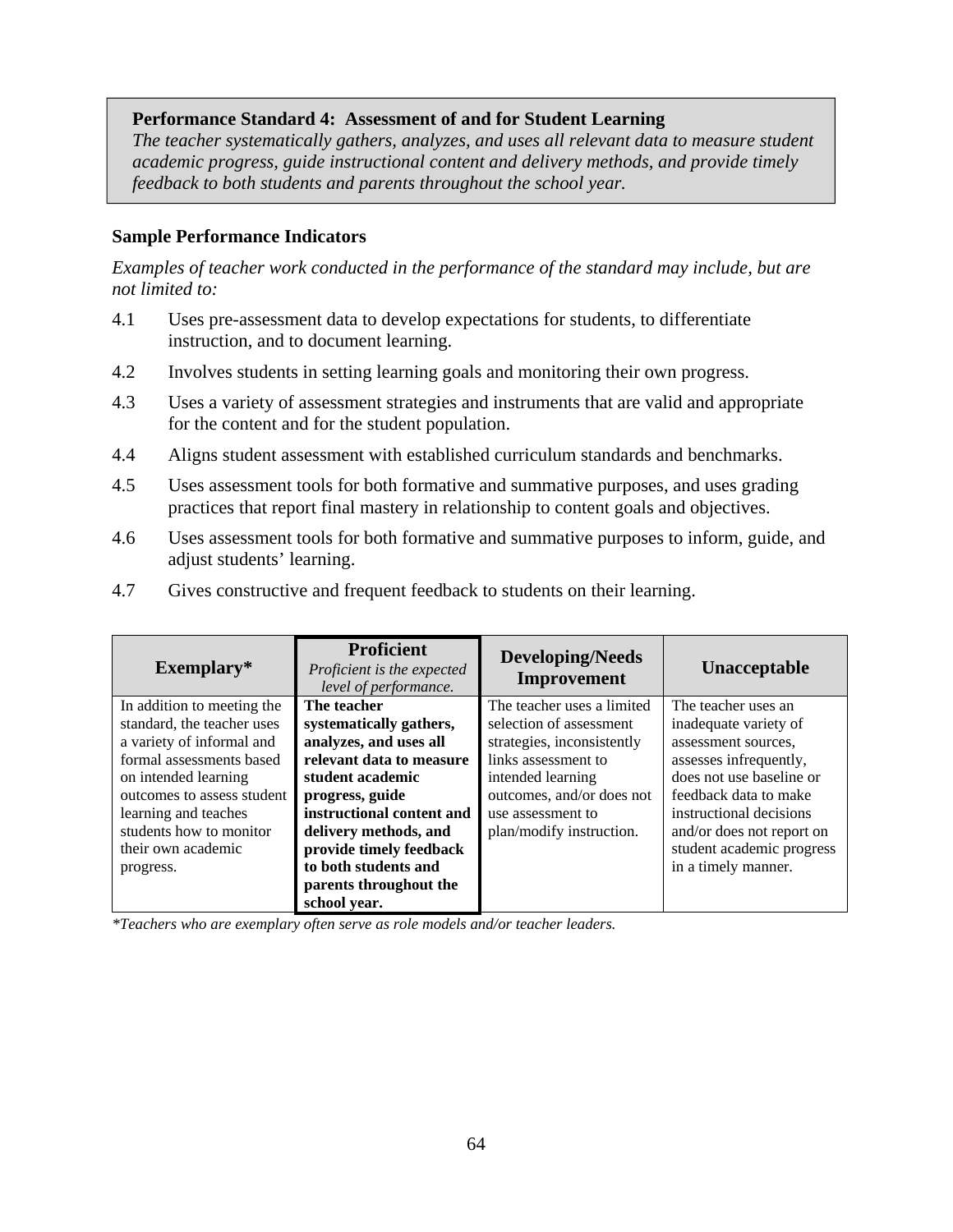#### **Performance Standard 5: Learning Environment**

*The teacher uses resources, routines, and procedures to provide a respectful, positive, safe, student-centered environment that is conducive to learning.*

#### **Sample Performance Indicators**

*Examples of teacher work conducted in the performance of the standard may include, but are not limited to:*

- 5.1 Arranges the classroom to maximize learning while providing a safe environment.
- 5.2 Establishes clear expectations, with student input, for classroom rules and procedures early in the school year, and enforces them consistently and fairly.
- 5.3 Maximizes instructional time and minimizes disruptions.
- 5.4 Establishes a climate of trust and teamwork by being fair, caring, respectful, and enthusiastic.
- 5.5 Promotes cultural sensitivity.
- 5.6 Respects students' diversity, including language, culture, race, gender, and special needs.
- 5.7 Actively listens and pays attention to students' needs and responses.
- 5.8 Maximizes instructional learning time by working with students individually as well as in small groups or whole groups.

| Exemplary*                                                                                                                                                                                                                                         | <b>Proficient</b><br>Proficient is the expected<br>level of performance.                                                                                                    | <b>Developing/Needs</b><br>Improvement                                                                                                                                   | Unacceptable                                                                                                                                    |
|----------------------------------------------------------------------------------------------------------------------------------------------------------------------------------------------------------------------------------------------------|-----------------------------------------------------------------------------------------------------------------------------------------------------------------------------|--------------------------------------------------------------------------------------------------------------------------------------------------------------------------|-------------------------------------------------------------------------------------------------------------------------------------------------|
| In addition to meeting the<br>standard, the teacher<br>creates a dynamic<br>learning environment that<br>maximizes learning<br>opportunities and<br>minimizes disruptions<br>within an environment in<br>which students self-<br>monitor behavior. | The teacher uses<br>resources, routines, and<br>procedures to provide a<br>respectful, positive, safe,<br>student-centered<br>environment that is<br>conducive to learning. | The teacher is<br>inconsistent in using<br>resources, routines, and<br>procedures and in<br>providing a respectful,<br>positive, safe, student-<br>centered environment. | The teacher inadequately<br>addresses student<br>behavior, displays a<br>harmful attitude with<br>students, and/or ignores<br>safety standards. |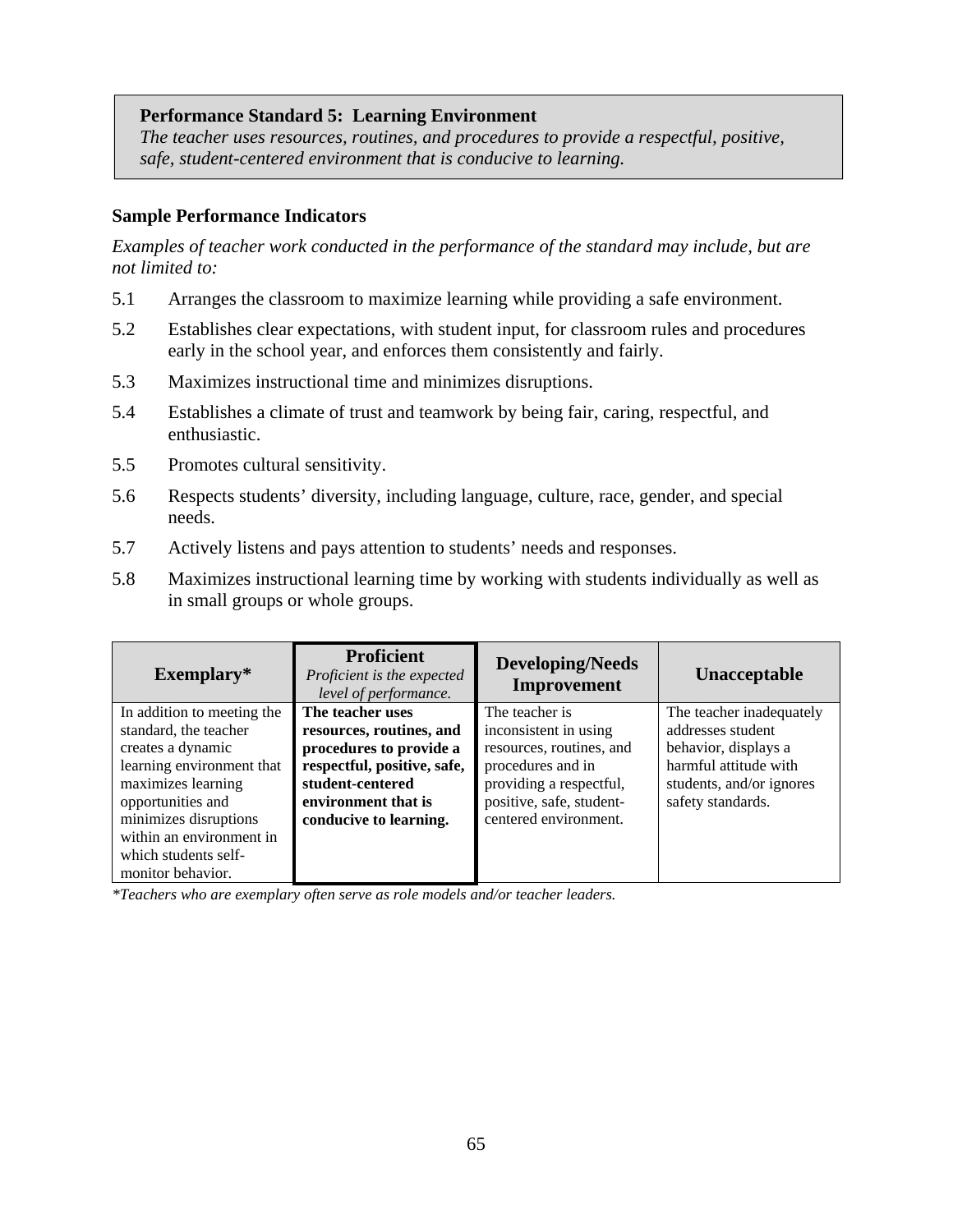#### **Performance Standard 6: Professionalism**

*The teacher maintains a commitment to professional ethics, communicates effectively, and takes responsibility for and participates in professional growth that results in enhanced student learning.* 

#### **Sample Performance Indicators**

*Examples of teacher work conducted in the performance of the standard may include, but are not limited to:*

- 6.1 Collaborates and communicates effectively within the school community to promote students' well-being and success.
- 6.2 Adheres to federal and state laws, school policies and ethical guidelines.
- 6.3 Incorporates learning from professional growth opportunities into instructional practice.
- 6.4 Sets goals for improvement of knowledge and skills.
- 6.5 Engages in activities outside the classroom intended for school and student enhancement.
- 6.6 Works in a collegial and collaborative manner with administrators, other school personnel, and the community.
- 6.7 Builds positive and professional relationships with parents/guardians through frequent and effective communication concerning students' progress.
- 6.8 Serves as a contributing member of the school's professional learning community through collaboration with teaching colleagues.
- 6.9 Demonstrates consistent mastery of standard oral and written English in all communication.

| Exemplary*                 | <b>Proficient</b><br>Proficient is the expected<br>level of performance. | <b>Developing/Needs</b><br>Improvement | Unacceptable                |
|----------------------------|--------------------------------------------------------------------------|----------------------------------------|-----------------------------|
| In addition to meeting the | The teacher maintains a                                                  | The teacher inconsistently             | The teacher demonstrates    |
| standard, the teacher      | commitment to                                                            | practices or attends                   | inflexibility, a reluctance |
| continually engages in     | professional ethics,                                                     | professional growth                    | and/or disregard toward     |
| high level                 | communicates                                                             | opportunities with                     | school policy, and rarely   |
| personal/professional      | effectively, and takes                                                   | occasional application in              | takes advantage of          |
| growth and application of  | responsibility for and                                                   | the classroom.                         | professional growth         |
| skills, and contributes to | participates in                                                          |                                        | opportunities.              |
| the development of others  | professional growth that                                                 |                                        |                             |
| and the well-being of the  | results in enhanced                                                      |                                        |                             |
| school.                    | student learning.                                                        |                                        |                             |

*\*Teachers who are exemplary often serve as role models and/or teacher leaders.* 

*Note*: Performance Standard 7: If a teacher effectively fulfills all previous standards, it is likely that the results of teaching -- as documented in Standard 7: Student Academic Progress - would be positive. The Virginia teacher evaluation system includes the documentation of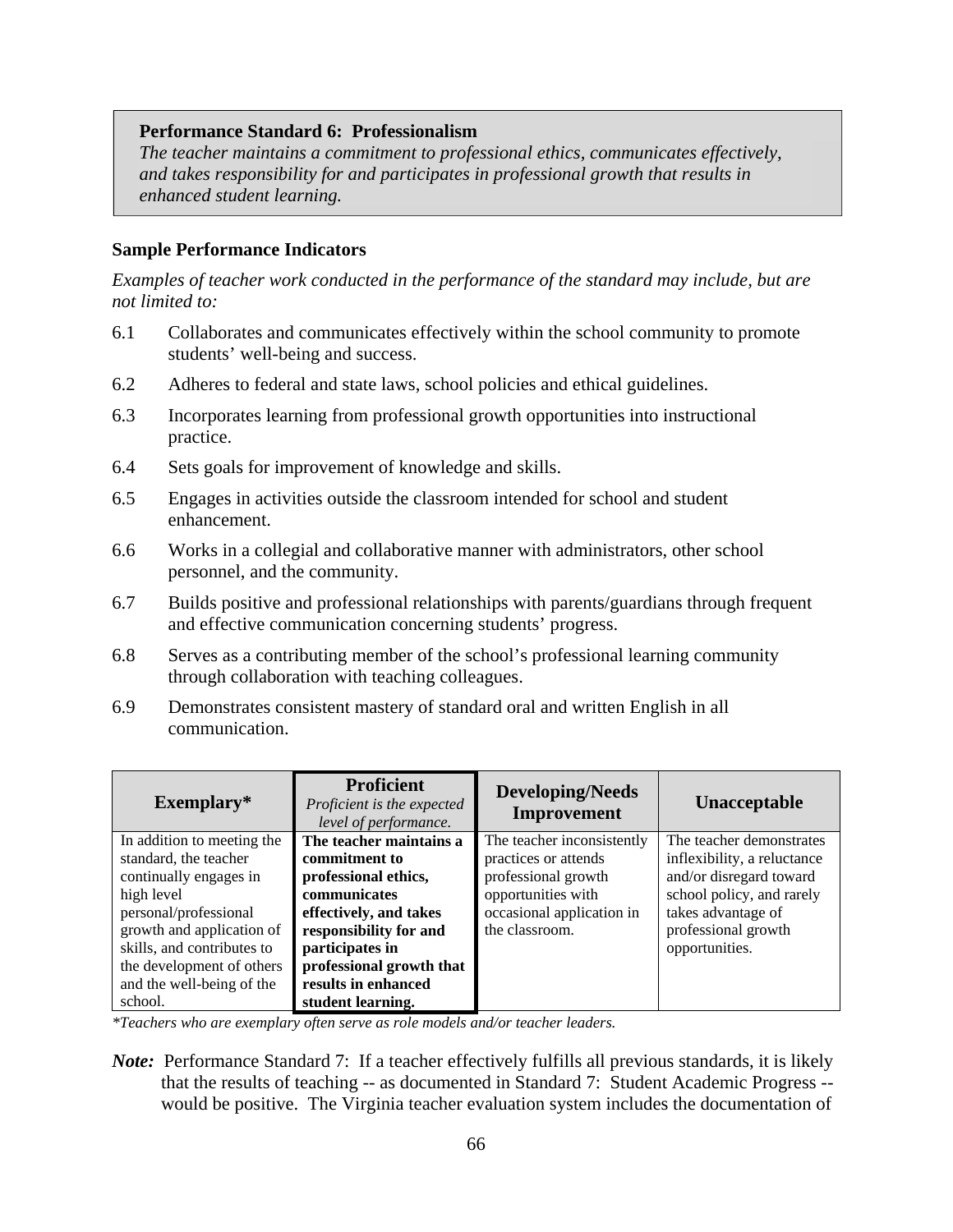student growth as indicated within Standard 7 and recommends that the evidence of progress be reviewed and considered throughout the year.

#### **Performance Standard 7: Student Academic Progress**

The work of the teacher results in acceptable, measurable, and appropriate student *academic progress.* 

#### **Sample Performance Indicators**

*Examples of teacher work conducted in the performance of the standard may include, but are not limited to:*

- 7.1 Sets acceptable, measurable and appropriate achievement goals for student academic progress based on baseline data.
- 7.2 Documents the progress of each student throughout the year.
- 7.3 Provides evidence that achievement goals have been met, including the state-provided progress table data when available as well as other multiple measures of student growth.
- 7.4 Uses available performance outcome data to continually document and communicate student academic progress and develop interim learning targets.

| Exemplary*                 | <b>Proficient</b><br>Proficient is the expected<br>level of performance. | <b>Developing/Needs</b><br>Improvement | Unacceptable            |
|----------------------------|--------------------------------------------------------------------------|----------------------------------------|-------------------------|
| In addition to meeting the | The work of the teacher                                                  | The work of the teacher                | The work of the teacher |
| standard, the work of the  | results in acceptable,                                                   | results in student                     | does not achieve        |
| teacher results in a high  | measurable, and                                                          | academic progress that                 | acceptable student      |
| level of student           | appropriate student                                                      | does not meet the                      | academic progress.      |
| achievement with all       | academic progress.                                                       | established standard                   |                         |
| populations of learners.   |                                                                          | and/or is not achieved                 |                         |
|                            |                                                                          | with all populations                   |                         |
|                            |                                                                          | taught by the teacher.                 |                         |

*\* Teachers who are exemplary often serve as role models and/or teacher leaders.* 

#### **Performance Rubrics and Summative Evaluation**

Evaluators make judgments about performance of the seven teacher standards based on all available evidence. After collecting information gathered through observation, goal setting, student performance measures, and other appropriate information sources, the evaluator applies the four-level rating scale to evaluate a teacher's performance on all teacher expectations for the summative evaluation. Therefore, the summative evaluation represents where the "preponderance of evidence" exists, based on various data sources. A sample *Teacher Summative Performance Report* is provided on pages 70-73. The results of the evaluation must be discussed with the teacher at a summative evaluation conference.

Summative evaluations should be completed in compliance with the *Code of Virginia* and school division policy. For teachers with continuing contract status, evaluations take place at the end of the defined evaluation cycle. However, if a teacher with continuing contract status is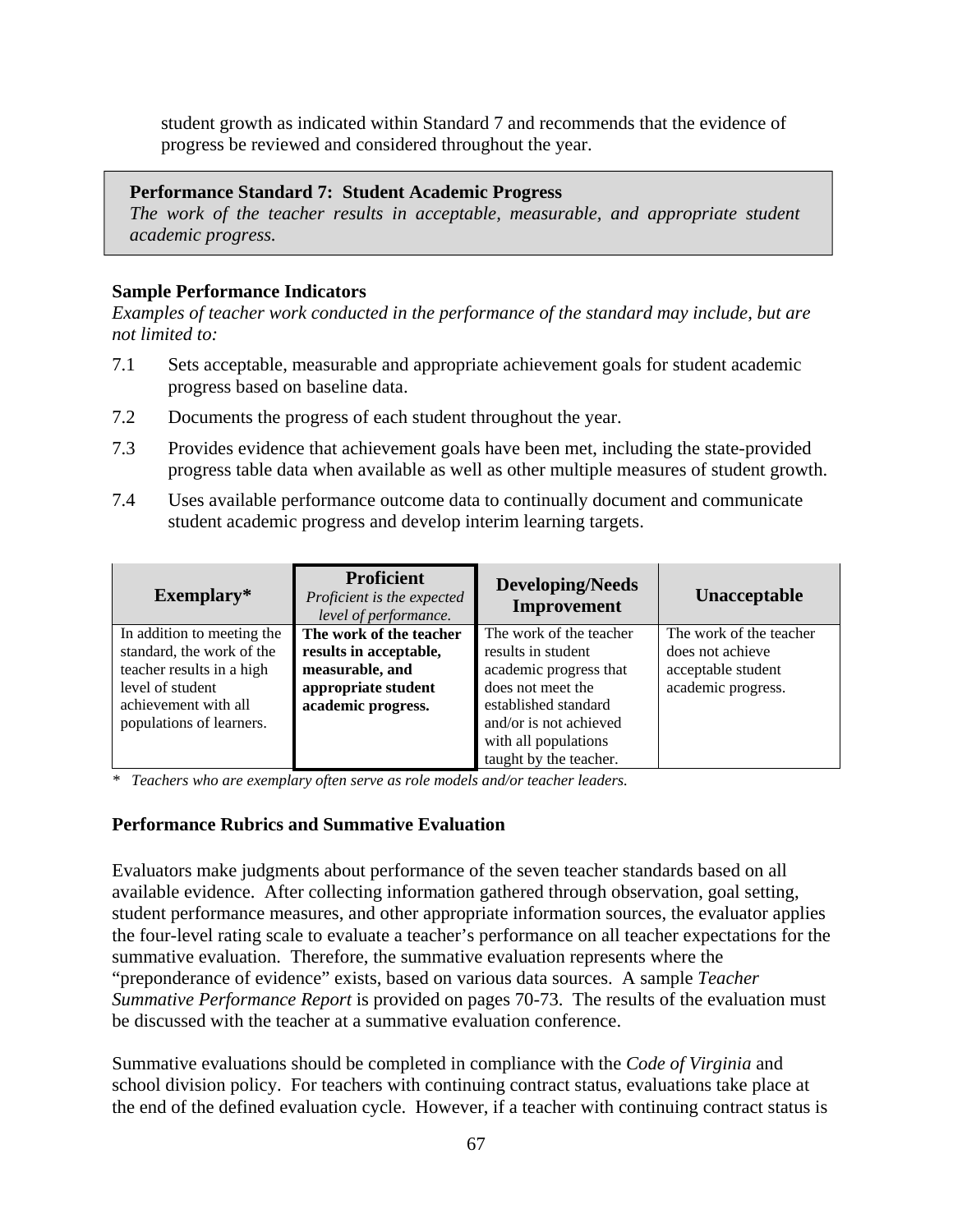not meeting expectations (at any point in the cycle) or is fulfilling a performance improvement plan, the evaluation cycle will vary. Summative evaluation for teachers with continuing contract status is based on all applicable data collected during the evaluation cycle.

Summative ratings should apply the rating for each of the seven performance expectations, with the most significant weight given to Standard 7 - student academic progress. This document suggests that school divisions weight each of the first six standards equally at 10 percent, and that Standard 7 account for 40 percent of the evaluation. In determining the final summative rating, the following approach could be used:

- 1. Apply numbers 1 (unacceptable) through 4 (exemplary) to the rating scale Exemplary  $= 4$ Proficient  $= 3$ Developing/Needs Improvement = 2 Unacceptable  $= 1$ ;
- 2. Calculate the weighted contribution of each standard to the summative evaluation; and
- 3. Add the weighted contribution to achieve the final summative evaluation.

The following tables provide two examples of how this approach would apply.

| <b>Teacher Performance</b><br><b>Standard</b> | <b>Performance</b><br><b>Rating</b> | <b>Quantified</b><br><b>Performance</b><br><b>Rating</b> | Percentage<br>contribution<br>to the<br>summative<br>rating      | Weighted<br>Contribution=<br><i>(quantified performance)</i><br>rating * Percentage<br><b>Contribution</b> ) |
|-----------------------------------------------|-------------------------------------|----------------------------------------------------------|------------------------------------------------------------------|--------------------------------------------------------------------------------------------------------------|
| Standard 1                                    | Proficient                          | 3                                                        | 10%                                                              | 0.3                                                                                                          |
| Standard 2                                    | Proficient                          | 3                                                        | 10%                                                              | 0.3                                                                                                          |
| Standard 3                                    | Proficient                          | 3                                                        | 10%                                                              | 0.3                                                                                                          |
| Standard 4                                    | Proficient                          | 3                                                        | 10%                                                              | 0.3                                                                                                          |
| Standard 5                                    | Proficient                          | 3                                                        | 10%                                                              | 0.3                                                                                                          |
| Standard 6                                    | Exemplary                           | 4                                                        | 10%                                                              | 0.4                                                                                                          |
| Standard 7                                    | Proficient                          | 3                                                        | 40%                                                              | 1.2                                                                                                          |
|                                               |                                     |                                                          | <b>Summative</b><br>Rating (sum of<br>weighted<br>contributions) | 3.1                                                                                                          |

#### **Example of Weighted Calculations for Teacher Performance Evaluation**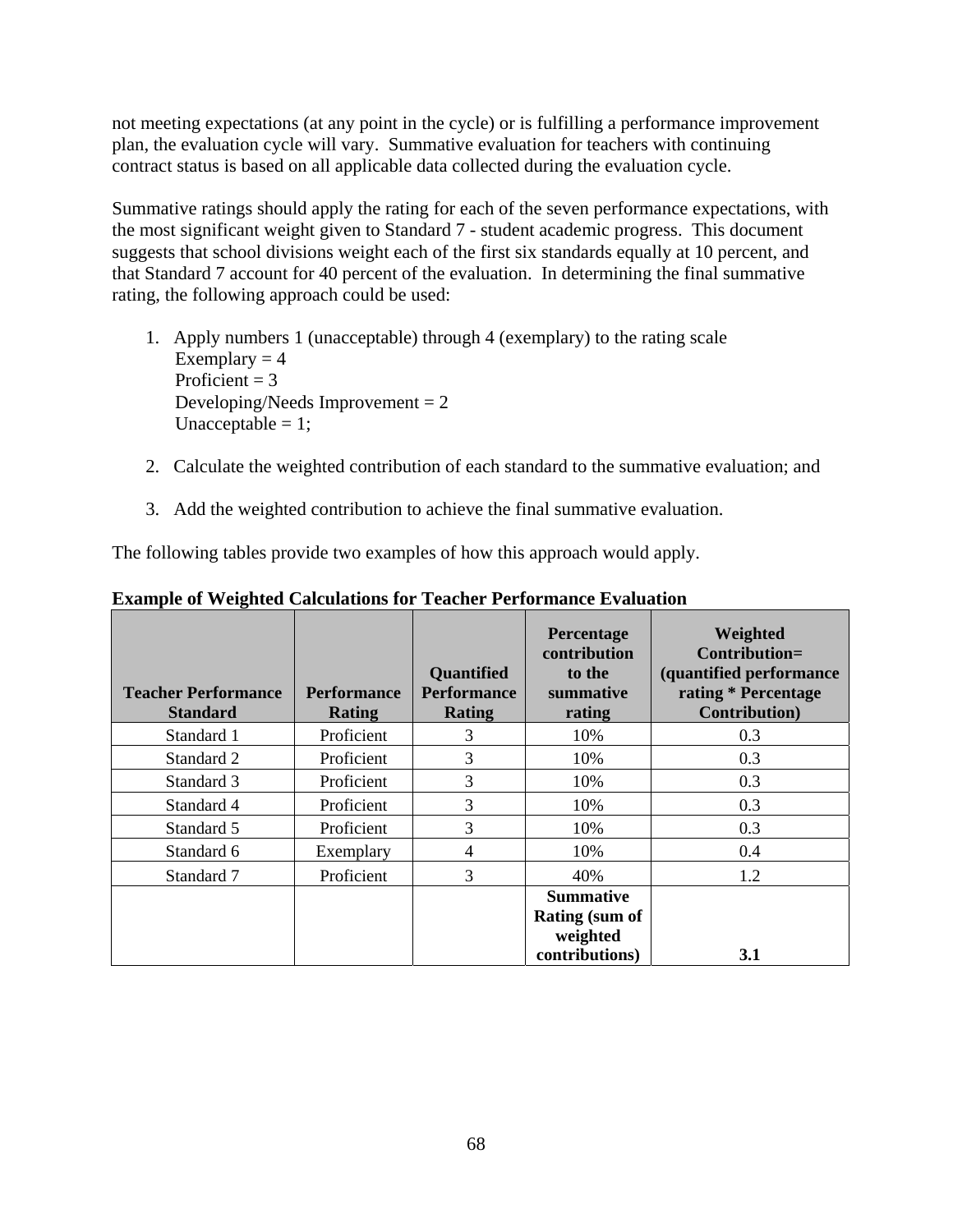| <b>Teacher Performance</b><br><b>Standard</b> | <b>Performance</b><br><b>Rating</b> | <b>Quantified</b><br><b>Performance</b><br><b>Rating</b> | Percentage<br>contribution<br>to the<br>summative<br>rating      | Weighted<br>$Contribution =$<br><i>(quantified performance)</i><br>rating * Percentage<br><b>Contribution</b> ) |
|-----------------------------------------------|-------------------------------------|----------------------------------------------------------|------------------------------------------------------------------|-----------------------------------------------------------------------------------------------------------------|
| Standard 1                                    | Proficient                          | 3                                                        | 10%                                                              | 0.3                                                                                                             |
| Standard 2                                    | Developing                          | $\overline{2}$                                           | 10%                                                              | 0.2                                                                                                             |
| Standard 3                                    | Proficient                          | $\overline{2}$                                           | 10%                                                              | 0.3                                                                                                             |
| Standard 4                                    | Proficient                          | 3                                                        | 10%                                                              | 0.3                                                                                                             |
| Standard 5                                    | Proficient                          | 3                                                        | 10%                                                              | 0.3                                                                                                             |
| Standard 6                                    | Developing                          | $\overline{2}$                                           | 10%                                                              | 0.2                                                                                                             |
| Standard 7                                    | Proficient                          | 3                                                        | 40%                                                              | 1.2                                                                                                             |
|                                               |                                     |                                                          | <b>Summative</b><br>Rating (sum of<br>weighted<br>contributions) | 2.8                                                                                                             |

When applying the summary rating from a quantitative perspective, school divisions will need to establish and document, *a priori,* cut-offs for determining final summative ratings after the weighted contribution is calculated. For example, standard rounding rules may be applied (any rating of 2.5 to 3.4 results in a summative rating of proficient), possibly in conjunction with additional criteria. School divisions also may establish and document additional criteria to the summative rating. For example, a school division may decide that no teachers can be given a summary rating of exemplary if they are rated below proficient on any of the seven standards, or that summative criteria should differ for teachers at different points on the career ladder. For example, a school division may decide that regardless of the sum of weighted contributions, teachers with five or more years of experience who do not have an exemplary rating on Standard 7 (Student Academic Progress) may not be given an overall exemplary rating. These decisions, and documentation of such decisions, must be made before the new evaluation system is put in place. As well, it is critical that teachers understand the requirements before the evaluation cycle begins.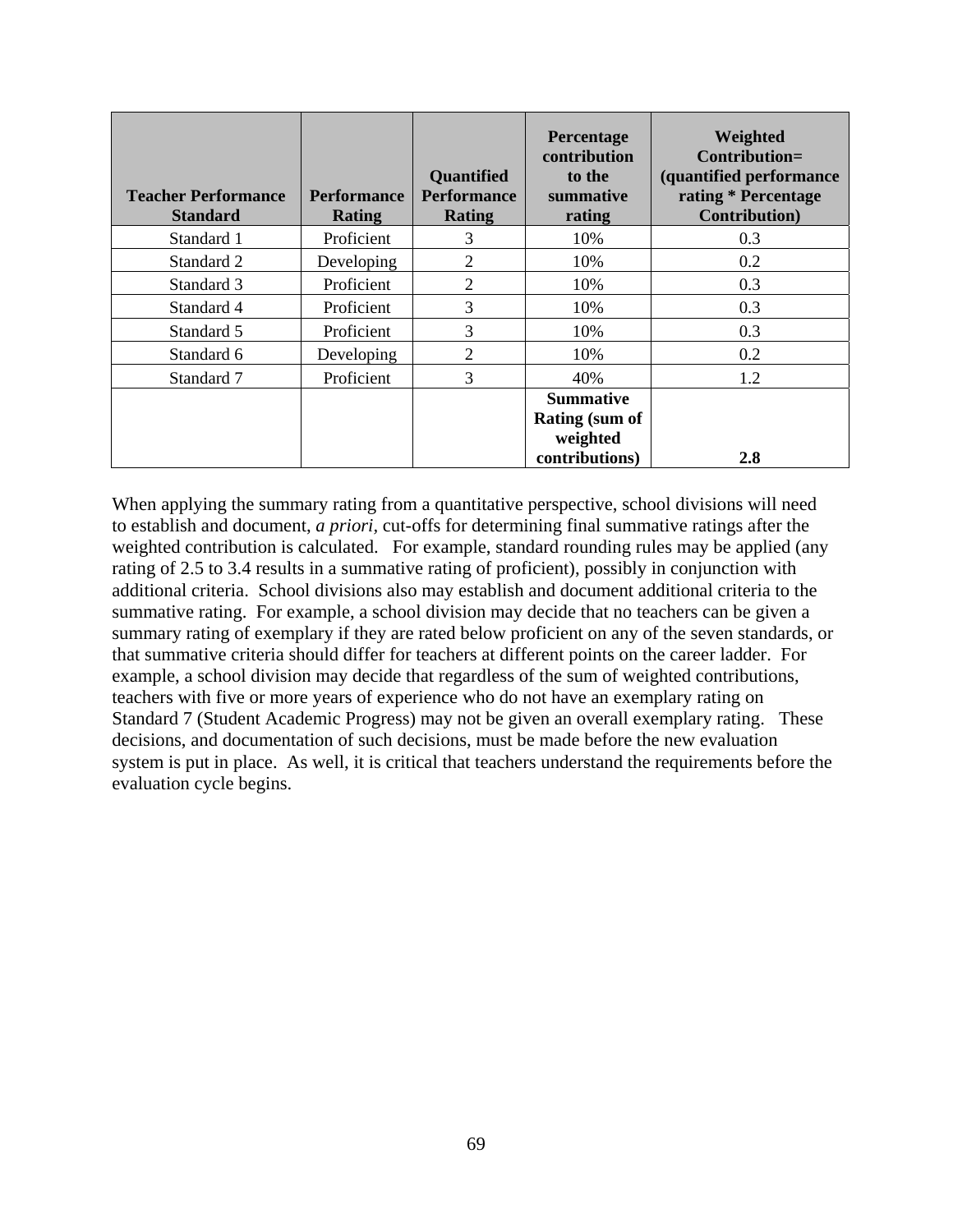SAMPLE: Teacher Summative Performance Report Page 1 of 4

### **SAMPLE Teacher Summative Performance Report**

*Directions: Evaluators use this form prior to April 15 to provide the teacher with an assessment of performance. The teacher should be given a copy of the form at the end of each evaluation cycle.* 

| <b>Teacher's Name</b>   |                     | $School$ Year $(s)$        |  |
|-------------------------|---------------------|----------------------------|--|
| Grade/Subject           |                     | <b>School</b>              |  |
| <b>Contract Status:</b> | $\Box$ Probationary | $\Box$ Continuing Contract |  |

| 1. Professional Knowledge<br>The teacher demonstrates an understanding of the curriculum, subject content, and the<br>developmental needs of students by providing relevant learning experiences.<br>• Effectively addresses appropriate curriculum<br>standards.<br>• Integrates key content elements and<br>facilitates students' use of higher level<br>thinking skills in instruction.<br>• Demonstrates ability to link present content<br>with past and future learning experiences,<br>other subject areas, and real world<br>experiences and applications.<br>• Demonstrates an accurate knowledge of the<br>subject area(s) taught.<br>Comments: | • Demonstrates skills relevant to the subject<br>$area(s)$ taught.<br>• Bases instruction on goals that reflect high<br>expectations and an understanding of the<br>subject.<br>• Demonstrates an understanding of the<br>intellectual, social, emotional, and physical<br>development of the age group.<br>• Communicates clearly and checks for<br>understanding. | Rating<br>$\Box$ Exemplary<br>$\Box$ Proficient<br>$\Box$ Developing/<br><b>Needs</b><br>Improvement<br>$\Box$ Unacceptable |
|-----------------------------------------------------------------------------------------------------------------------------------------------------------------------------------------------------------------------------------------------------------------------------------------------------------------------------------------------------------------------------------------------------------------------------------------------------------------------------------------------------------------------------------------------------------------------------------------------------------------------------------------------------------|---------------------------------------------------------------------------------------------------------------------------------------------------------------------------------------------------------------------------------------------------------------------------------------------------------------------------------------------------------------------|-----------------------------------------------------------------------------------------------------------------------------|
| 2. Instructional Planning<br>The teacher plans using the Virginia Standards of Learning, the school's curriculum, effective<br>strategies, resources, and data to meet the needs of all students.<br>• Aligns lesson objectives to the school's<br>• Uses student learning data to guide<br>curriculum and student learning needs.<br>planning.<br>• Develops appropriate long- and short-range<br>• Plans time realistically for pacing, content<br>plans and adapts plans when needed<br>mastery, and transitions.<br>• Plans for differentiated instruction.<br>Comments:                                                                              |                                                                                                                                                                                                                                                                                                                                                                     | Rating<br>$\Box$ Exemplary<br>$\Box$ Proficient<br>$\Box$ Developing/<br><b>Needs</b><br>Improvement<br>$\Box$ Unacceptable |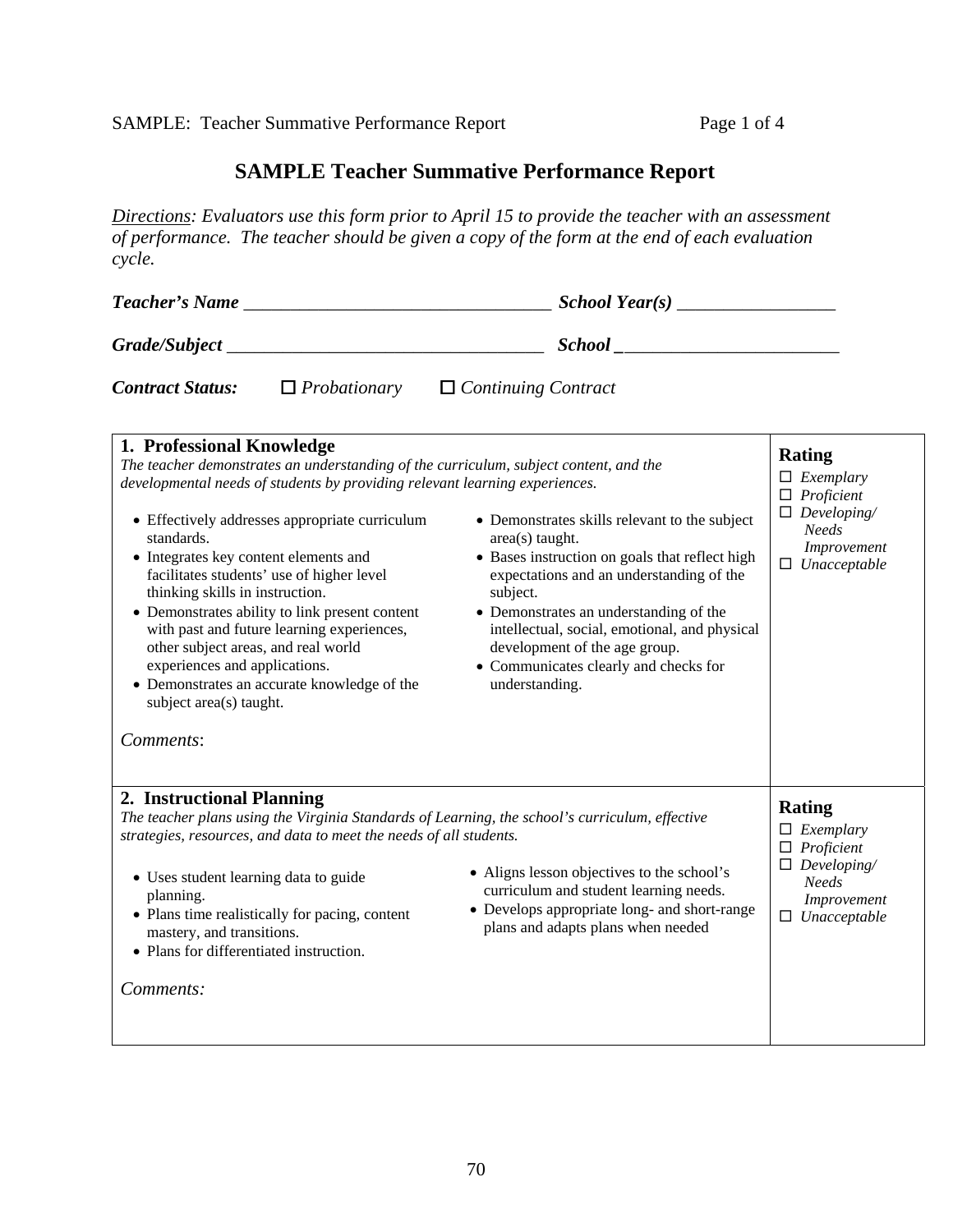# SAMPLE: Teacher Summative Performance Report Page 2 of 4

| 3. Instructional Delivery<br>The teacher effectively engages students in learning by using a variety of instructional strategies in<br>order to meet individual learning needs.<br>• Engages and maintains students in active<br>learning.<br>• Builds upon students' existing knowledge<br>and skills.<br>• Differentiates instruction to meet the<br>students' needs.<br>• Reinforces learning goals consistently<br>throughout lessons.                                                                                                                                                                                                                                                                                                                                                           | • Uses a variety of effective instructional<br>strategies and resources.<br>• Uses instructional technology to enhance<br>student learning.<br>• Communicates clearly and checks for<br>understanding.                                                                                                                                                                                                                                                            | <b>Rating</b><br>$\Box$ Exemplary<br>$\Box$ Proficient<br>$\Box$ Developing/<br><b>Needs</b><br>Improvement<br>$\Box$ Unacceptable |
|------------------------------------------------------------------------------------------------------------------------------------------------------------------------------------------------------------------------------------------------------------------------------------------------------------------------------------------------------------------------------------------------------------------------------------------------------------------------------------------------------------------------------------------------------------------------------------------------------------------------------------------------------------------------------------------------------------------------------------------------------------------------------------------------------|-------------------------------------------------------------------------------------------------------------------------------------------------------------------------------------------------------------------------------------------------------------------------------------------------------------------------------------------------------------------------------------------------------------------------------------------------------------------|------------------------------------------------------------------------------------------------------------------------------------|
| Comments:<br>4. Assessment of/for Student Learning<br>The teacher systematically gathers, analyzes, and uses all relevant data to measure student academic<br>progress, guide instructional content and delivery methods, and provide timely feedback to both<br>students and parents throughout the school year.<br>• Uses pre-assessment data to develop<br>expectations for students, to differentiate<br>instruction, and to document learning.<br>• Involves students in setting learning goals<br>and monitoring their own progress.<br>• Uses a variety of assessment strategies and<br>instruments that are valid and appropriate<br>for the content and for the student<br>population.<br>• Aligns student assessment with established<br>curriculum standards and benchmarks.<br>Comments: | • Uses assessment tools for both formative and<br>summative purposes and uses grading<br>practices that report final mastery in<br>relationship to content goals and objectives.<br>• Uses assessment tools for both formative and<br>summative purposes to inform, guide, and<br>adjust students' learning.<br>• Gives constructive and frequent feedback to<br>students on their learning                                                                       | <b>Rating</b><br>$\Box$ Exemplary<br>$\Box$ Proficient<br>$\Box$ Developing/<br><b>Needs</b><br>Improvement<br>$\Box$ Unacceptable |
| <b>5. Learning Environment</b><br>The teacher uses resources, routines, and procedures to provide a respectful, positive, safe, student-<br>centered environment that is conducive to learning.<br>• Arranges the classroom to maximize<br>learning while providing a safe<br>environment.<br>• Establishes clear expectations, with<br>student input, for classroom rules and<br>procedures early in the school year, and<br>enforces them consistently and fairly.<br>• Maximizes instructional time and<br>minimizes disruptions.                                                                                                                                                                                                                                                                 | • Establishes a climate of trust and teamwork by<br>being fair, caring, respectful, and enthusiastic.<br>• Promotes cultural sensitivity.<br>• Respects students' diversity, including<br>language, culture, race, gender, and special<br>needs.<br>• Actively listens and pays attention to students'<br>needs and responses.<br>• Maximizes instructional learning time by<br>working with students individually as well as<br>in small groups or whole groups. | <b>Rating</b><br>$\Box$ Exemplary<br>$\Box$ Proficient<br>$\Box$ Developing/<br><b>Needs</b><br>Improvement<br>Unacceptable<br>⊔   |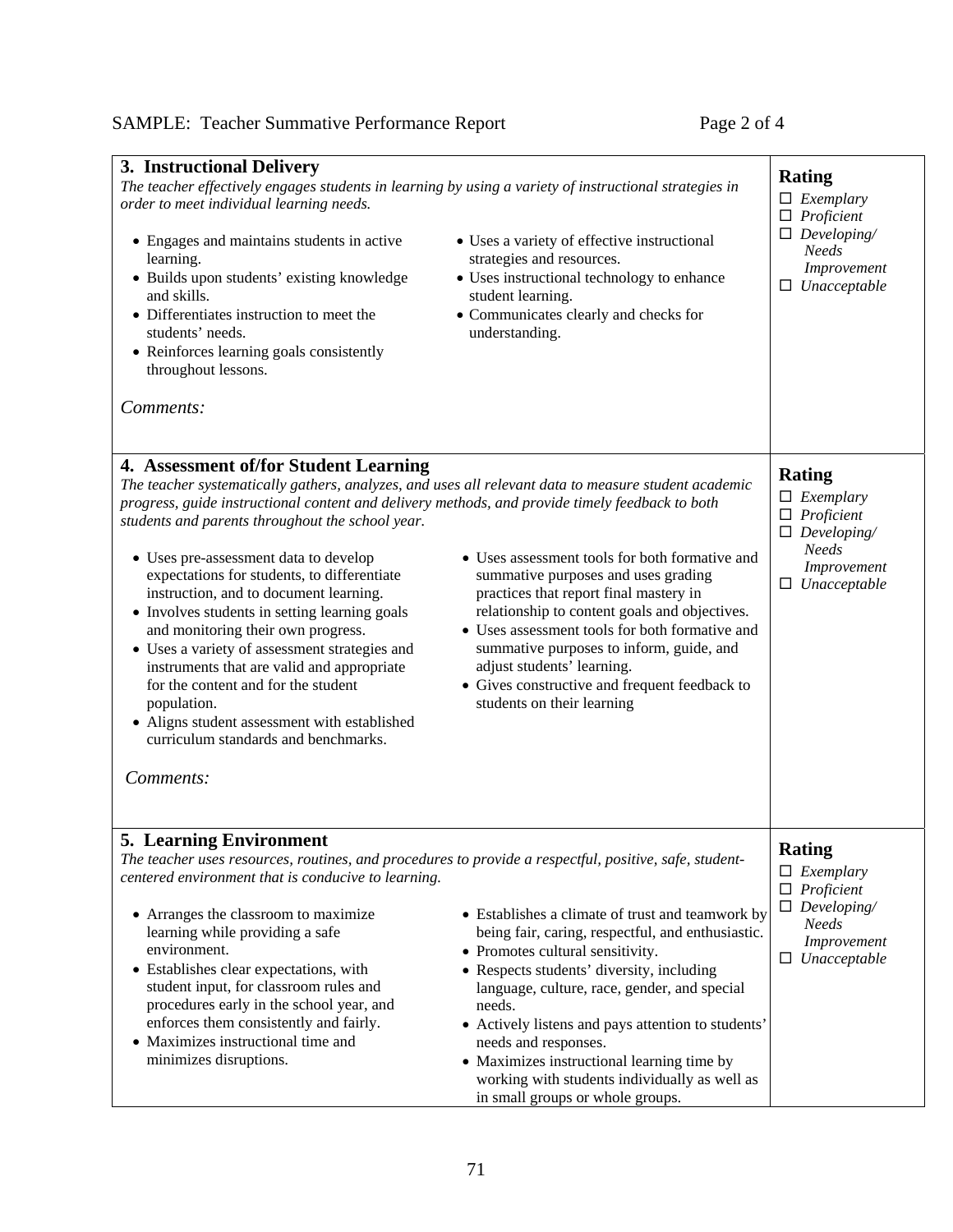# SAMPLE: Teacher Summative Performance Report Page 3 of 4

| Comments:                                                                                                                                                                                                                                                                                                                                                                                                                                                                                                                                                                                                                                                                                                                         |                                                                                                                                                                                                                                                                                                                                                                                                                                                                                                                                           |                                                                                                                                    |
|-----------------------------------------------------------------------------------------------------------------------------------------------------------------------------------------------------------------------------------------------------------------------------------------------------------------------------------------------------------------------------------------------------------------------------------------------------------------------------------------------------------------------------------------------------------------------------------------------------------------------------------------------------------------------------------------------------------------------------------|-------------------------------------------------------------------------------------------------------------------------------------------------------------------------------------------------------------------------------------------------------------------------------------------------------------------------------------------------------------------------------------------------------------------------------------------------------------------------------------------------------------------------------------------|------------------------------------------------------------------------------------------------------------------------------------|
| 6. Professionalism<br>The teacher maintains a commitment to professional ethics, communicates effectively, and takes<br>responsibility for and participates in professional growth that results in enhanced student learning.<br>• Collaborates and communicates effectively<br>within the school community to promote<br>students' well-being and success.<br>• Adheres to federal and state laws, school<br>policies, and ethical guidelines.<br>• Incorporates learning from professional<br>growth opportunities into instructional<br>practice.<br>• Sets goals for improvement of knowledge<br>and skills.<br>• Engages in activities outside the classroom<br>intended for school and student<br>enhancement.<br>Comments: | • Works in a collegial and collaborative<br>manner with administrators, other school<br>personnel, and the community.<br>• Builds positive and professional<br>relationships with parents/guardians through<br>frequent and effective communication<br>concerning students' progress.<br>• Serves as a contributing member of the<br>school's professional learning community<br>through collaboration with teaching<br>colleagues.<br>• Demonstrates consistent mastery of standard<br>oral and written English in all<br>communication. | <b>Rating</b><br>$\Box$ Exemplary<br>$\Box$ Proficient<br>$\Box$ Developing/<br><b>Needs</b><br>Improvement<br>$\Box$ Unacceptable |
| 7. Student Academic Progress<br>The work of the teacher results in acceptable, measurable, and appropriate student academic<br>progress.<br>• Sets acceptable, measurable, and appropriate<br>• Provides evidence that achievement goals<br>achievement goals for student learning<br>have been met, including the state-provided<br>progress based on baseline data.<br>progress data when available as well as<br>other multiple measures of student growth.<br>• Documents the progress of each student<br>· Uses available performance outcome data<br>throughout the year.<br>to continually document and communicate<br>student academic progress and develop<br>interim learning targets.<br>Comments:                     |                                                                                                                                                                                                                                                                                                                                                                                                                                                                                                                                           | Rating<br>$\Box$ Exemplary<br>$\Box$ Proficient<br>$\Box$ Developing/<br><b>Needs</b><br>Improvement<br>$\Box$ Unacceptable        |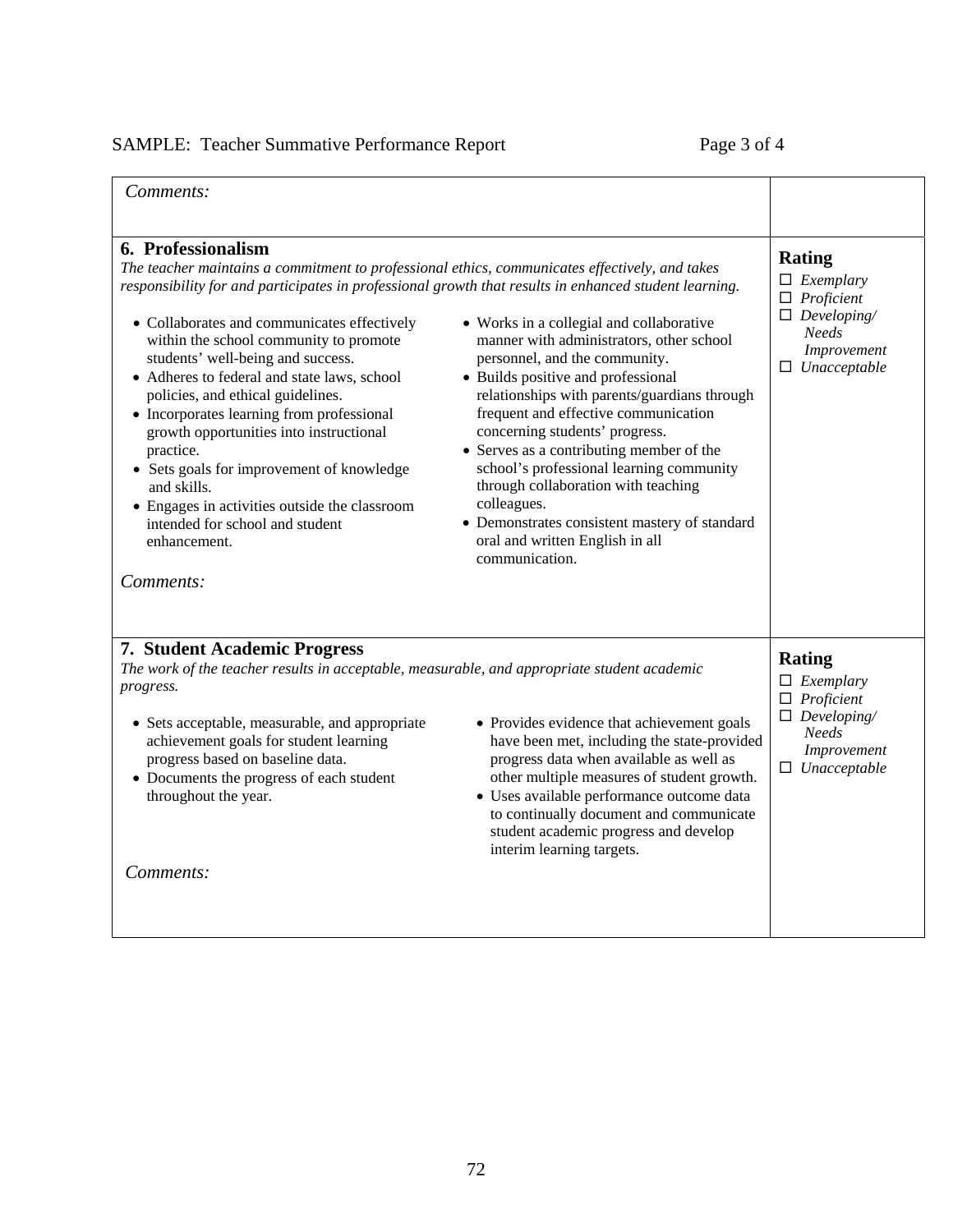# **Overall Evaluation Summary:**

*Include comments here* 

| <b>Exemplary</b>                    |                                                                                                                                                        |
|-------------------------------------|--------------------------------------------------------------------------------------------------------------------------------------------------------|
| Proficient                          |                                                                                                                                                        |
| <b>Developing/Needs Improvement</b> |                                                                                                                                                        |
| Unacceptable                        |                                                                                                                                                        |
| Improvement.)                       | Recommended for placement on a Performance Improvement Plan. (One or more<br>standards are Unacceptable, or two or more standards are Developing/Needs |
| <b>Commendations:</b>               |                                                                                                                                                        |
| <b>Areas Noted for Improvement:</b> |                                                                                                                                                        |
| <b>Teacher Improvement Goals:</b>   |                                                                                                                                                        |
| <b>Evaluator's Name</b>             | Teacher's Name                                                                                                                                         |
| Evaluator's Signature               | Teacher's Signature (Teacher's signature denotes<br>receipt of the summative evaluation, not necessarily<br>agreement with the contents of the form.)  |
| Date                                | Date                                                                                                                                                   |
| Site Administrator's Name           |                                                                                                                                                        |
| Site Administrator's Signature      | Date                                                                                                                                                   |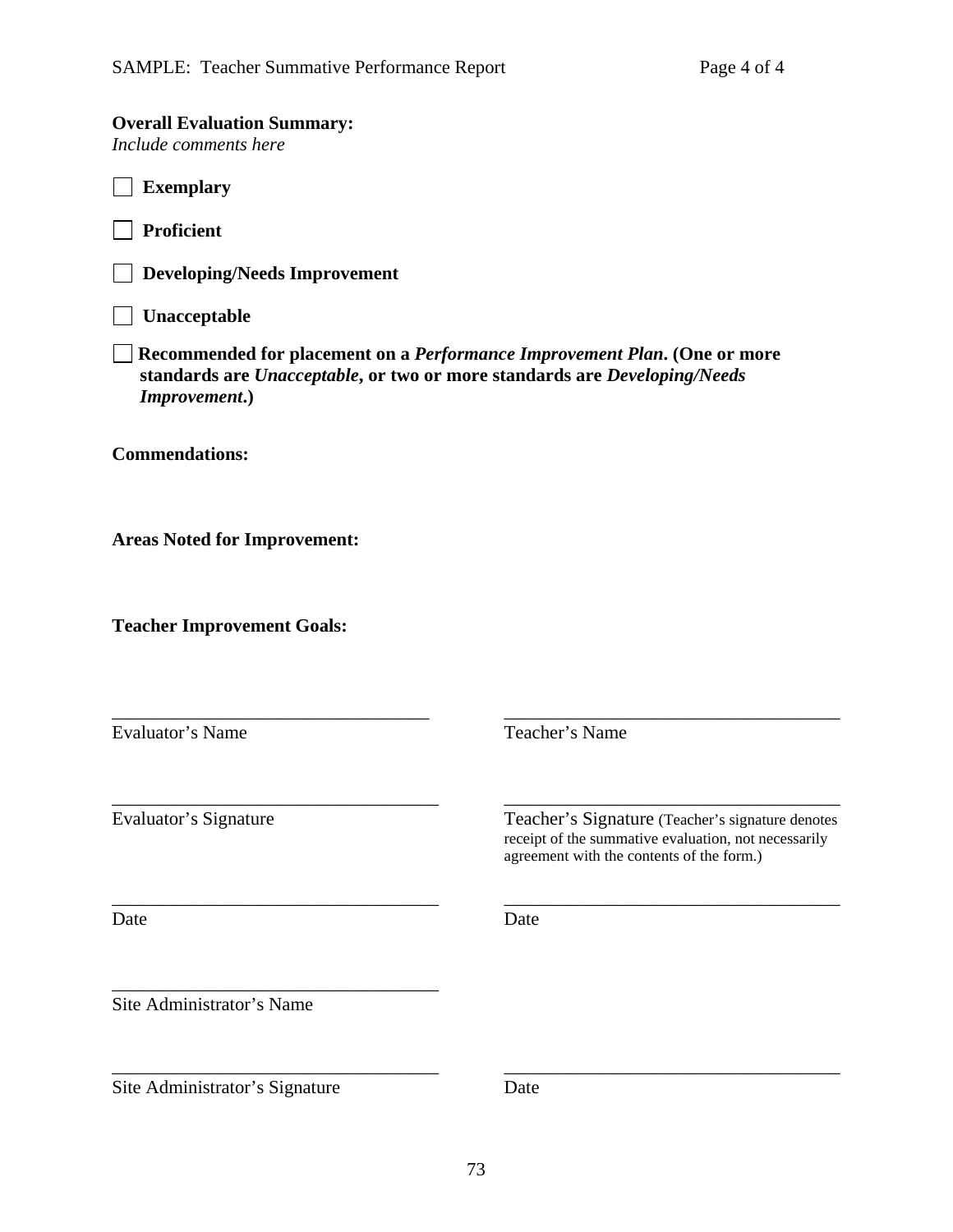# **Part 6: Improving Teacher Performance**

Supporting teachers is essential to the success of schools. Many resources are needed to assist teachers in growing professionally. Sometimes additional support is required to help teachers develop so that they can meet the performance standards for their school.

There are two tools that may be used at the discretion of the evaluator. The first is the *Support Dialogue*, a school-level discussion between the evaluator and the teacher. It is an optional process to promote conversation about performance in order to address specific needs or desired areas for professional growth. The second is the *Performance Improvement Plan* which has a more formal structure and is used for notifying a teacher of performance that *requires* improvement due to less-than-proficient performance.

Both tools may be used for all teachers, regardless of contract status. The tools may be used independently of each other. Figure 6.1 highlights key differences between the two processes.

|                          | <b>Support Dialogue</b>                                                                                                                                                                                                                            | <b>Performance Improvement Plan</b>                                                                                                                                                                            |
|--------------------------|----------------------------------------------------------------------------------------------------------------------------------------------------------------------------------------------------------------------------------------------------|----------------------------------------------------------------------------------------------------------------------------------------------------------------------------------------------------------------|
| <b>Purpose</b>           | For teachers who could benefit from<br>targeted performance improvement OR<br>who would like to systematically focus on<br>her/his own performance growth.                                                                                         | For teachers whose work is<br>in the "Developing/Needs"<br>Improvement" or<br>"Unacceptable categories"                                                                                                        |
| <b>Initiates Process</b> | <b>Evaluator or teacher</b>                                                                                                                                                                                                                        | Evaluator*                                                                                                                                                                                                     |
| <b>Documentation</b>     | Form Provided: None<br>Memo or other record of the discussion/<br>other forms of documentation at the<br>building/worksite level                                                                                                                   | Form Required: Performance<br><b>Improvement Plan</b><br>Building/Worksite Level<br>Director/Superintendent is<br>notified                                                                                     |
| <b>Outcomes</b>          | • Performance improvement is documented<br>with the support dialogue continued at the<br>discretion of the evaluator or the teacher<br>• In some instances, little or no progress --<br>the employee may be moved to an<br><b>Improvement Plan</b> | Sufficient improvement --<br>recommendation to continue<br>employment<br>Inadequate improvement --<br>recommendation to continue on<br>Performance Improvement Plan<br>OR non-renew or dismiss the<br>employee |

Figure 6.1: *Two Tools to Increase Professional Performance*

\* The principal is responsible for the overall supervision of personnel in the worksite/department/school and, as such, monitors the *Performance Improvement Plan* and makes the recommendations to the superintendent or her or his designee about the teacher's progress. If an assistant principal has been collecting documentation such as observations, the assistant principal and the principal must confer about the *Performance Improvement Plan*. Article 2, § 22-1.293 of the *Code of Virginia*: Teachers, Officers and Employees, states, in part, the following: A principal may submit recommendations to the division superintendent for the appointment, assignment, promotion, transfer and dismissal of all personnel assigned to his supervision. Beginning September 1, 2000, (i) principals must have received training, provided pursuant to §22.1-253.13:5, in the evaluation and documentation of employee performance, which evaluation and documentation shall include, but shall not be limited to, employee skills and knowledge and student academic progress prior to submitting such recommendations; and (ii) assistant principals and other administrative personnel participating in the evaluation and documentation of employee performance must also have received such training in the evaluation and documentation of employee performance.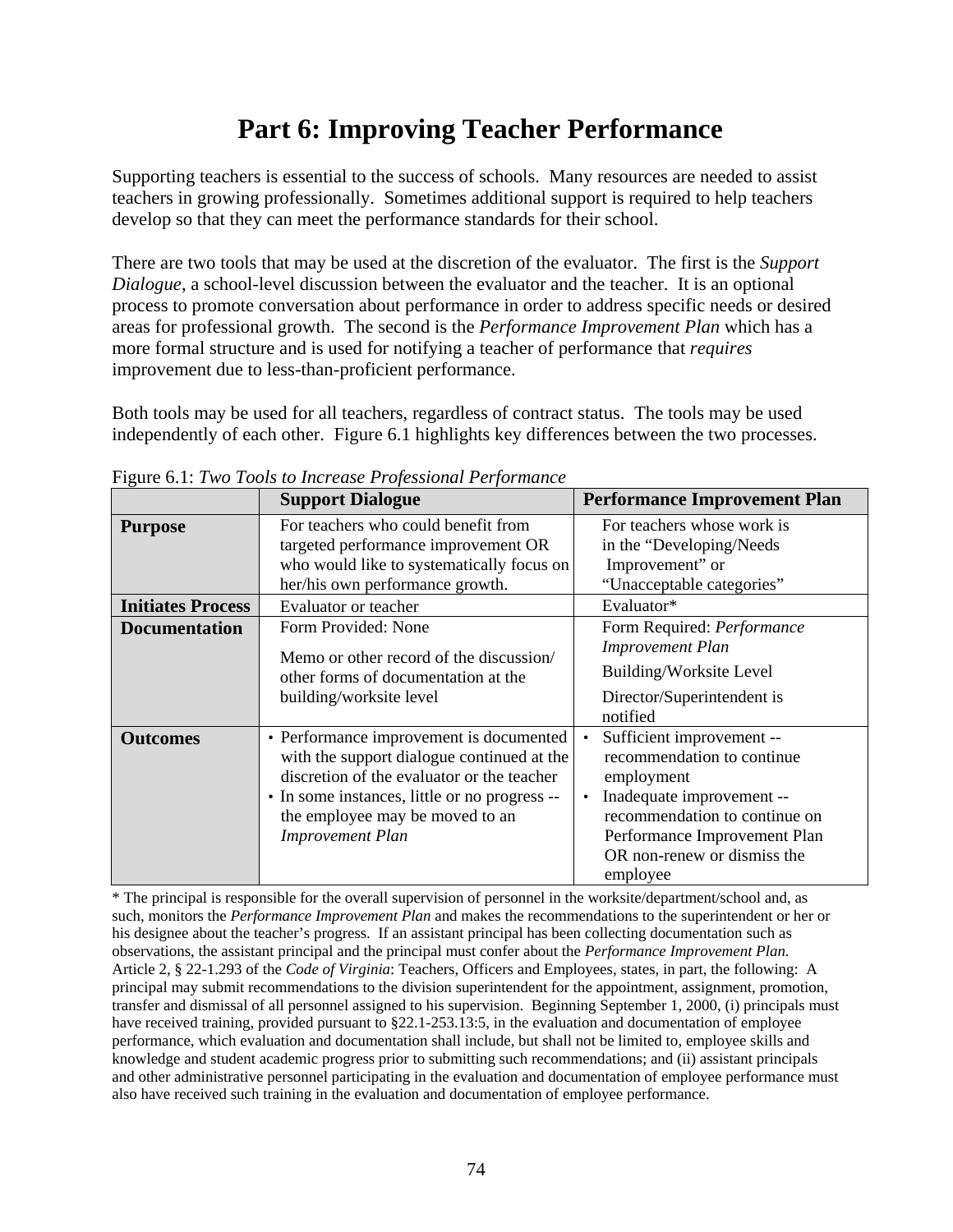#### **Support Dialogue**

The *Support Dialogue* is initiated by evaluators or teachers at any point during the school year for use with personnel whose professional practice would benefit from additional support. It is designed to facilitate discussion about the area(s) of concern and ways to address those concerns. The *Support Dialogue* process should not be construed as applying to poor performing teachers. The option for a *Support Dialogue* is open to any teacher who desires assistance in a particular area.

During the initial conference, both parties share what each will do to support the teacher's growth (see sample prompts in Figure 6.2) and decide when to meet again. To facilitate the improvements, they may choose to fill out the optional *Support Dialogue Form* on p. 75. After the agreed upon time to receive support and implement changes in professional practice has elapsed, the evaluator and teacher meet again to discuss the impact of the changes (see sample follow-up prompts in Figure 6.2).

#### Figure 6.2: *Sample Prompts*

#### **Sample Prompts for the Initial Conversation**

*What challenges have you encountered in addressing \_\_\_\_\_\_\_\_ (tell specific concern)? What have you tried to address the concern of \_\_\_\_\_\_\_ (tell specific concern)? What support can I or others at the school/worksite provide you?* 

#### **Sample Prompts for the Follow-Up Conversation**

*Last time we met, we talked about* (*tell specific concern*). What has gone well? *What has not gone as well?* 

The entire *Support Dialogue* process is intended to be completed in a relatively short time period (for example, within a six-week period) as it offers targeted support. If the *Support Dialogue* was initiated by a teacher seeking self-improvement, the evaluator and the teacher may decide at any time either to conclude the process or to continue the support and allocate additional time or resources.

For teachers for whom the evaluator initiated the *Support Dialogue*, the desired outcome would be that the teacher's practice has improved to a proficient level. In the event that improvements in performance are still needed, the evaluator makes a determination either to extend the time of the *Support Dialogue* because progress has been made, or to allocate additional time or resources. If the necessary improvement is not made, the employee must be placed on a *Performance Improvement Plan*. Once placed on a *Performance Improvement Plan* the employee will have a specified time period (for example, 90 calendar days) to demonstrate that the identified deficiencies have been corrected.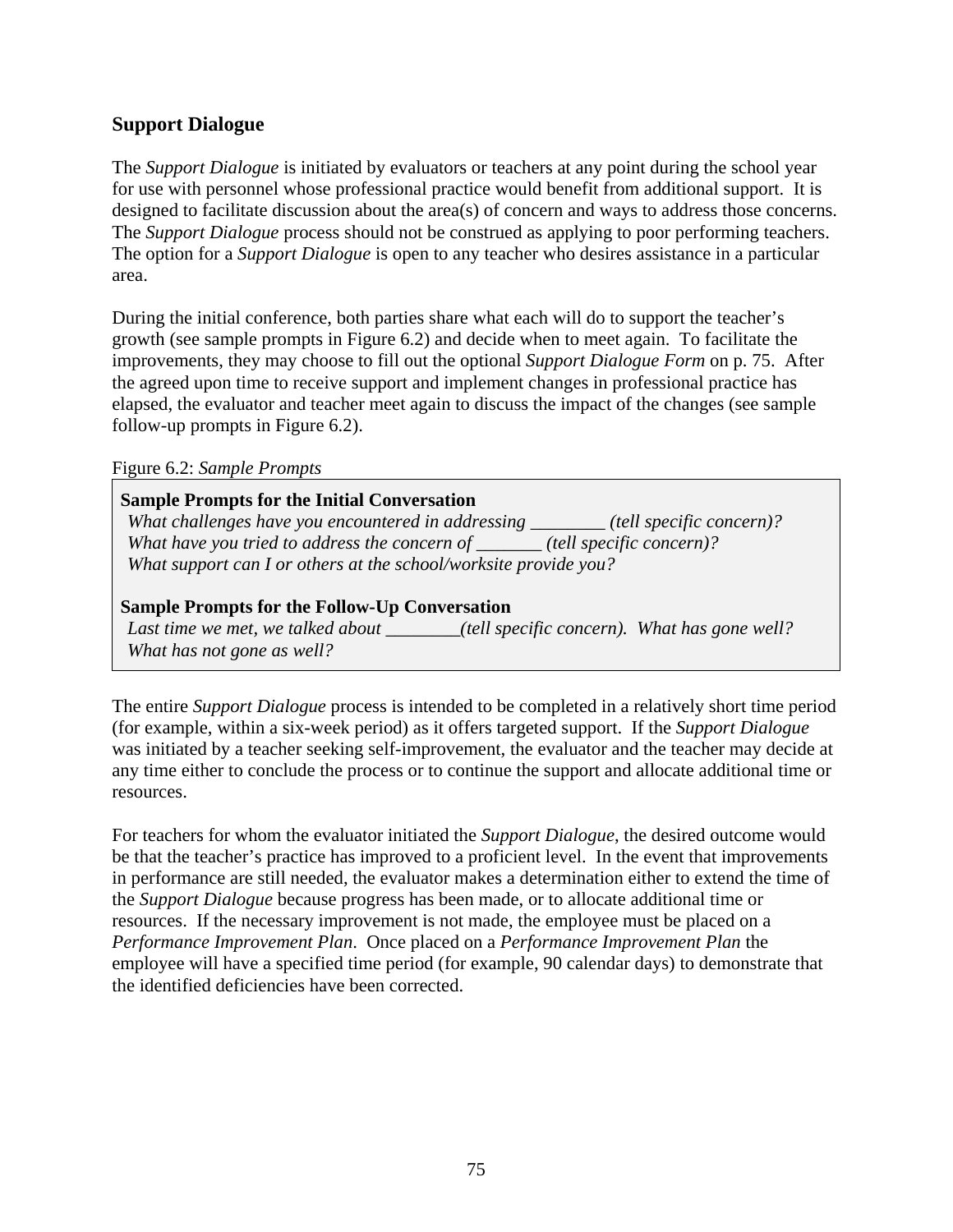### **SAMPLE: Support Dialogue Form** *(optional)*

*Directions: Teachers and evaluators may use this form to facilitate discussion on areas that need additional support. This form is optional and will not become part of a teacher's permanent record.* 

**What is the area of targeted support?** 

**What are some of the issues in the area that are causing difficulty?** 

**What strategies have you already tried and what was the result?** 

**What new strategies or resources might facilitate improvement in this area?** 

| Teacher's Name        |      |
|-----------------------|------|
|                       |      |
| Evaluator's Name      |      |
| Evaluator's Signature | Date |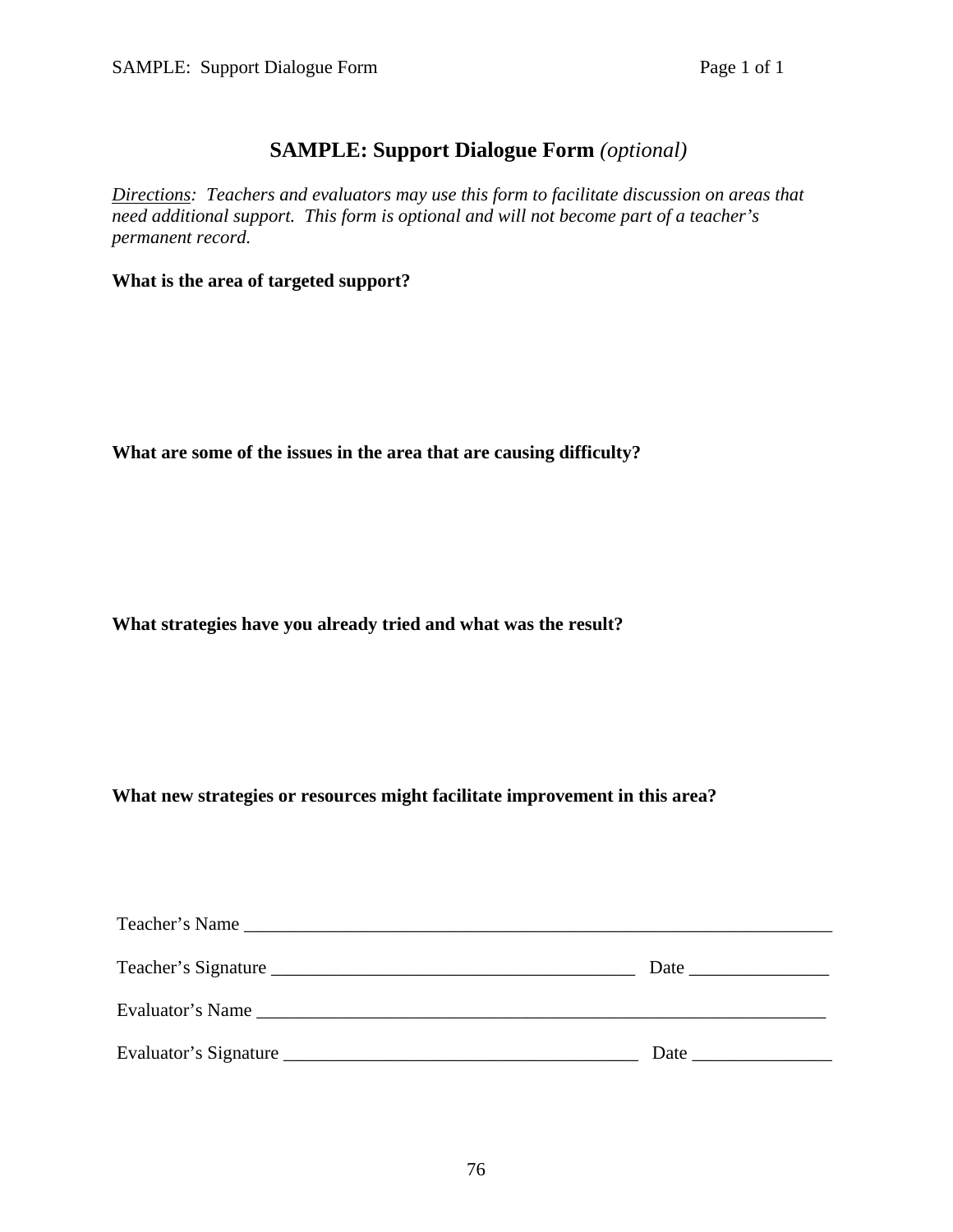### **Performance Improvement Plan**

If a teacher's performance does not meet the expectations established by the school, the teacher will be placed on a *Performance Improvement Plan* (see *Performance Improvement Plan* Form on pages 79-80. A *Performance Improvement Plan* is designed to support a teacher in addressing areas of concern through targeted supervision and additional resources. It may be used by an evaluator at any point during the year for a teacher whose professional practice would benefit from additional support. Additionally, a *Performance Improvement Plan* is implemented if one of the following scenarios occurs at the end of any data collection period:

- a teacher receives two or more "Not Evident" ratings at the interim review;
- a rating of "Developing/Needs Improvement" on two or more performance standards; or
- a rating of "Unacceptable" on one or more performance standards or an overall rating of "Unacceptable."

### **Implementation of Performance Improvement Plan**

When a teacher is placed on a *Performance Improvement Plan,* the evaluator must:

- a) provide written notification to the teacher of the area(s) of concern that need(s) to be addressed;
- b) formulate a *Performance Improvement Plan* in conjunction with the teacher; and
- c) review the results of the *Performance Improvement Plan* with the teacher within established timelines.

Assistance may include:

- assistance from a curriculum or program coordinator;
- support from a professional peer or supervisor;
- conferences, classes, and workshops on specific topics; and/or
- other resources to be identified.

#### **Resolution of Performance Improvement Plan**

Prior to the evaluator making a final recommendation, the evaluator meets with the teacher to review progress made on the *Performance Improvement Plan*, according to the timeline. The options for a final recommendation include:

a) Sufficient improvement has been achieved; the teacher is no longer on a *Performance*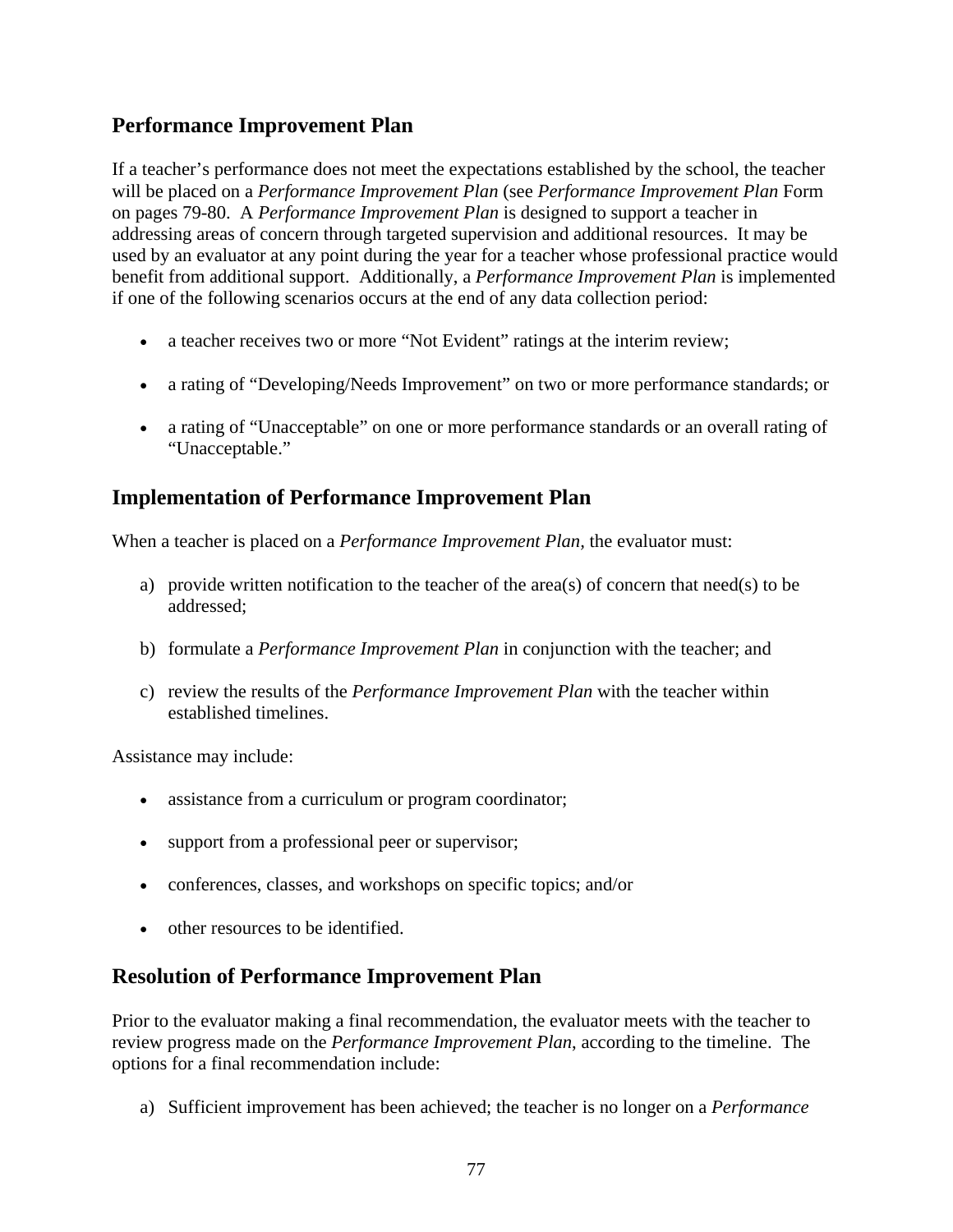*Improvement Plan* and is rated "Proficient*.*"

- b) Partial improvement has been achieved but more improvement is needed; the teacher remains on a *Performance Improvement Plan* and is rated "Developing/Needs Improvement."
- c) Little or no improvement has been achieved; the teacher is rated "Unacceptable."

When a teacher is rated "Unacceptable," the teacher may be recommended for dismissal. If not dismissed, a new *Performance Improvement Plan* will be implemented. Following completion of the *Performance Improvement Plan*, if the teacher is rated "Unacceptable" a second time, the teacher will be recommended for dismissal.

When a teacher with continuing contract status is rated "Unacceptable," a *Performance Improvement Plan* will be developed and implemented. Following implementation of the *Performance Improvement Plan*, additional performance data, including observations as applicable, will be collected.

#### **Request for Review of an "Unacceptable" Rating**

The teacher may request a review of the evidence in relation to an "Unacceptable" rating received on a Summative Evaluation or, as a result of a *Performance Improvement Plan*, in accordance with the policies and procedures of the school division.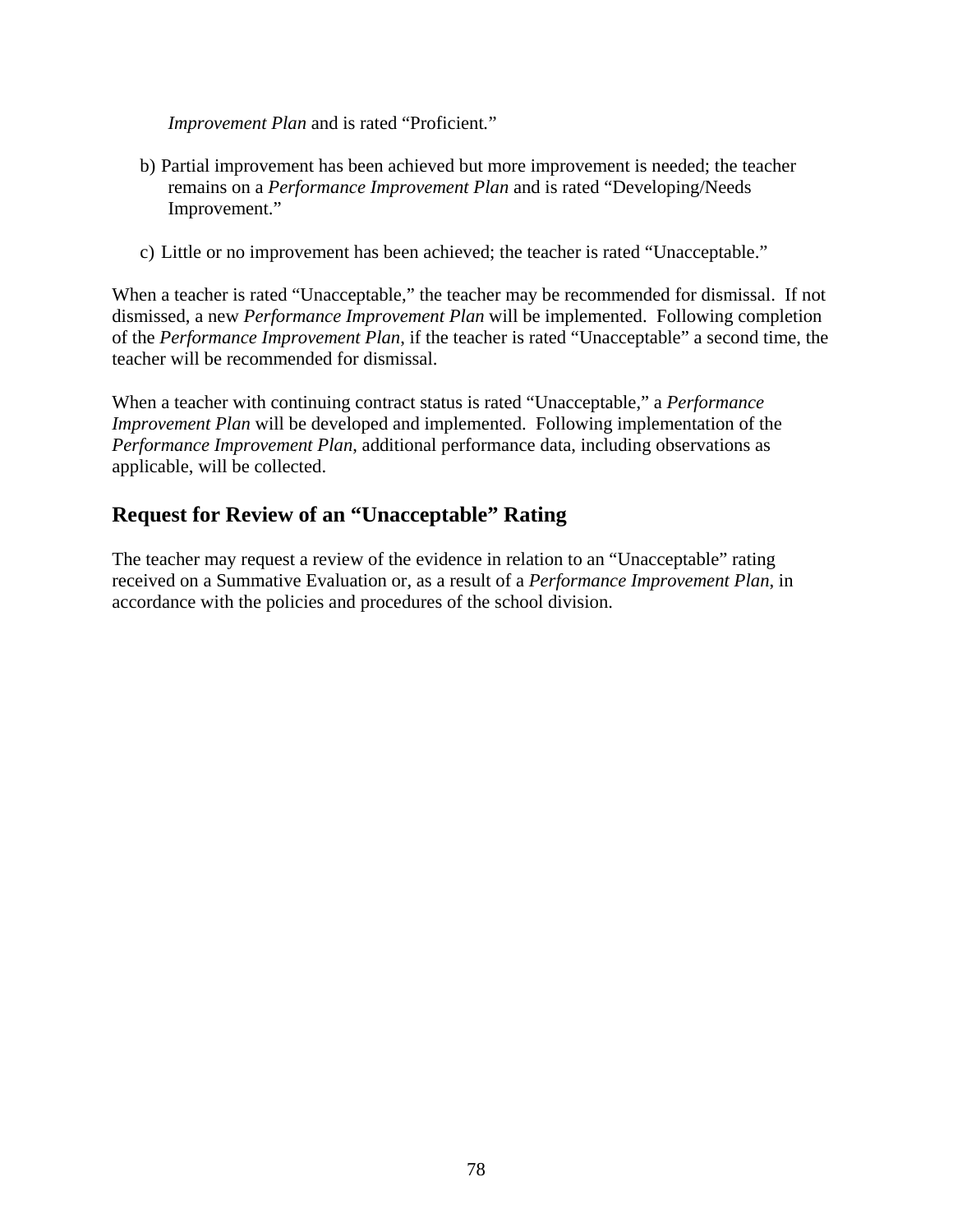# **SAMPLE: Performance Improvement Plan Form**

*(Required for a Teacher Placed on a Remediation Plan of Action)*

| <b>Teacher's Name</b> | <b>School</b>      |
|-----------------------|--------------------|
| Grade/Subject         | <b>School Year</b> |
| <b>Evaluator</b>      |                    |

| Performance<br><b>Standard</b><br><b>Number</b> | <b>Performance Deficiencies</b><br>Within the Standard to be<br><b>Corrected</b> | <b>Resources/Assistance Provided;</b><br>Activities to be Completed by the<br><b>Employee</b> | <b>Target Dates</b> |
|-------------------------------------------------|----------------------------------------------------------------------------------|-----------------------------------------------------------------------------------------------|---------------------|
|                                                 |                                                                                  |                                                                                               |                     |
|                                                 |                                                                                  |                                                                                               |                     |
|                                                 |                                                                                  |                                                                                               |                     |
|                                                 |                                                                                  |                                                                                               |                     |
|                                                 |                                                                                  |                                                                                               |                     |
|                                                 |                                                                                  |                                                                                               |                     |
|                                                 |                                                                                  |                                                                                               |                     |
|                                                 |                                                                                  |                                                                                               |                     |
|                                                 |                                                                                  |                                                                                               |                     |

| The teacher's signature denotes receipt of the form, and acknowledgment that the evaluator has<br>notified the employee of unacceptable performance. |                |  |
|------------------------------------------------------------------------------------------------------------------------------------------------------|----------------|--|
| Teacher's Name                                                                                                                                       |                |  |
|                                                                                                                                                      |                |  |
| Evaluator's Name                                                                                                                                     |                |  |
| Evaluator's Signature                                                                                                                                | Date Initiated |  |
|                                                                                                                                                      |                |  |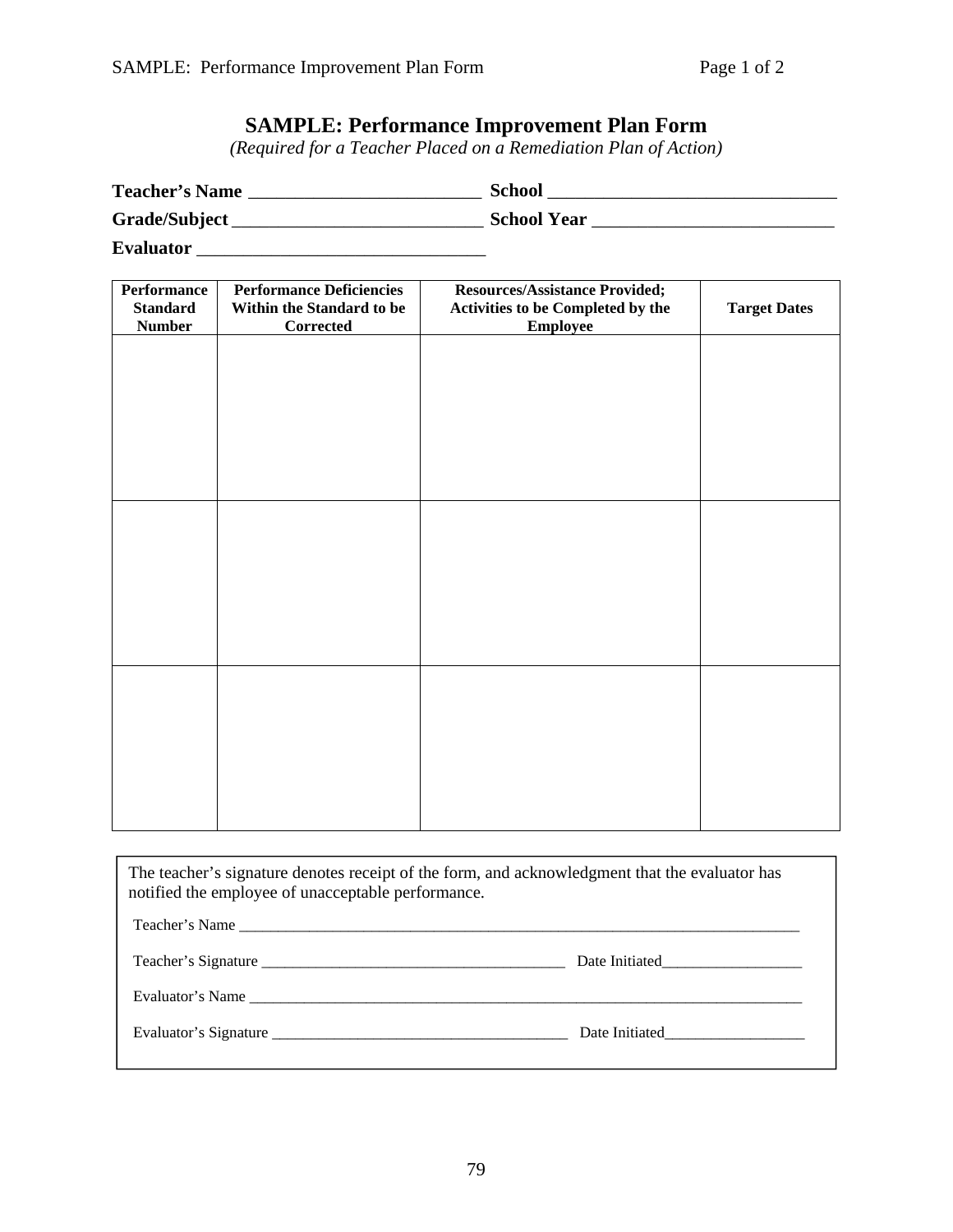#### **Results of Performance Improvement Plan<sup>a</sup>**

| Performance<br><b>Standard</b><br><b>Number</b> | <b>Performance Deficiencies</b><br>Within the Standard to be<br>Corrected | <b>Comments</b> | <b>Review Dates</b> |
|-------------------------------------------------|---------------------------------------------------------------------------|-----------------|---------------------|
|                                                 |                                                                           |                 |                     |
|                                                 |                                                                           |                 |                     |
|                                                 |                                                                           |                 |                     |
|                                                 |                                                                           |                 |                     |
|                                                 |                                                                           |                 |                     |
|                                                 |                                                                           |                 |                     |
|                                                 |                                                                           |                 |                     |

#### *Final recommendation based on outcome of Improvement Plan:*

 $\overline{a}$ 

 $\Box$  The performance deficiencies have been satisfactorily corrected: The teacher is no longer on a *Performance Improvement Plan*.

 $\Box$  The deficiencies were not corrected: teacher is recommended for non-renewal/dismissal.

| Teacher's Name                                                                                  |               |
|-------------------------------------------------------------------------------------------------|---------------|
| Signature denotes the review occurred, not necessarily agreement with the final recommendation. | Date Reviewed |
| Evaluator's Name                                                                                |               |
| Evaluator's Signature                                                                           | Date Reviewed |

<sup>&</sup>lt;sup>a</sup> These sections are to be completed collaboratively by the evaluator and the teacher. Pages may be added, if needed.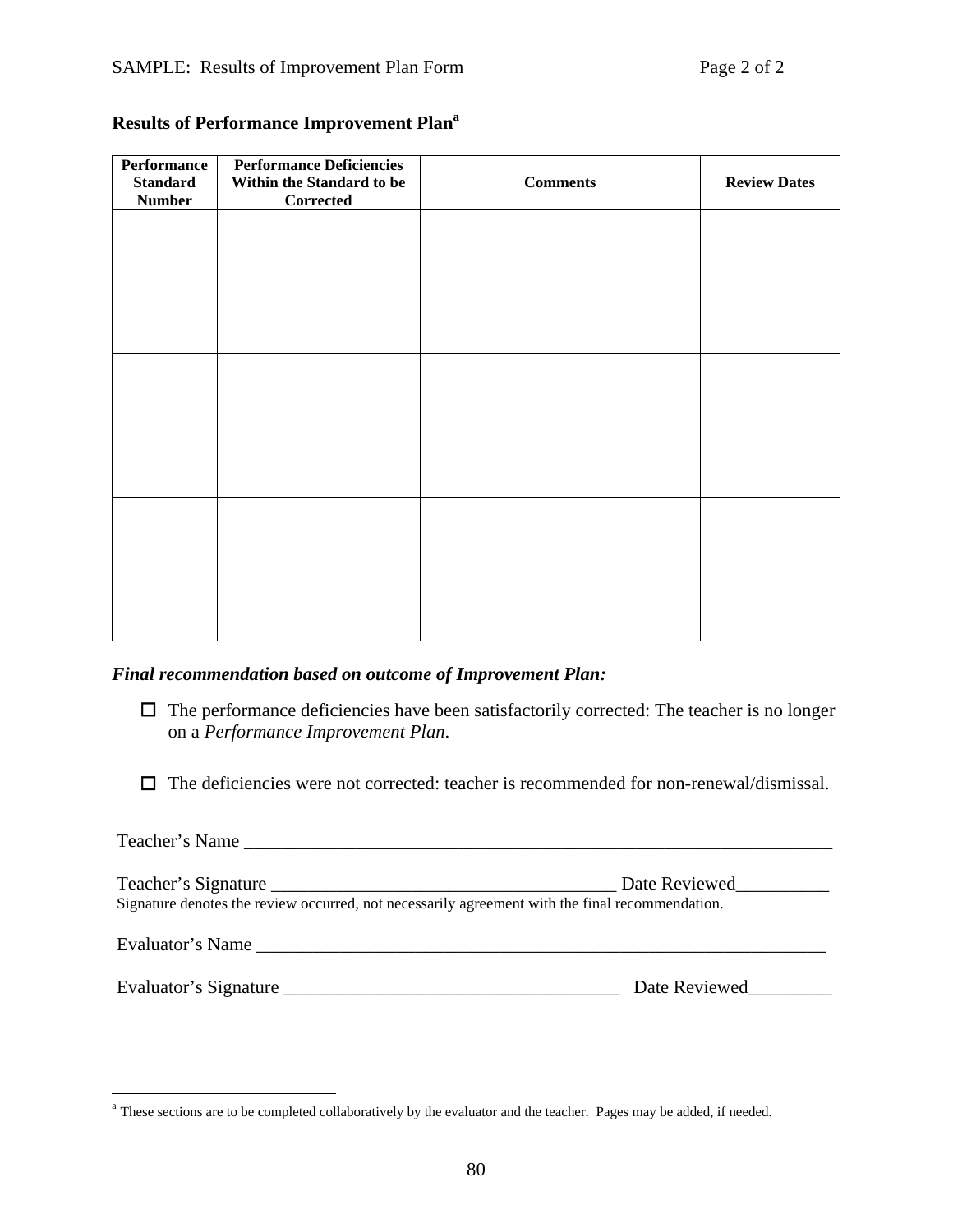#### **References**

- Airasian, P. W. & Gullickson, A. (2006). In J. H. Stronge (Ed.), *Evaluating and teaching* (2nd ed., pp. 186-211). Thousand Oaks, CA: Corwin Press.
- Hanushek, E. A. (2008, May). Teacher deselection. Retrieved from http://leadingmatters.stanford.edu/san\_francisco/documents/Teacher Deselection-Hanushek.pdf
- Hattie, J. (2009). Visible learning: A synthesis of over 800 meta-analyses related to student achievement. New York, NY: Routledge.
- Leigh, A. (n.d.) Estimating teacher effectiveness from two-year changes in students' test scores. Retrieved from http://econrsss.anu.edu.au/~aleigh/
- Marshall, K. (2005). It's time to rethink teacher supervision and evaluation. *The Phi Delta Kappan, 86*(10), 727-735.
- Nye, B., Konstantopoulos, S., & Hedges, L. V. (2004). How large are teacher effects? *Educational Evaluation and Policy Analysis, 26*(3), 237-257.
- Popham, W. J. (2003). Using data to improve student achievement: The seductive allure of data. *Educational Leadership, 60*(5), 48-51.
- Rivkin, S. G., Hanushek, E. A., & Kain, J. F. (2001). *Teachers, schools, and academic achievement.* Amherst, MA: Amherst College Press.
- Rivkin, S. G., Hanushek, E. A., & Kain, J. F. (2005). Teachers, schools, and academic achievement. *Econometrica, 73*(2), 417-458.
- Sanders, W. L. (2000). Value-added assessment from student achievement data: Opportunities and hurdles. *Journal of Personnel Evaluation in Education, 14*(4), 329-339.
- Sanders, W. L., & Horn, S. P. (1998). Research findings from the Tennessee Value-Added Assessment System (TVAAS) database: Implications for educational evaluation and research. *Journal of Personnel Evaluation in Education, 12*, 247-256.
- Schalock, H. D., Schalock, M. D., Cowart, B. & Myton, D. (1993). Extending teacher assessment beyond knowledge and skills: An emerging focus on teacher accomplishments. *Journal of Personnel Evaluation in Education, 7,* 105-133.
- Stronge, J. H. (Ed.). (2006). *Evaluating teaching: A guide to current thinking and best practice*  $(2^{nd}$  ed.). Thousand Oaks, CA: Corwin Press.
- Stronge, J. H. (2010a). *Effective teachers=Student achievement: What the research says*. Larchmont, NY: Eye on Education.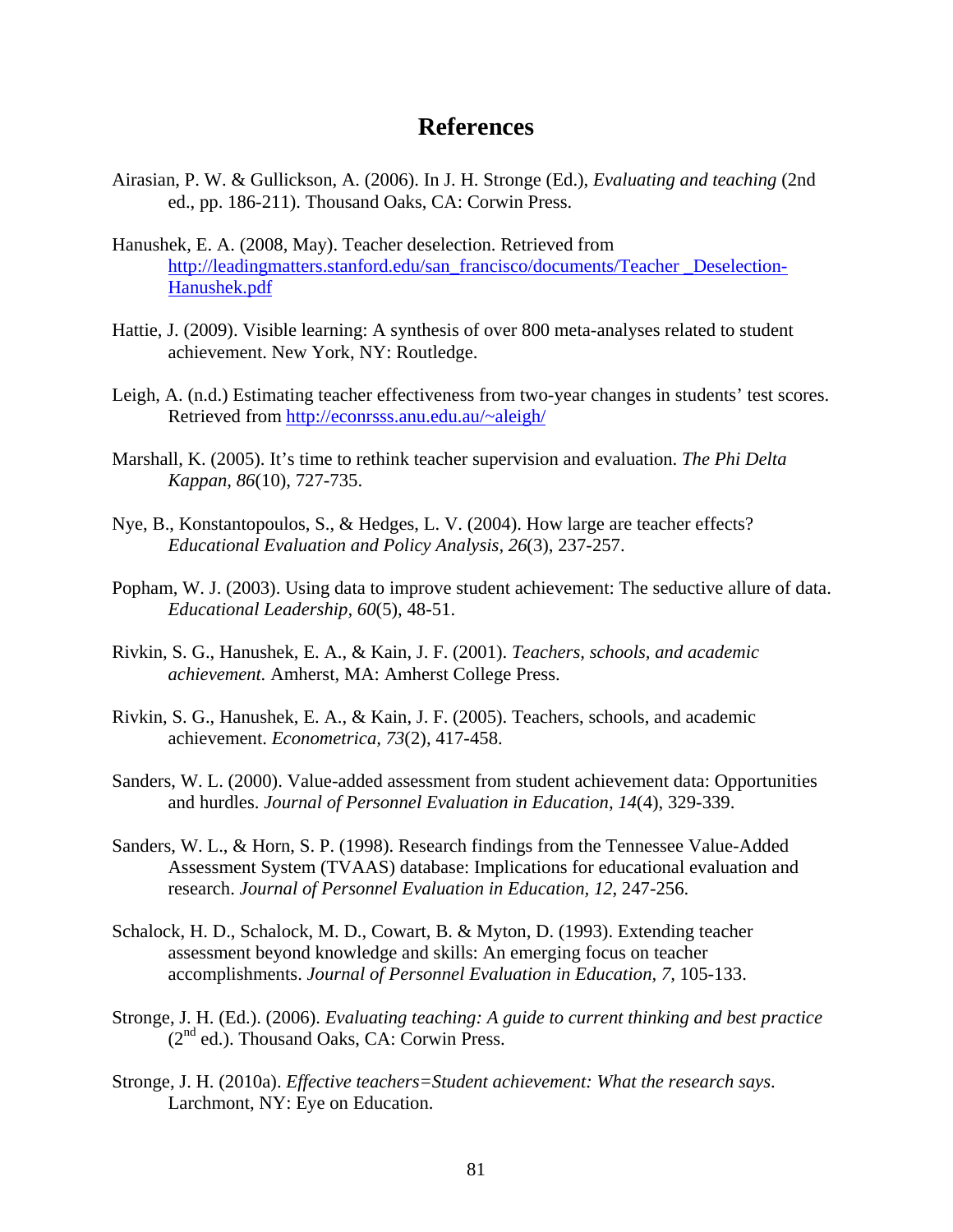- Stronge, J. H. (2010b). *Evaluating what good teachers do: Eight research-based standards for assessing teacher excellence*. Larchmont, NY: Eye on Education.
- Strong, J. H., & Grant, L. W. (2009). *Student achievement goal setting: Using data to improve teaching and learning.* Larchmont, NY: Eye on Education.
- Stronge, J. H., Ward, T. J., Tucker, P. D., & Grant, L. W. (in press). Teacher quality and student learning: What do good teachers do? *Teacher Education Journal*.
- Tucker, P. D. & Stronge, J. H. (2001). The ultimate accountability: Use of student learning measures in teacher evaluation. *American School Board Journal, 9*, 34-37.
- Tucker, P. D. & Stronge, J. H. (2005). *Linking teacher evaluation and student achievement.* Alexandria, VA: Association for Supervision and Curriculum Development.
- Tucker, P. D. & Stronge, J. H. (2006). Student achievement and teacher evaluation. In J. H. Stronge (Ed.), *Evaluating and teaching* (2nd ed., pp. 152-167). Thousand Oaks, CA: Corwin Press.
- Tucker, P. D., Stronge, J. H., & Gareis, C. R. (2002). *Handbook on teacher portfolios for evaluation and professional development.* Larchmont, NY: Eye on Education.
- Virginia Department of Education. (October 2010 Draft). *Guidelines for Uniform Performance Standards and Evaluation Criteria for Teachers*. Richmond, VA: Author.
- Virginia School Boards Association. (2006). *Virginia school law deskbook: Annotated statutes and regulations* (2006 ed., Vol.1). Charlottesville, VA: Matthew Bender and Company.
- Westberg, D., Sexton, S., Mulhern, J., & Keeling, D. (2009). *The widget effect: Our national failure to acknowledge and act on differences in teacher effectiveness*. Retrieved from www.widgeteffect.org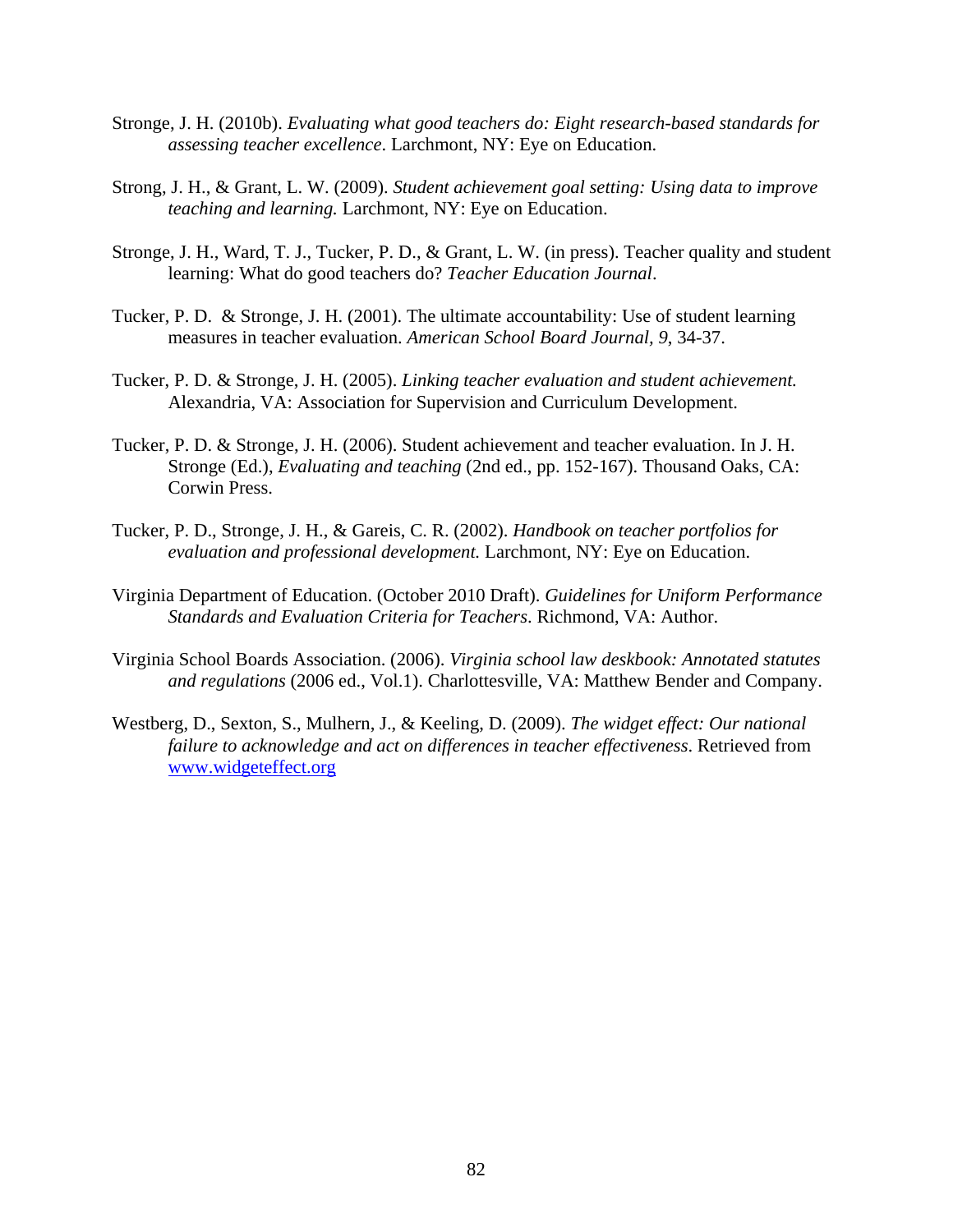# *Acknowledgements*

The Virginia Department of Education appreciates the work of those who contributed to the *Guidelines for Uniform Performance Standards and Evaluation Criteria for Teachers* that became effective on July 1, 2012.

#### **Virginia Teacher Evaluation Work Group**

Ms. Sherri Arnold Mr. Jeff Bain Mr. Jim Baldwin Dr. Randy Barrack Ms. Carolyn Bernard Dr. Kitty Boitnott Ms. Kathy Burcher Mr. Frank Cardella Dr. Lyle Evans Mr. Stu Gibson Mr. Michael Hairston

Ms. Bonnie Klakowicz Mr. D. Patrick Lacy Ms. Betty Lambdin Mr. Dominic Melito Dr. James Merrill Dr. H. Alan Seibert Dr. Patricia Shoemaker Dr. Thomas Shortt Mr. J. Andrew Stamp Dr. Benita Stephens Dr. Philip Worrell

#### **Project Consultants**

Dr. James H. Stronge *With assistance from*: Dr. Leslie W. Grant Ginny Caine Tonneson Xianxuan Xu

Dr. Terry Dozier

#### **Project Facilitator**

Center for Innovative Technology

#### **Department of Education Staff**

Dr. Mark Allan Ms. Bethann Canada Dr. Deborah Jonas Dr. James Lanham Mrs. Patty S. Pitts Dr. Kathleen Smith Ms. Carol Sylvester Ms. Michelle Vucci Ms. Anne Wescott Dr. Patricia I. Wright